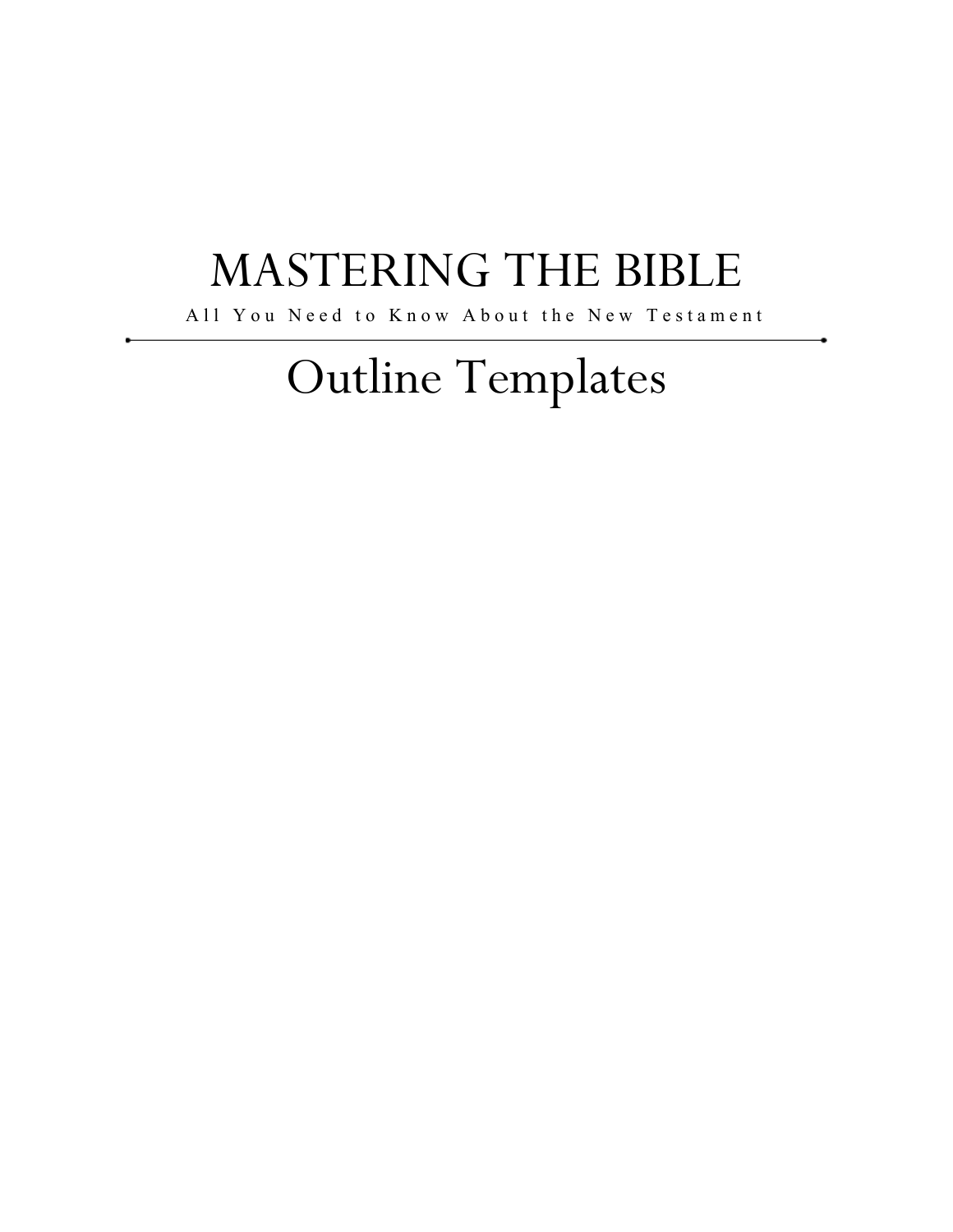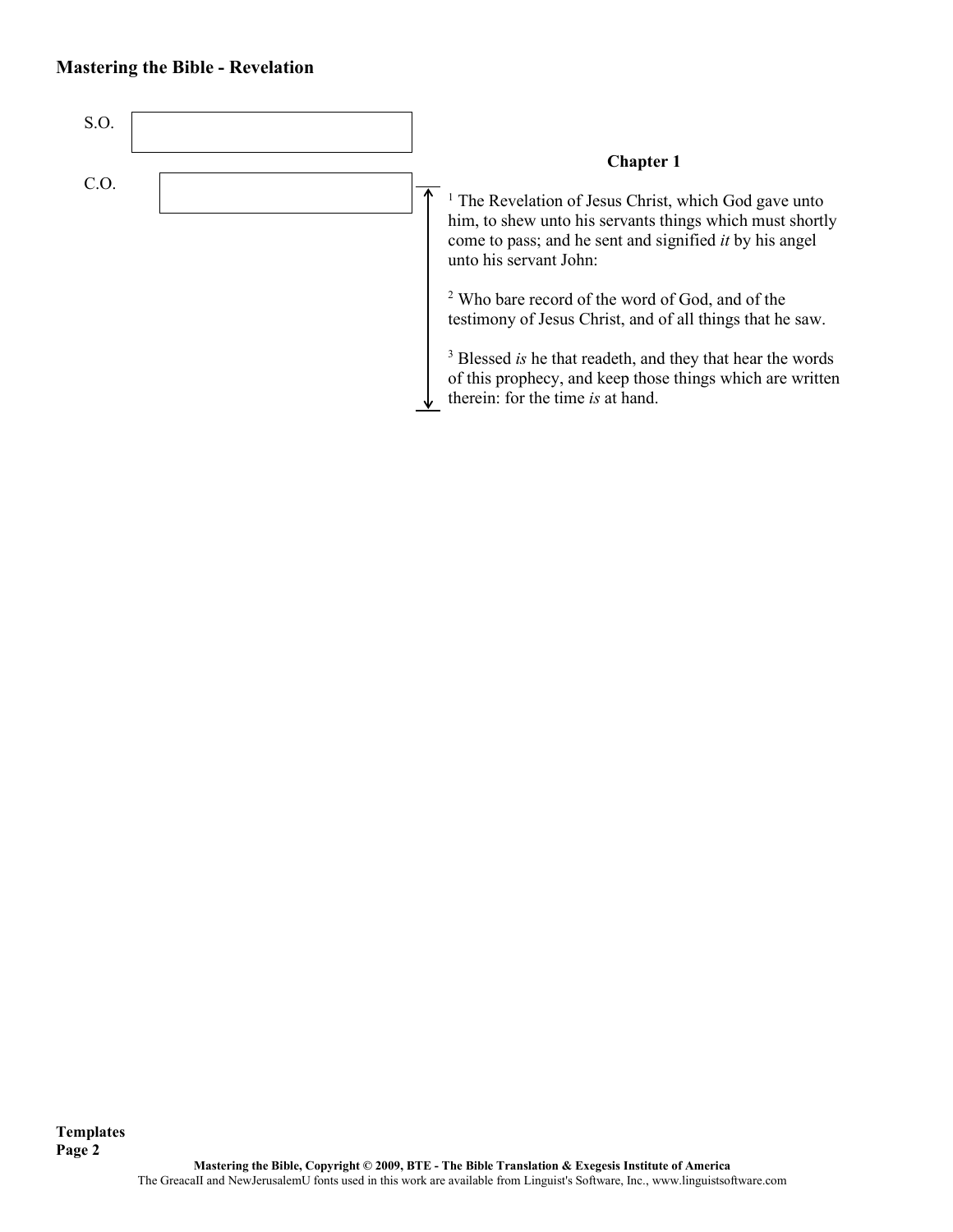**Chapter 1** (continued)

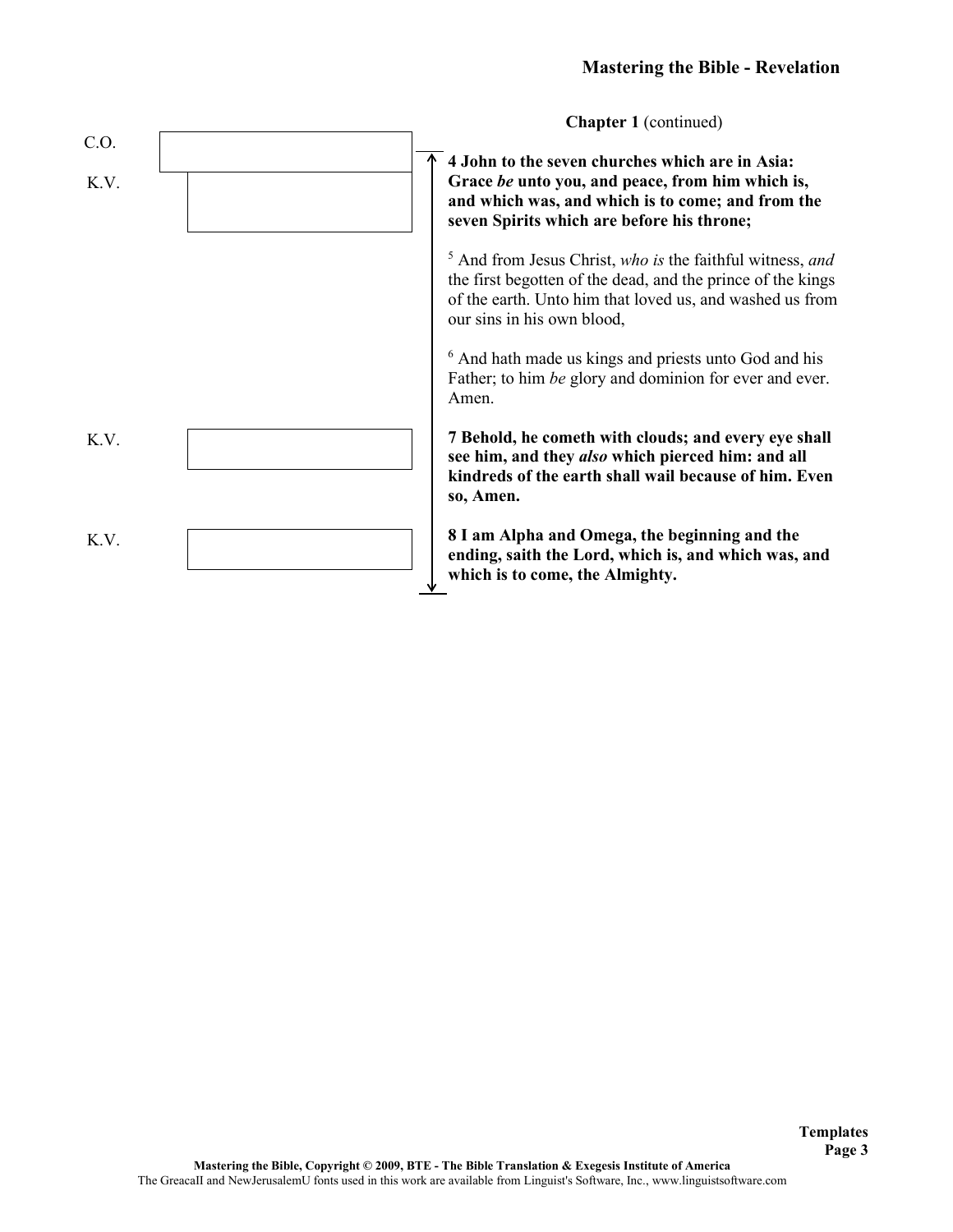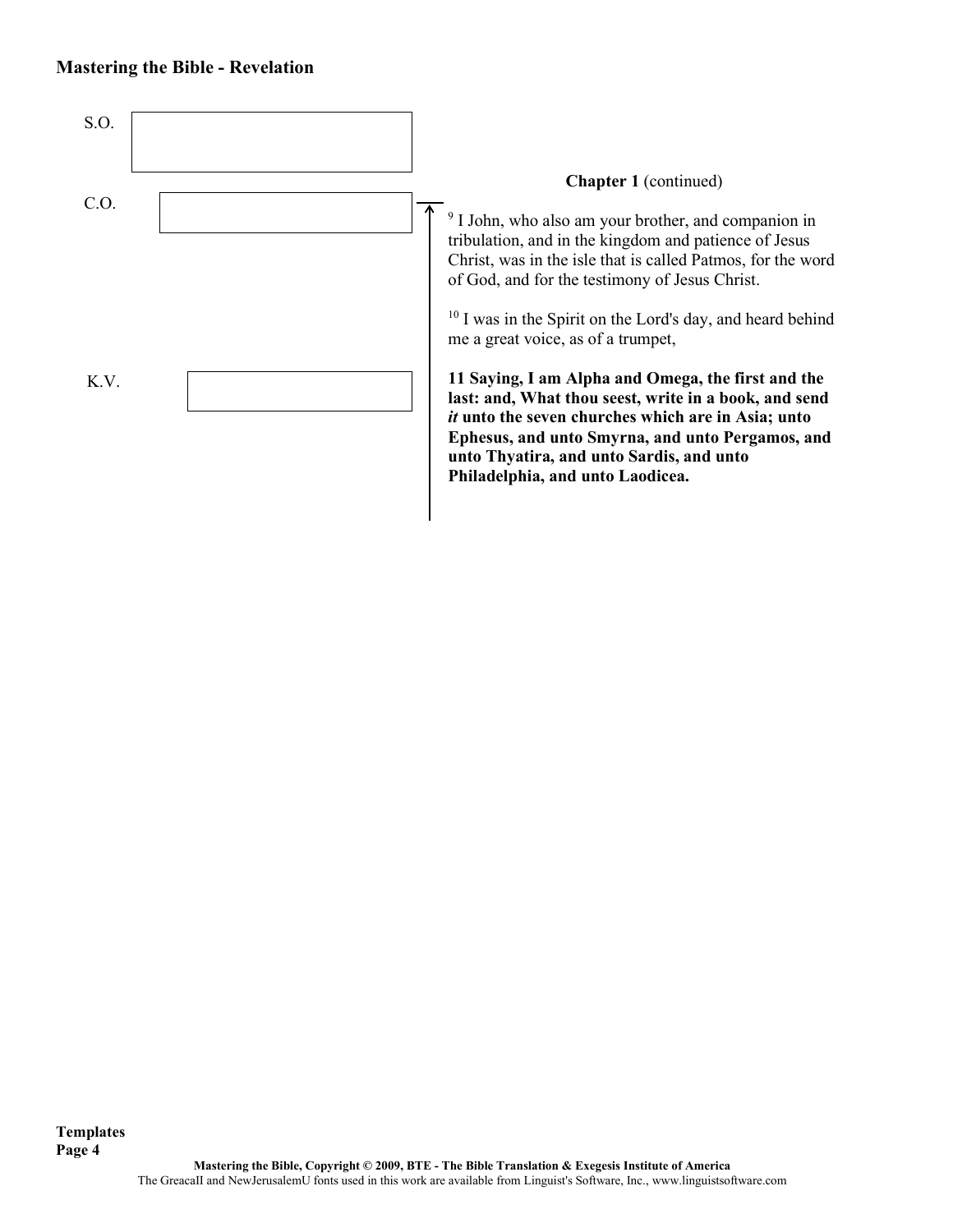**Chapter 1** (continued)



12 And I turned to see the voice that spake with me. And being turned, I saw seven golden candlesticks;

**13 And in the midst of the seven candlesticks** *one* **like unto the Son of man, clothed with a garment down to the foot, and girt about the paps with a golden girdle.**

**14 His head and** *his* **hairs** *were* **white like wool, as white as snow; and his eyes** *were* **as a flame of fire;**

**15 And his feet like unto fine brass, as if they burned in a furnace; and his voice as the sound of many** 

**16 And he had in his right hand seven stars: and out of his mouth went a sharp twoedged sword: and his countenance** *was* **as the sun shineth in his strength.**

**17 And when I saw him, I fell at his feet as dead. And he laid his right hand upon me, saying unto me, Fear not; I am the first and the last:**

**18 I** *am* **he that liveth, and was dead; and, behold, I am alive for evermore, Amen; and have the keys of hell and of death.**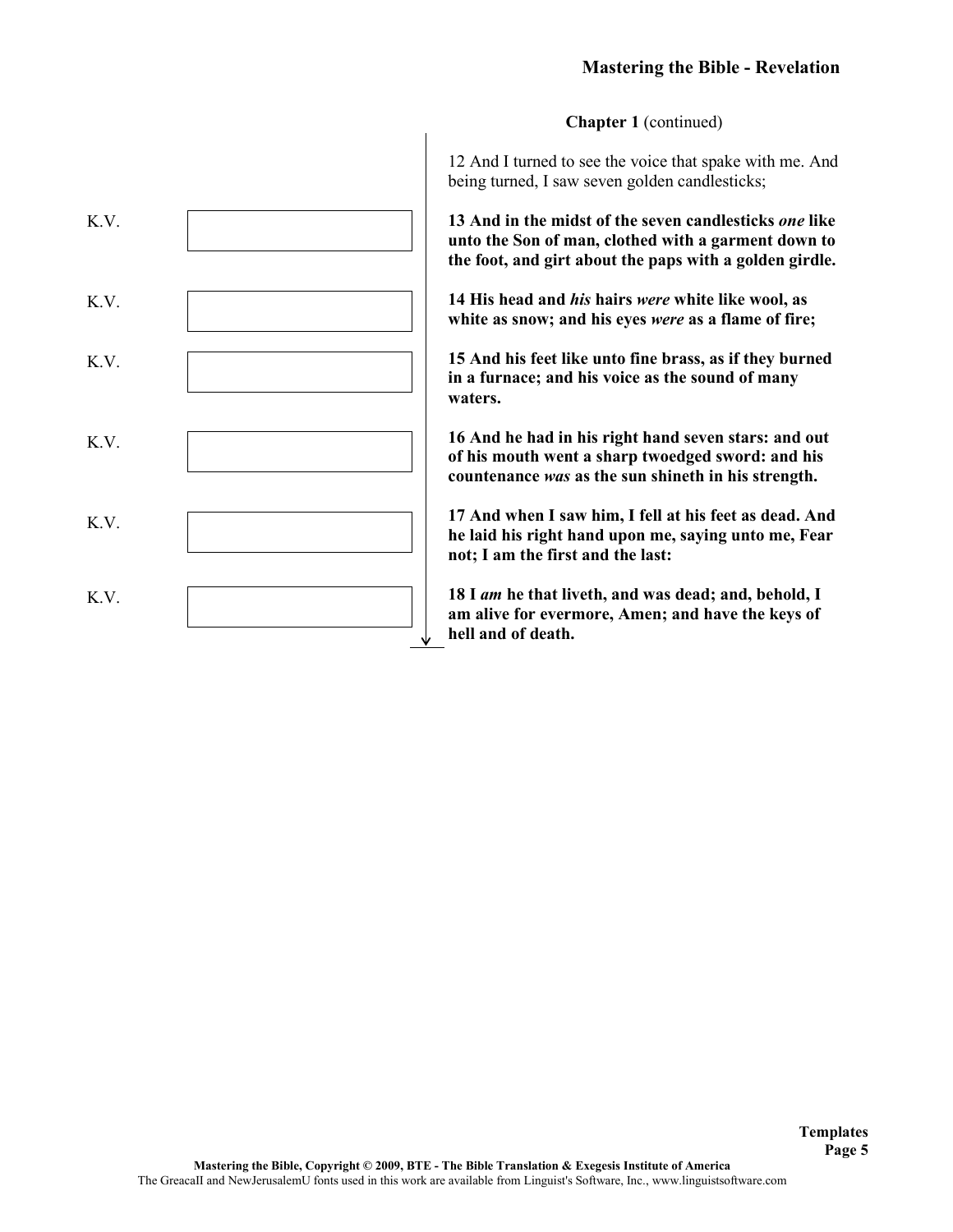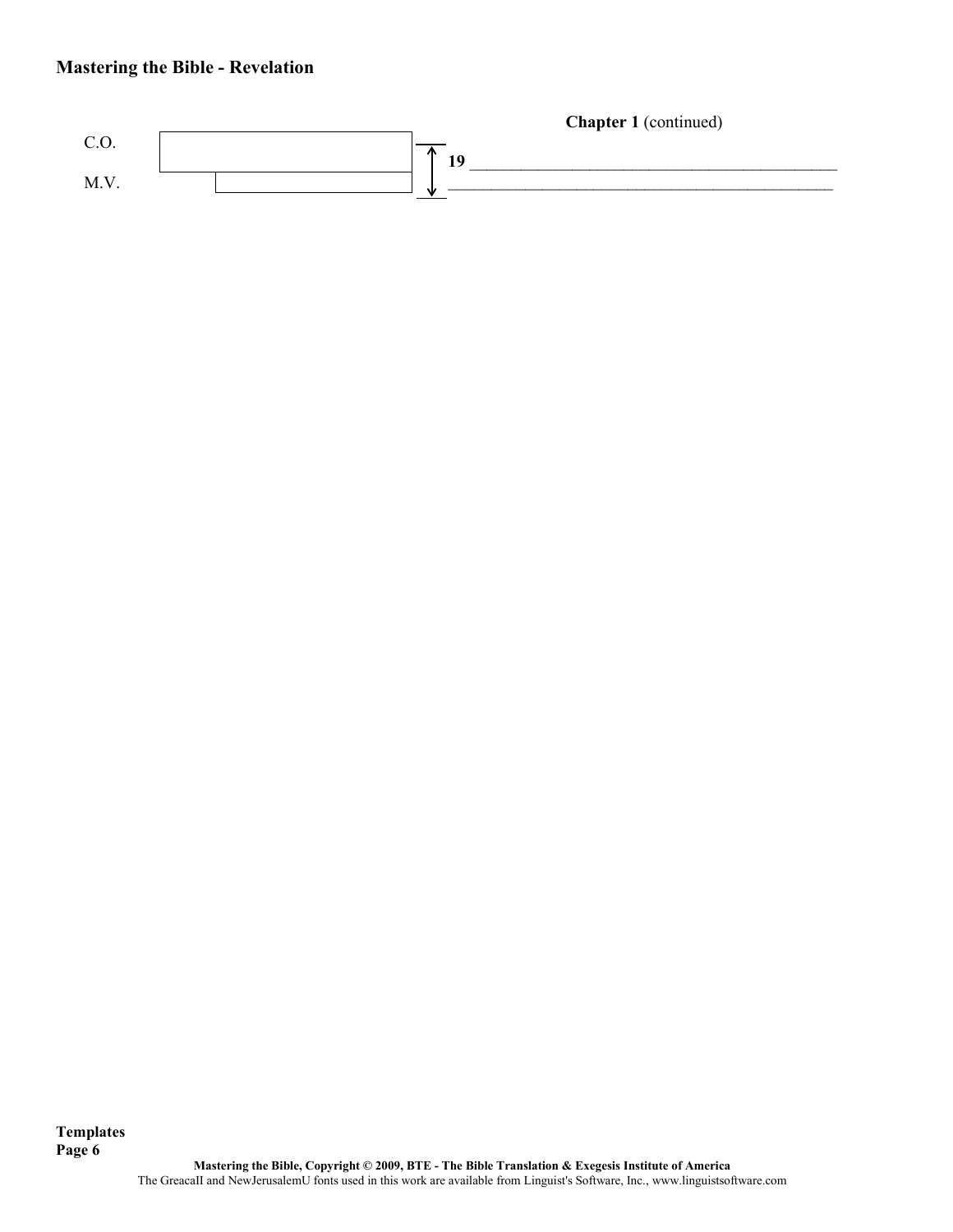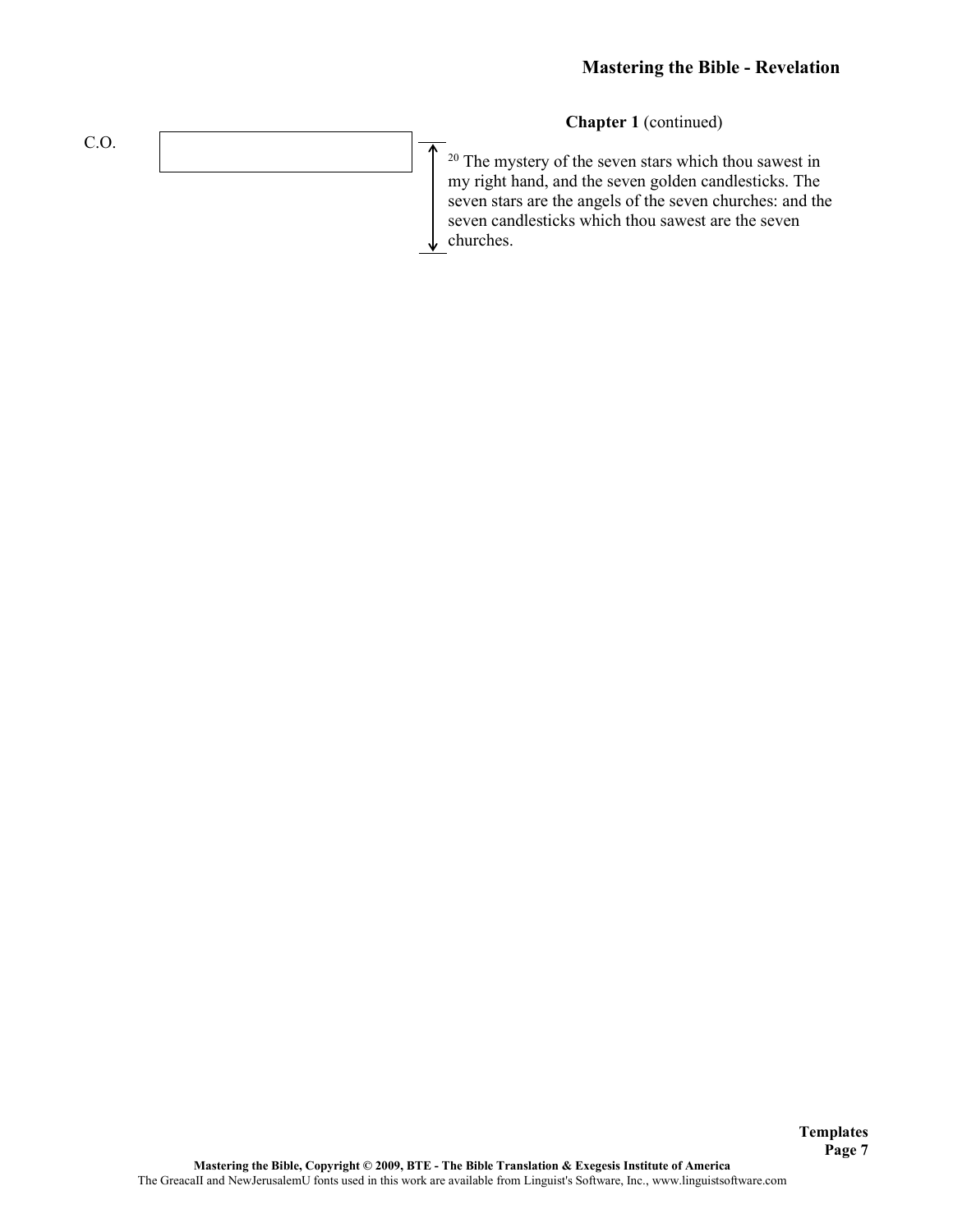| S.O. |                                                                                                                                                                                                                          |
|------|--------------------------------------------------------------------------------------------------------------------------------------------------------------------------------------------------------------------------|
|      | <b>Chapter 2</b>                                                                                                                                                                                                         |
| C.O. | <sup>1</sup> Unto the angel of the church of Ephesus write; These<br>things saith he that holdeth the seven stars in his right<br>hand, who walketh in the midst of the seven golden<br>candlesticks;                    |
|      | <sup>2</sup> I know thy works, and thy labour, and thy patience, and<br>how thou canst not bear them which are evil: and thou<br>hast tried them which say they are apostles, and are not,<br>and hast found them liars: |
|      | <sup>3</sup> And hast borne, and hast patience, and for my name's<br>sake hast laboured, and hast not fainted.                                                                                                           |
| M.V. |                                                                                                                                                                                                                          |
|      | <sup>5</sup> Remember therefore from whence thou art fallen, and<br>repent, and do the first works; or else I will come unto<br>thee quickly, and will remove thy candlestick out of his<br>place, except thou repent.   |
|      | <sup>6</sup> But this thou hast, that thou hatest the deeds of the<br>Nicolaitans, which I also hate.                                                                                                                    |
| K.V. | 7 He that hath an ear, let him hear what the Spirit<br>saith unto the churches; To him that overcometh will<br>I give to eat of the tree of life, which is in the midst of<br>the paradise of God.                       |

**Templates Page 8**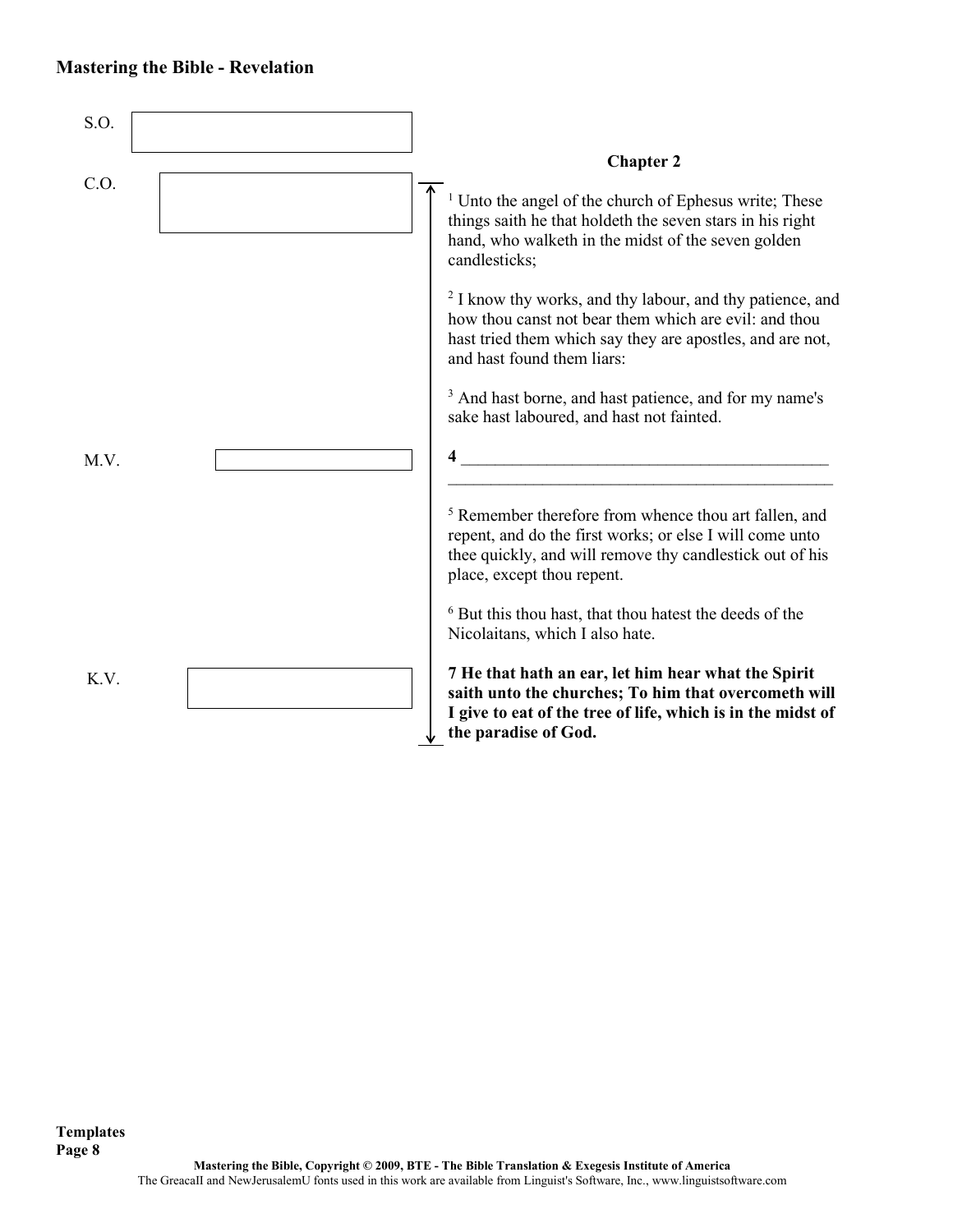**Chapter 2** (continued)

<sup>8</sup> And unto the angel of the church in Smyrna write; These things saith the first and the last, which was dead, and is alive;

<sup>9</sup> I know thy works, and tribulation, and poverty, (but thou art rich) and *I know* the blasphemy of them which say they are Jews, and are not, but *are* the synagogue of Satan.

**10 Fear none of those things which thou shalt suffer: behold, the devil shall cast** *some* **of you into prison, that ye may be tried; and ye shall have tribulation ten days: be thou faithful unto death, and I will give thee a crown of life.**

<sup>11</sup> He that hath an ear, let him hear what the Spirit saith unto the churches; He that overcometh shall not be hurt of the second death.

C.O. K.V.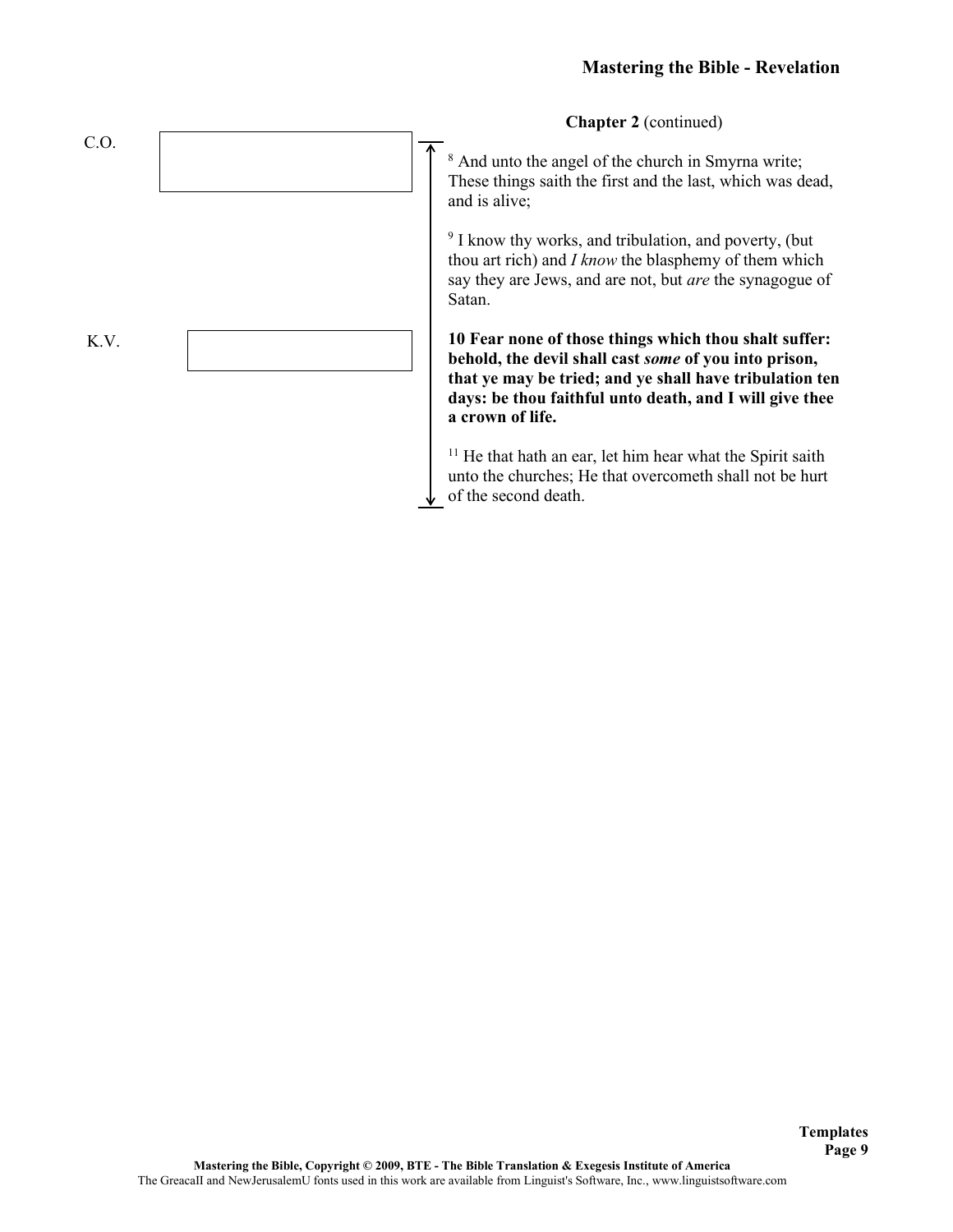

<sup>15</sup> So hast thou also them that hold the doctrine of the Nicolaitans, which thing I hate.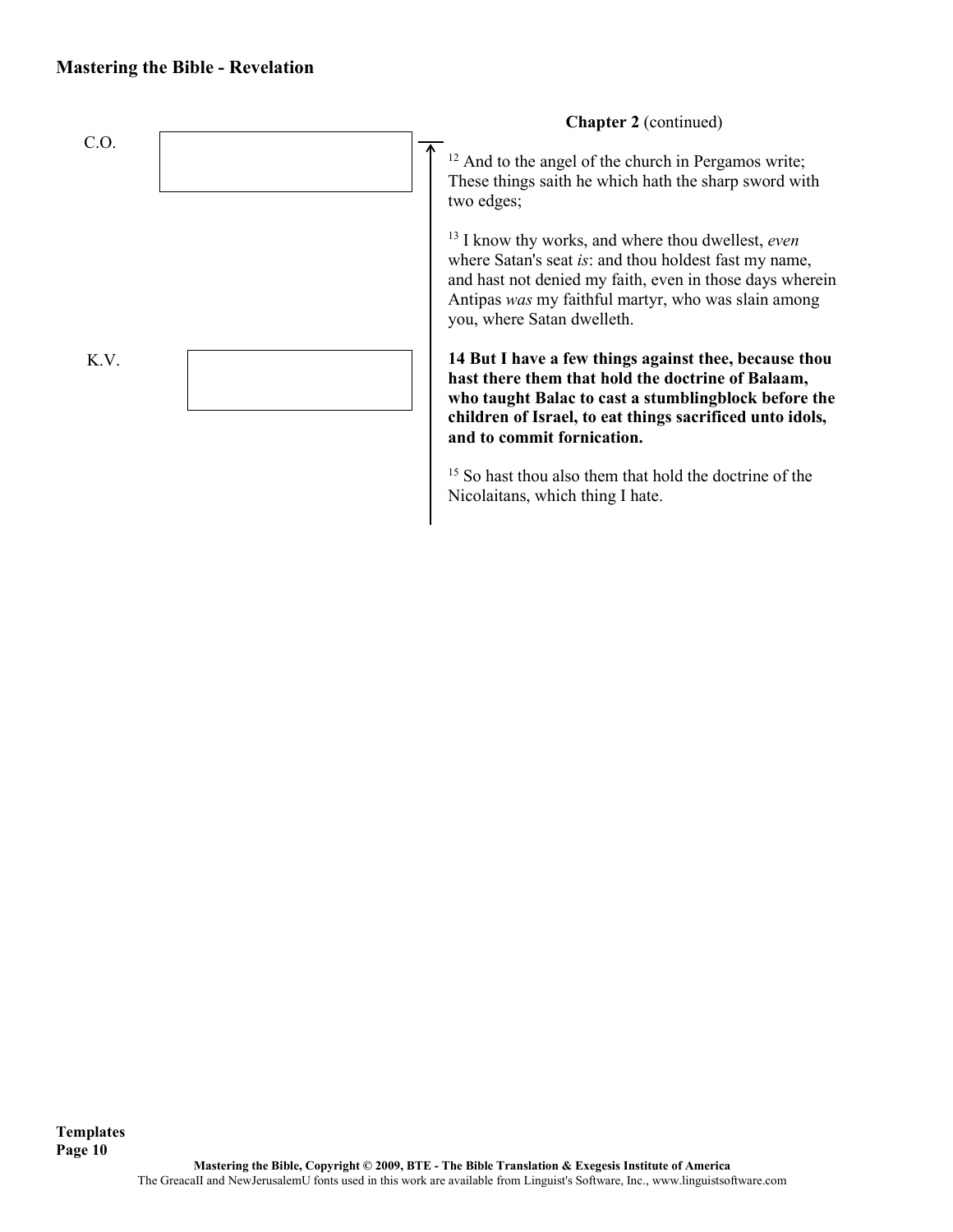**Chapter 2** (continued)



**16 Repent; or else I will come unto thee quickly, and will fight against them with the sword of my mouth.**

**17 He that hath an ear, let him hear what the Spirit saith unto the churches; To him that overcometh will I give to eat of the hidden manna, and will give him a white stone, and in the stone a new name written, which no man knoweth saving he that receiveth** *it***.**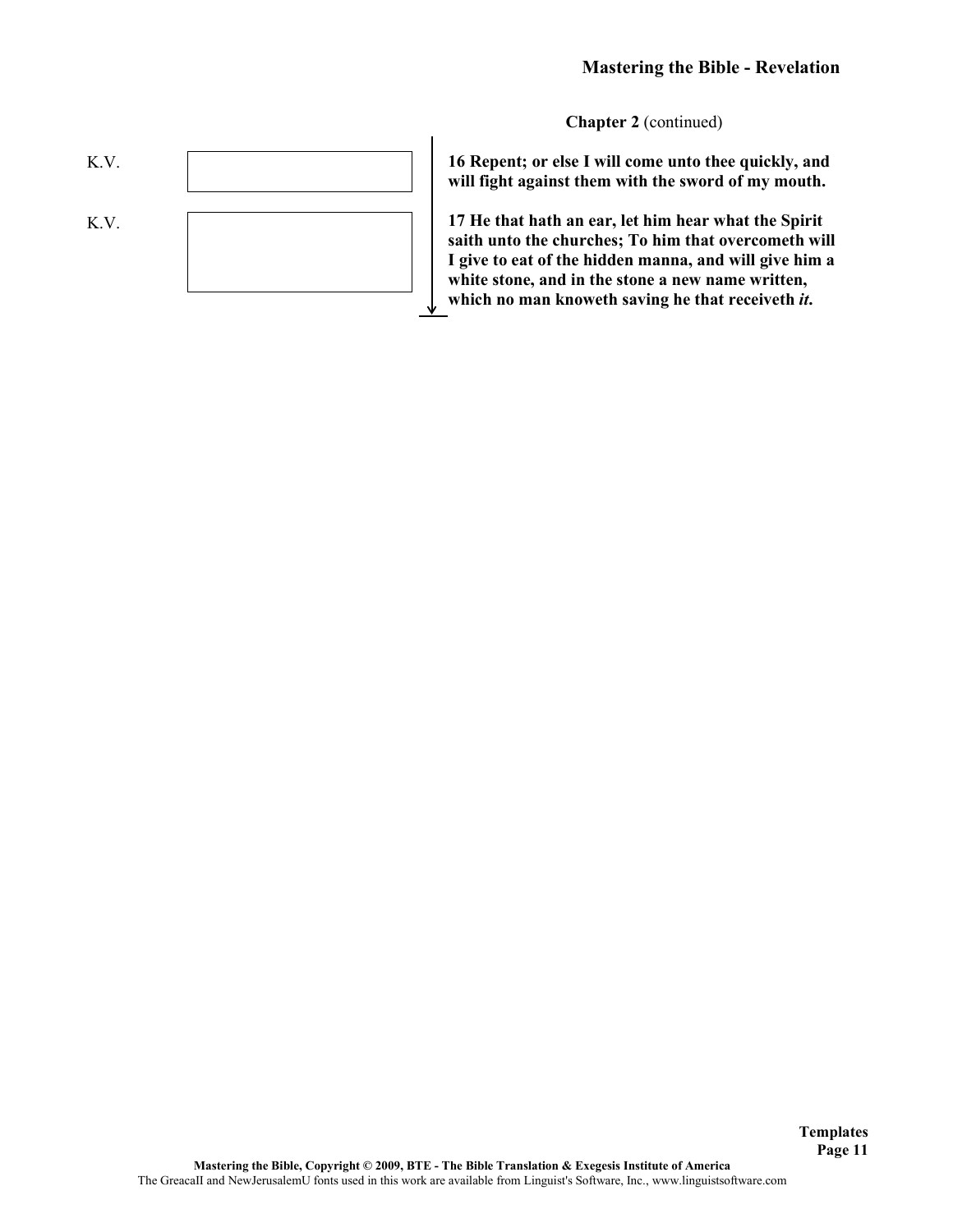

 $21$  And I gave her space to repent of her fornication; and she repented not.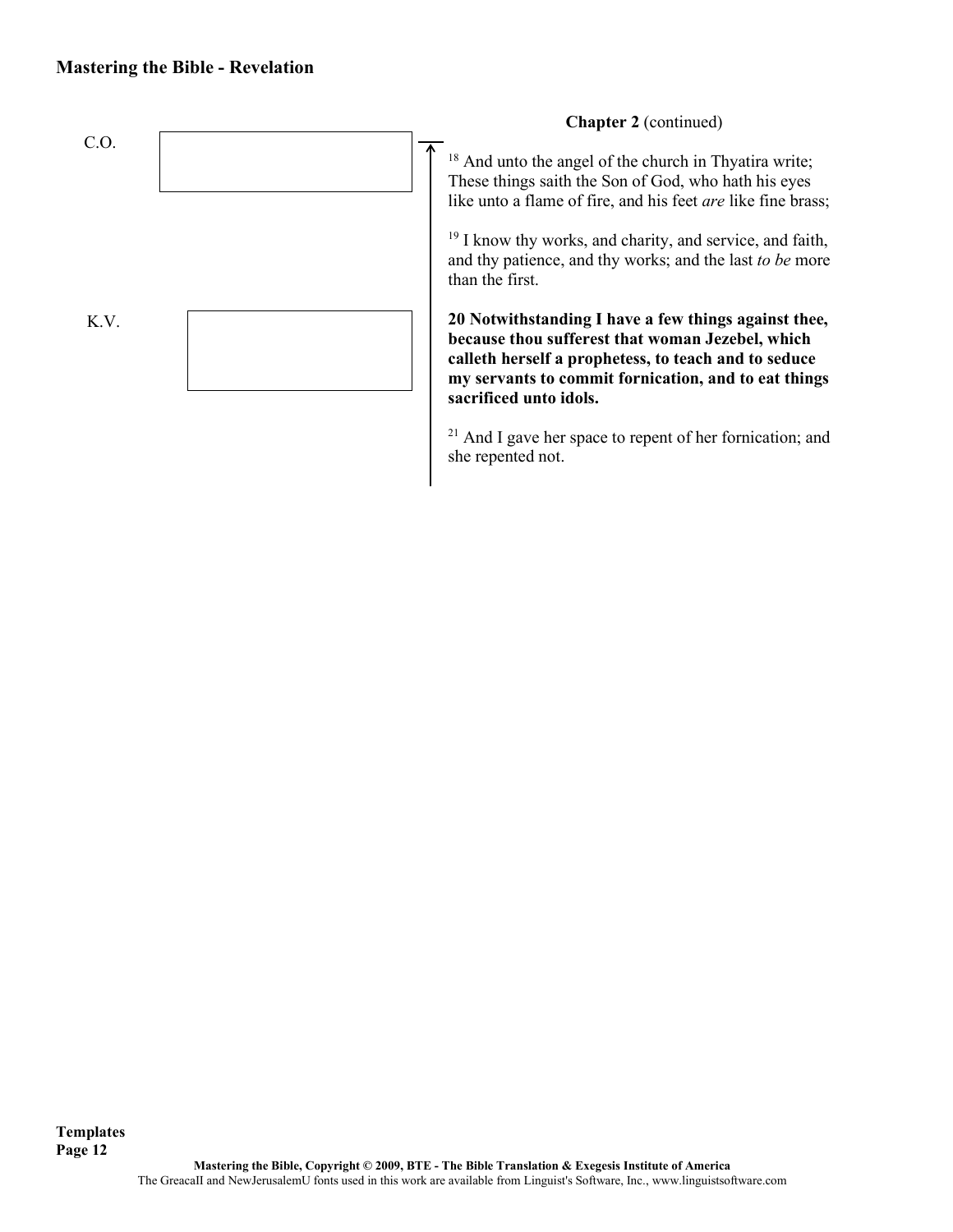**Chapter 2** (continued)

<sup>22</sup> Behold, I will cast her into a bed, and them that commit adultery with her into great tribulation, except they repent of their deeds.

**23 And I will kill her children with death; and all the churches shall know that I am he which searcheth the reins and hearts: and I will give unto every one of you according to your works.**

 $24$  But unto you I say, and unto the rest in Thyatira, as many as have not this doctrine, and which have not known the depths of Satan, as they speak; I will put upon you none other burden.

<sup>25</sup> But that which ye have *already* hold fast till I come.

<sup>26</sup> And he that overcometh, and keepeth my works unto the end, to him will I give power over the nations:

**27 And he shall rule them with a rod of iron; as the vessels of a potter shall they be broken to shivers: even as I received of my Father.**

> **Templates Page 13**

**28 And I will give him the morning star.**

K.V. K.V. K.V.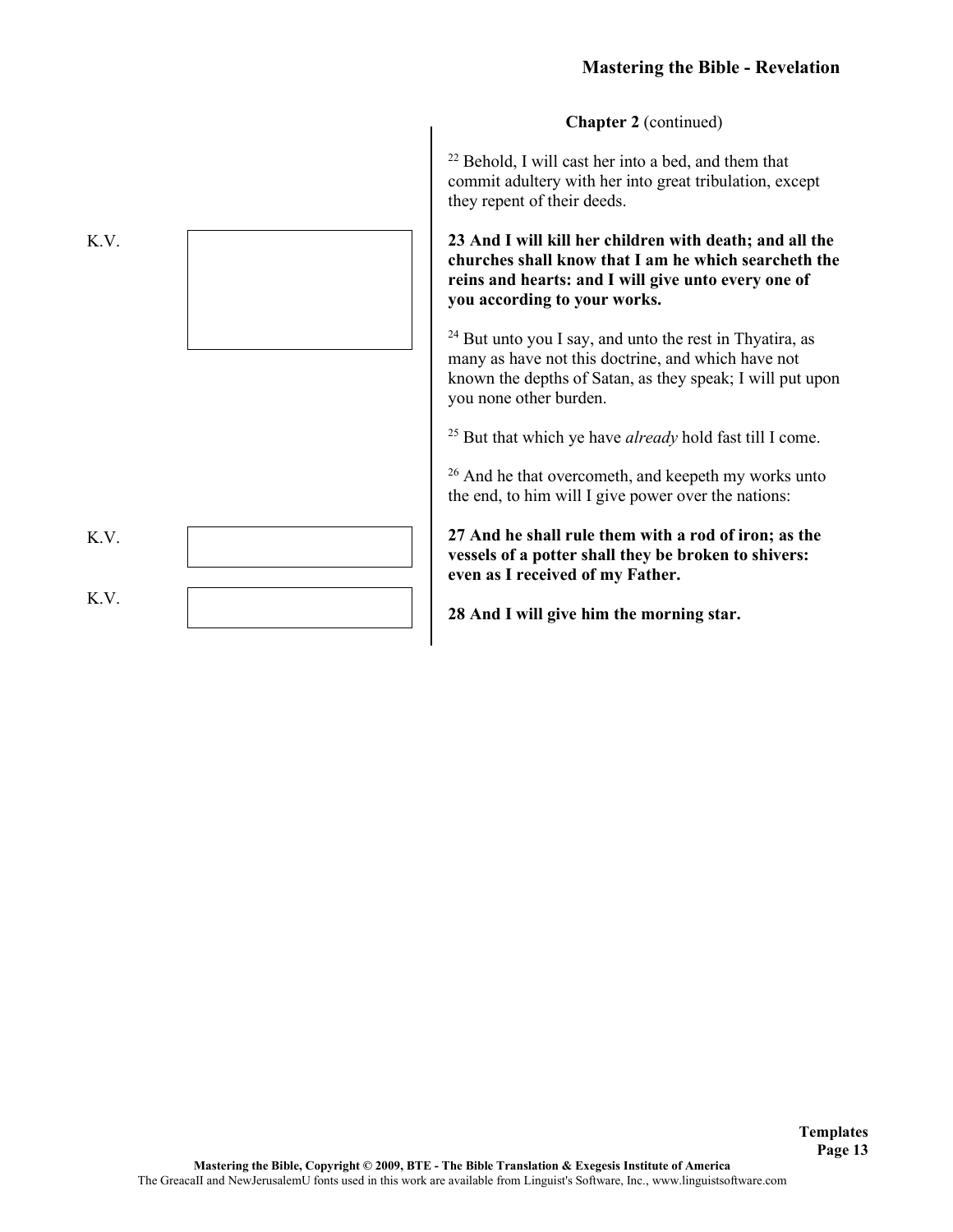## **Chapter 2** (continued)

 $29$  He that hath an ear, let him hear what the Spirit saith unto the churches.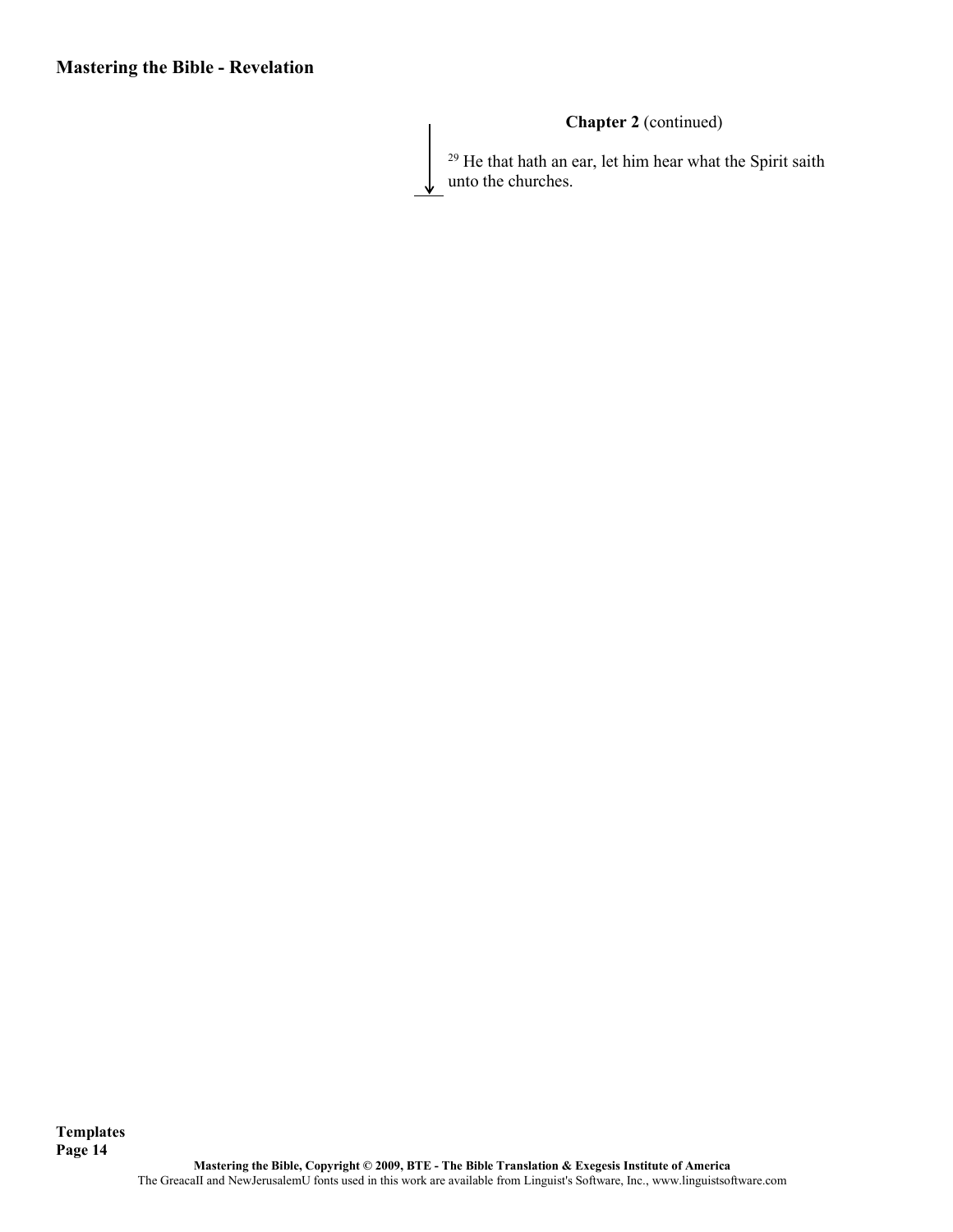|      | <b>Chapter 3</b>                                                                                                                                                                                                                  |
|------|-----------------------------------------------------------------------------------------------------------------------------------------------------------------------------------------------------------------------------------|
| C.O. | And unto the angel of the church in Sardis write; These<br>things saith he that hath the seven Spirits of God, and the<br>seven stars; I know thy works, that thou hast a name that<br>thou livest, and art dead.                 |
|      | <sup>2</sup> Be watchful, and strengthen the things which remain,<br>that are ready to die: for I have not found thy works<br>perfect before God.                                                                                 |
|      | <sup>3</sup> Remember therefore how thou hast received and heard,<br>and hold fast, and repent. If therefore thou shalt not<br>watch, I will come on thee as a thief, and thou shalt not<br>know what hour I will come upon thee. |
| K.V. | 4 Thou hast a few names even in Sardis which have<br>not defiled their garments; and they shall walk with<br>me in white: for they are worthy.                                                                                    |
| K.V. | 5 He that overcometh, the same shall be clothed in<br>white raiment; and I will not blot out his name out of<br>the book of life, but I will confess his name before my<br>Father, and before his angels.                         |
|      | $6$ He that hath an ear, let him hear what the Spirit saith<br>unto the churches.                                                                                                                                                 |

## **Chapter 3**

**Templates Page 15**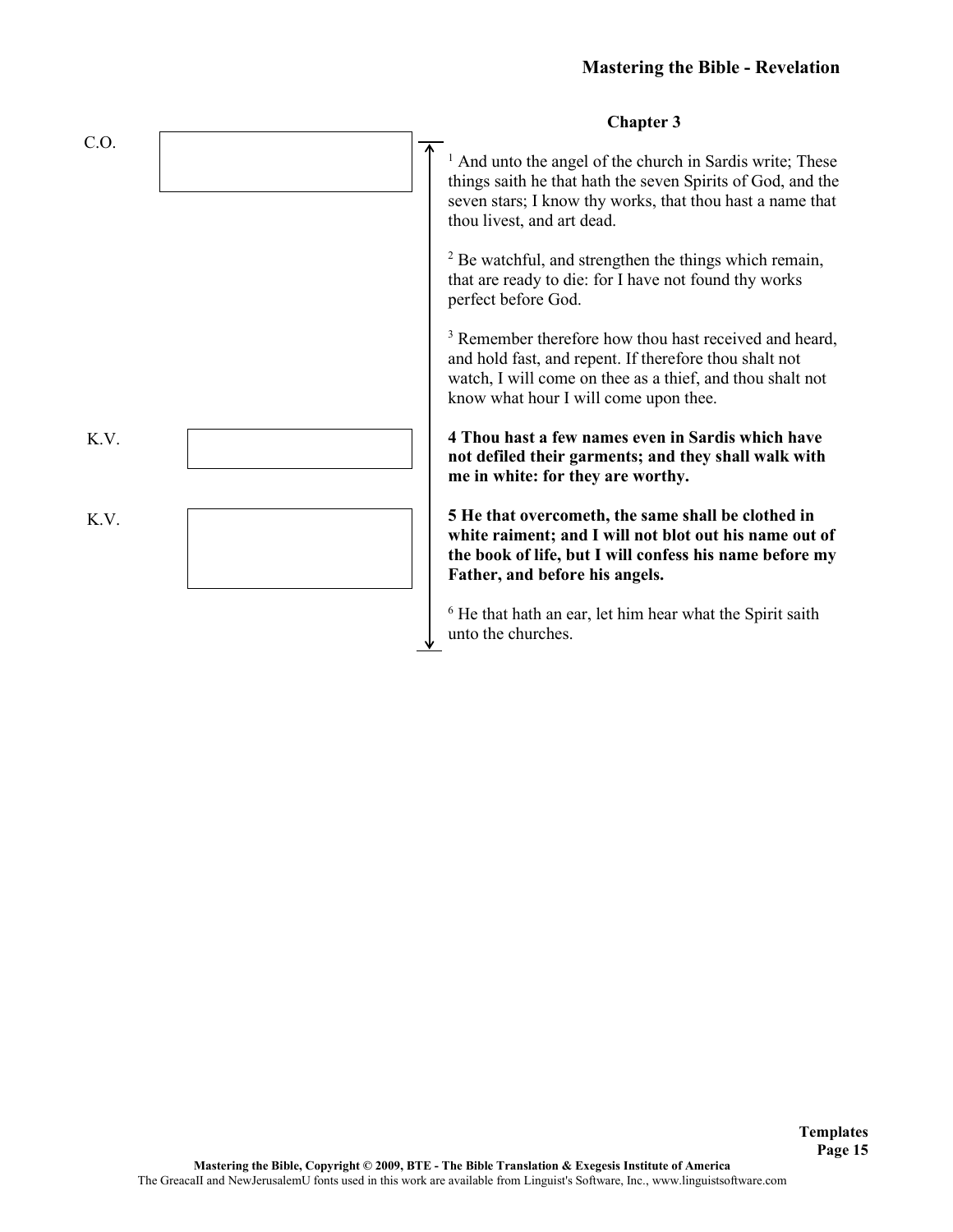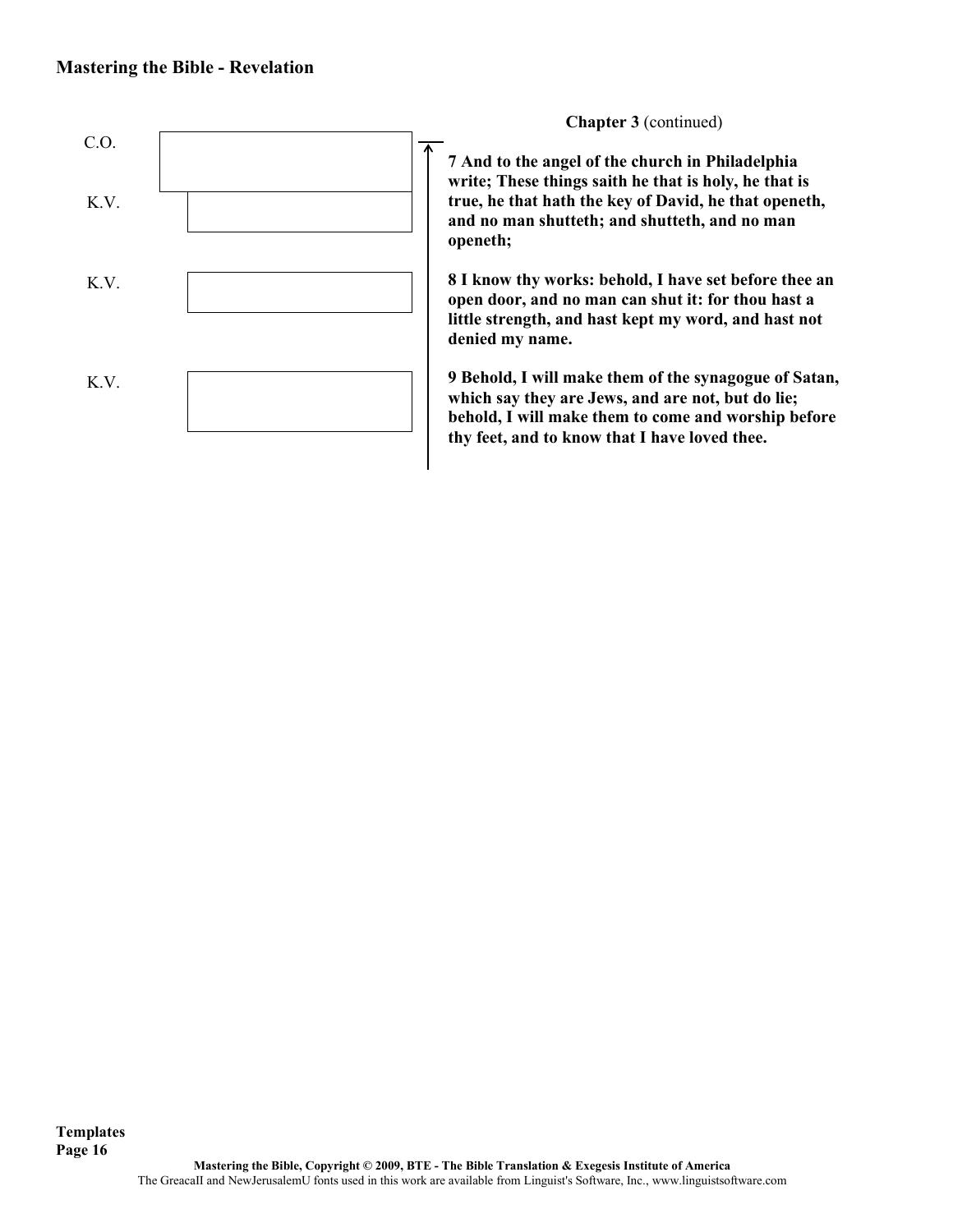**Chapter 3** (continued)

**10 Because thou hast kept the word of my patience, I also will keep thee from the hour of temptation, which shall come upon all the world, to try them that dwell upon the earth.**

<sup>11</sup> Behold, I come quickly: hold that fast which thou hast, that no man take thy crown.

**12 Him that overcometh will I make a pillar in the temple of my God, and he shall go no more out: and I will write upon him the name of my God, and the name of the city of my God,** *which is* **new Jerusalem, which cometh down out of heaven from my God: and**  *I will write upon him* **my new name.**

<sup>13</sup> He that hath an ear, let him hear what the Spirit saith unto the churches.

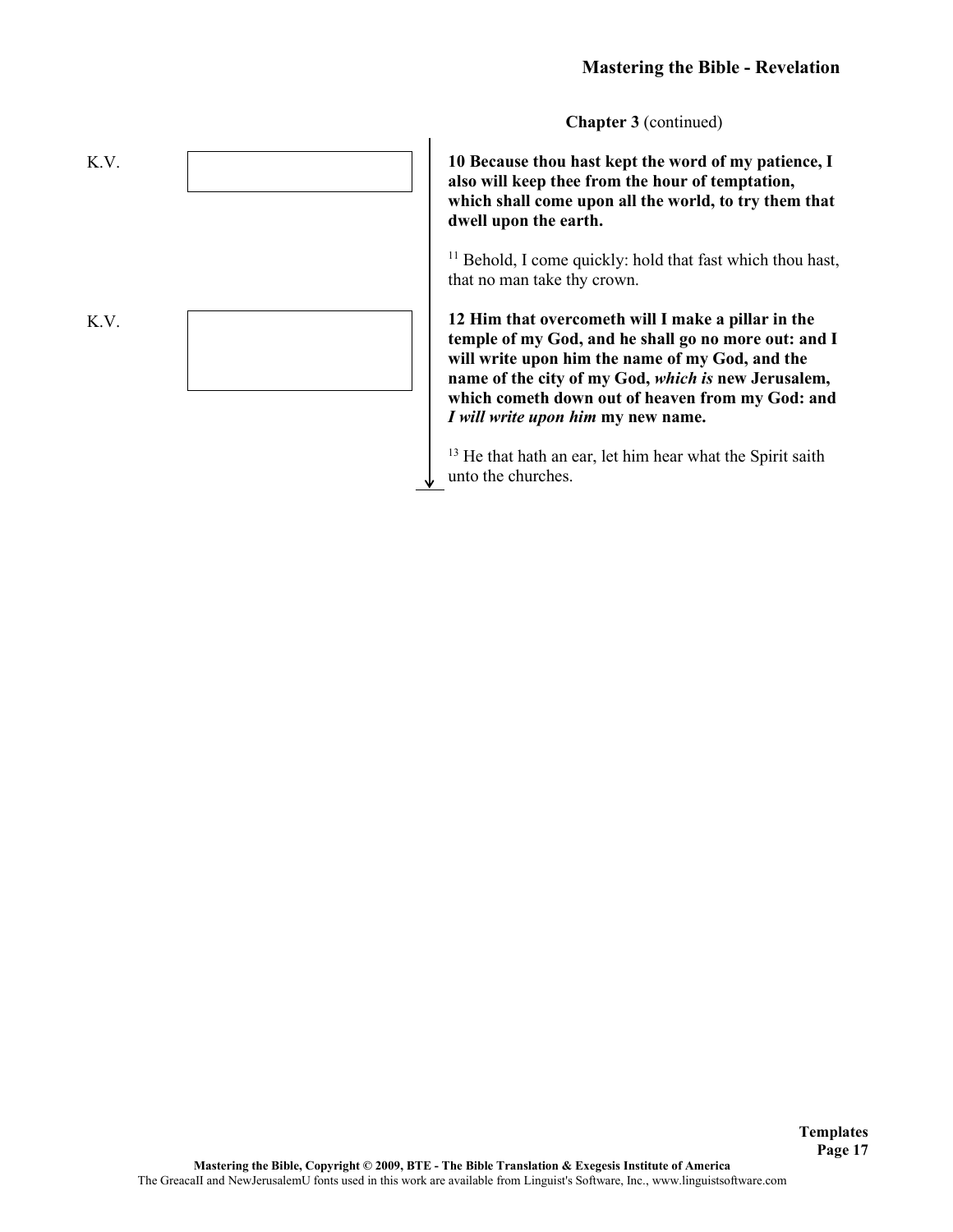

goods, and have need of nothing; and knowest not that thou art wretched, and miserable, and poor, and blind, and naked: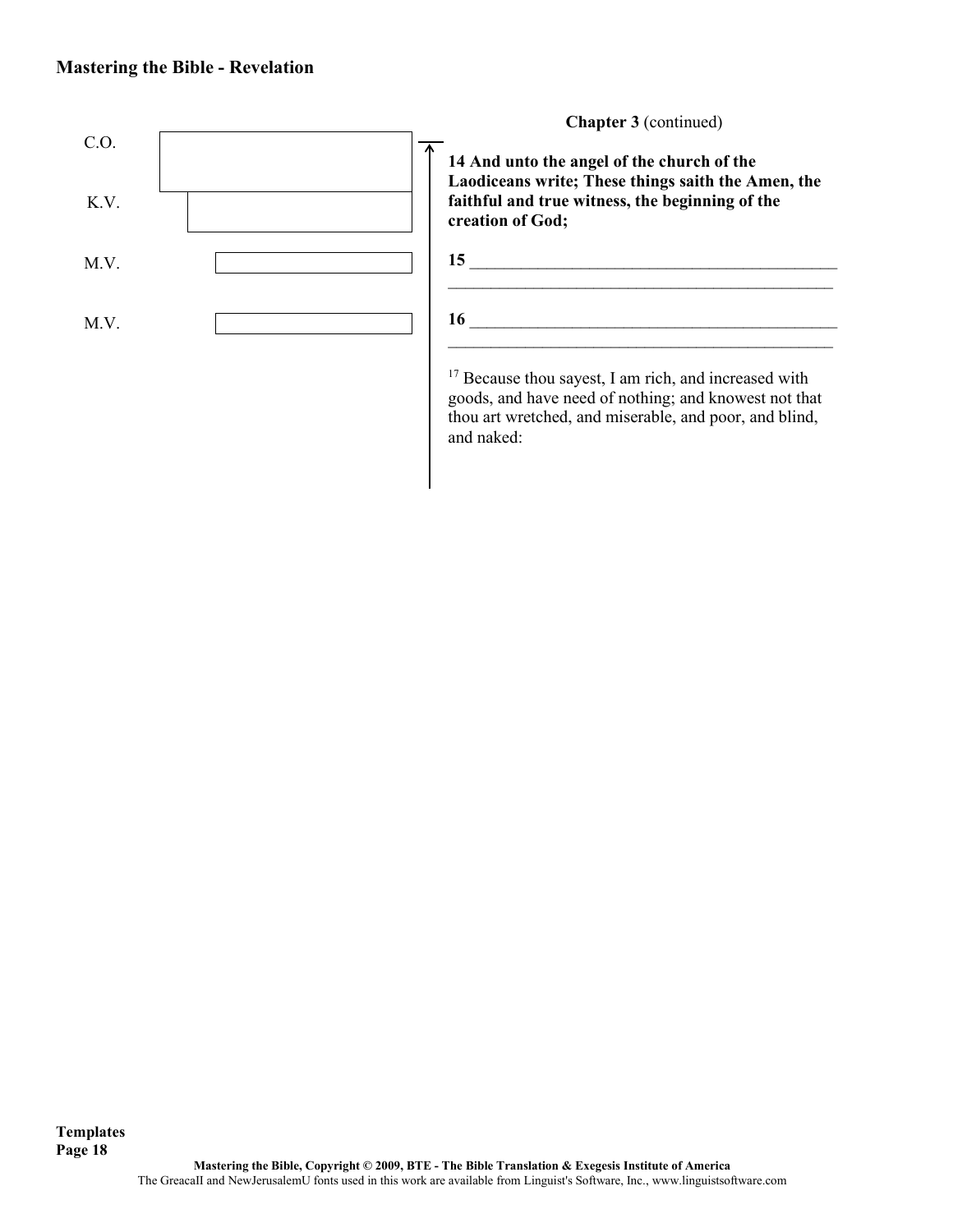**Chapter 3** (continued)

**18 I counsel thee to buy of me gold tried in the fire, that thou mayest be rich; and white raiment, that thou mayest be clothed, and** *that* **the shame of thy nakedness do not appear; and anoint thine eyes with eyesalve, that thou mayest see.**

**19 As many as I love, I rebuke and chasten: be zealous therefore, and repent.**



 $21$  To him that overcometh will I grant to sit with me in my throne, even as I also overcame, and am set down with my Father in his throne.

\_\_\_\_\_\_\_\_\_\_\_\_\_\_\_\_\_\_\_\_\_\_\_\_\_\_\_\_\_\_\_\_\_\_\_\_\_\_\_\_\_\_\_\_\_

<sup>22</sup> He that hath an ear, let him hear what the Spirit saith unto the churches.

K.V. K.V. M.V.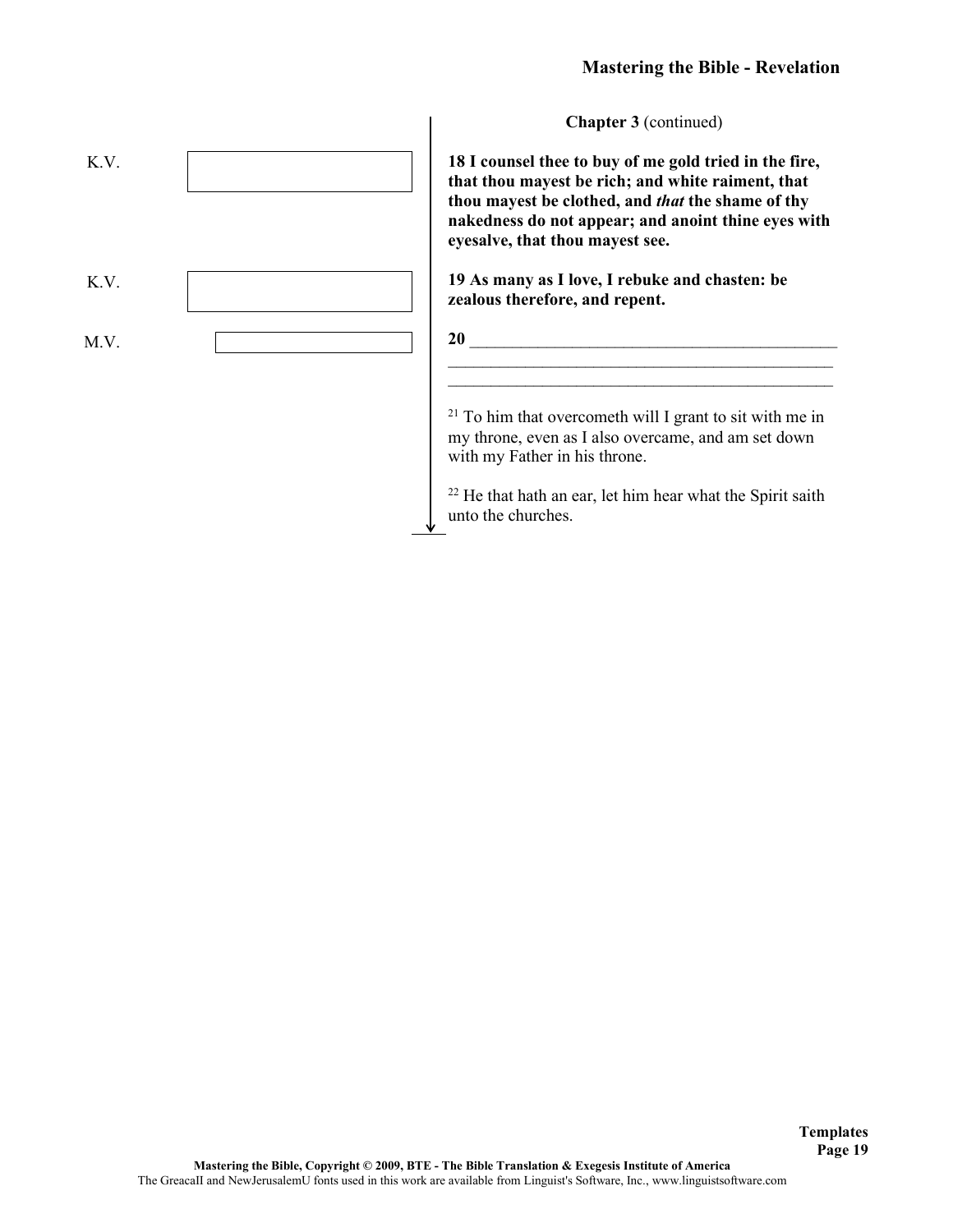

**Templates Page 20**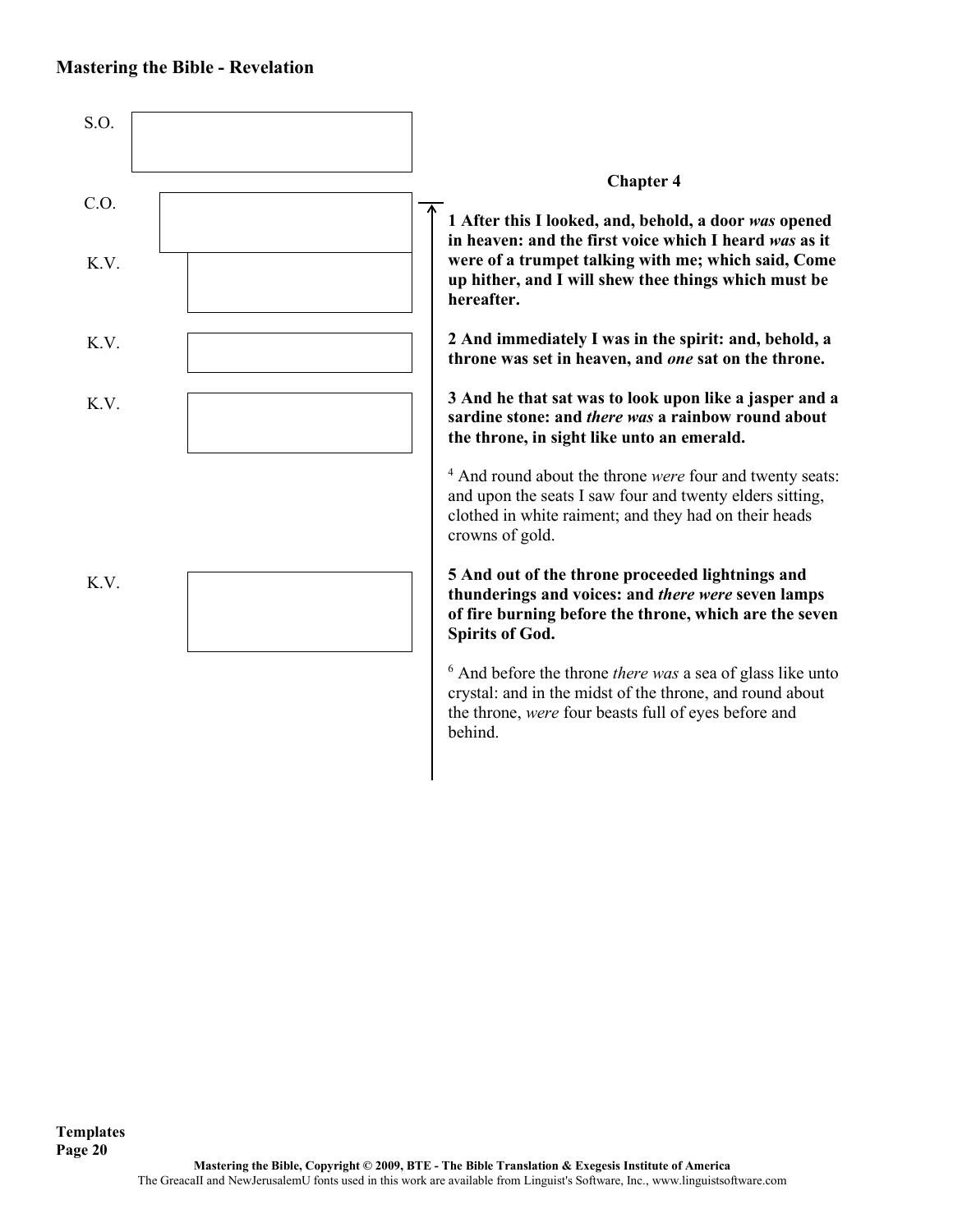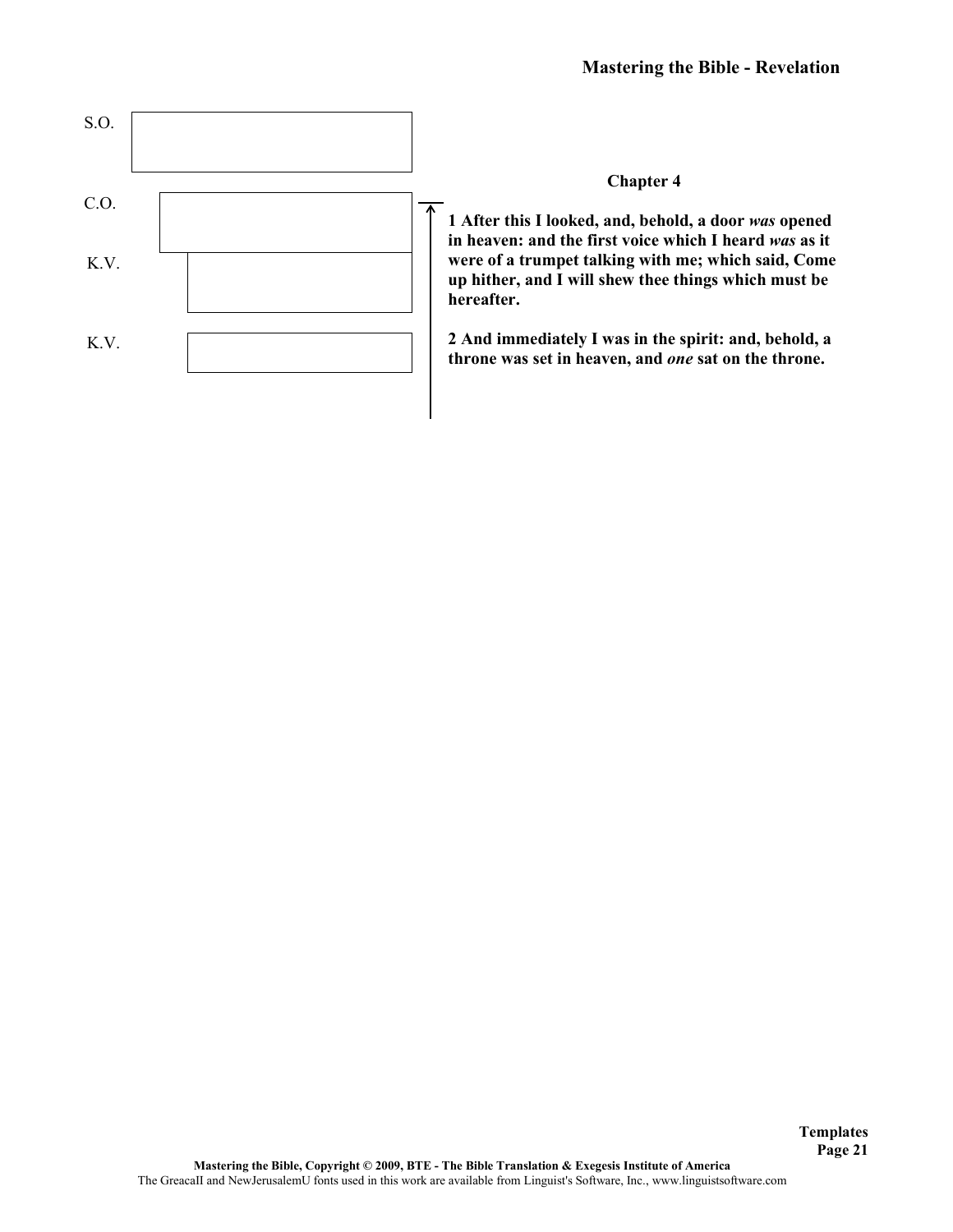

**Chapter 4** (continued)

**3 And he that sat was to look upon like a jasper and a sardine stone: and** *there was* **a rainbow round about the throne, in sight like unto an emerald.**

<sup>4</sup> And round about the throne *were* four and twenty seats: and upon the seats I saw four and twenty elders sitting, clothed in white raiment; and they had on their heads crowns of gold.

**5 And out of the throne proceeded lightnings and thunderings and voices: and** *there were* **seven lamps of fire burning before the throne, which are the seven Spirits of God.**

**6 And before the throne** *there was* **a sea of glass like unto crystal: and in the midst of the throne, and round about the throne,** *were* **four beasts full of eyes before and behind.**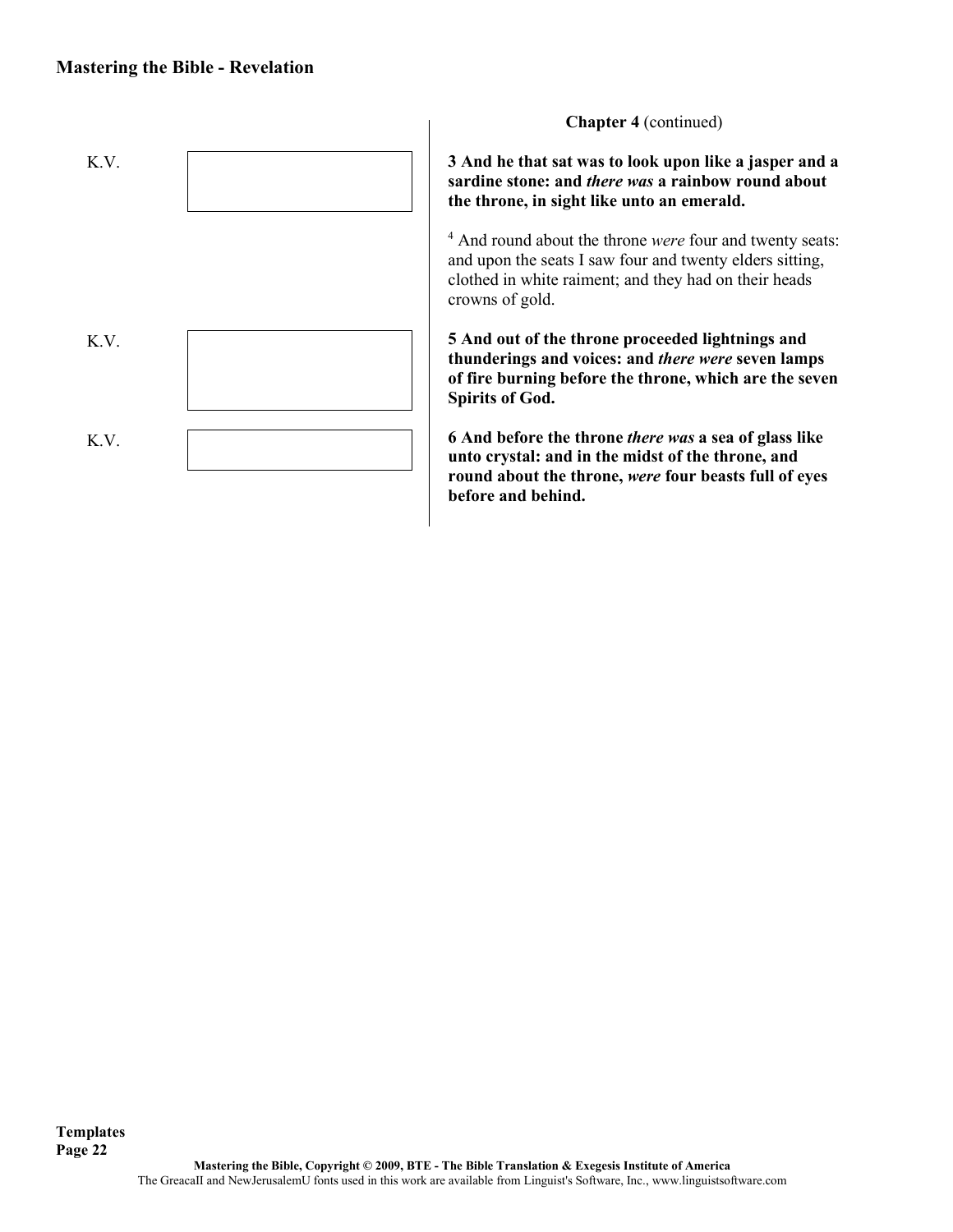**Chapter 4** (continued)



**7 And the first beast** *was* **like a lion, and the second beast like a calf, and the third beast had a face as a man, and the fourth beast** *was* **like a flying eagle.**

**8a And the four beasts had each of them six wings about** *him***; and** *they were* **full of eyes within:**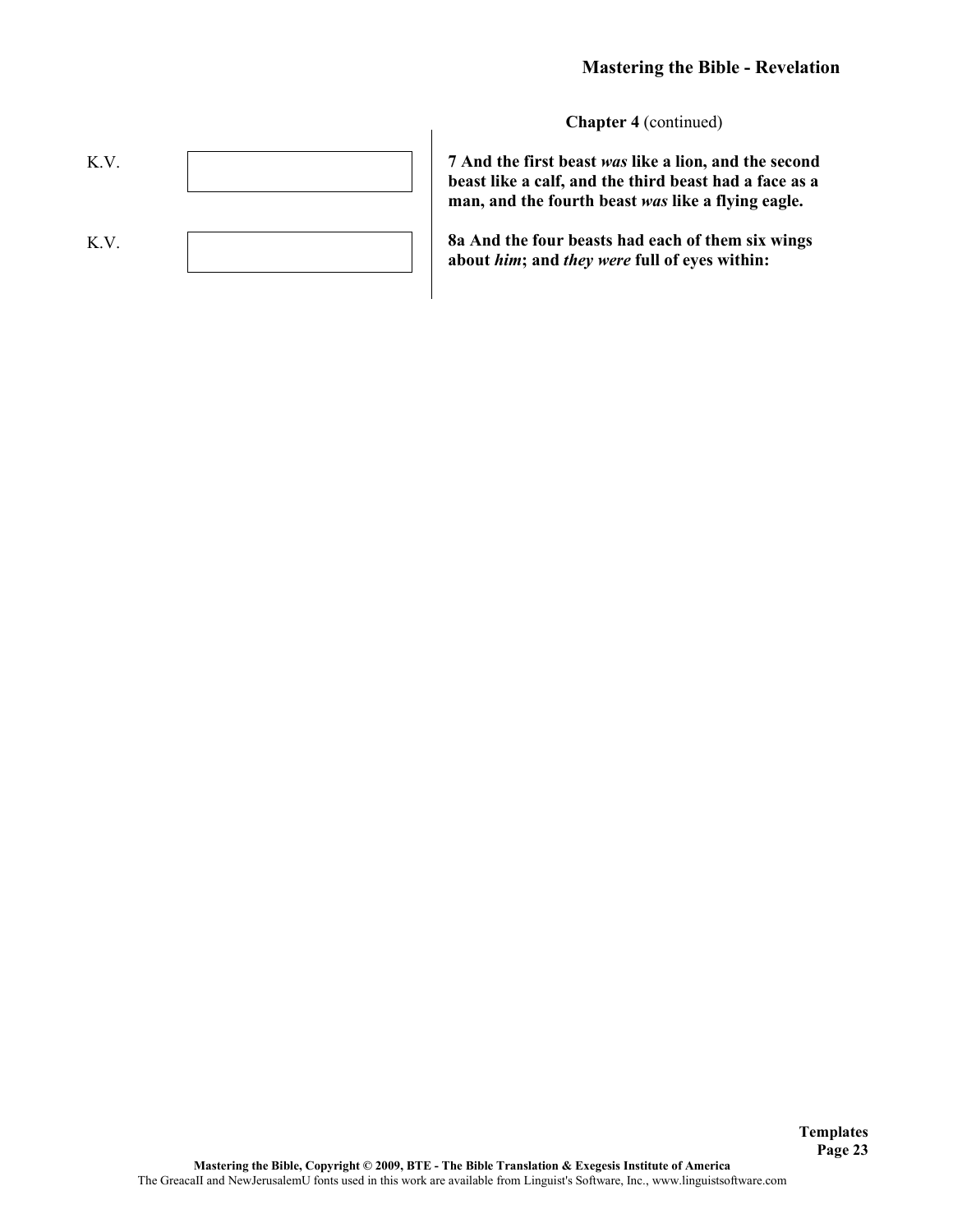

**Chapter 4** (continued)

**8b and they rest not day and night, saying, Holy, holy, holy, Lord God Almighty, which was, and is, and is to come.**

**9 And when those beasts give glory and honour and thanks to him that sat on the throne, who liveth for ever and ever,**

<sup>10</sup> The four and twenty elders fall down before him that sat on the throne, and worship him that liveth for ever and ever, and cast their crowns before the throne, saying,

<sup>11</sup> Thou art worthy, O Lord, to receive glory and honour and power: for thou hast created all things, and for thy pleasure they are and were created.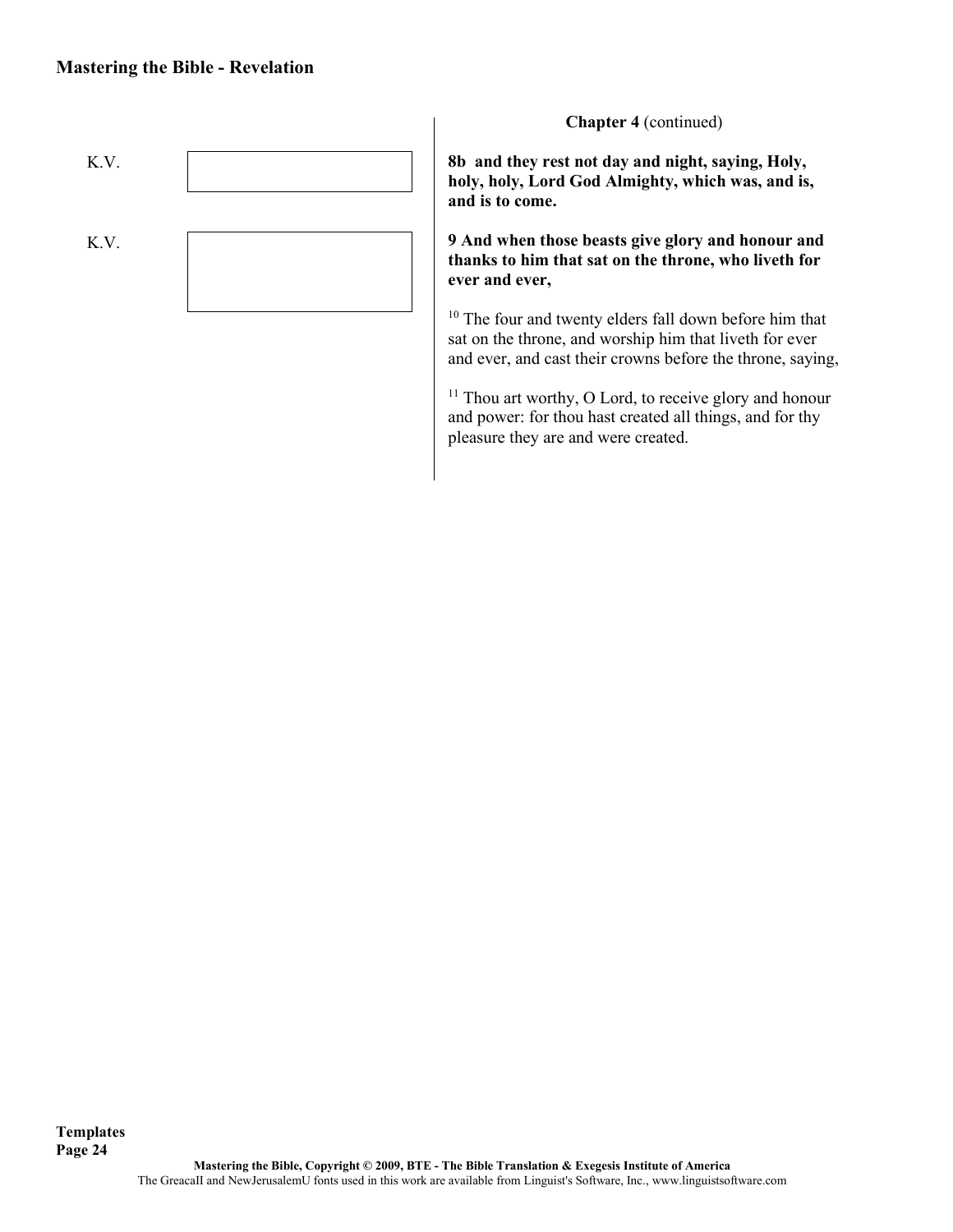# K.V.

**Chapter 5**

**1 And I saw in the right hand of him that sat on the throne a book written within and on the backside, sealed with seven seals.**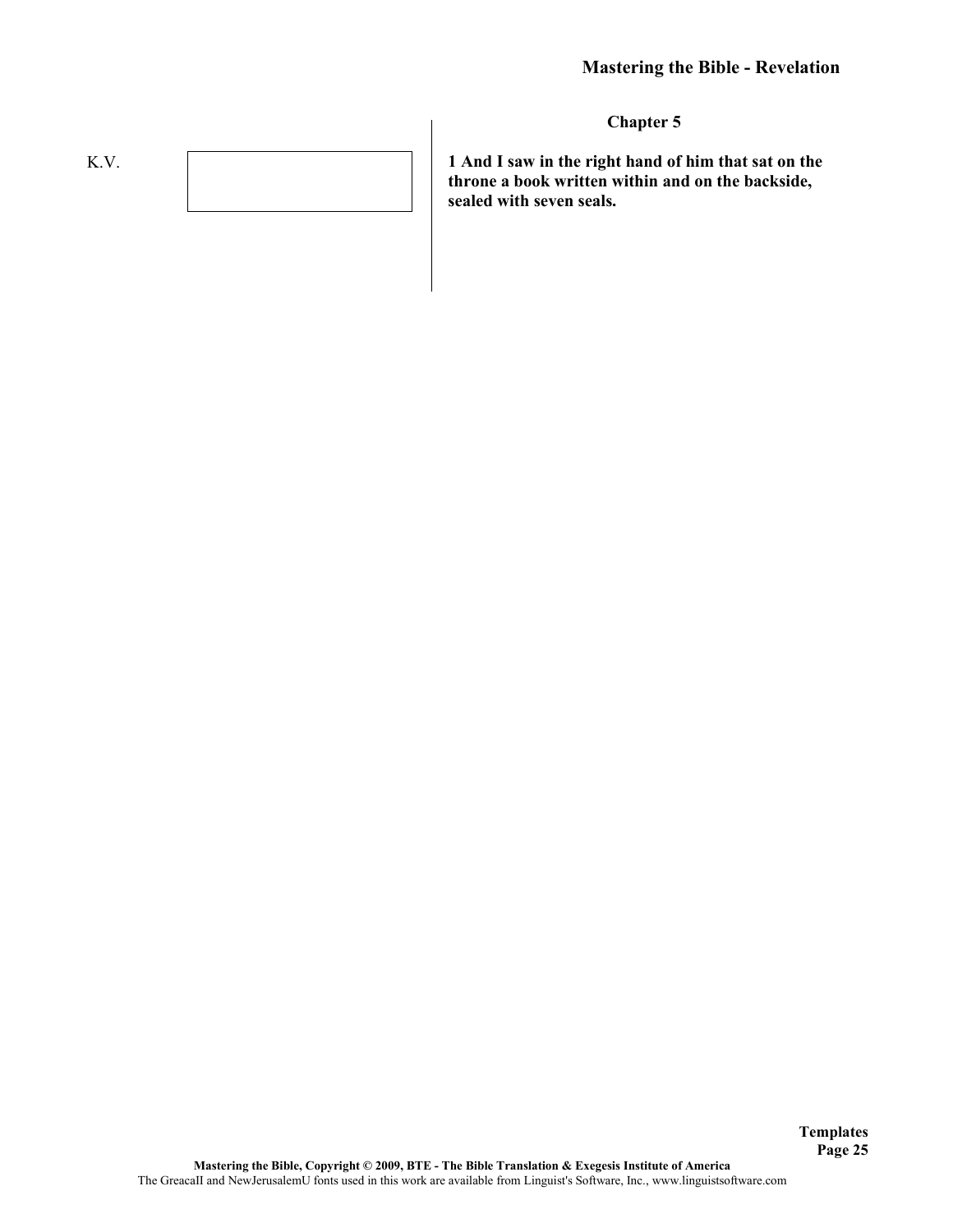## **Chapter 5** (continued)

 $2$  And I saw a strong angel proclaiming with a loud voice, Who is worthy to open the book, and to loose the seals thereof?

<sup>3</sup> And no man in heaven, nor in earth, neither under the earth, was able to open the book, neither to look thereon.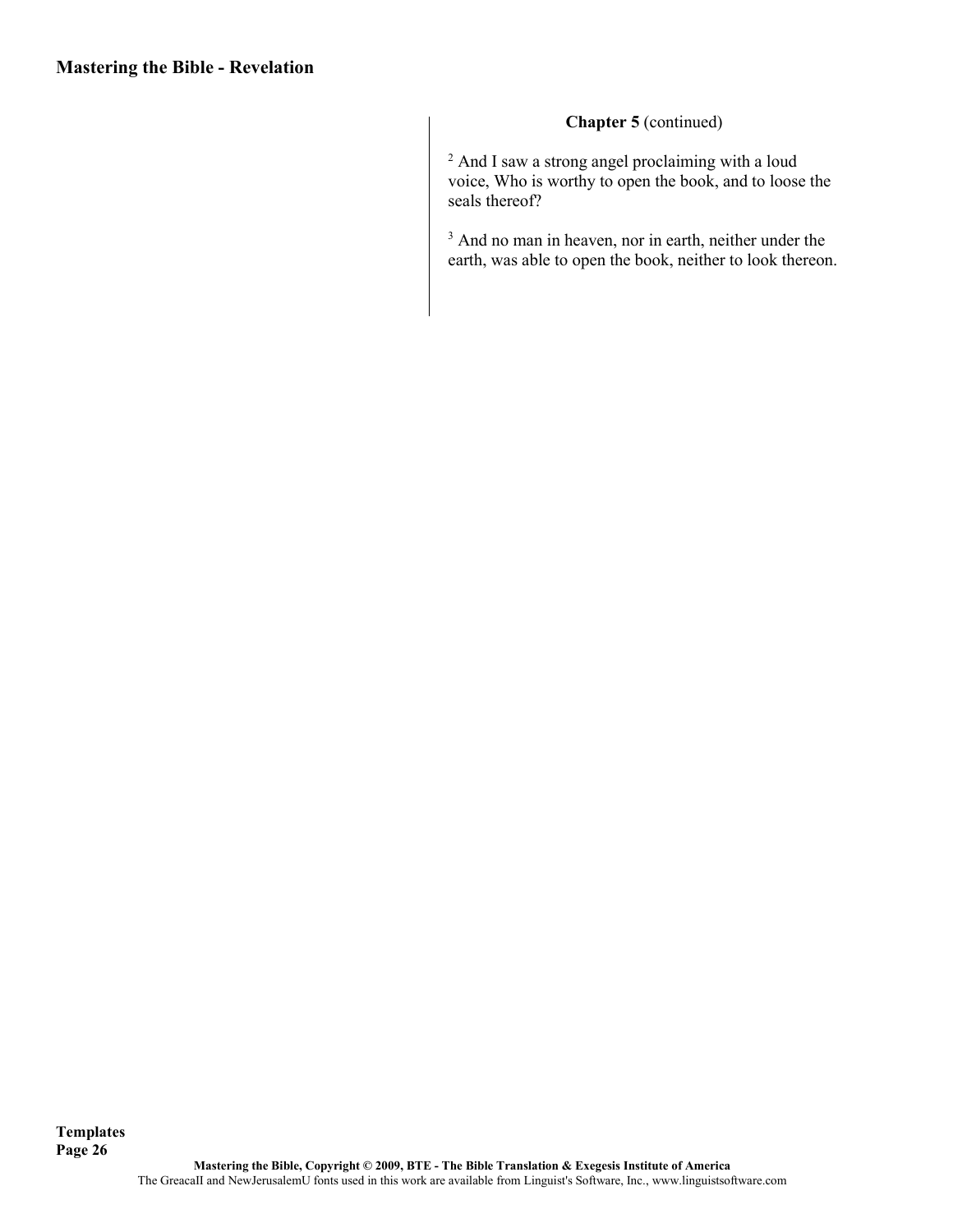**Chapter 5** (continued)

<sup>4</sup> And I wept much, because no man was found worthy to open and to read the book, neither to look thereon.

**Templates Page 27**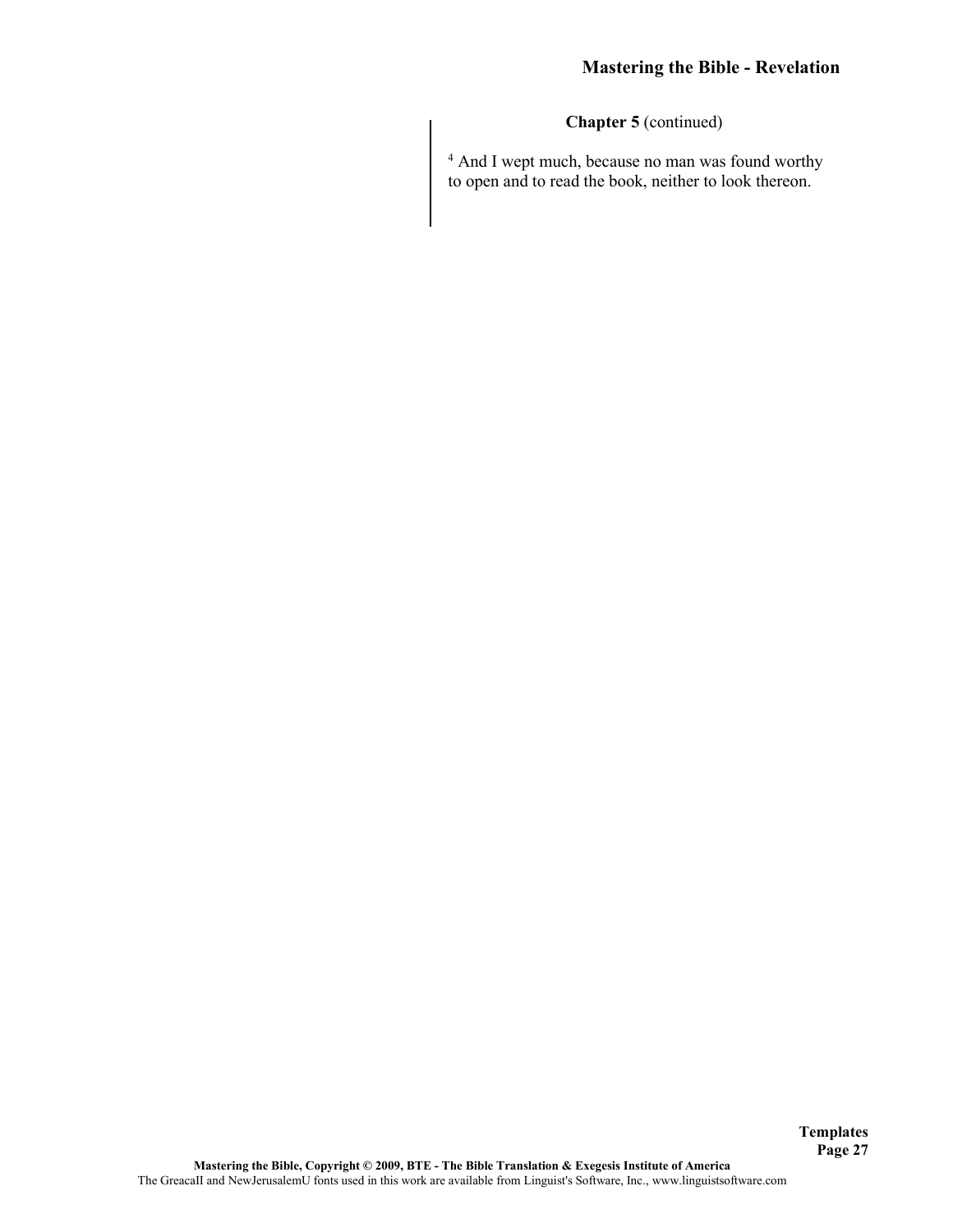

**Chapter 5** (continued)

**5 And one of the elders saith unto me, Weep not: behold, the Lion of the tribe of Juda, the Root of David, hath prevailed to open the book, and to loose the seven seals thereof.**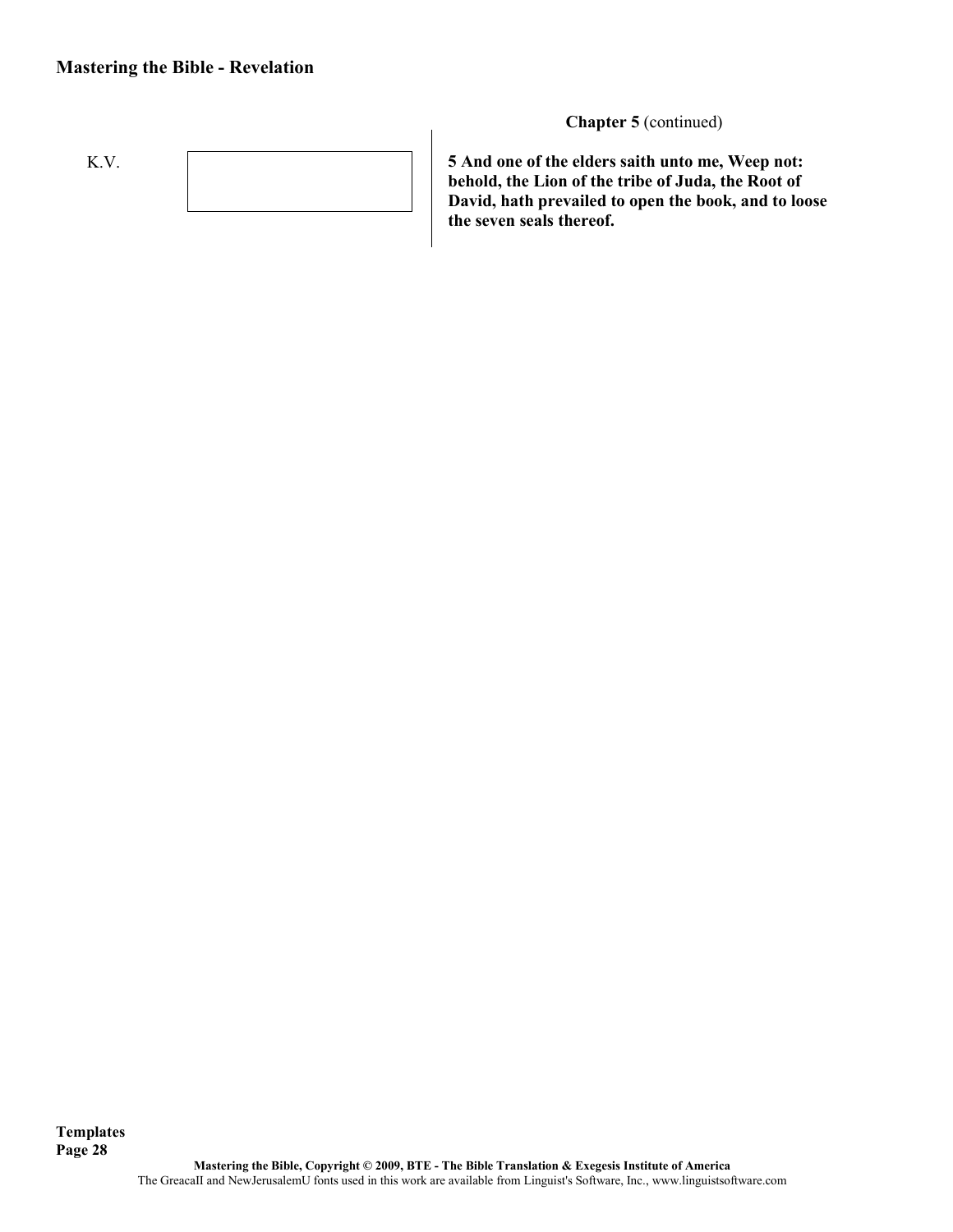**Templates Page 29**

**Chapter 5** (continued)

**6 And I beheld, and, lo, in the midst of the throne and of the four beasts, and in the midst of the elders, stood a Lamb as it had been slain, having seven horns and seven eyes, which are the seven Spirits of God sent forth into all the earth.**

<sup>7</sup> And he came and took the book out of the right hand of him that sat upon the throne.

K.V.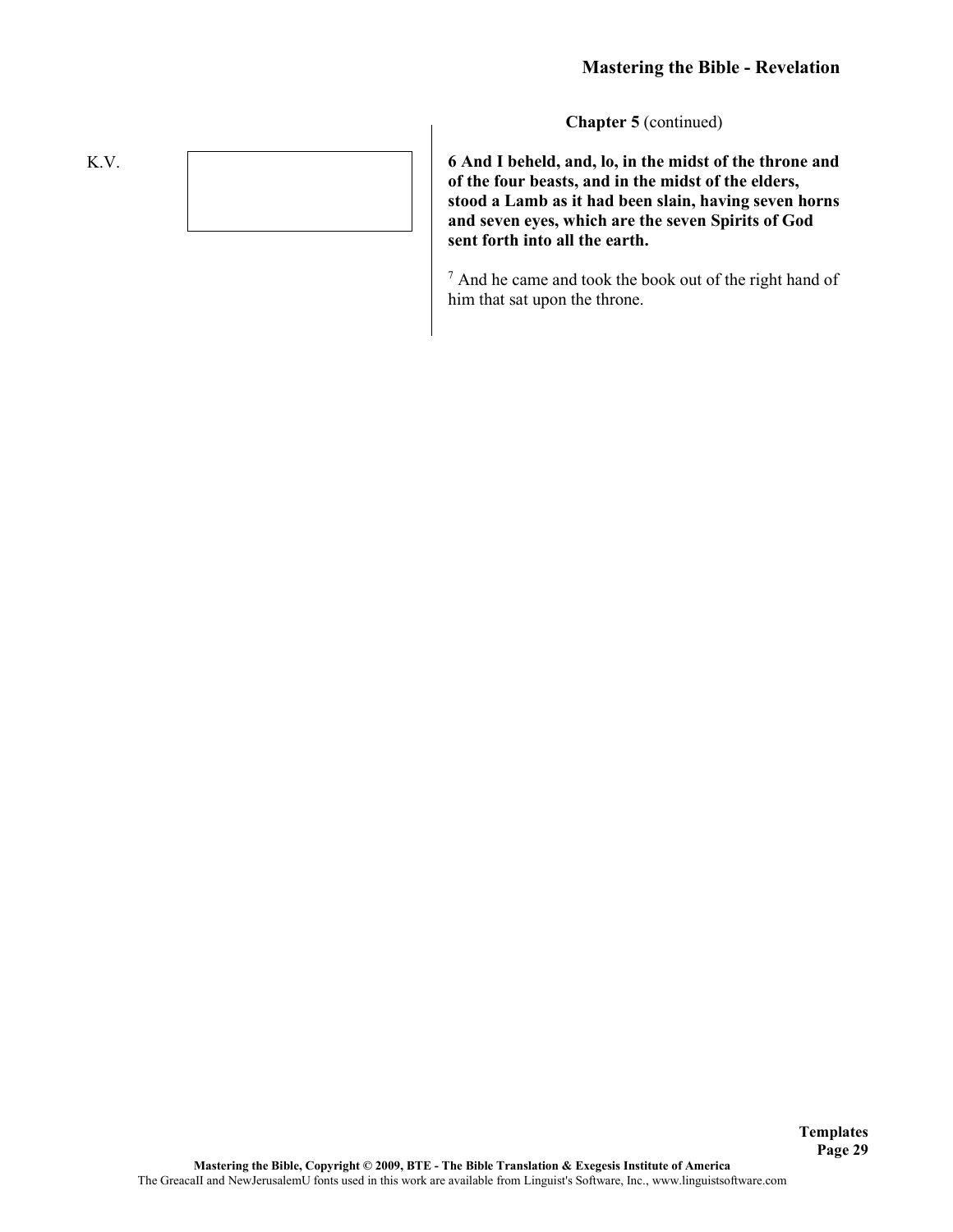

**Chapter 5** (continued)

**8 And when he had taken the book, the four beasts and four** *and* **twenty elders fell down before the Lamb, having every one of them harps, and golden vials full of odours, which are the prayers of saints.**

<sup>9</sup> And they sung a new song, saying, Thou art worthy to take the book, and to open the seals thereof: for thou wast slain, and hast redeemed us to God by thy blood out of every kindred, and tongue, and people, and nation;

<sup>10</sup> And hast made us unto our God kings and priests: and we shall reign on the earth.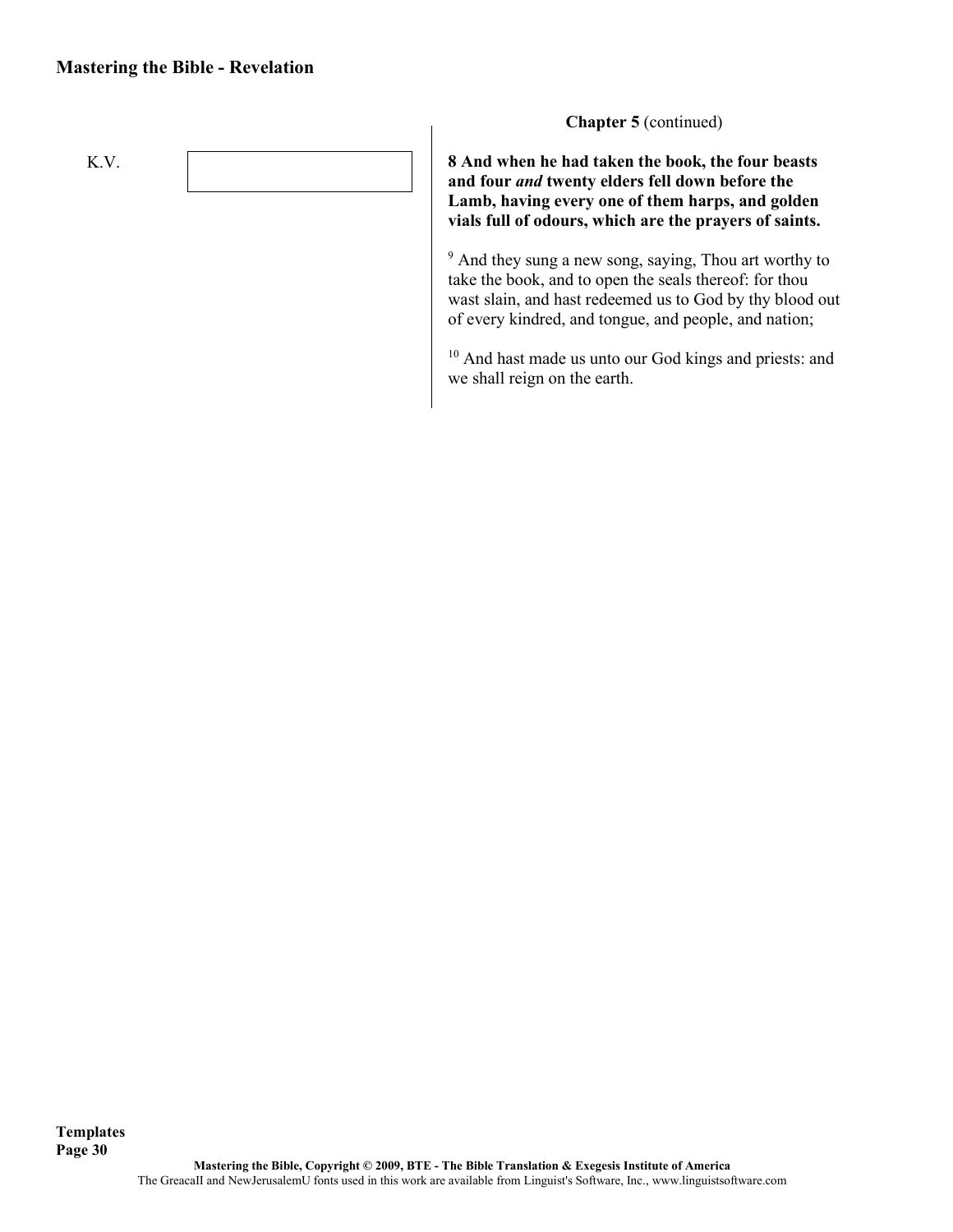**Templates Page 31**

**Chapter 5** (continued)

**11 And I beheld, and I heard the voice of many angels round about the throne and the beasts and the elders: and the number of them was ten thousand times ten thousand, and thousands of thousands;**

<sup>12</sup> Saying with a loud voice, Worthy is the Lamb that was slain to receive power, and riches, and wisdom, and strength, and honour, and glory, and blessing.

K.V.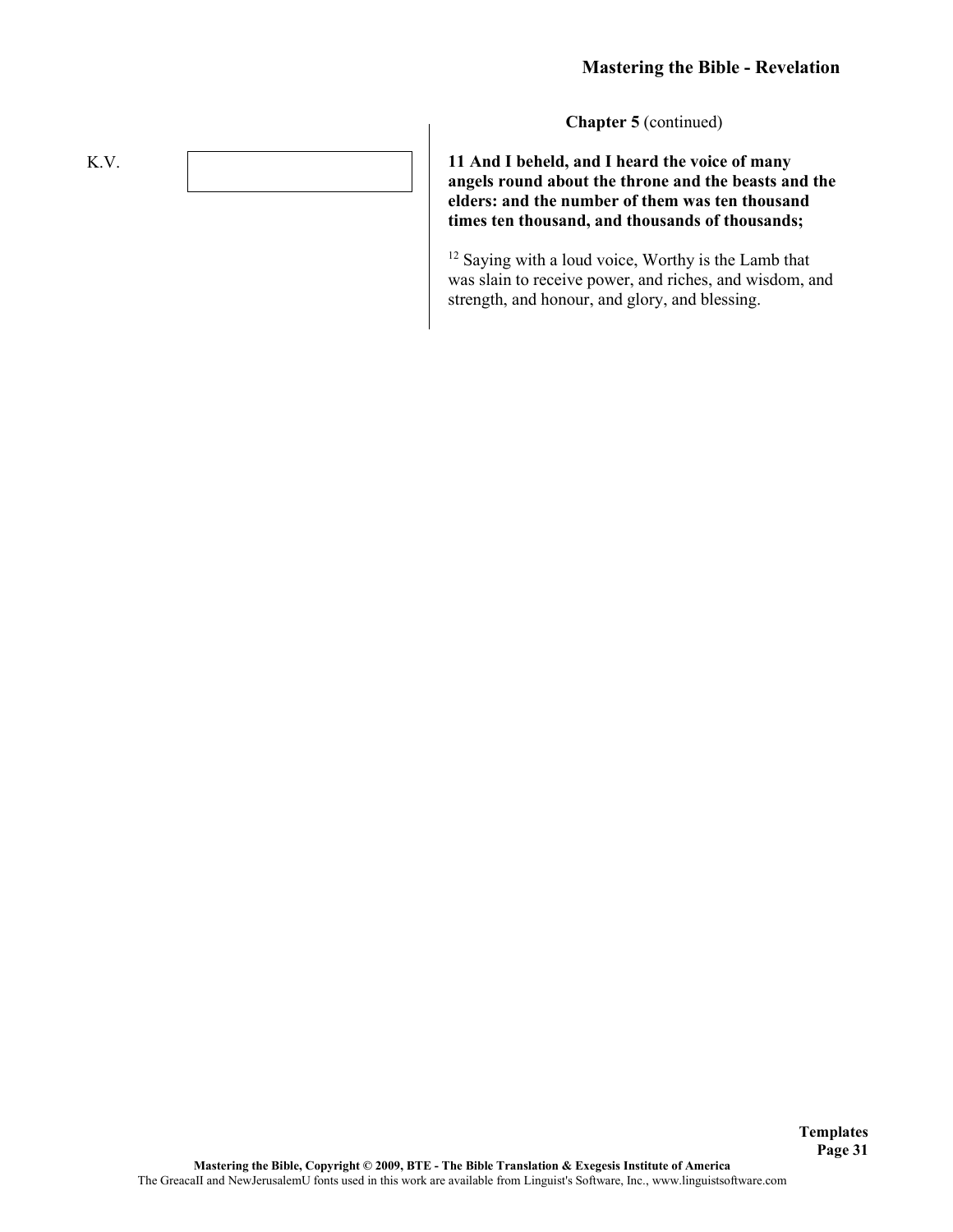**Templates**

# K.V.

#### **Chapter 5** (continued)

<sup>13</sup> And every creature which is in heaven, and on the earth, and under the earth, and such as are in the sea, and all that are in them, heard I saying, Blessing, and honour, and glory, and power, *be* unto him that sitteth upon the throne, and unto the Lamb for ever and ever.

**14 And the four beasts said, Amen. And the four** *and*  **twenty elders fell down and worshipped him that liveth for ever and ever.**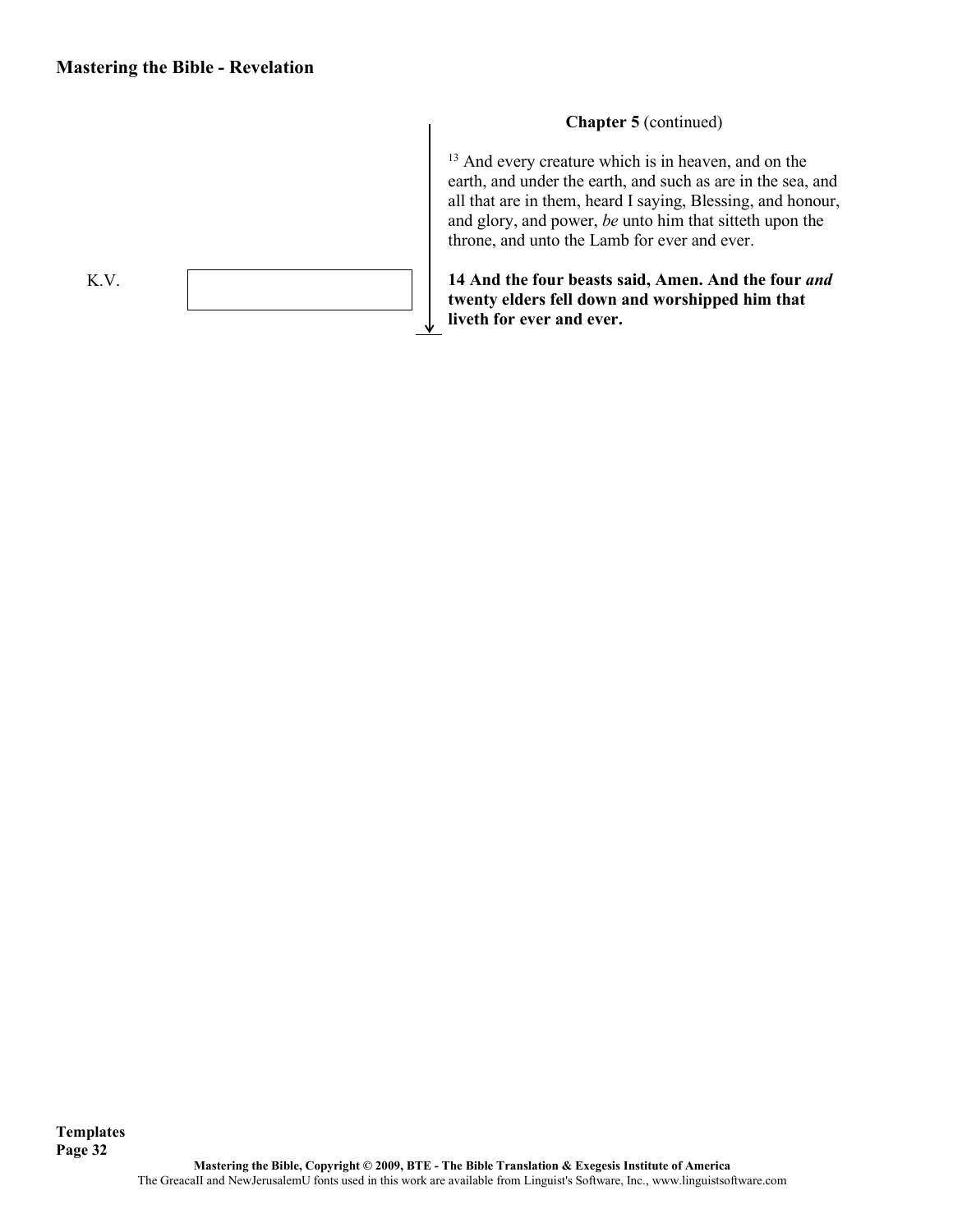

**Chapter 6**

**1 And I saw when the Lamb opened one of the seals, and I heard, as it were the noise of thunder, one of the four beasts saying, Come and see.**

**2 And I saw, and behold a white horse: and he that sat on him had a bow; and a crown was given unto him: and he went forth conquering, and to conquer.**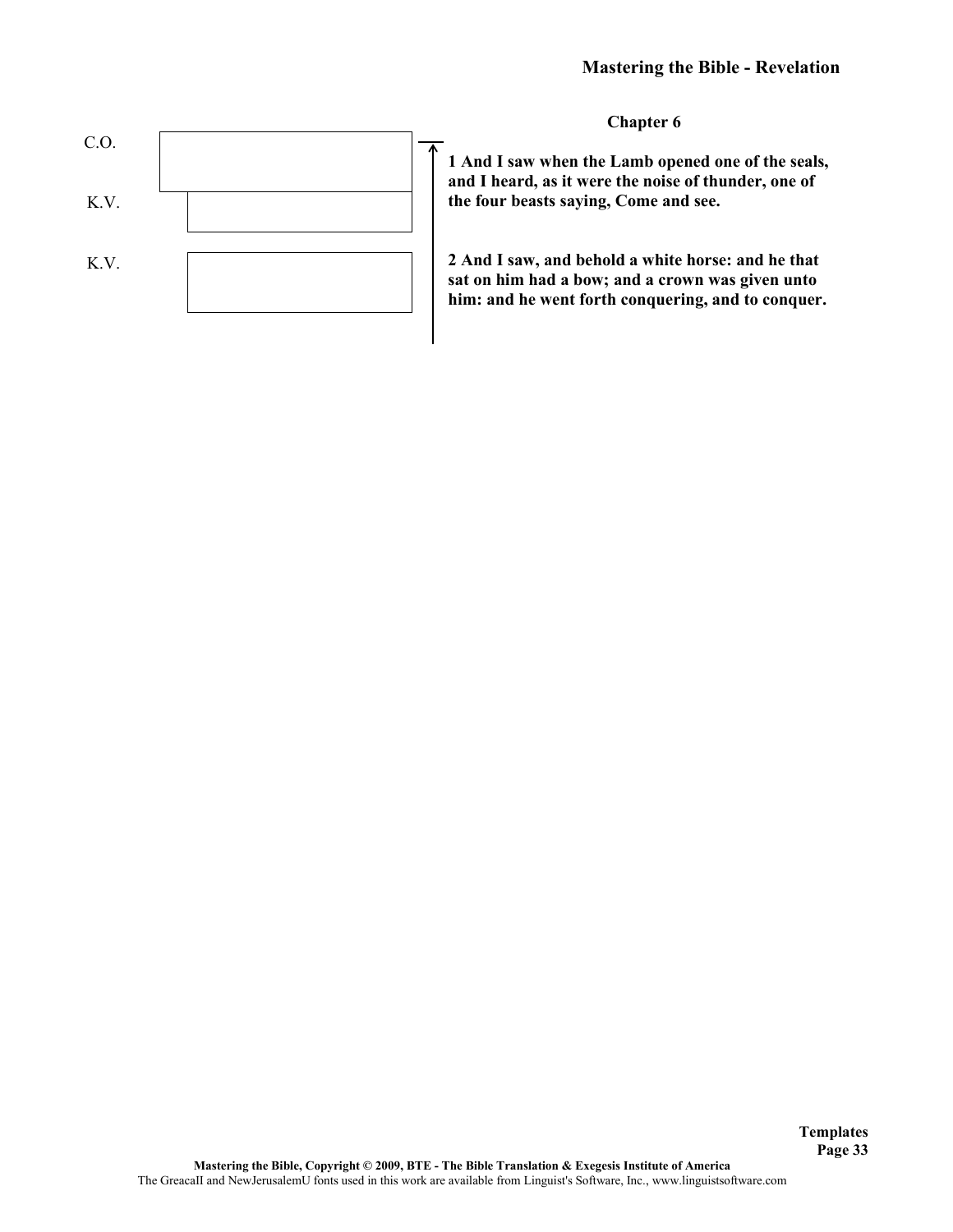

## **Chapter 6** (continued)

<sup>3</sup> And when he had opened the second seal, I heard the second beast say, Come and see.

<sup>4</sup> And there went out another horse *that was* red: and *power* was given to him that sat thereon to take peace from the earth, and that they should kill one another: and there was given unto him a great sword.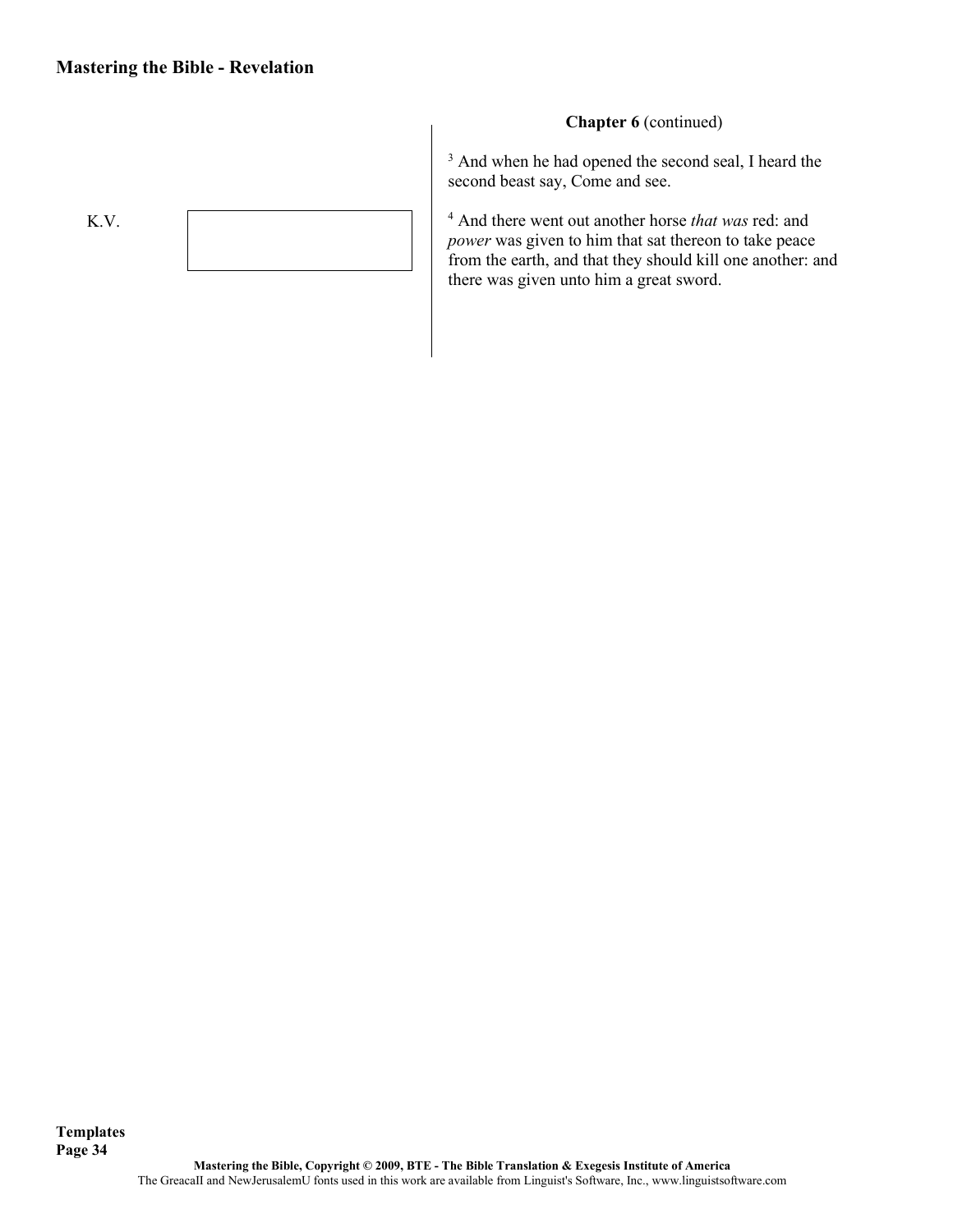**Templates Page 35**

**Chapter 6** (continued)

**5 And when he had opened the third seal, I heard the third beast say, Come and see. And I beheld, and lo a black horse; and he that sat on him had a pair of balances in his hand.**

<sup>6</sup> And I heard a voice in the midst of the four beasts say, A measure of wheat for a penny, and three measures of barley for a penny; and *see* thou hurt not the oil and the wine.

K.V.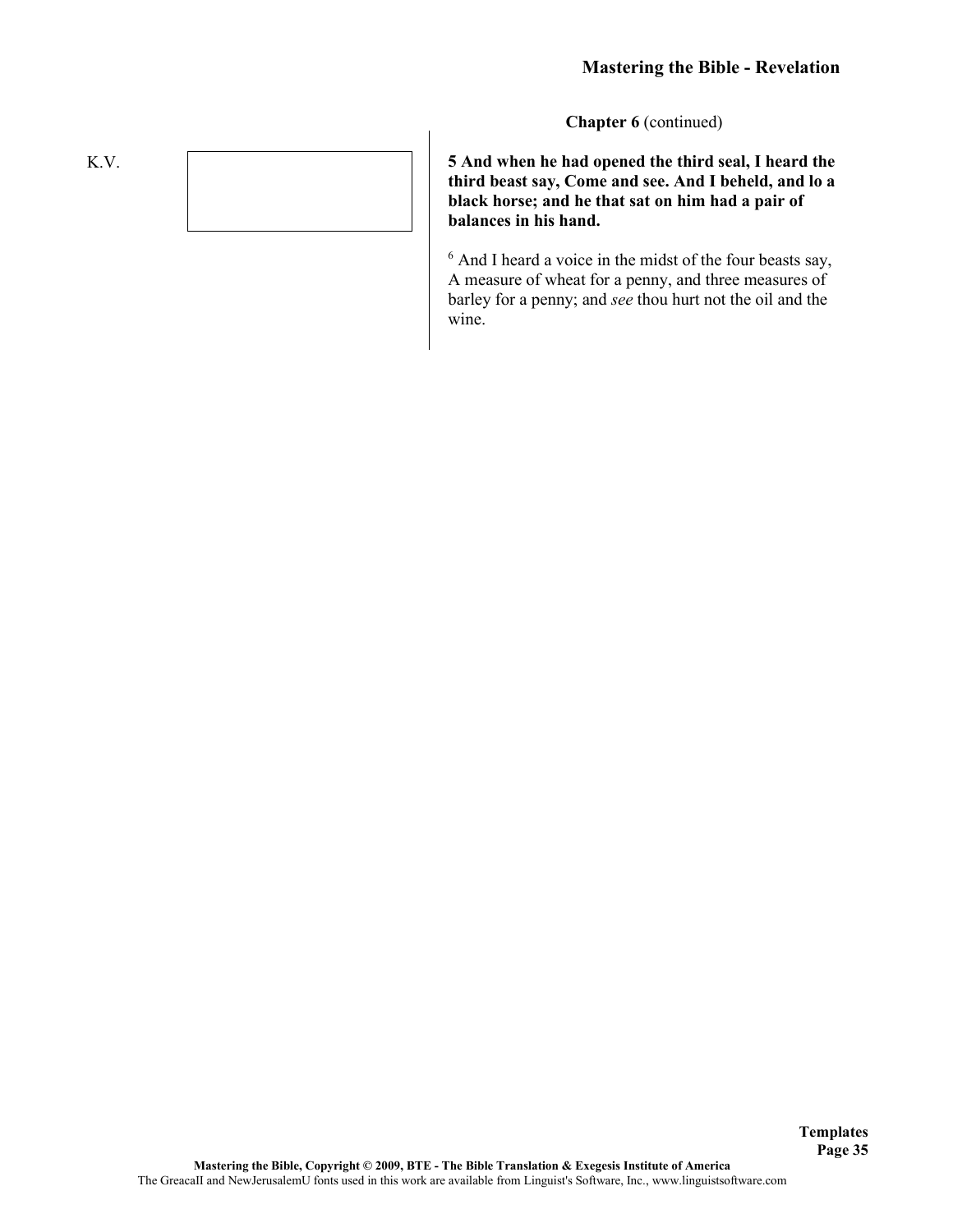

**Chapter 6** (continued)

**7 And when he had opened the fourth seal, I heard the voice of the fourth beast say, Come and see.**

**8 And I looked, and behold a pale horse: and his name that sat on him was Death, and Hell followed with him. And power was given unto them over the fourth part of the earth, to kill with sword, and with hunger, and with death, and with the beasts of the earth.**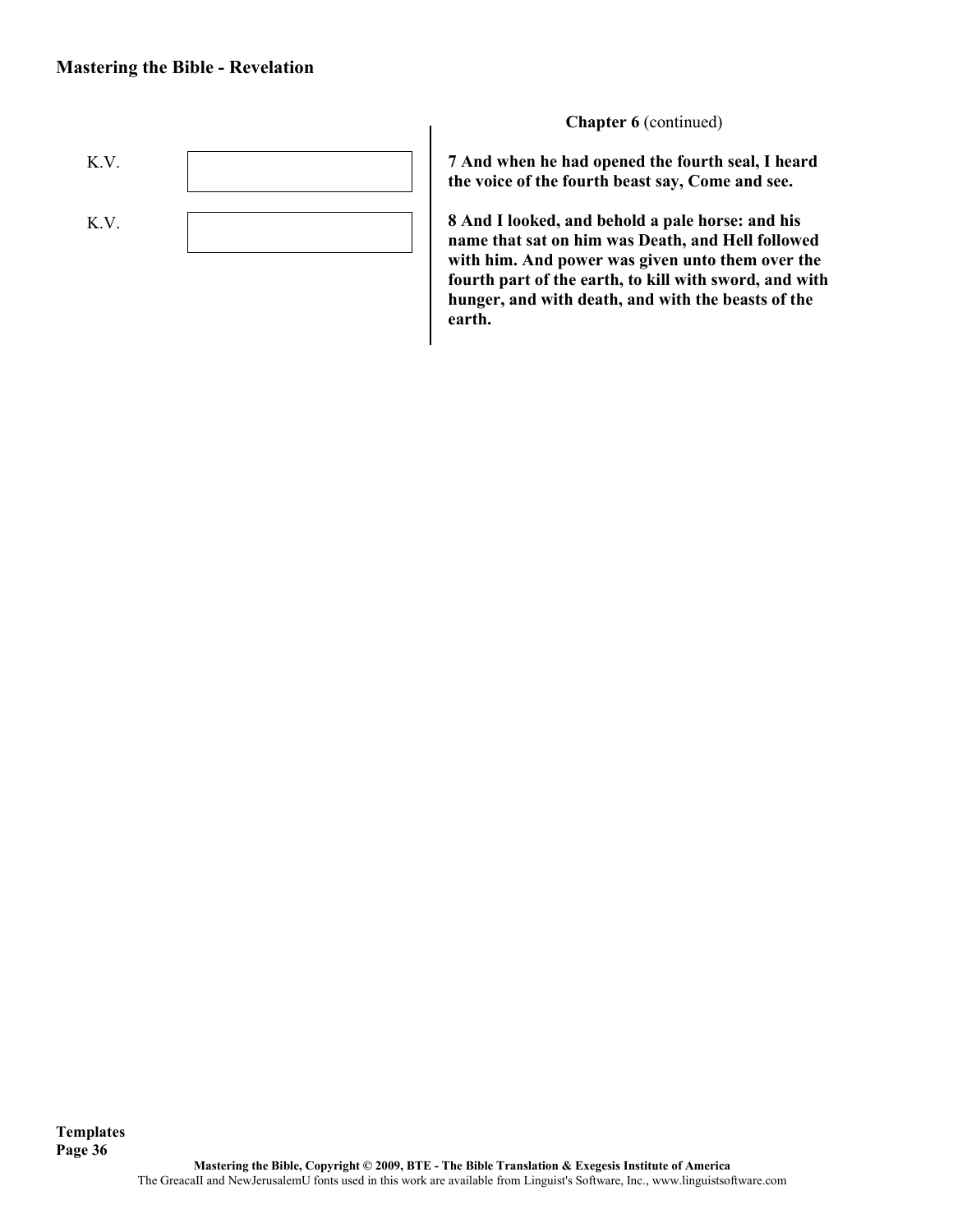**Chapter 6** (continued)

#### **9 And when he had opened the fifth seal, I saw under the altar the souls of them that were slain for the word of God, and for the testimony which they held:**

<sup>10</sup> And they cried with a loud voice, saying, How long, O Lord, holy and true, dost thou not judge and avenge our blood on them that dwell on the earth?

 $11$  And white robes were given unto every one of them; and it was said unto them, that they should rest yet for a little season, until their fellowservants also and their brethren, that should be killed as they *were*, should be fulfilled.

K.V.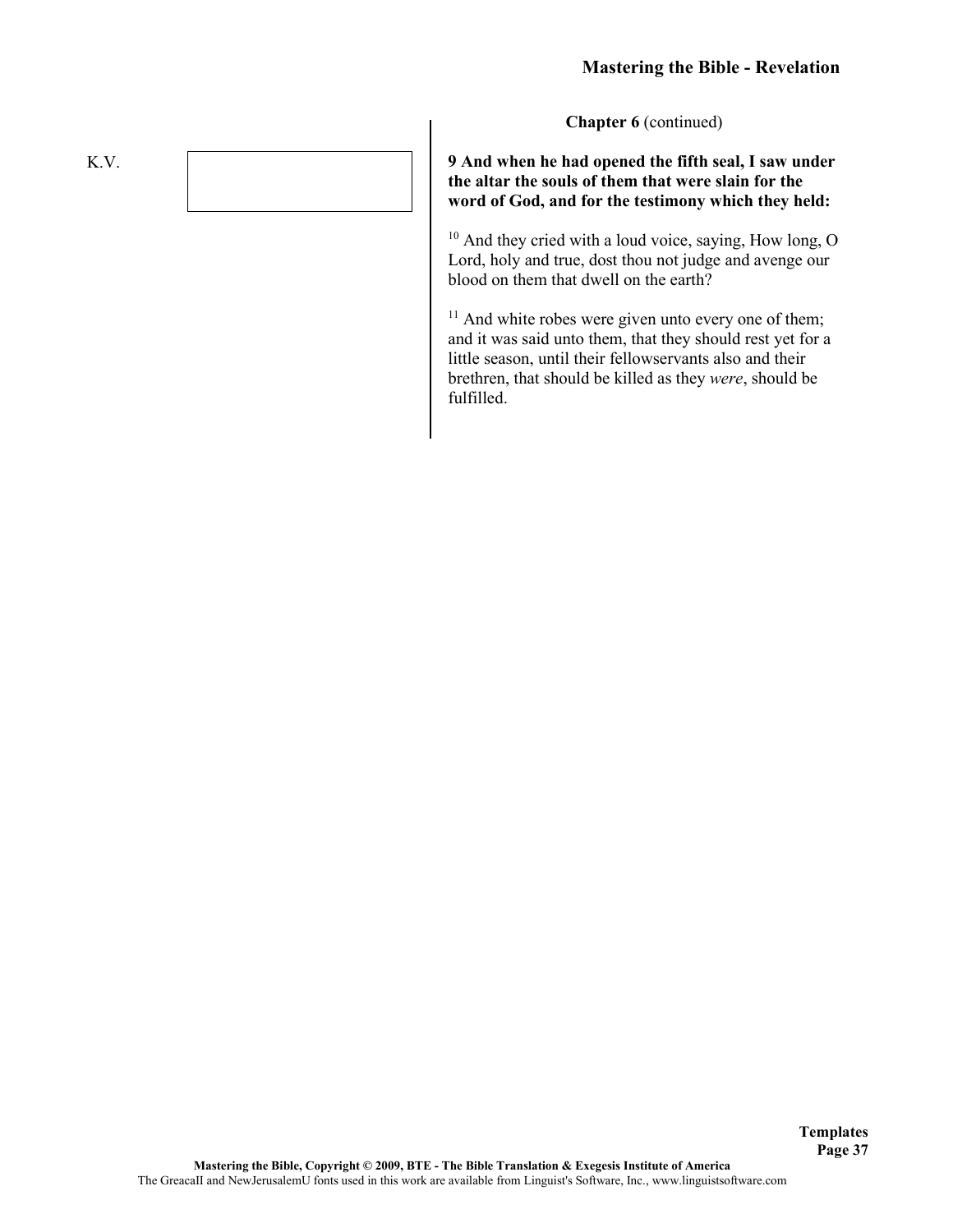#### **Mastering the Bible - Revelation**



**Chapter 6** (continued)

**12 And I beheld when he had opened the sixth seal, and, lo, there was a great earthquake; and the sun became black as sackcloth of hair, and the moon became as blood;**

**13 And the stars of heaven fell unto the earth, even as a fig tree casteth her untimely figs, when she is shaken of a mighty wind.**

**14 And the heaven departed as a scroll when it is rolled together; and every mountain and island were moved out of their places.**

**15 And the kings of the earth, and the great men, and the rich men, and the chief captains, and the mighty men, and every bondman, and every free man, hid themselves in the dens and in the rocks of the** 

**16 And said to the mountains and rocks, Fall on us, and hide us from the face of him that sitteth on the throne, and from the wrath of the Lamb:**

**17 For the great day of his wrath is come; and who shall be able to stand?**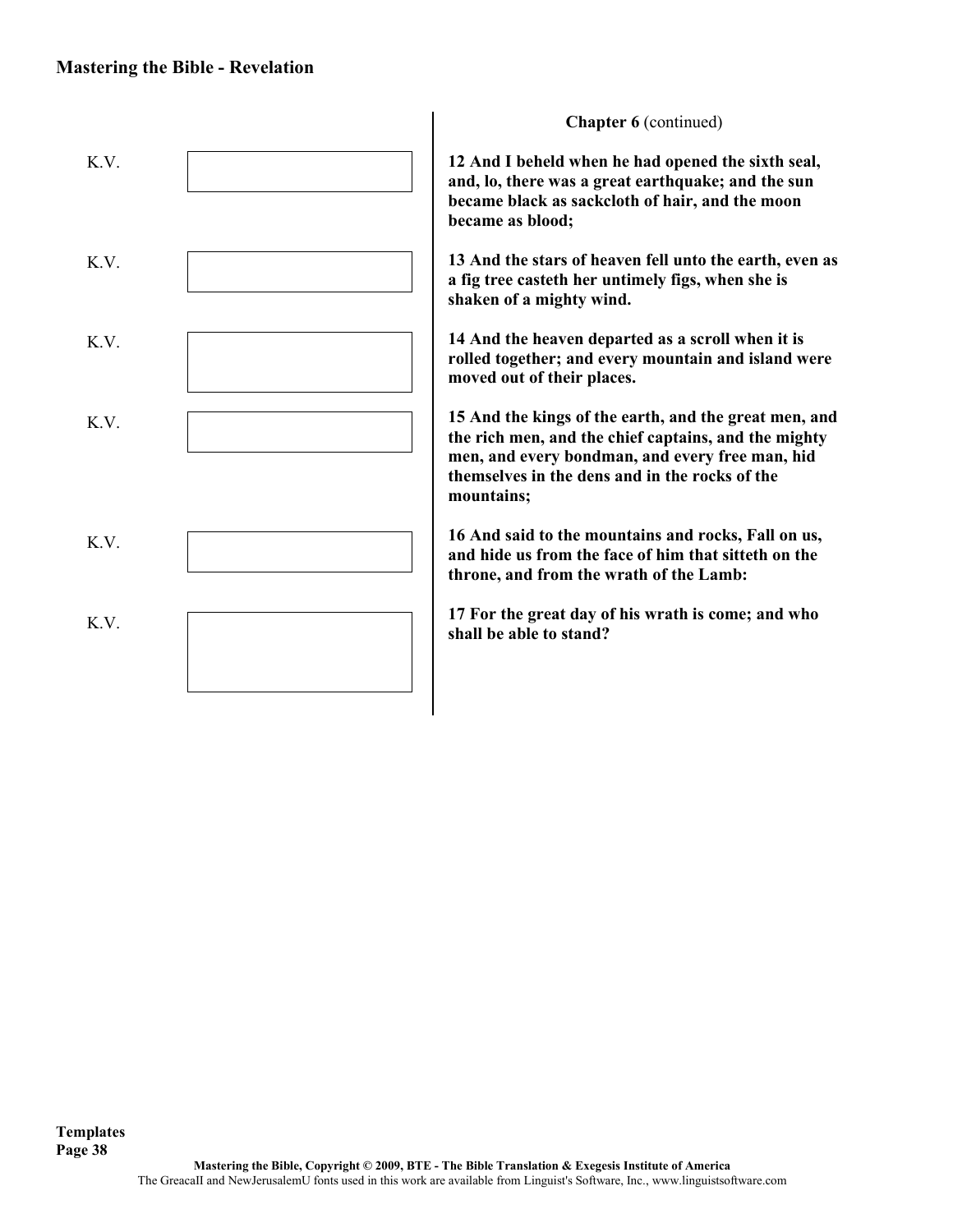

**Chapter 7**

**1 And after these things I saw four angels standing on the four corners of the earth, holding the four winds of the earth, that the wind should not blow on the earth, nor on the sea, nor on any tree.**

**2 And I saw another angel ascending from the east, having the seal of the living God: and he cried with a loud voice to the four angels, to whom it was given to hurt the earth and the sea,**

**3 Saying, Hurt not the earth, neither the sea, nor the trees, till we have sealed the servants of our God in their foreheads.**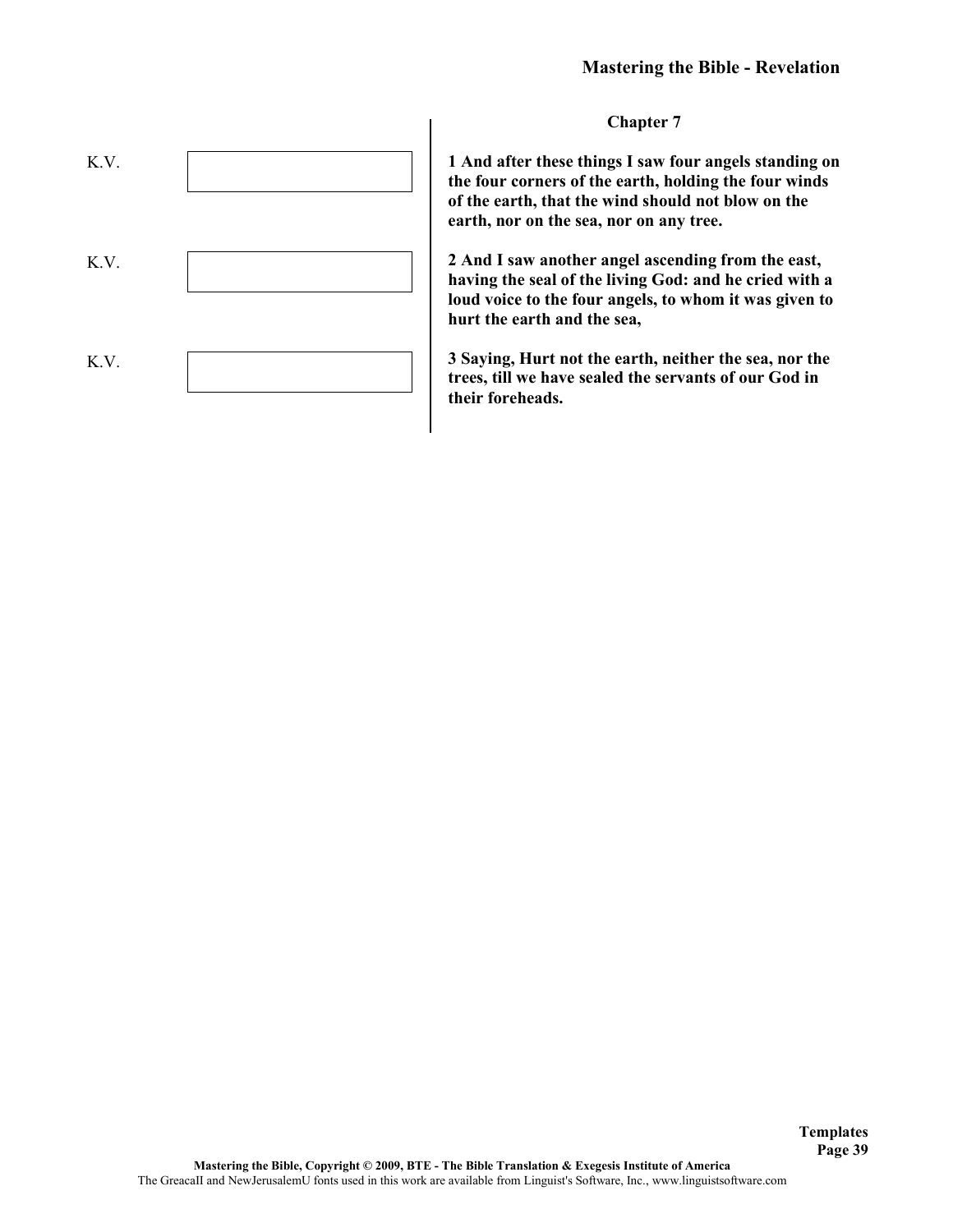**Chapter 7** (continued) <sup>4</sup> And I heard the number of them which were sealed: *and there were* sealed an hundred *and* forty *and* four thousand of all the tribes of the children of Israel. <sup>5</sup> Of the tribe of Juda *were* sealed twelve thousand. Of the tribe of Reuben *were* sealed twelve thousand. Of the tribe of Gad *were* sealed twelve thousand.

<sup>6</sup> Of the tribe of Aser *were* sealed twelve thousand. Of the tribe of Nepthalim *were* sealed twelve thousand. Of the tribe of Manasses *were* sealed twelve thousand.

<sup>7</sup> Of the tribe of Simeon *were* sealed twelve thousand. Of the tribe of Levi *were* sealed twelve thousand. Of the tribe of Issachar *were* sealed twelve thousand.

**8 Of the tribe of Zabulon** *were* **sealed twelve thousand. Of the tribe of Joseph** *were* **sealed twelve thousand. Of the tribe of Benjamin** *were* **sealed twelve thousand.**

K.V.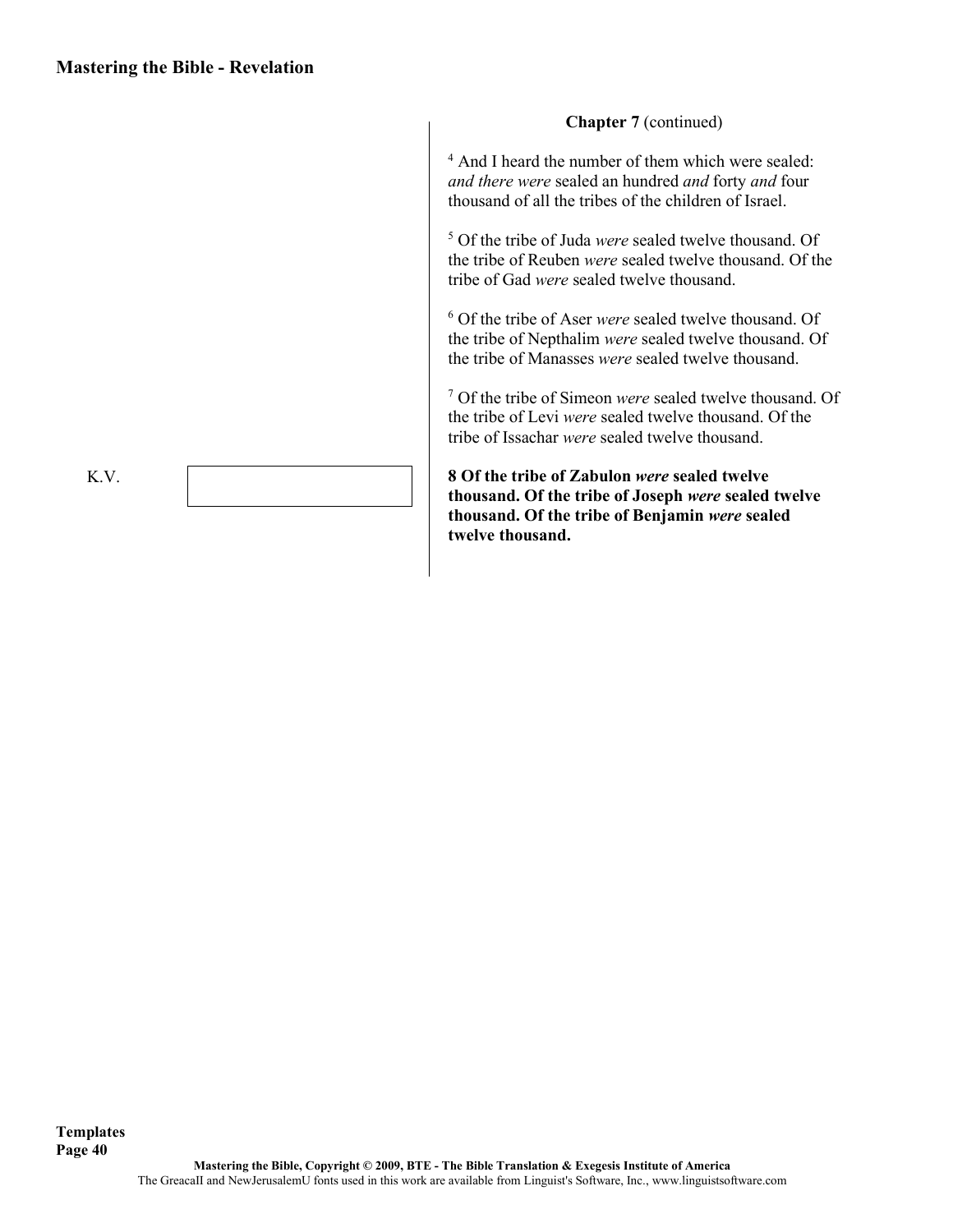**Templates Page 41**

**Chapter 7** (continued)

**9 After this I beheld, and, lo, a great multitude, which no man could number, of all nations, and kindreds, and people, and tongues, stood before the throne, and before the Lamb, clothed with white robes, and palms in their hands;**

<sup>10</sup> And cried with a loud voice, saying, Salvation to our God which sitteth upon the throne, and unto the Lamb.

K.V.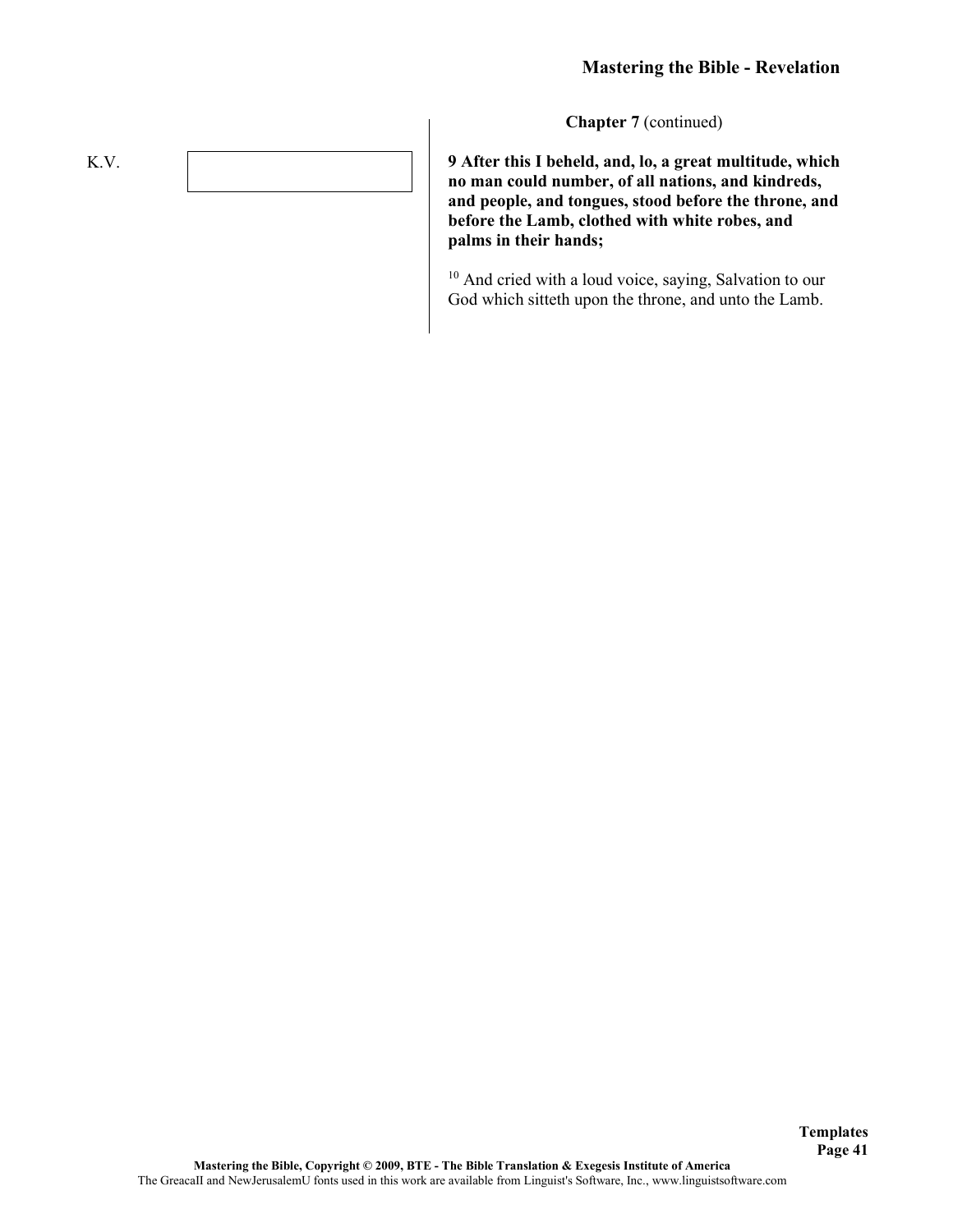## **Chapter 7** (continued)

<sup>11</sup> And all the angels stood round about the throne, and *about* the elders and the four beasts, and fell before the throne on their faces, and worshipped God,

<sup>12</sup> Saying, Amen: Blessing, and glory, and wisdom, and thanksgiving, and honour, and power, and might, *be* unto our God for ever and ever. Amen.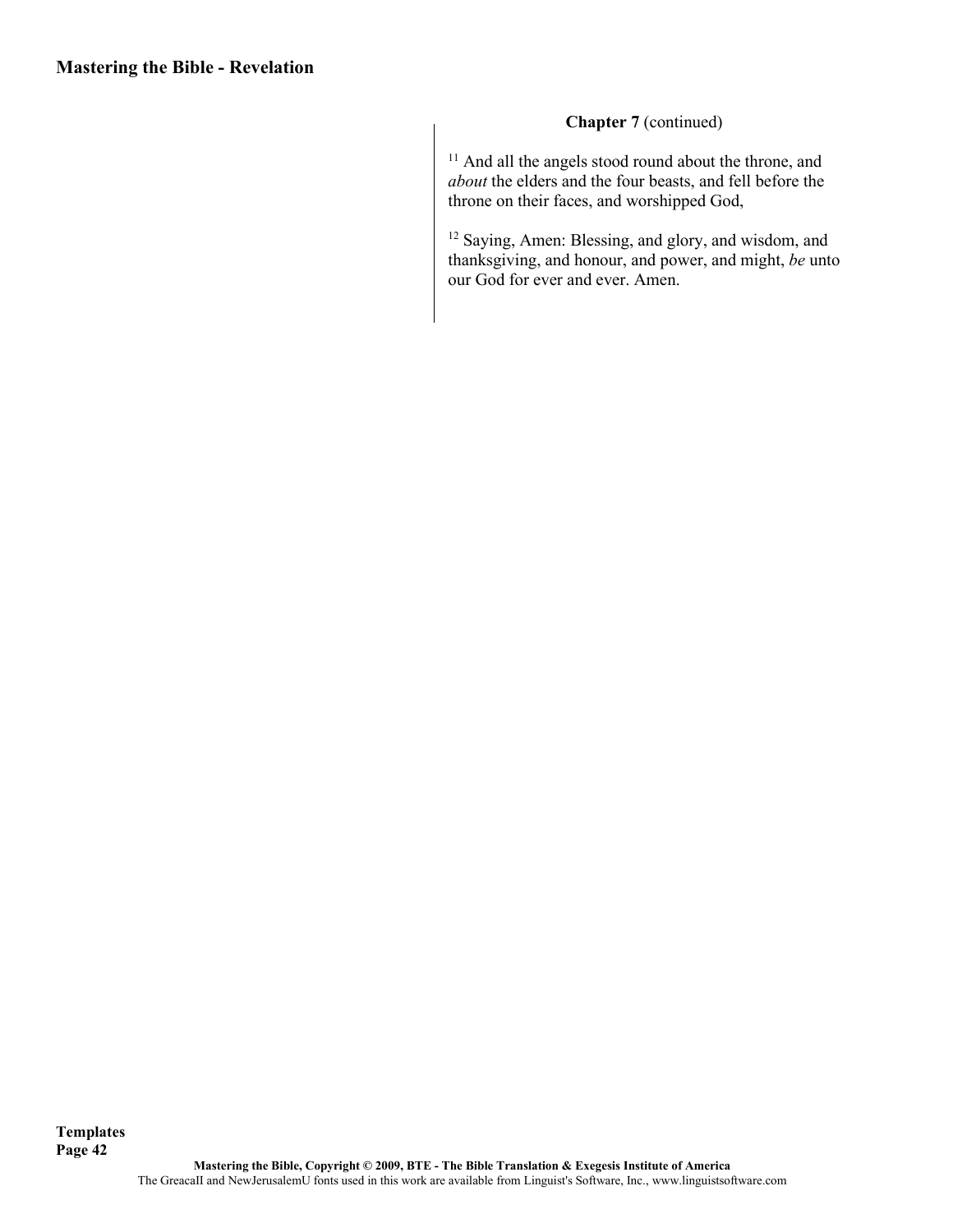**Chapter 7** (continued)

<sup>13</sup> And one of the elders answered, saying unto me, What are these which are arrayed in white robes? and whence came they?

**14 And I said unto him, Sir, thou knowest. And he said to me, These are they which came out of great tribulation, and have washed their robes, and made them white in the blood of the Lamb.**

<sup>15</sup> Therefore are they before the throne of God, and serve him day and night in his temple: and he that sitteth on the throne shall dwell among them.

**16 They shall hunger no more, neither thirst any more; neither shall the sun light on them, nor any heat.**

**17 For the Lamb which is in the midst of the throne shall feed them, and shall lead them unto living fountains of waters: and God shall wipe away all tears from their eyes.**

> **Templates Page 43**

| K.V. |  |
|------|--|
| K.V. |  |
| K.V. |  |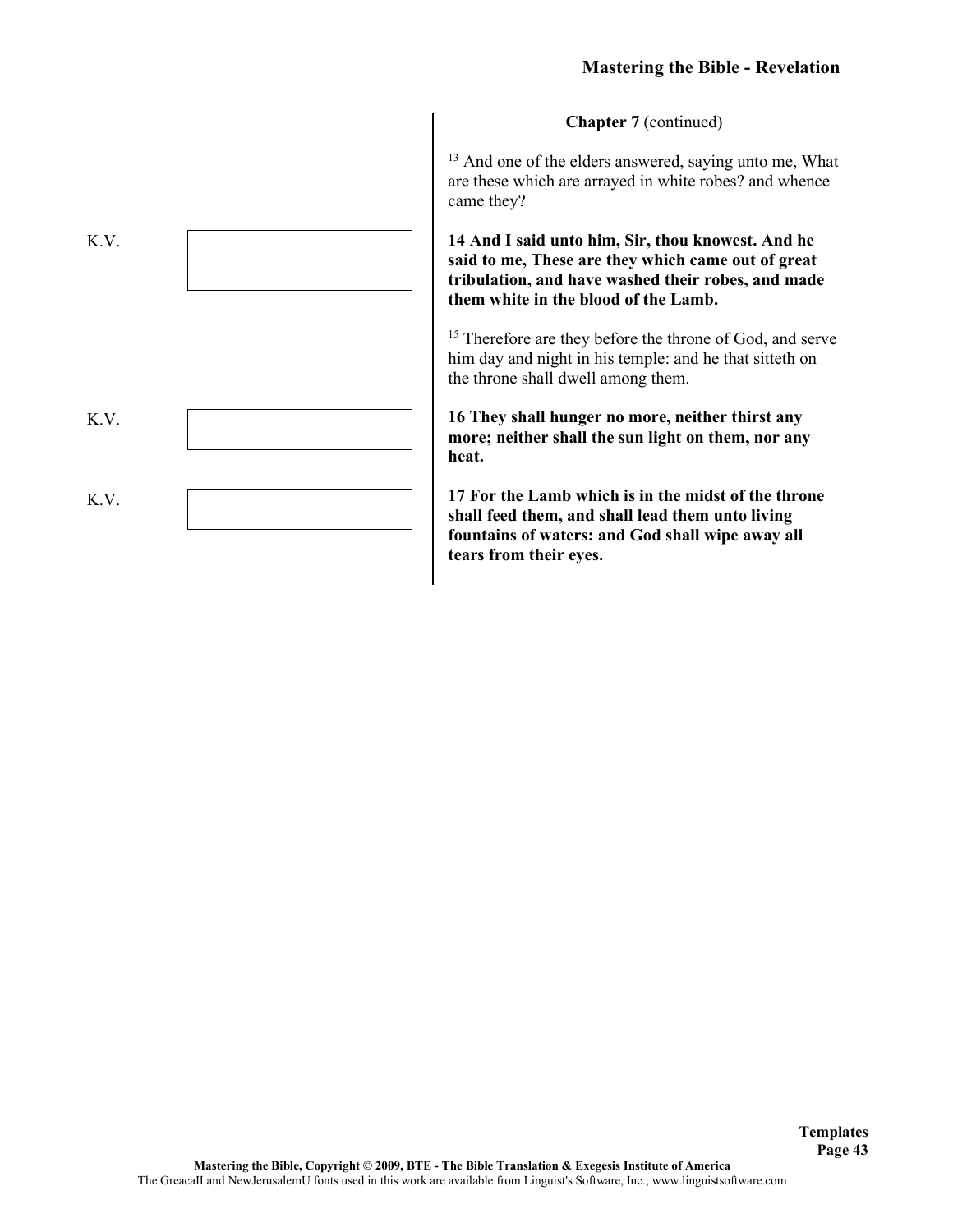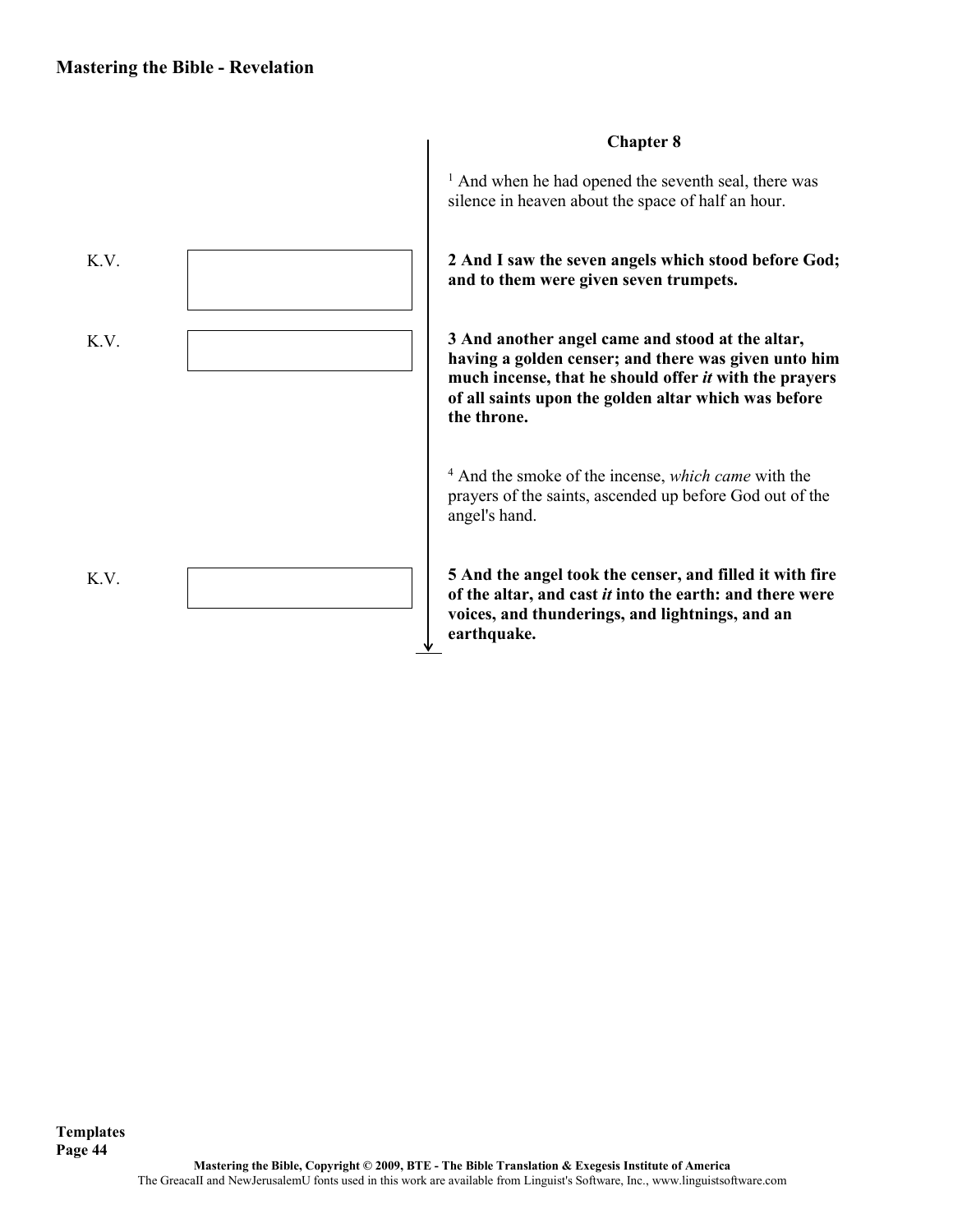

**Templates Page 45**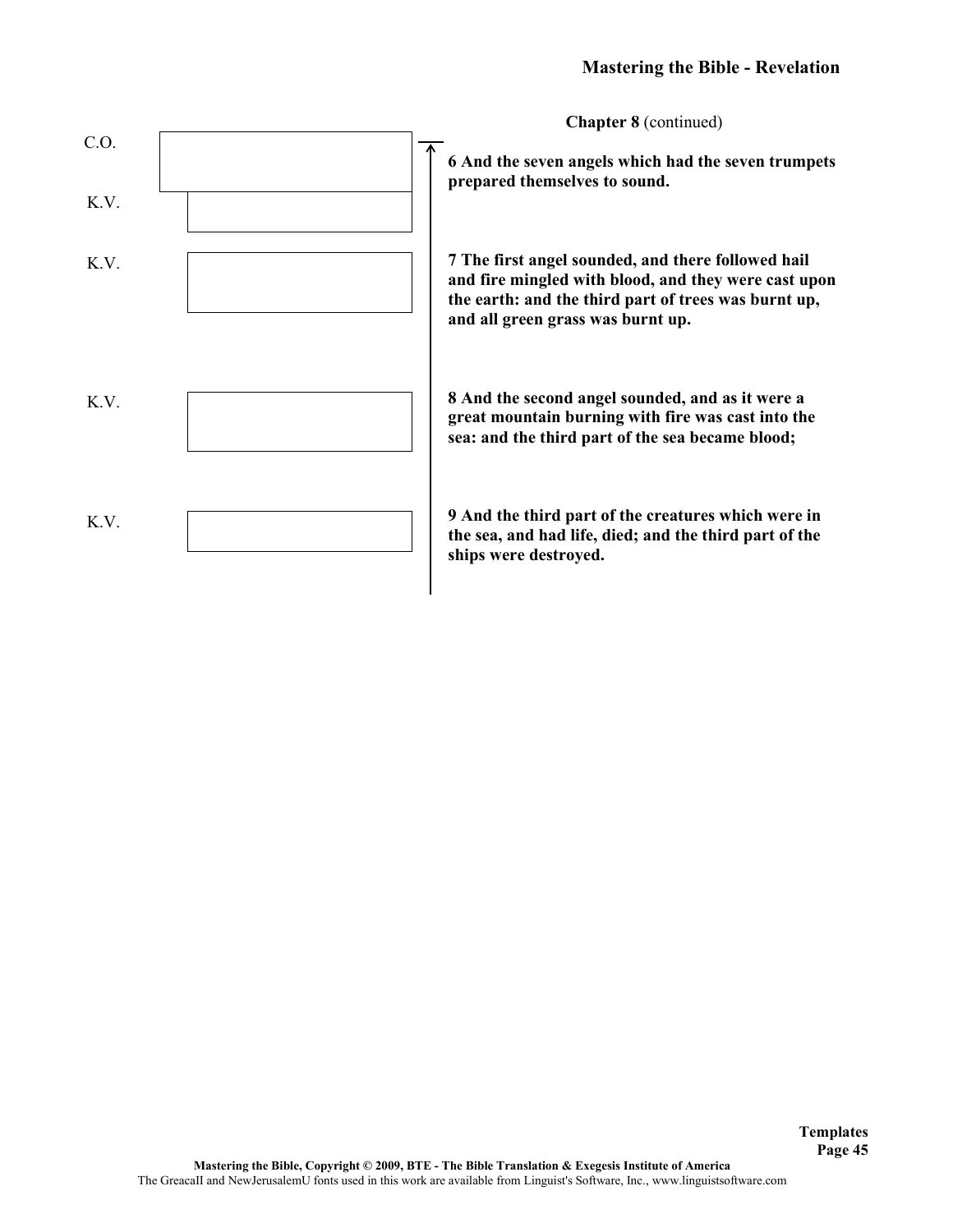

## **Chapter 8** (continued)

<sup>10</sup> And the third angel sounded, and there fell a great star from heaven, burning as it were a lamp, and it fell upon the third part of the rivers, and upon the fountains of waters;

**11 And the name of the star is called Wormwood: and the third part of the waters became wormwood; and many men died of the waters, because they were made bitter.**

**12 And the fourth angel sounded, and the third part of the sun was smitten, and the third part of the moon, and the third part of the stars; so as the third part of them was darkened, and the day shone not for a third part of it, and the night likewise.**

**13 And I beheld, and heard an angel flying through the midst of heaven, saying with a loud voice, Woe, woe, woe, to the inhabiters of the earth by reason of the other voices of the trumpet of the three angels, which are yet to sound!**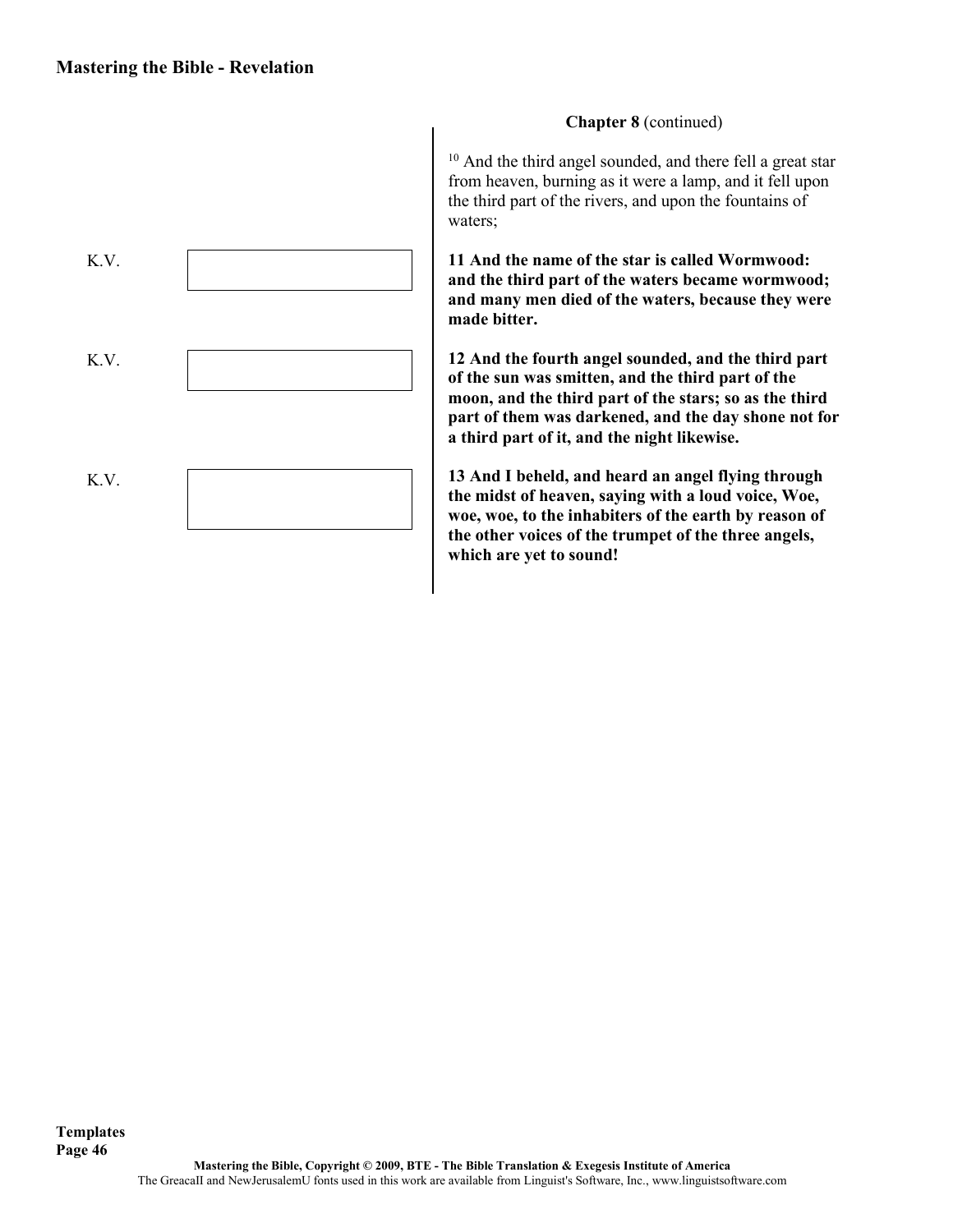#### **Chapter 9**

<sup>1</sup> And the fifth angel sounded, and I saw a star fall from heaven unto the earth: and to him was given the key of the bottomless pit.

<sup>2</sup> And he opened the bottomless pit; and there arose a smoke out of the pit, as the smoke of a great furnace; and the sun and the air were darkened by reason of the smoke of the pit.

#### **3 And there came out of the smoke locusts upon the earth: and unto them was given power, as the scorpions of the earth have power.**

<sup>4</sup> And it was commanded them that they should not hurt the grass of the earth, neither any green thing, neither any tree; but only those men which have not the seal of God in their foreheads.

<sup>5</sup> And to them it was given that they should not kill them, but that they should be tormented five months: and their torment *was* as the torment of a scorpion, when he striketh a man.

K.V.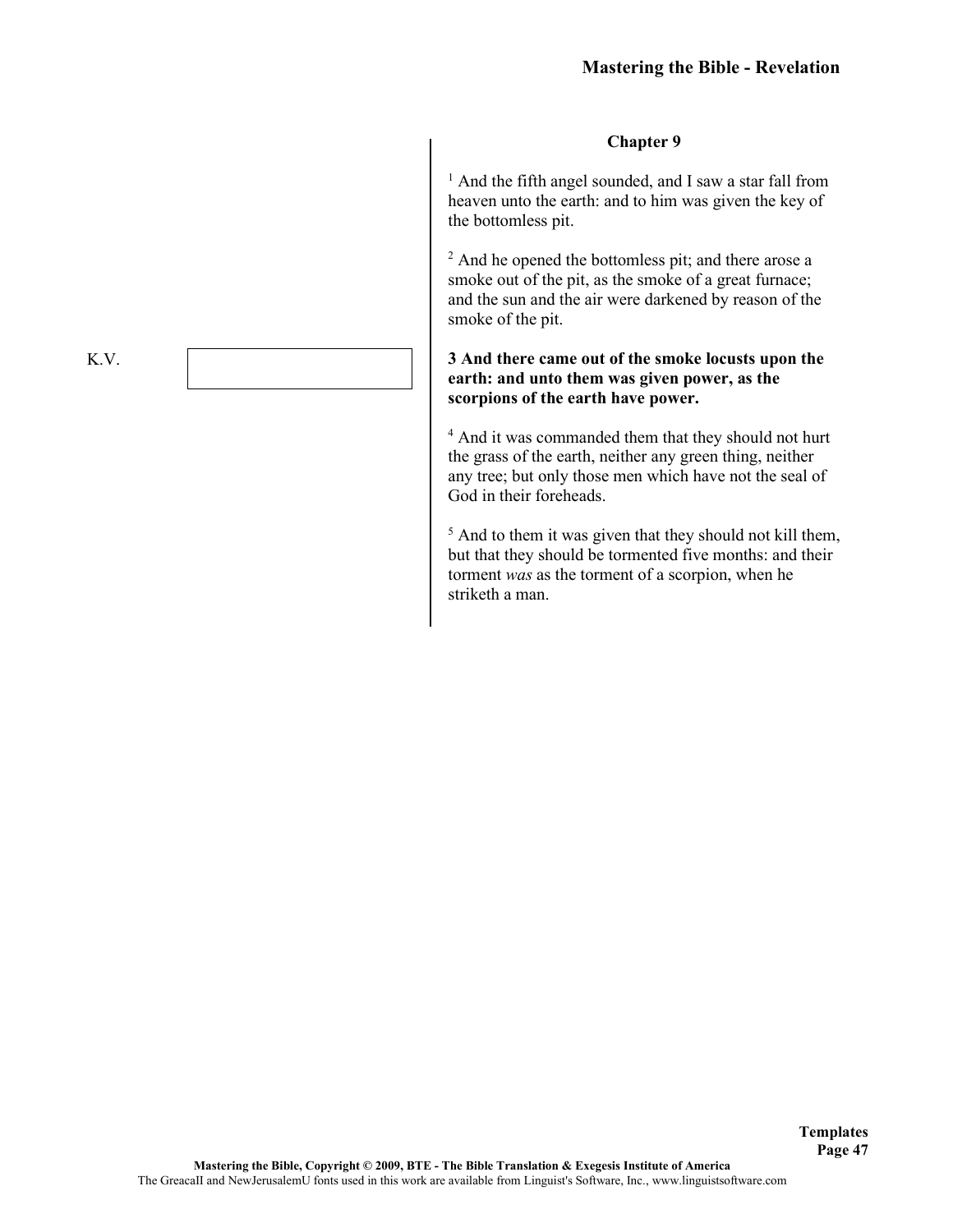

**Chapter 9** (continued)

**6 And in those days shall men seek death, and shall not find it; and shall desire to die, and death shall flee from them.**

**7 And the shapes of the locusts** *were* **like unto horses prepared unto battle; and on their heads** *were* **as it were crowns like gold, and their faces** *were* **as the faces of men.**

**8 And they had hair as the hair of women, and their teeth were as** *the teeth* **of lions.**

**9 And they had breastplates, as it were breastplates of iron; and the sound of their wings** *was* **as the sound of chariots of many horses running to battle.**

**10 And they had tails like unto scorpions, and there were stings in their tails: and their power** *was* **to hurt men five months.**

**11 And they had a king over them,** *which is* **the angel of the bottomless pit, whose name in the Hebrew tongue** *is* **Abaddon, but in the Greek tongue hath** *his*  **name Apollyon.**

<sup>12</sup> One woe is past; *and*, behold, there come two woes more hereafter.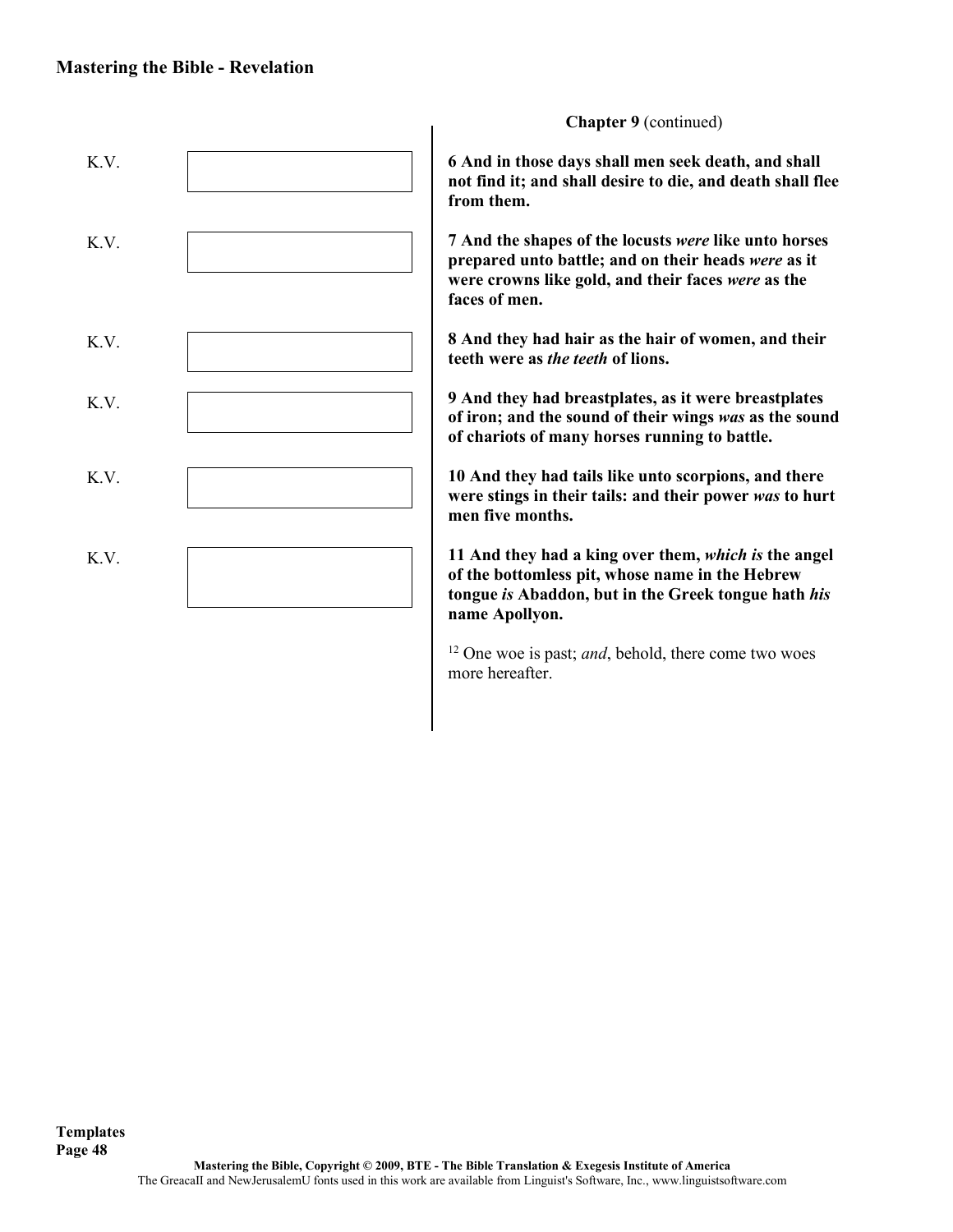**Chapter 9** (continued)

**13 And the sixth angel sounded, and I heard a voice from the four horns of the golden altar which is before God,**

<sup>14</sup> Saying to the sixth angel which had the trumpet, Loose the four angels which are bound in the great river Euphrates.

<sup>15</sup> And the four angels were loosed, which were prepared for an hour, and a day, and a month, and a year, for to slay the third part of men.

**16 And the number of the army of the horsemen** *were*  **two hundred thousand thousand: and I heard the number of them.**

**17 And thus I saw the horses in the vision, and them that sat on them, having breastplates of fire, and of jacinth, and brimstone: and the heads of the horses**  *were* **as the heads of lions; and out of their mouths issued fire and smoke and brimstone.**

**18 By these three was the third part of men killed, by the fire, and by the smoke, and by the brimstone, which issued out of their mouths.**

<sup>19</sup> For their power is in their mouth, and in their tails: for their tails *were* like unto serpents, and had heads, and with them they do hurt.

> **Templates Page 49**

| K.V. |  |
|------|--|
|      |  |
|      |  |
|      |  |
| K.V. |  |
| K.V. |  |
|      |  |
| K.V. |  |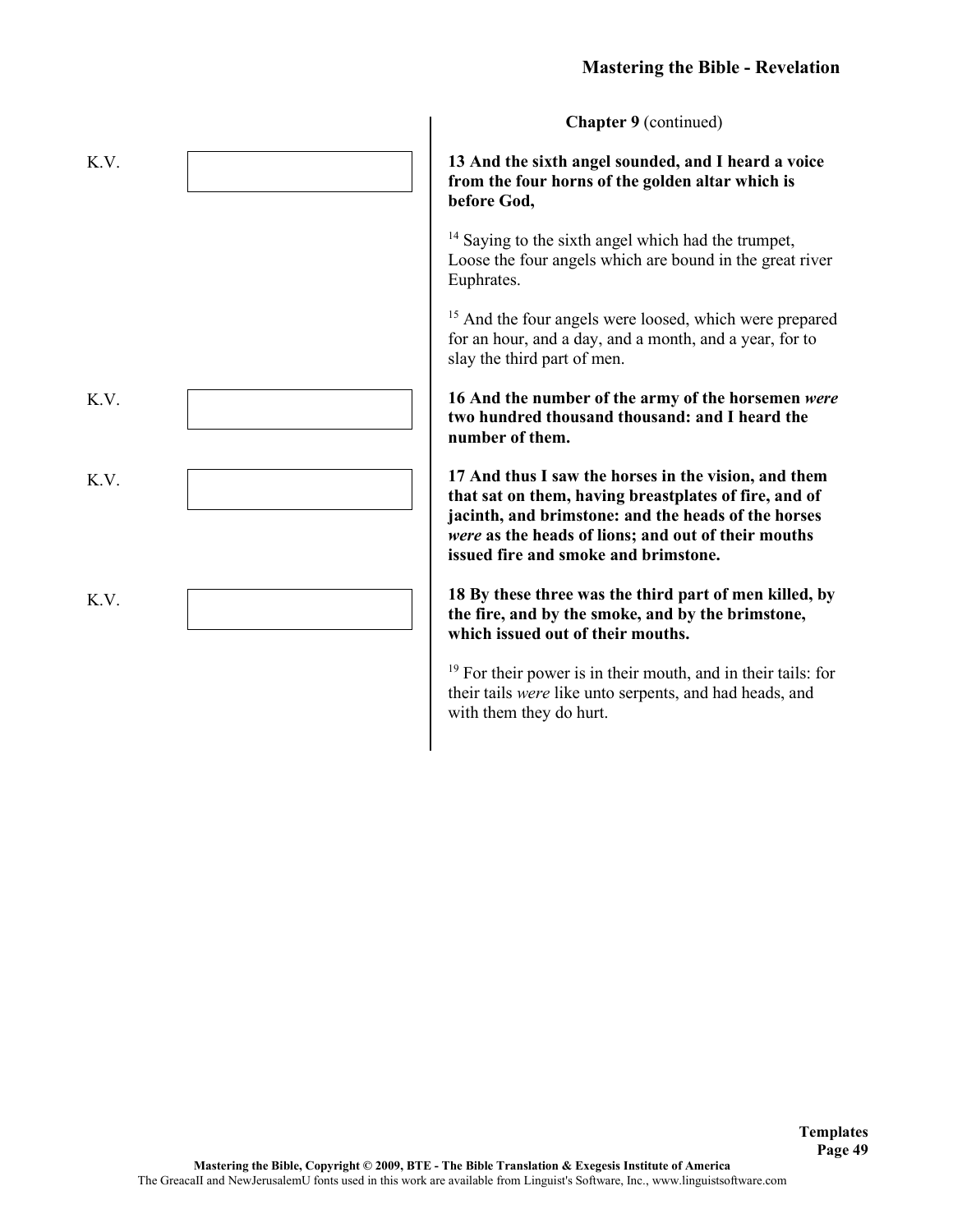## **Mastering the Bible - Revelation**



**Chapter 9** (continued)

**20 And the rest of the men which were not killed by these plagues yet repented not of the works of their hands, that they should not worship devils, and idols of gold, and silver, and brass, and stone, and of wood: which neither can see, nor hear, nor walk:**

<sup>21</sup> Neither repented they of their murders, nor of their sorceries, nor of their fornication, nor of their thefts.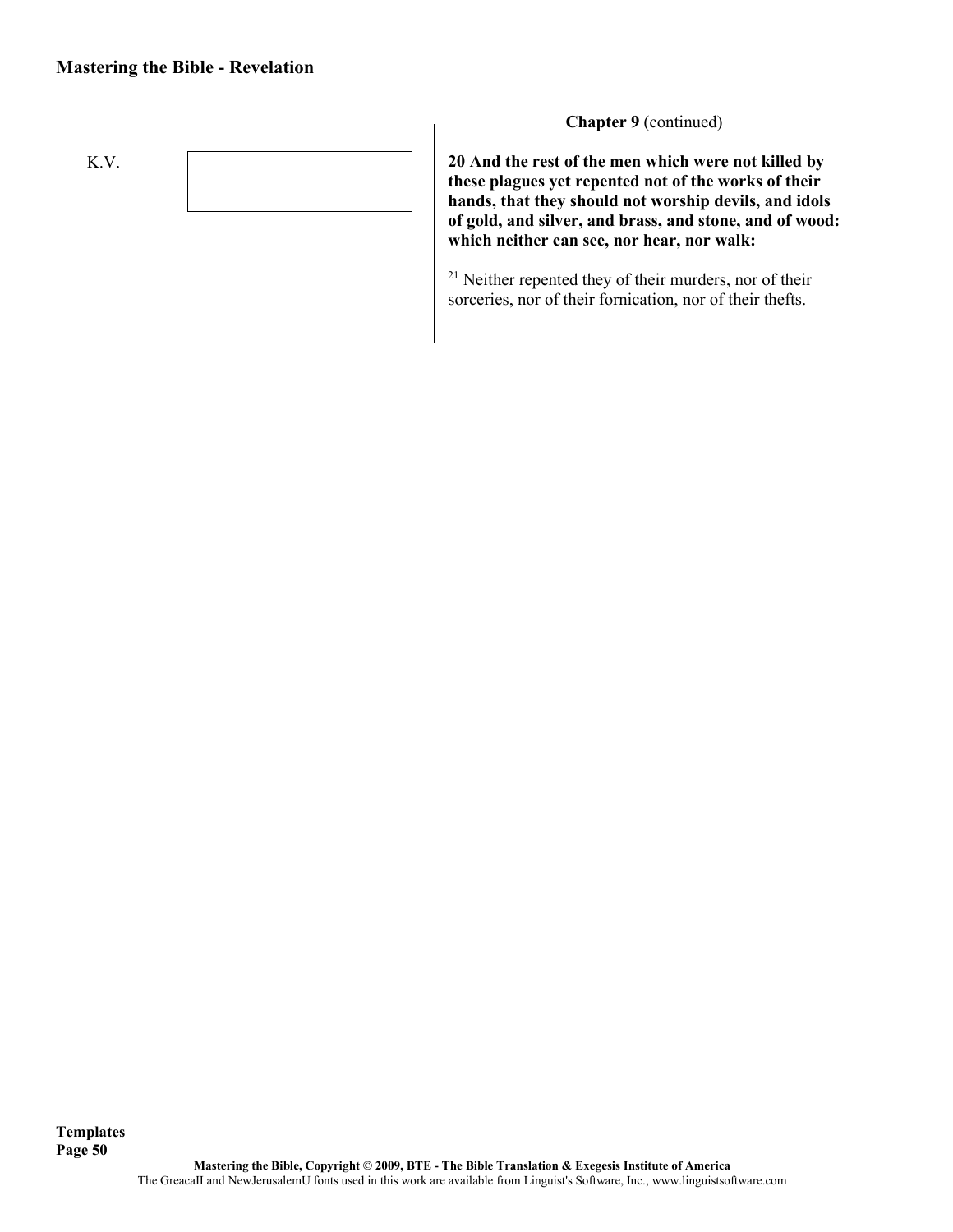

**1 And I saw another mighty angel come down from heaven, clothed with a cloud: and a rainbow** *was*  **upon his head, and his face** *was* **as it were the sun, and his feet as pillars of fire:**

<sup>2</sup> And he had in his hand a little book open: and he set his right foot upon the sea, and *his* left *foot* on the earth,

<sup>3</sup> And cried with a loud voice, as *when* a lion roareth: and when he had cried, seven thunders uttered their voices.

**4 And when the seven thunders had uttered their voices, I was about to write: and I heard a voice from heaven saying unto me, Seal up those things which the seven thunders uttered, and write them not.**

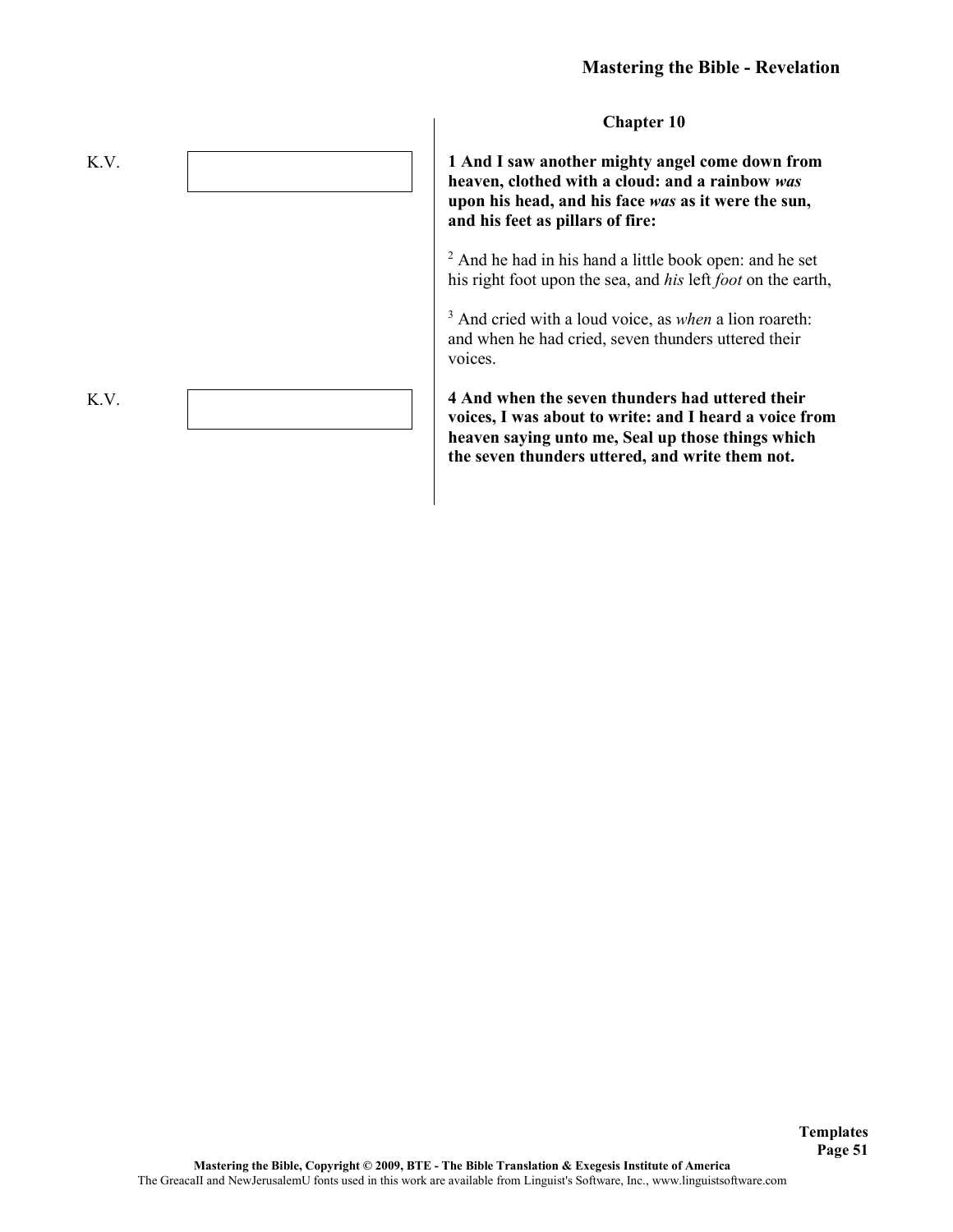

**Chapter 10** (continued)

**5 And the angel which I saw stand upon the sea and upon the earth lifted up his hand to heaven,**

**6 And sware by him that liveth for ever and ever, who created heaven, and the things that therein are, and the earth, and the things that therein are, and the sea, and the things which are therein, that there should be time no longer:**

<sup>7</sup> But in the days of the voice of the seventh angel, when he shall begin to sound, the mystery of God should be finished, as he hath declared to his servants the prophets.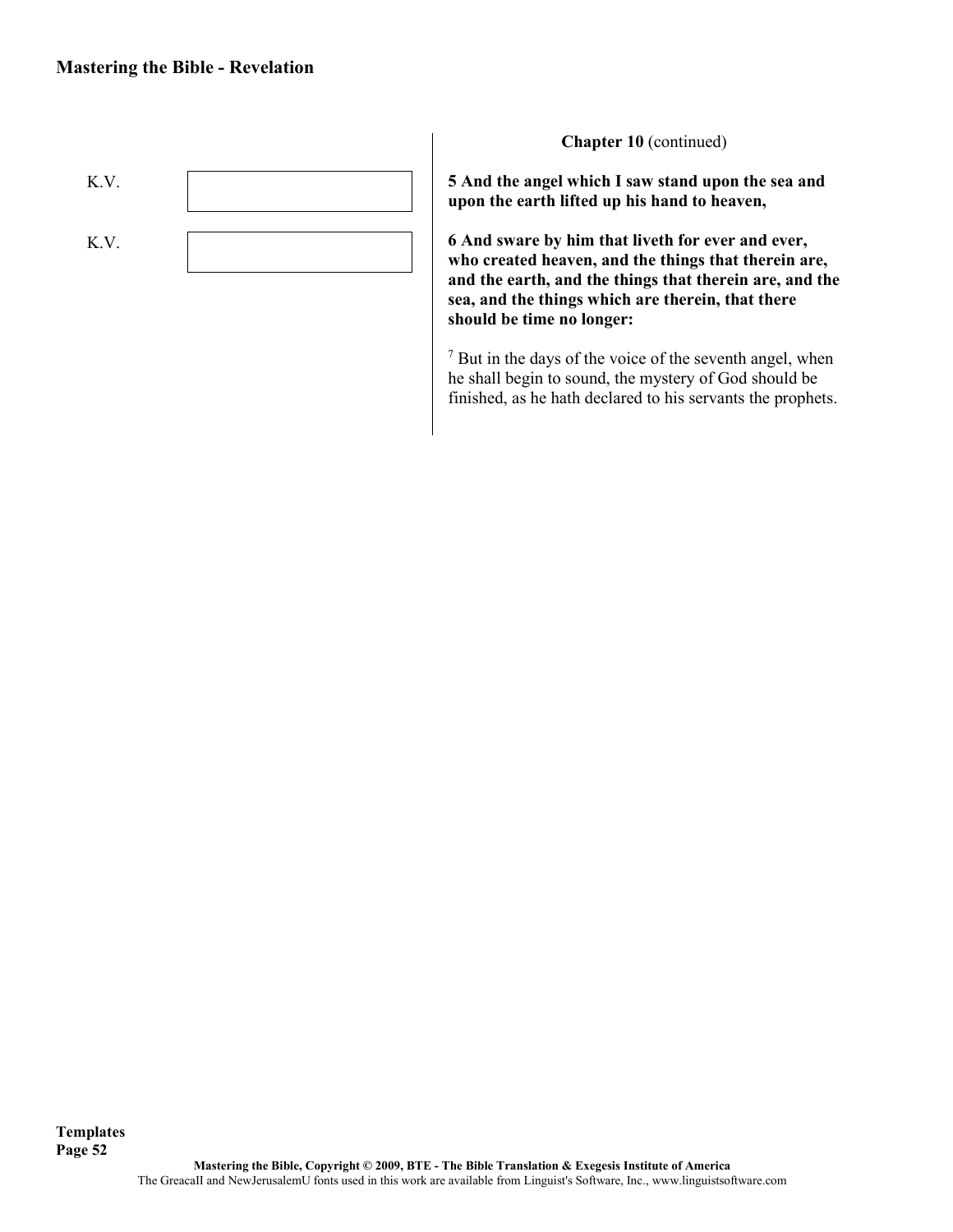**Chapter 10** (continued)

<sup>8</sup> And the voice which I heard from heaven spake unto me again, and said, Go *and* take the little book which is open in the hand of the angel which standeth upon the sea and upon the earth.

**9 And I went unto the angel, and said unto him, Give me the little book. And he said unto me, Take** *it***, and eat it up; and it shall make thy belly bitter, but it shall be in thy mouth sweet as honey.**

**10 And I took the little book out of the angel's hand, and ate it up; and it was in my mouth sweet as honey: and as soon as I had eaten it, my belly was bitter.**

<sup>11</sup> And he said unto me, Thou must prophesy again before many peoples, and nations, and tongues, and kings.

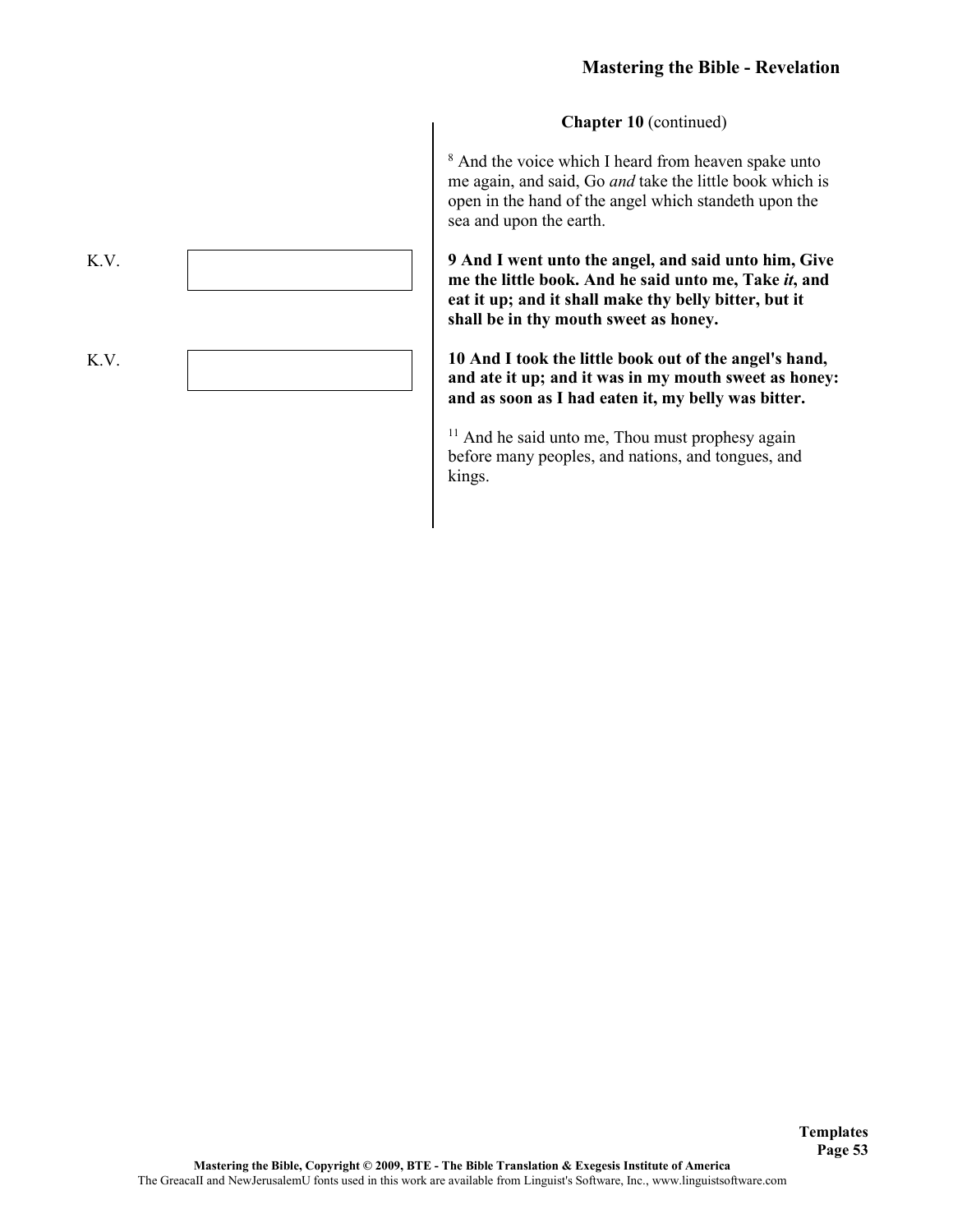

## **Chapter 11**

**1 And there was given me a reed like unto a rod: and the angel stood, saying, Rise, and measure the temple of God, and the altar, and them that worship therein.**

**2 But the court which is without the temple leave out, and measure it not; for it is given unto the Gentiles: and the holy city shall they tread under foot forty** *and*  **two months.**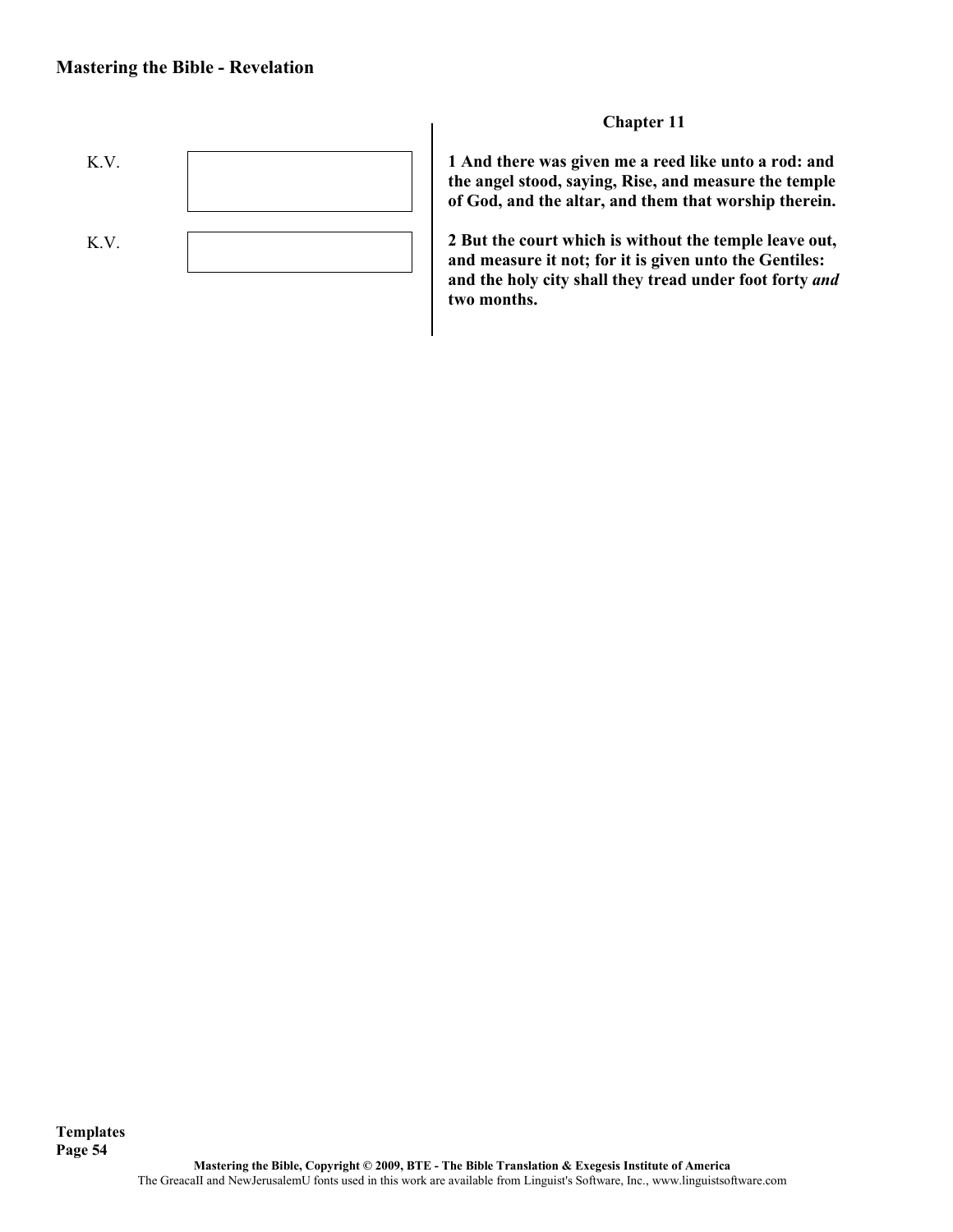**Chapter 11** (continued)

<sup>3</sup> And I will give *power* unto my two witnesses, and they shall prophesy a thousand two hundred *and* threescore days, clothed in sackcloth.

**4 These are the two olive trees, and the two candlesticks standing before the God of the earth.**

**5 And if any man will hurt them, fire proceedeth out of their mouth, and devoureth their enemies: and if any man will hurt them, he must in this manner be killed.**

**6 These have power to shut heaven, that it rain not in the days of their prophecy: and have power over waters to turn them to blood, and to smite the earth with all plagues, as often as they will.**

**7 And when they shall have finished their testimony, the beast that ascendeth out of the bottomless pit shall make war against them, and shall overcome them, and kill them.**

<sup>8</sup> And their dead bodies *shall lie* in the street of the great city, which spiritually is called Sodom and Egypt, where also our Lord was crucified.

<sup>9</sup> And they of the people and kindreds and tongues and nations shall see their dead bodies three days and an half, and shall not suffer their dead bodies to be put in graves.

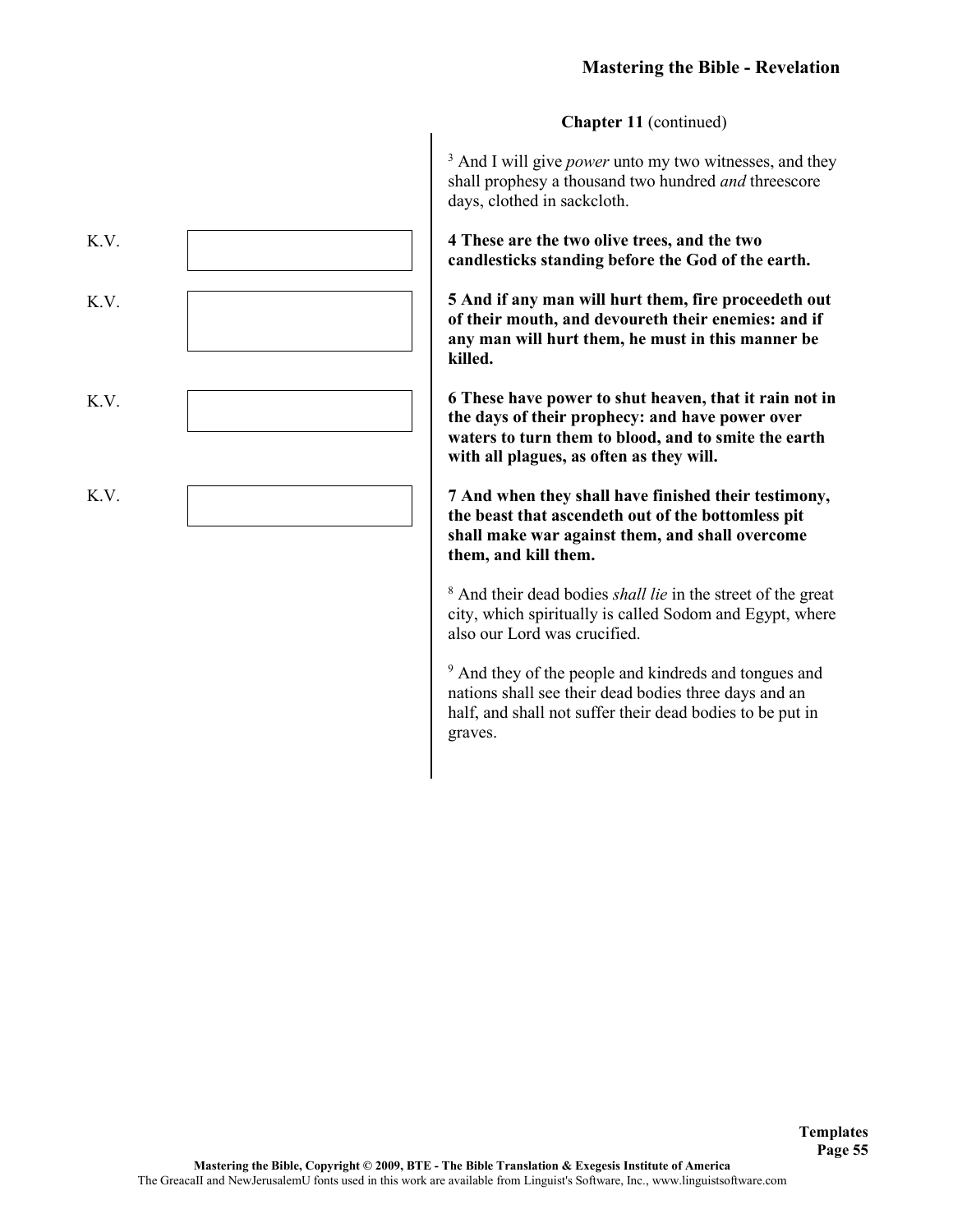#### **Mastering the Bible - Revelation**

**Templates**



**Chapter 11** (continued)

**10 And they that dwell upon the earth shall rejoice over them, and make merry, and shall send gifts one to another; because these two prophets tormented them that dwelt on the earth.**

**11 And after three days and an half the Spirit of life from God entered into them, and they stood upon their feet; and great fear fell upon them which saw them.**

<sup>12</sup> And they heard a great voice from heaven saying unto them, Come up hither. And they ascended up to heaven in a cloud; and their enemies beheld them.

**13 And the same hour was there a great earthquake, and the tenth part of the city fell, and in the earthquake were slain of men seven thousand: and the remnant were affrighted, and gave glory to the God of heaven.**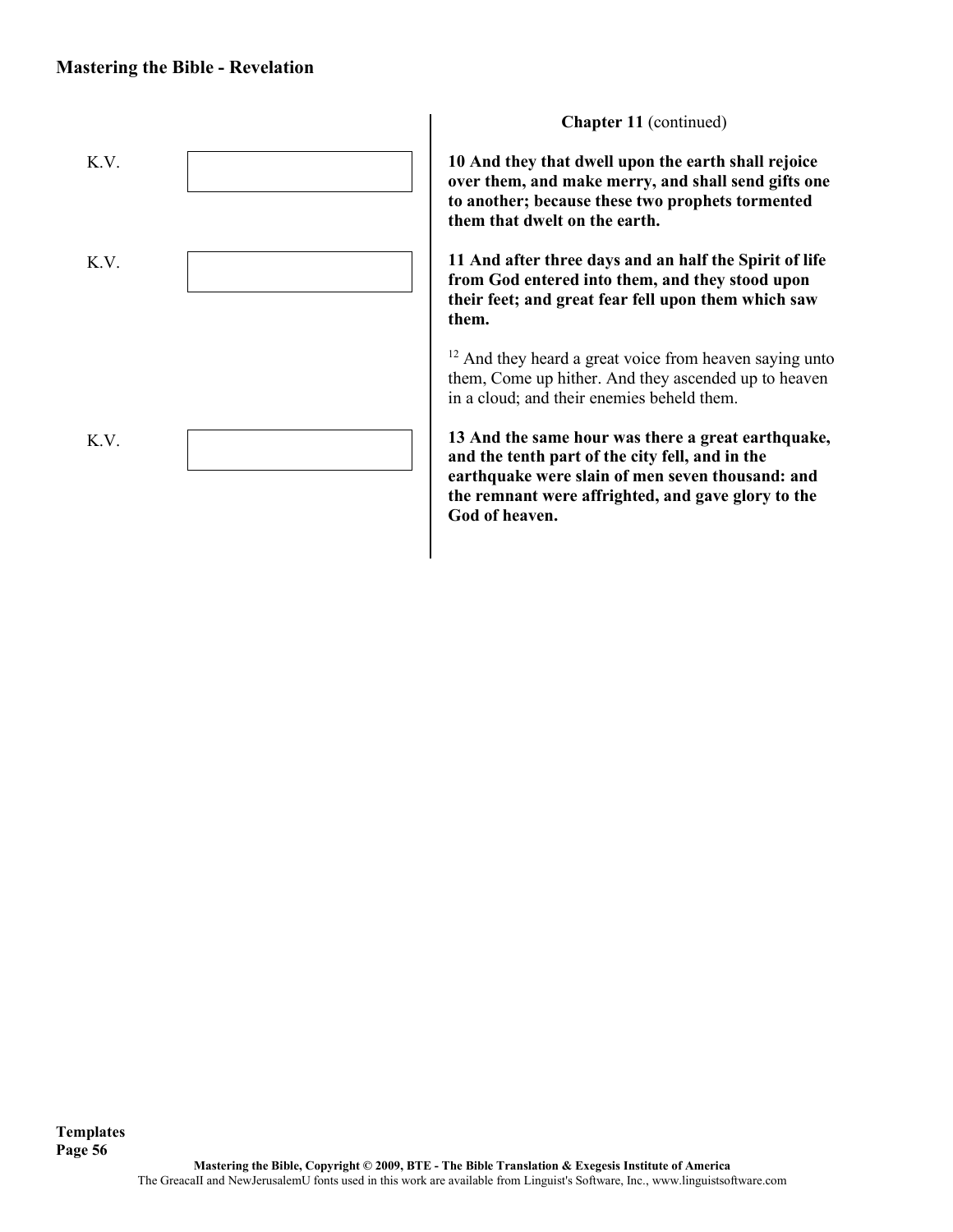**Chapter 11** (continued)

<sup>14</sup> The second woe is past; *and*, behold, the third woe cometh quickly.

**Templates Page 57**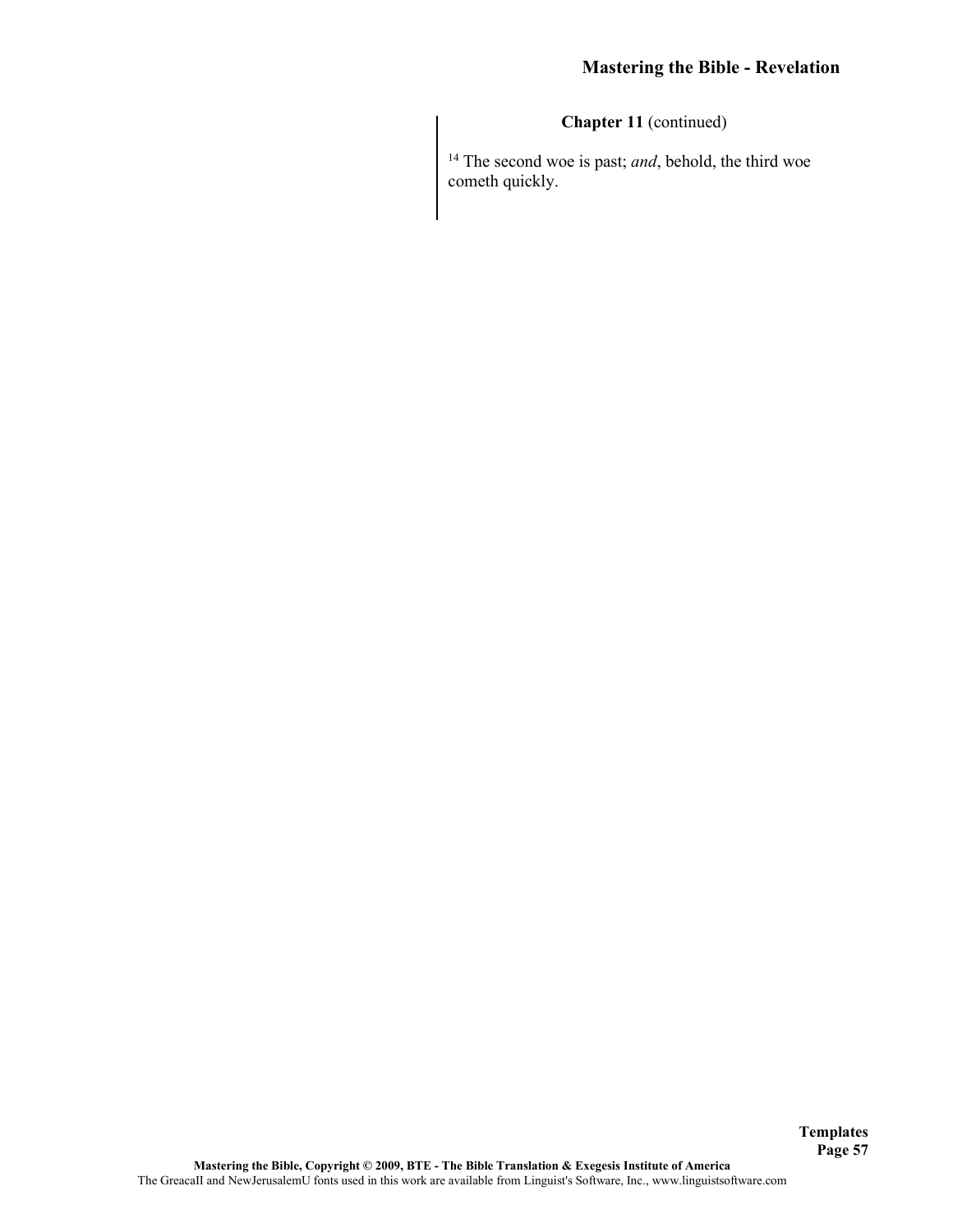#### **Mastering the Bible - Revelation**



**Chapter 11** (continued)

**15 And the seventh angel sounded; and there were great voices in heaven, saying, The kingdoms of this world are become** *the kingdoms* **of our Lord, and of his Christ; and he shall reign for ever and ever.**

<sup>16</sup> And the four and twenty elders, which sat before God on their seats, fell upon their faces, and worshipped God,

<sup>17</sup> Saying, We give thee thanks, O Lord God Almighty, which art, and wast, and art to come; because thou hast taken to thee thy great power, and hast reigned.

**18 And the nations were angry, and thy wrath is come, and the time of the dead, that they should be judged, and that thou shouldest give reward unto thy servants the prophets, and to the saints, and them that fear thy name, small and great; and shouldest destroy them which destroy the earth.**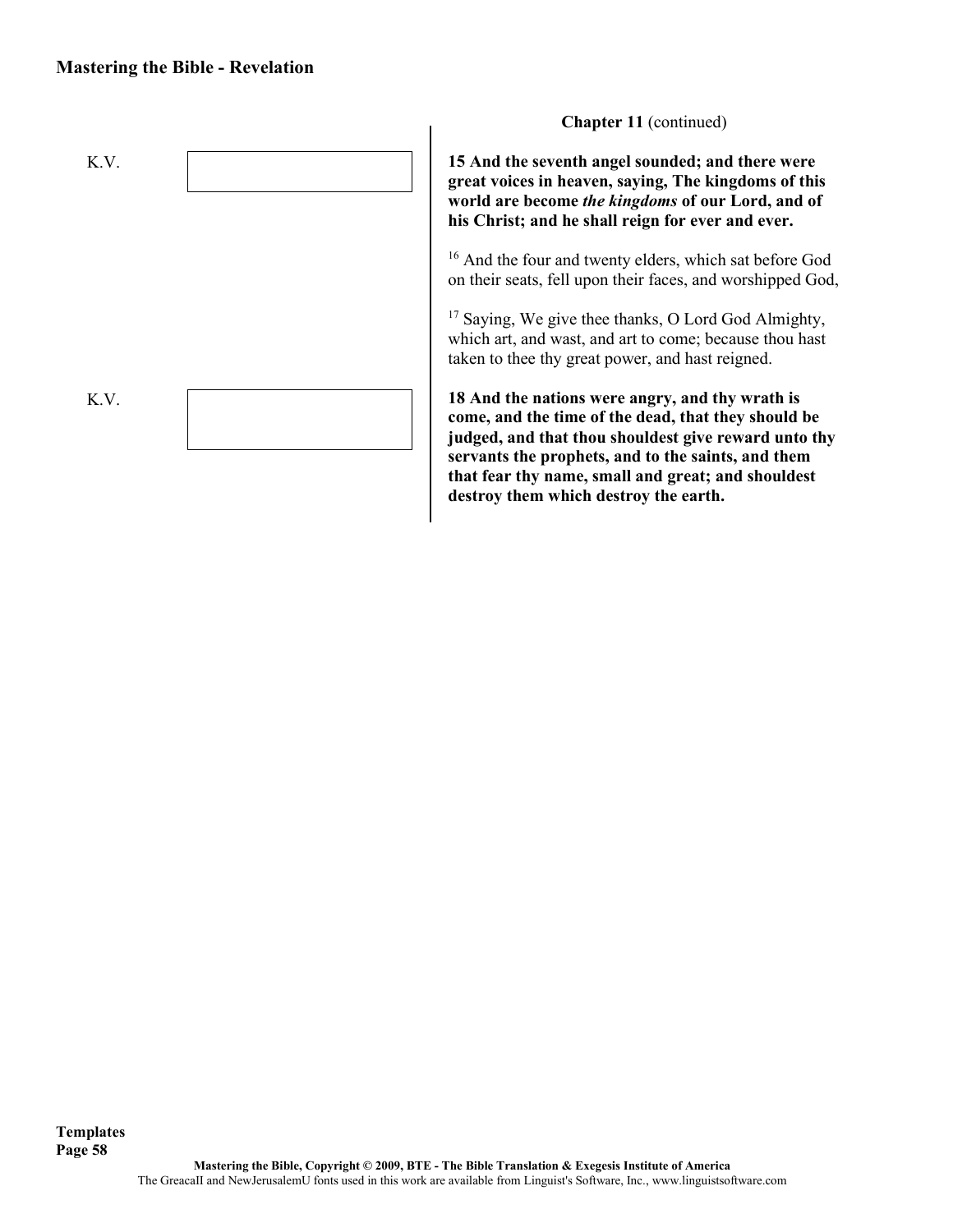## **Chapter 11** (continued)

<sup>19</sup> And the temple of God was opened in heaven, and there was seen in his temple the ark of his testament: and there were lightnings, and voices, and thunderings, and an earthquake, and great hail.

**Templates Page 59**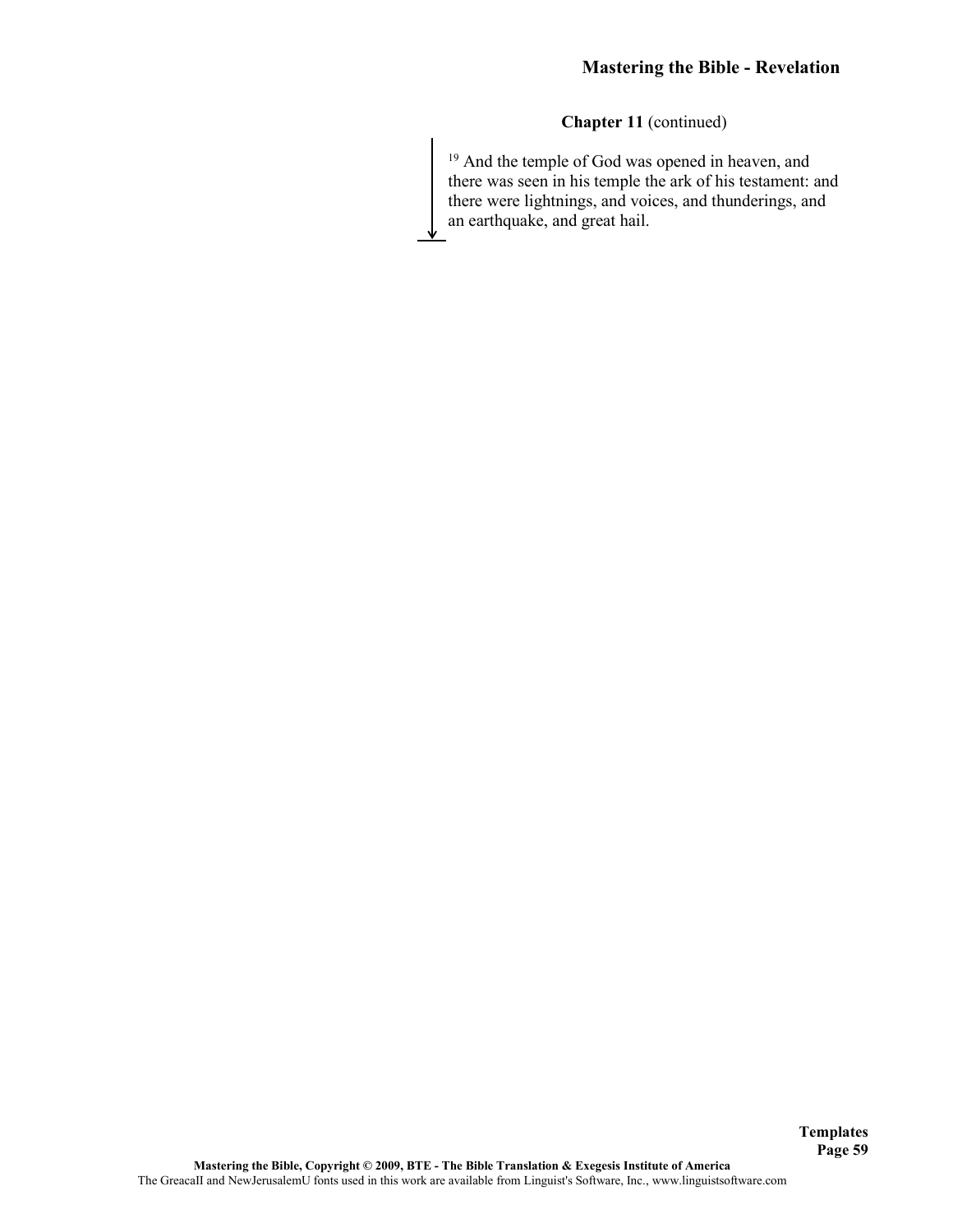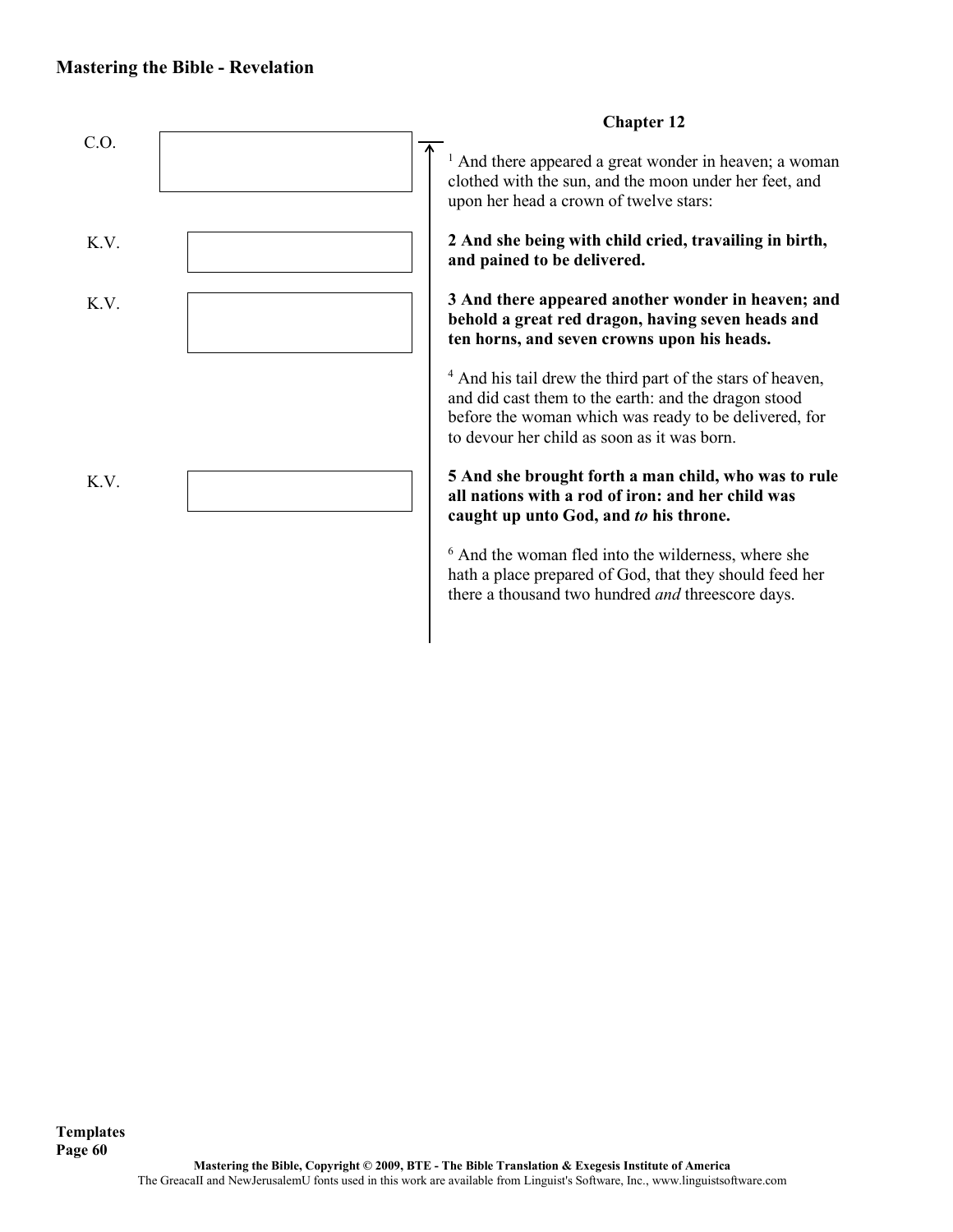**Chapter 12** (continued)

**7 And there was war in heaven: Michael and his angels fought against the dragon; and the dragon fought and his angels,**

<sup>8</sup> And prevailed not; neither was their place found any more in heaven.

**9 And the great dragon was cast out, that old serpent, called the Devil, and Satan, which deceiveth the whole world: he was cast out into the earth, and his angels were cast out with him.**

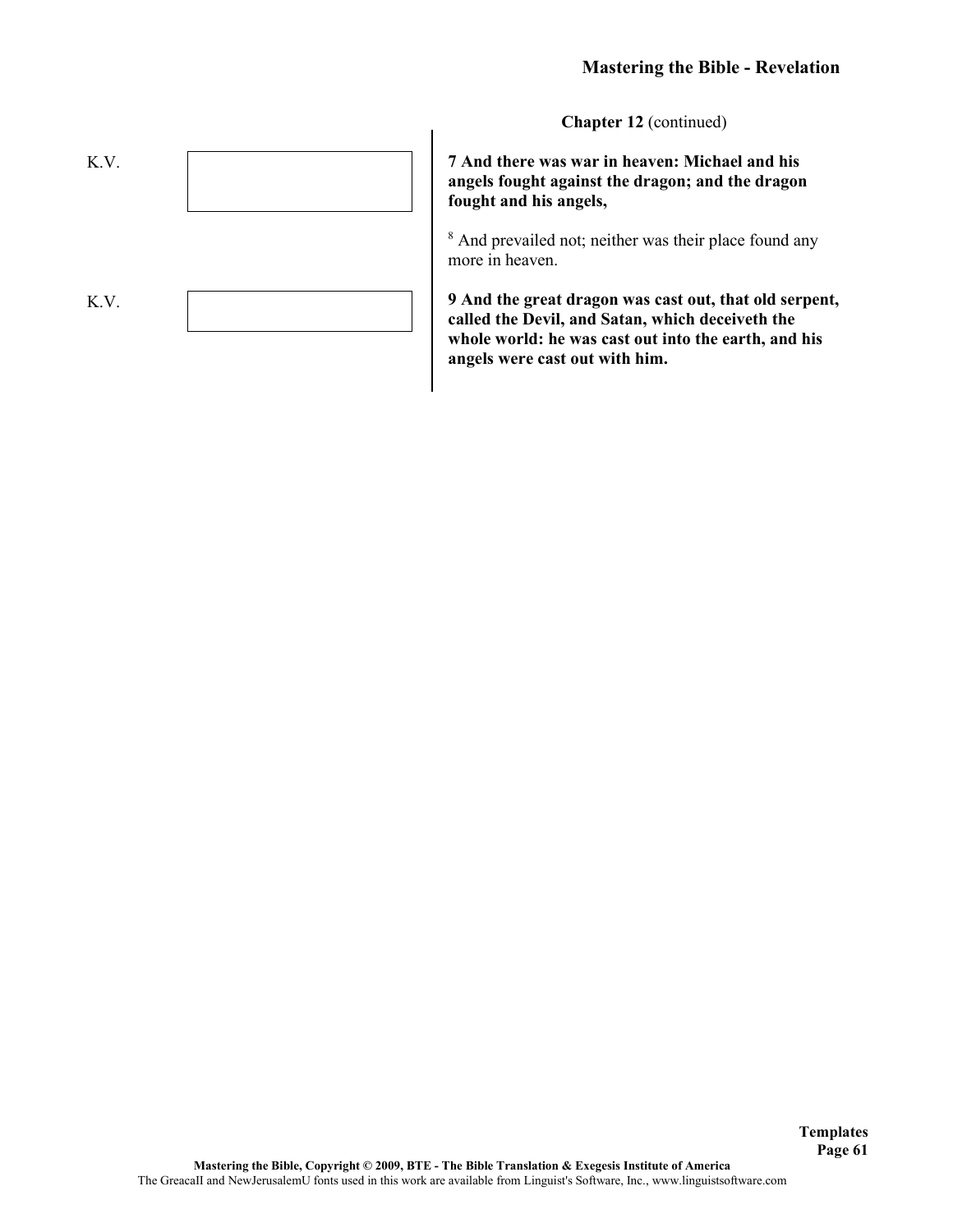## **Mastering the Bible - Revelation**



<sup>12</sup> Therefore rejoice, *ye* heavens, and ye that dwell in them. Woe to the inhabiters of the earth and of the sea! for the devil is come down unto you, having great wrath, because he knoweth that he hath but a short time.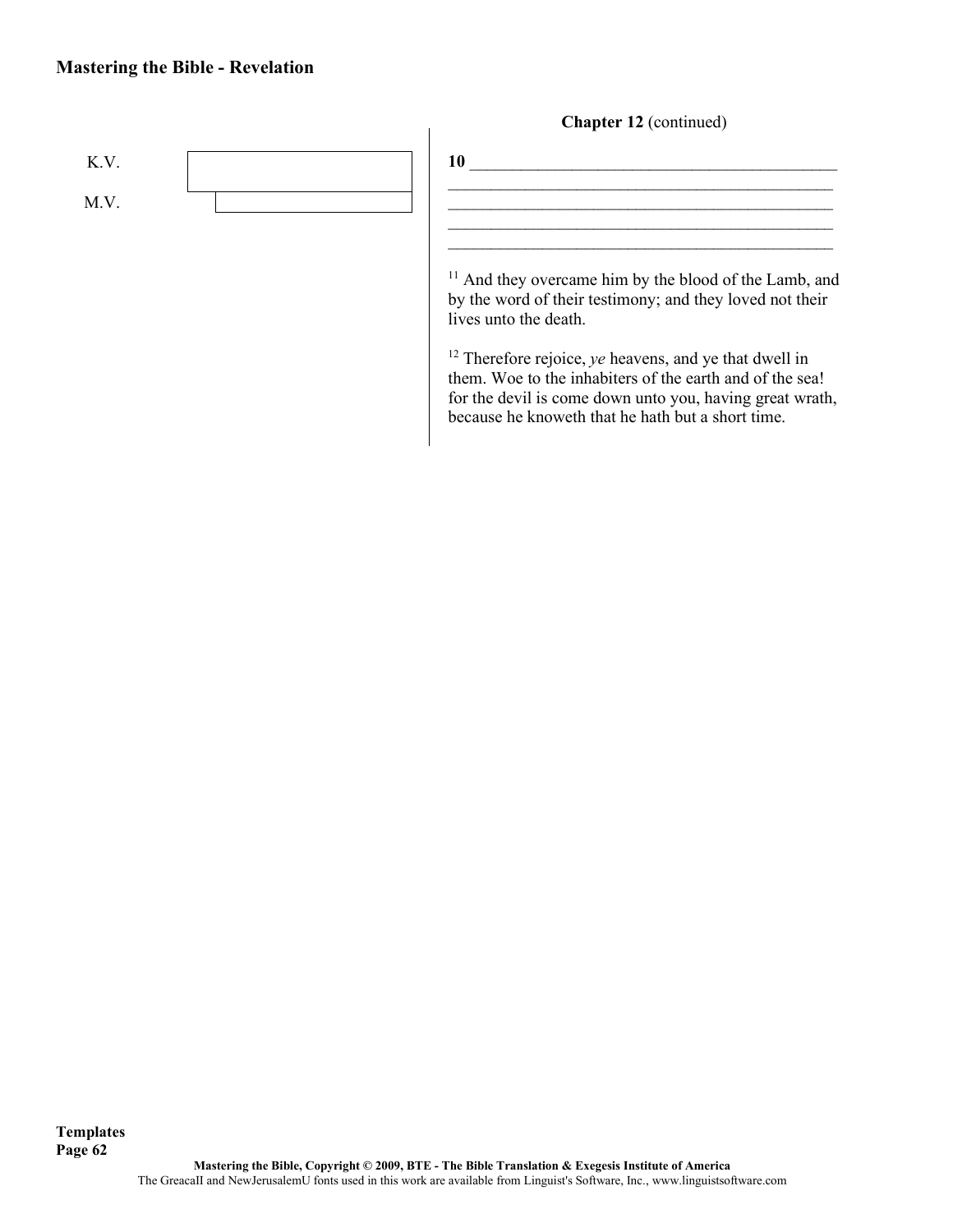**Chapter 12** (continued)

<sup>13</sup> And when the dragon saw that he was cast unto the earth, he persecuted the woman which brought forth the man *child*.

**14 And to the woman were given two wings of a great eagle, that she might fly into the wilderness, into her place, where she is nourished for a time, and times, and half a time, from the face of the serpent.**

<sup>15</sup> And the serpent cast out of his mouth water as a flood after the woman, that he might cause her to be carried away of the flood.

<sup>16</sup> And the earth helped the woman, and the earth opened her mouth, and swallowed up the flood which the dragon cast out of his mouth.

**17 And the dragon was wroth with the woman, and went to make war with the remnant of her seed, which keep the commandments of God, and have the testimony of Jesus Christ.**

> **Templates Page 63**

K.V. K.V.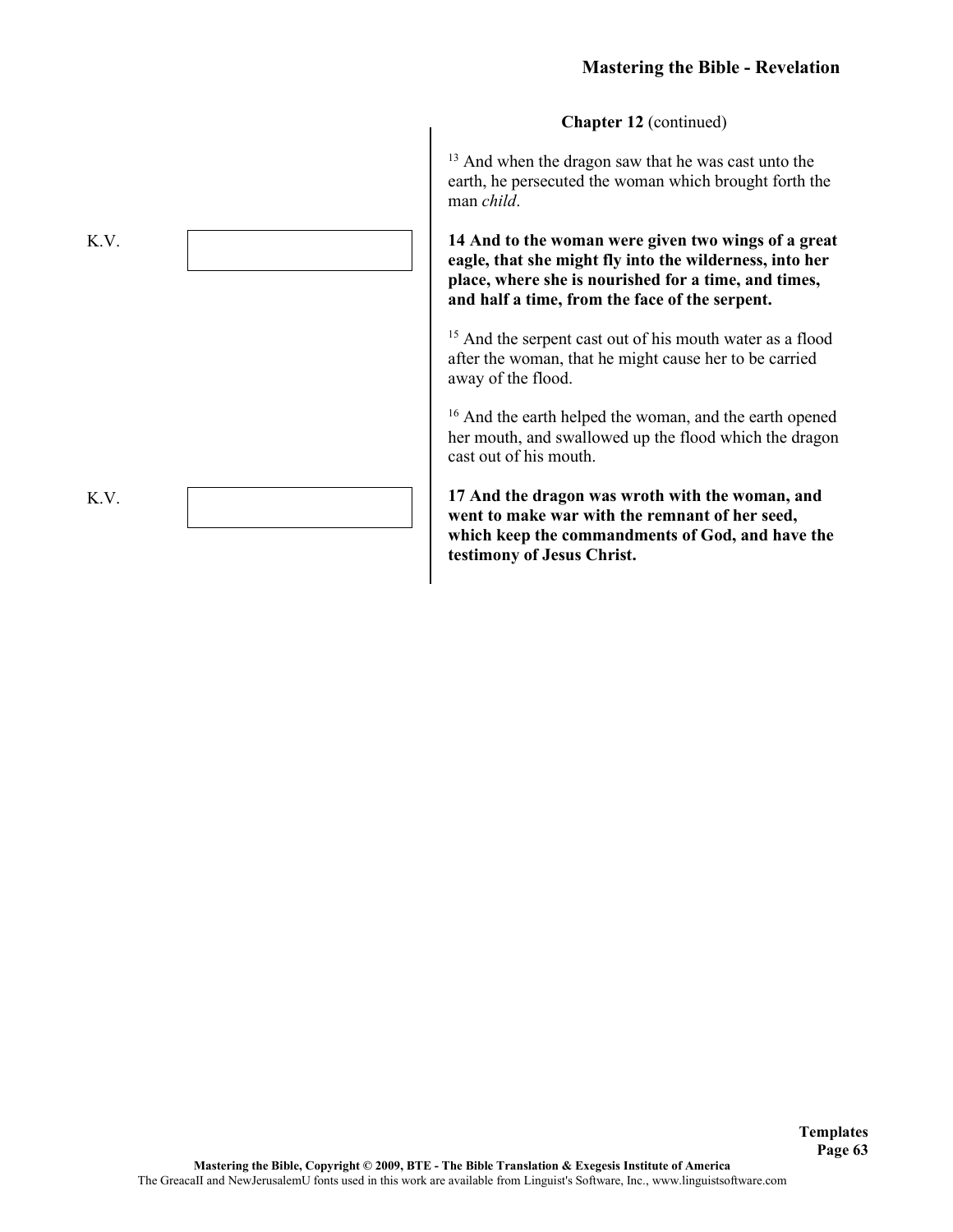

# **Chapter 13**

**1 And I stood upon the sand of the sea, and saw a beast rise up out of the sea, having seven heads and ten horns, and upon his horns ten crowns, and upon his heads the name of blasphemy.**

**2 And the beast which I saw was like unto a leopard, and his feet were as** *the feet* **of a bear, and his mouth as the mouth of a lion: and the dragon gave him his power, and his seat, and great authority.**

<sup>3</sup> And I saw one of his heads as it were wounded to death; and his deadly wound was healed: and all the world wondered after the beast.

<sup>4</sup> And they worshipped the dragon which gave power unto the beast: and they worshipped the beast, saying, Who *is* like unto the beast? who is able to make war with him?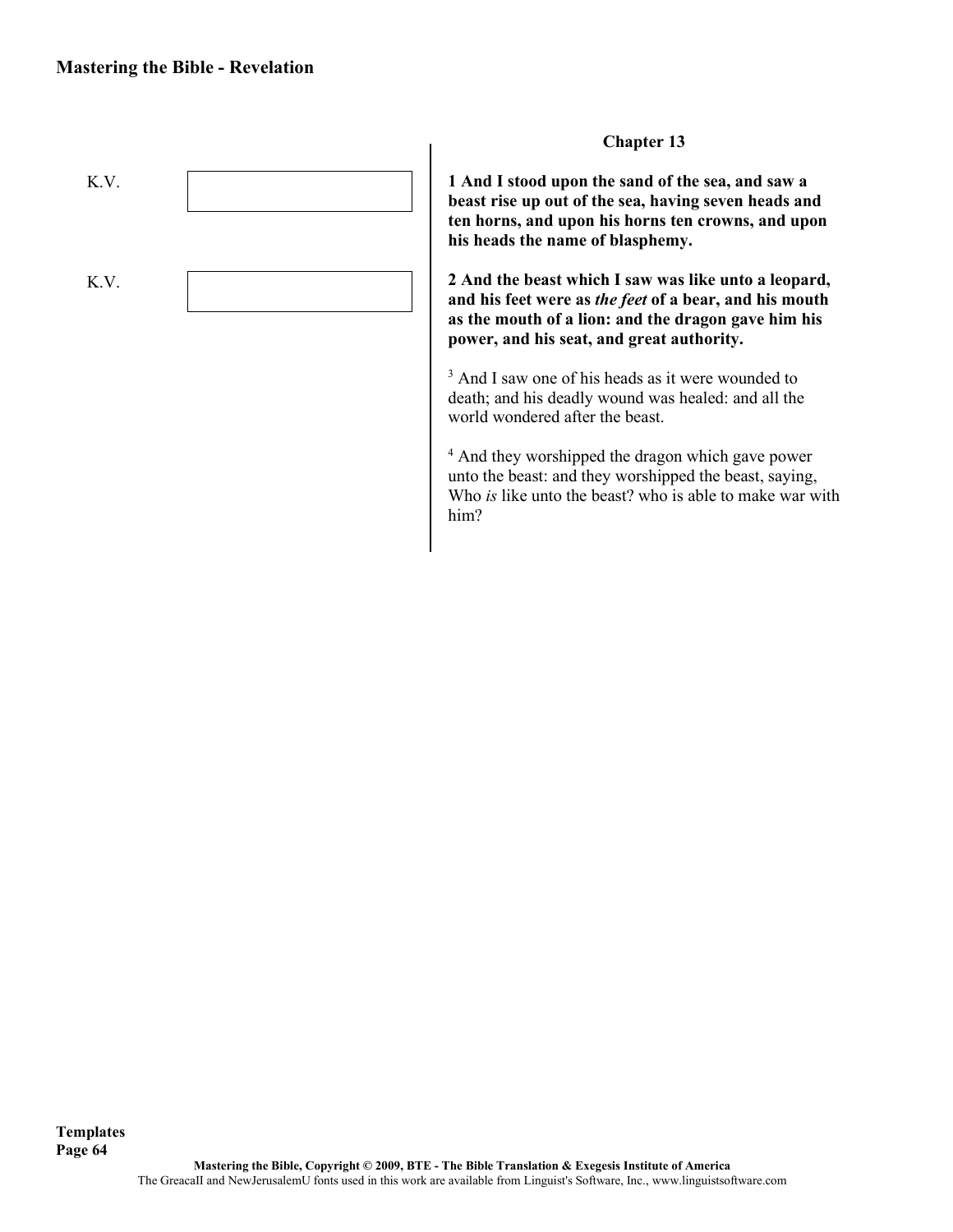**Chapter 13** (continued)

**5 And there was given unto him a mouth speaking great things and blasphemies; and power was given unto him to continue forty** *and* **two months.**

<sup>6</sup> And he opened his mouth in blasphemy against God, to blaspheme his name, and his tabernacle, and them that dwell in heaven.

<sup>7</sup> And it was given unto him to make war with the saints, and to overcome them: and power was given him over all kindreds, and tongues, and nations.

**8 And all that dwell upon the earth shall worship him, whose names are not written in the book of life of the Lamb slain from the foundation of the world.**

<sup>9</sup> If any man have an ear, let him hear.

**10 He that leadeth into captivity shall go into captivity: he that killeth with the sword must be killed with the sword. Here is the patience and the faith of the saints.**

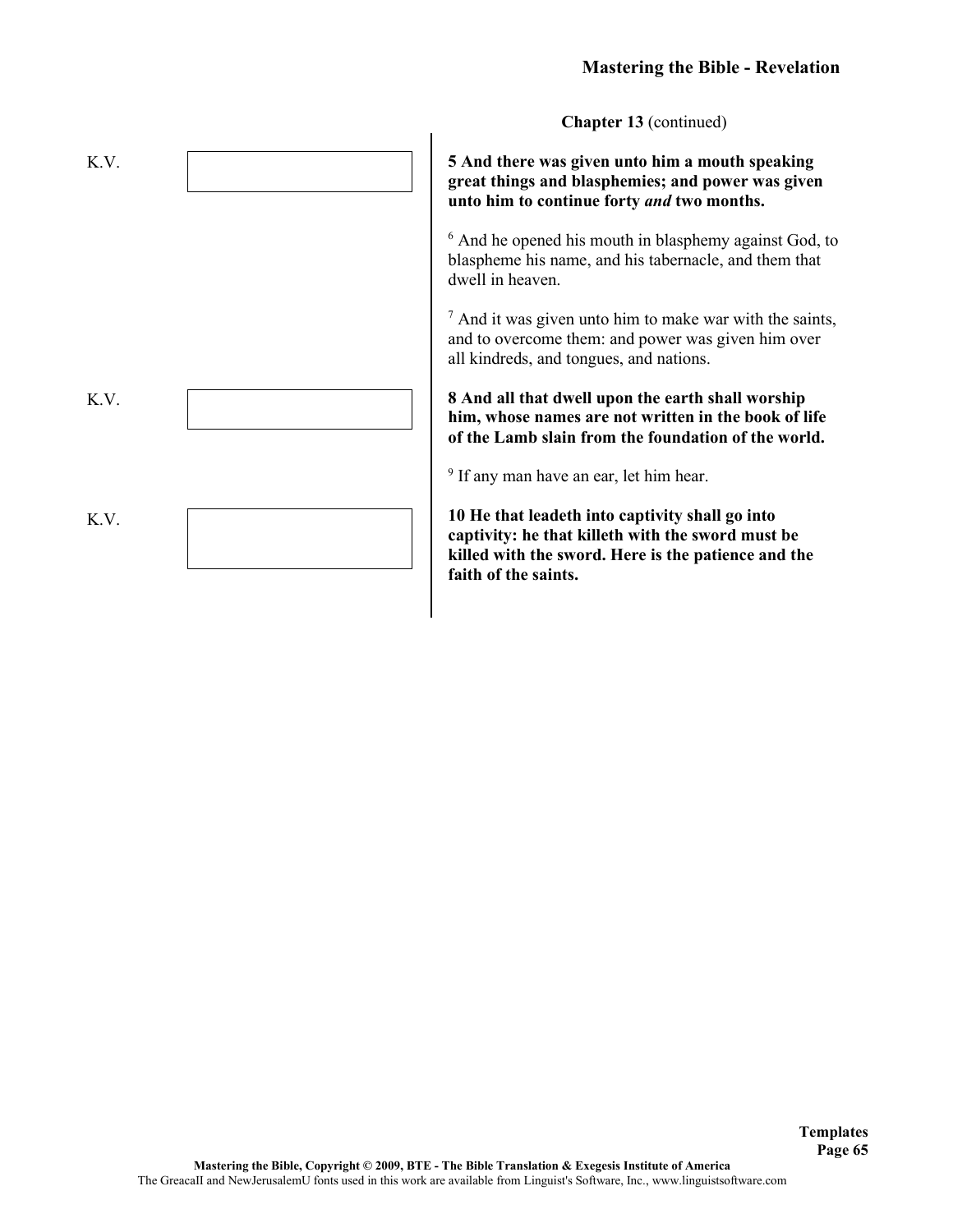K.V. K.V. **Chapter 13** (continued)

 $11$  And I beheld another beast coming up out of the earth; and he had two horns like a lamb, and he spake as a dragon.

<sup>12</sup> And he exerciseth all the power of the first beast before him, and causeth the earth and them which dwell therein to worship the first beast, whose deadly wound was healed.

**13 And he doeth great wonders, so that he maketh fire come down from heaven on the earth in the sight of men,**

**14 And deceiveth them that dwell on the earth by** *the means of* **those miracles which he had power to do in the sight of the beast; saying to them that dwell on the earth, that they should make an image to the beast, which had the wound by a sword, and did live.**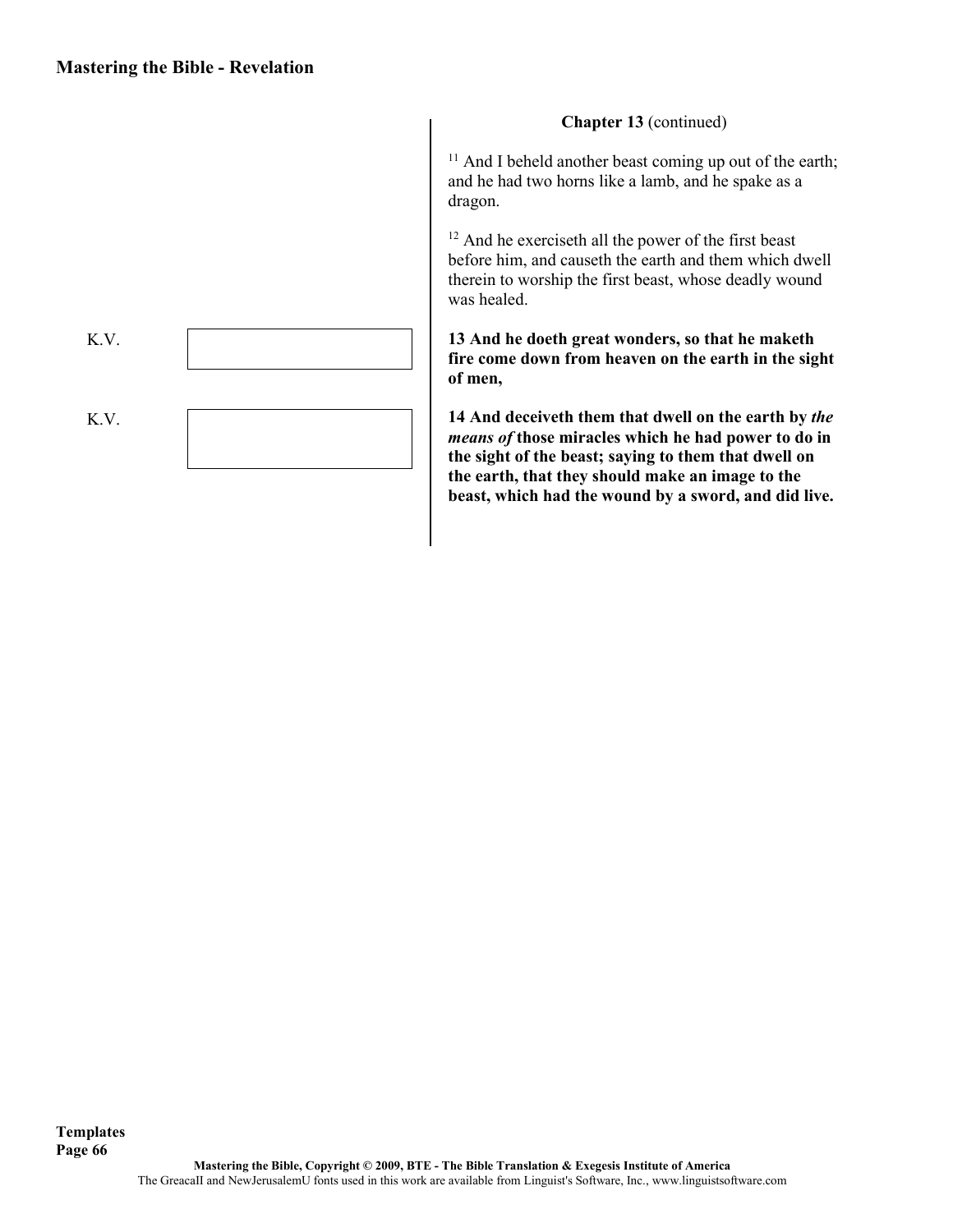#### **Chapter 13** (continued)

<sup>15</sup> And he had power to give life unto the image of the beast, that the image of the beast should both speak, and cause that as many as would not worship the image of the beast should be killed.

<sup>16</sup> And he causeth all, both small and great, rich and poor, free and bond, to receive a mark in their right hand, or in their foreheads:

\_\_\_\_\_\_\_\_\_\_\_\_\_\_\_\_\_\_\_\_\_\_\_\_\_\_\_\_\_\_\_\_\_\_\_\_\_\_\_\_\_\_\_\_\_  $\mathcal{L}_\text{max}$  , and the set of the set of the set of the set of the set of the set of the set of the set of the set of the set of the set of the set of the set of the set of the set of the set of the set of the set of the

# **17** \_\_\_\_\_\_\_\_\_\_\_\_\_\_\_\_\_\_\_\_\_\_\_\_\_\_\_\_\_\_\_\_\_\_\_\_\_\_\_\_\_\_\_

M.V.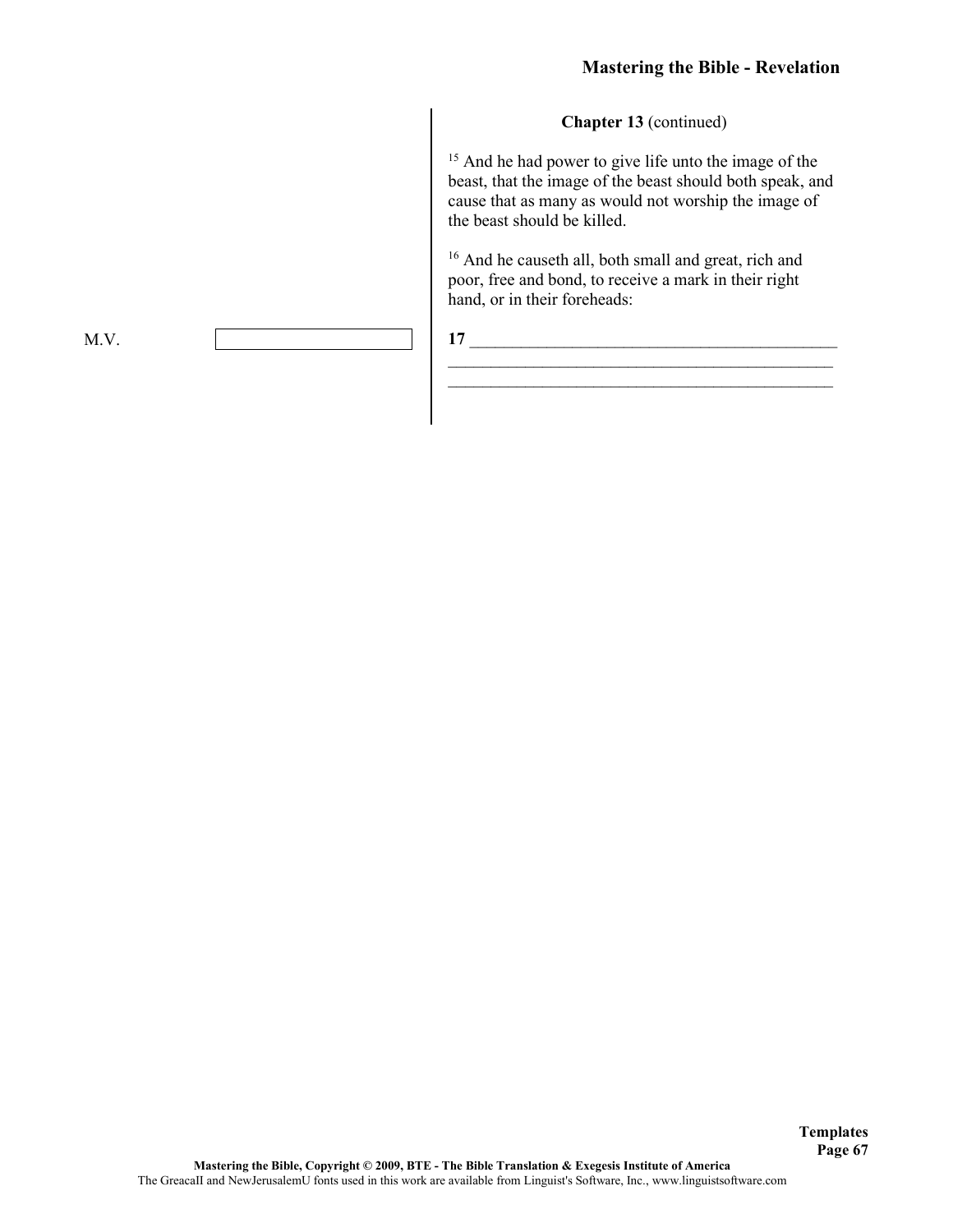# **Mastering the Bible - Revelation**

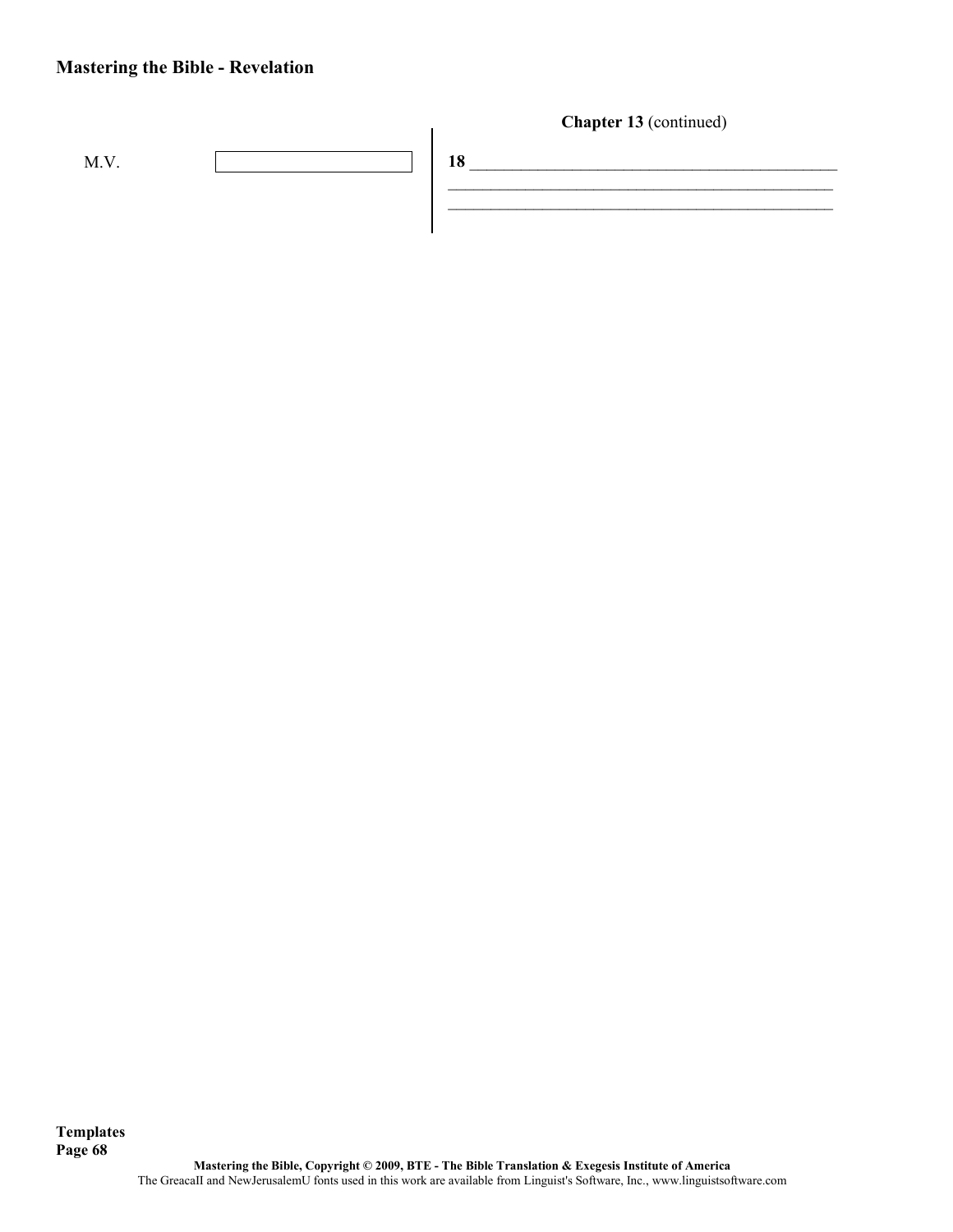# K.V.

#### **Chapter 14**

**1 And I looked, and, lo, a Lamb stood on the mount Sion, and with him an hundred forty** *and* **four thousand, having his Father's name written in their foreheads.**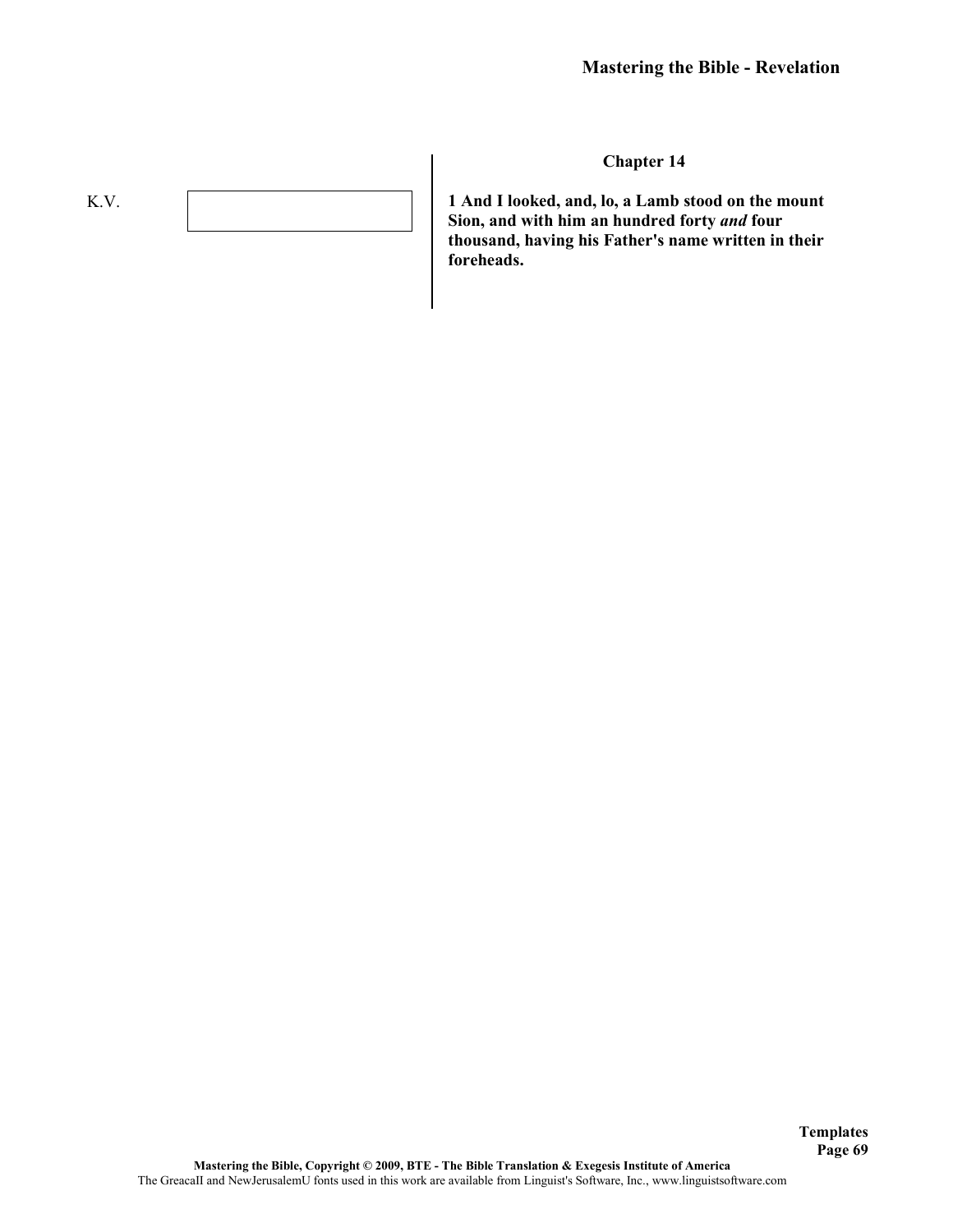## **Chapter 14** (continued)

<sup>2</sup> And I heard a voice from heaven, as the voice of many waters, and as the voice of a great thunder: and I heard the voice of harpers harping with their harps:

<sup>3</sup> And they sung as it were a new song before the throne, and before the four beasts, and the elders: and no man could learn that song but the hundred *and* forty *and* four thousand, which were redeemed from the earth.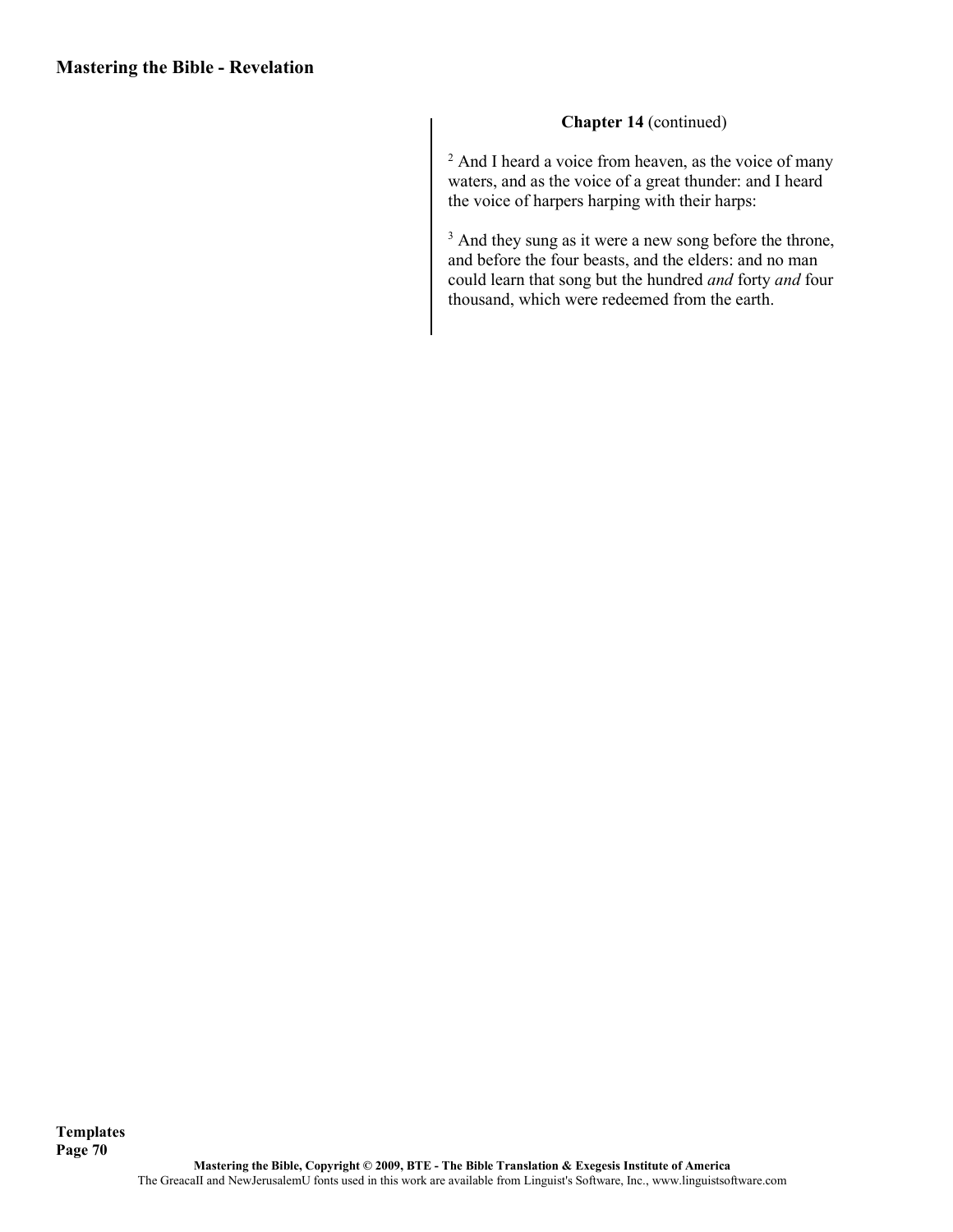**Chapter 14** (continued)



**4 These are they which were not defiled with women; for they are virgins. These are they which follow the Lamb whithersoever he goeth. These were redeemed from among men,** *being* **the firstfruits unto God and to the Lamb.**

**5 And in their mouth was found no guile: for they are without fault before the throne of God.**

**Templates Page 71**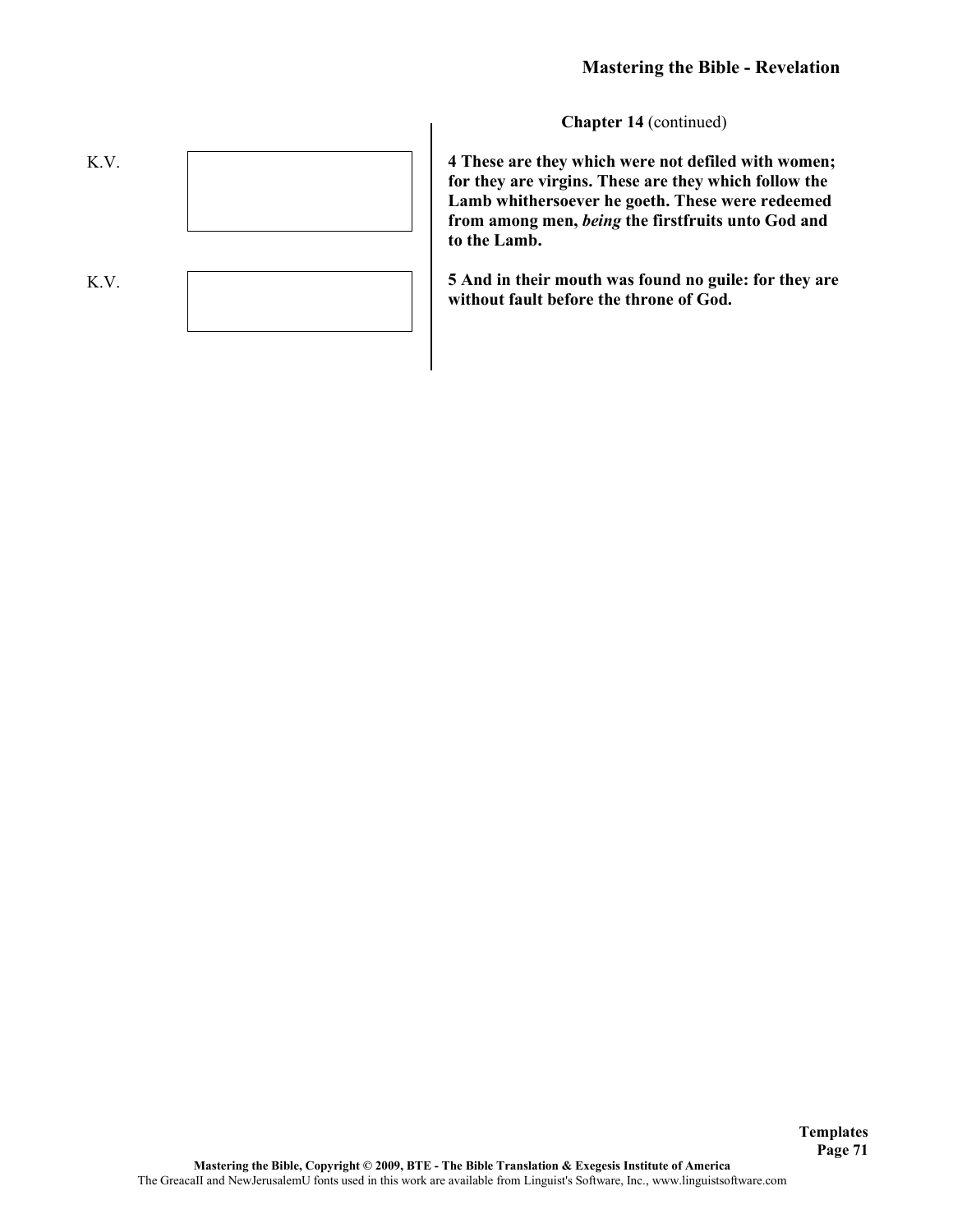#### **Chapter 14** (continued)

<sup>6</sup> And I saw another angel fly in the midst of heaven, having the everlasting gospel to preach unto them that dwell on the earth, and to every nation, and kindred, and tongue, and people,

<sup>7</sup> Saying with a loud voice, Fear God, and give glory to him; for the hour of his judgment is come: and worship him that made heaven, and earth, and the sea, and the fountains of waters.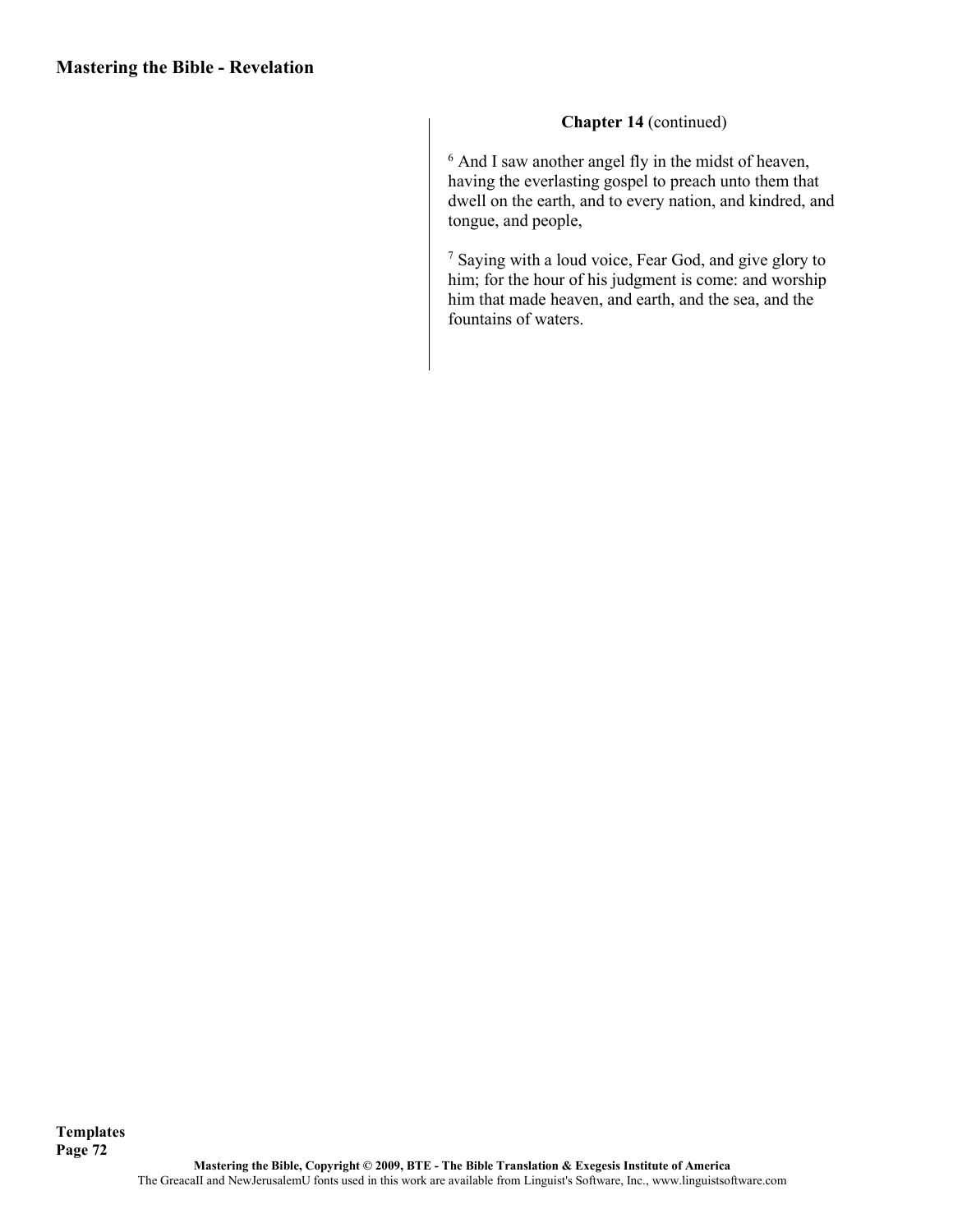K.V.

**8 And there followed another angel, saying, Babylon is fallen, is fallen, that great city, because she made all nations drink of the wine of the wrath of her fornication.**

**Templates Page 73**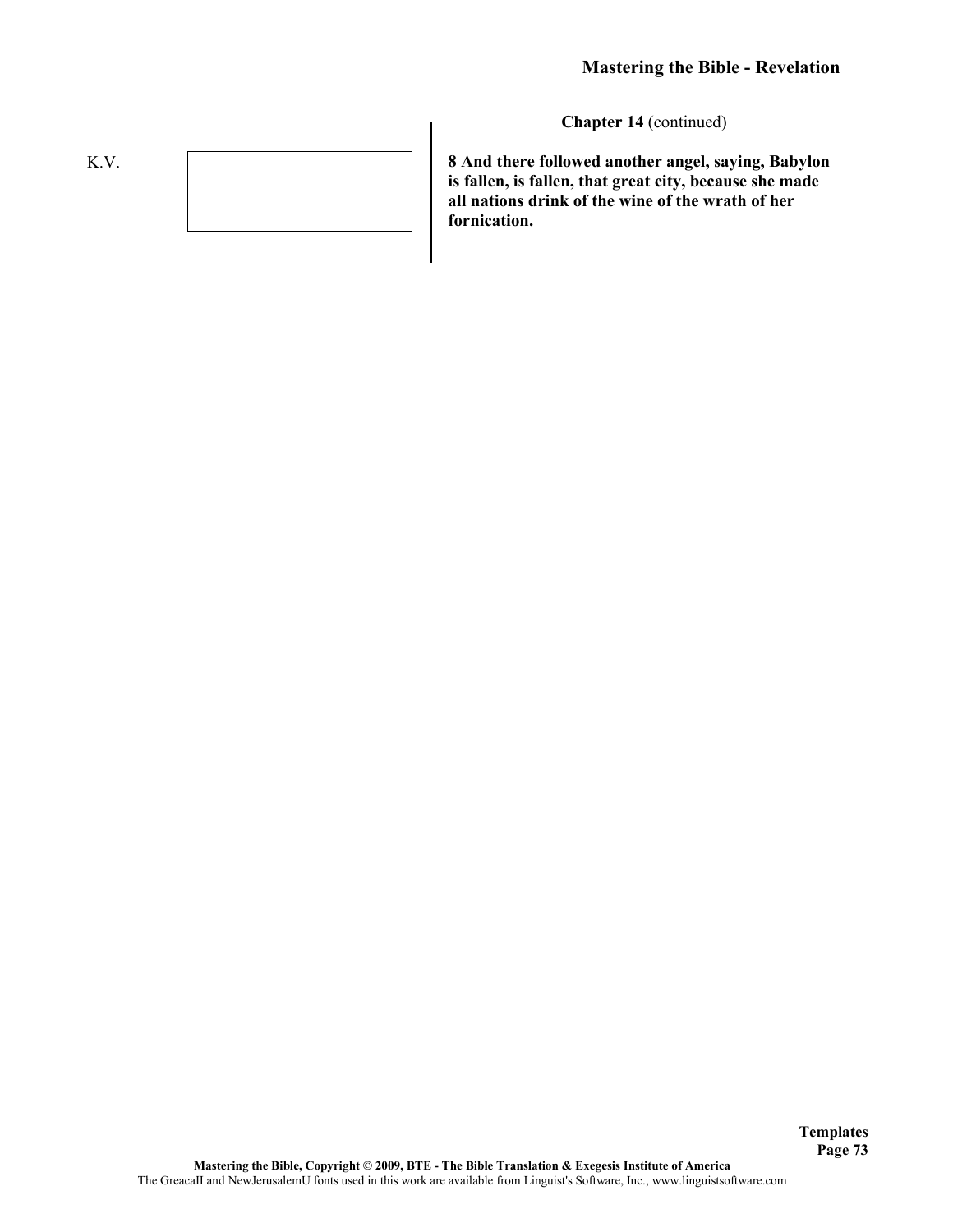

<sup>9</sup> And the third angel followed them, saying with a loud voice, If any man worship the beast and his image, and receive *his* mark in his forehead, or in his hand,

**10 The same shall drink of the wine of the wrath of God, which is poured out without mixture into the cup of his indignation; and he shall be tormented with fire and brimstone in the presence of the holy angels, and in the presence of the Lamb:**

**11** And the smoke of their torment ascendeth up for ever and ever: and they have no rest day nor night, who worship the beast and his image, and whosoever receiveth the mark of his name.

<sup>12</sup> Here is the patience of the saints: here *are* they that keep the commandments of God, and the faith of Jesus.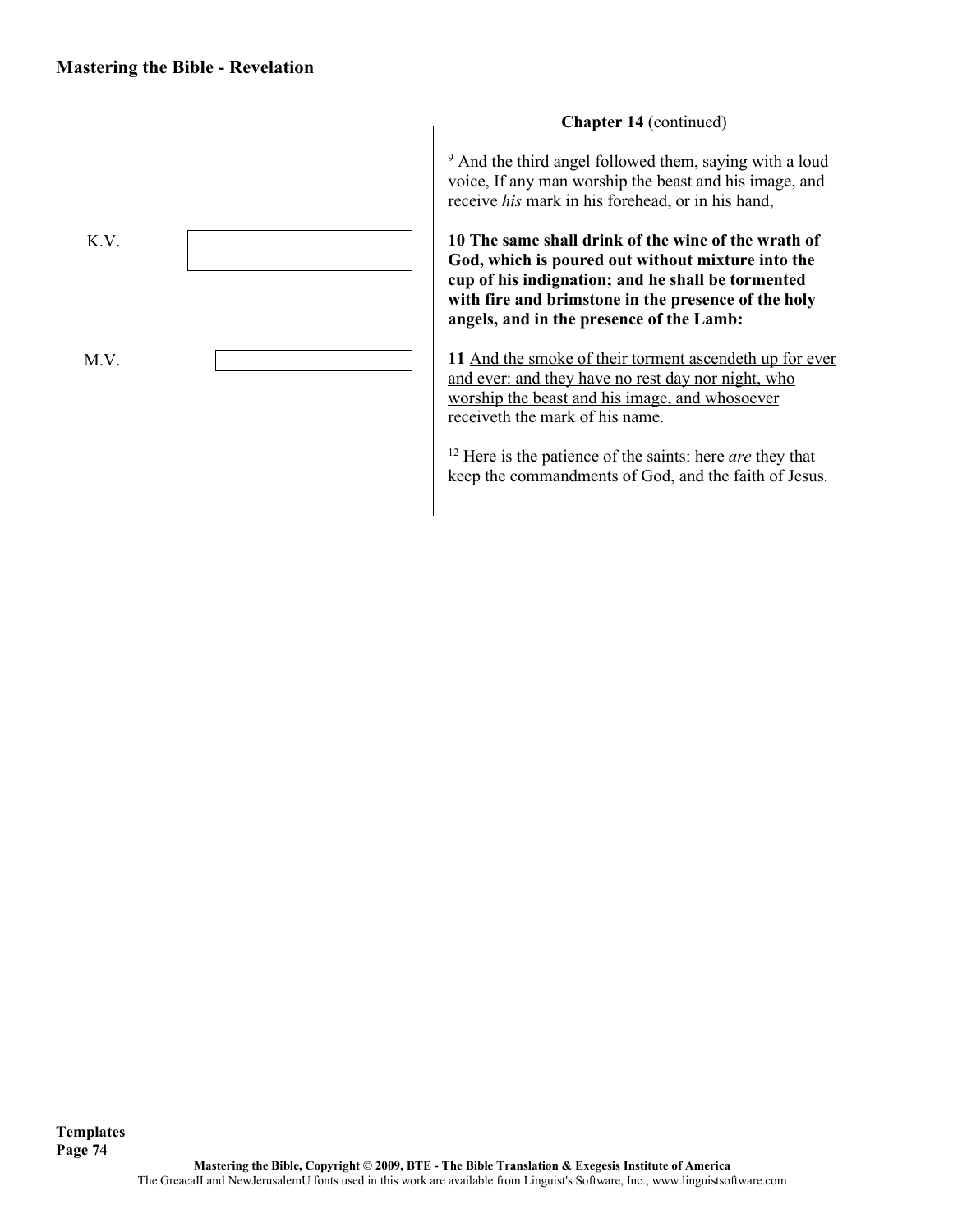$13$  And I heard a voice from heaven saying unto me, Write, Blessed *are* the dead which die in the Lord from henceforth: Yea, saith the Spirit, that they may rest from their labours; and their works do follow them.

**Templates Page 75**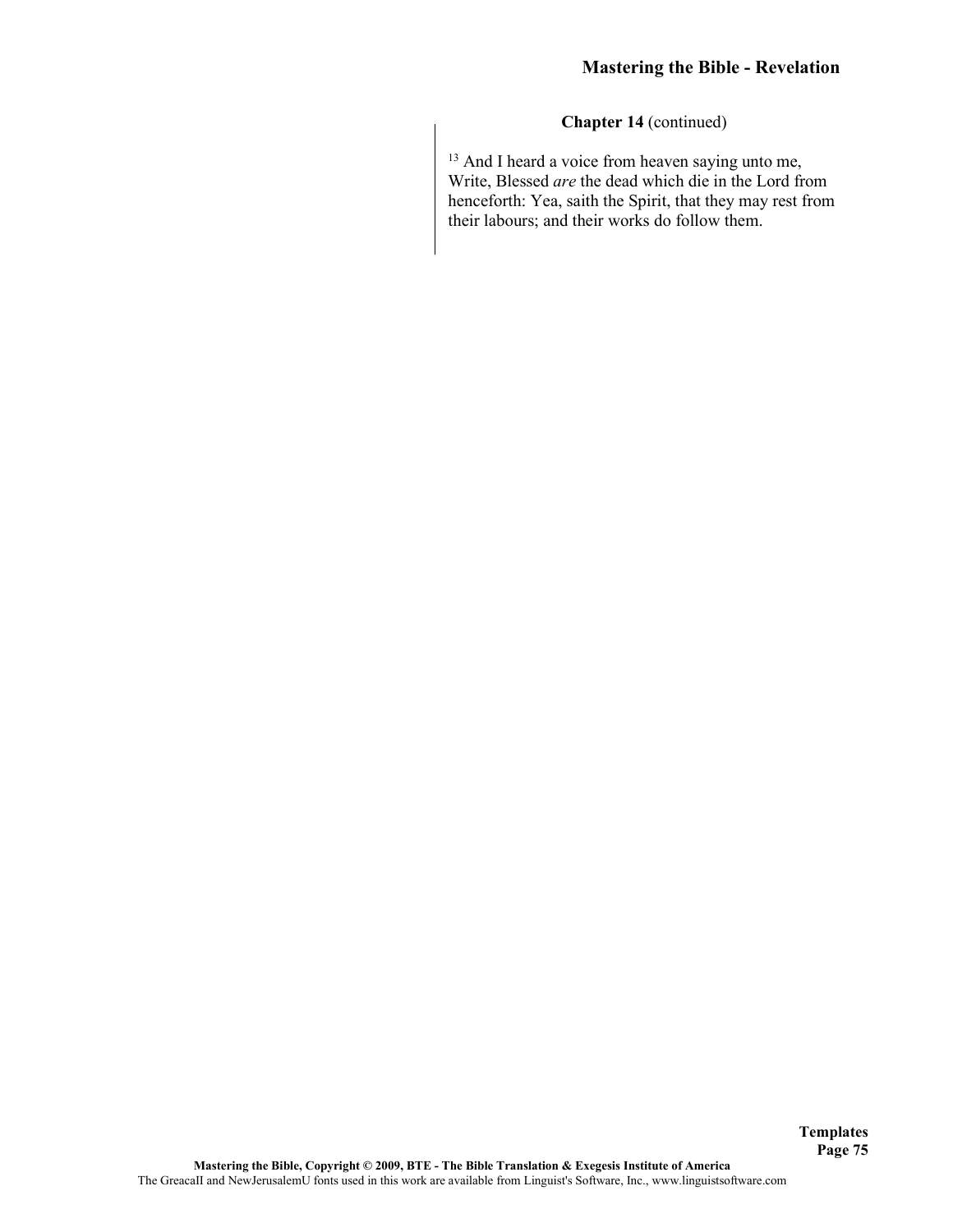

**Chapter 14** (continued)

**14 And I looked, and behold a white cloud, and upon the cloud** *one* **sat like unto the Son of man, having on his head a golden crown, and in his hand a sharp sickle.**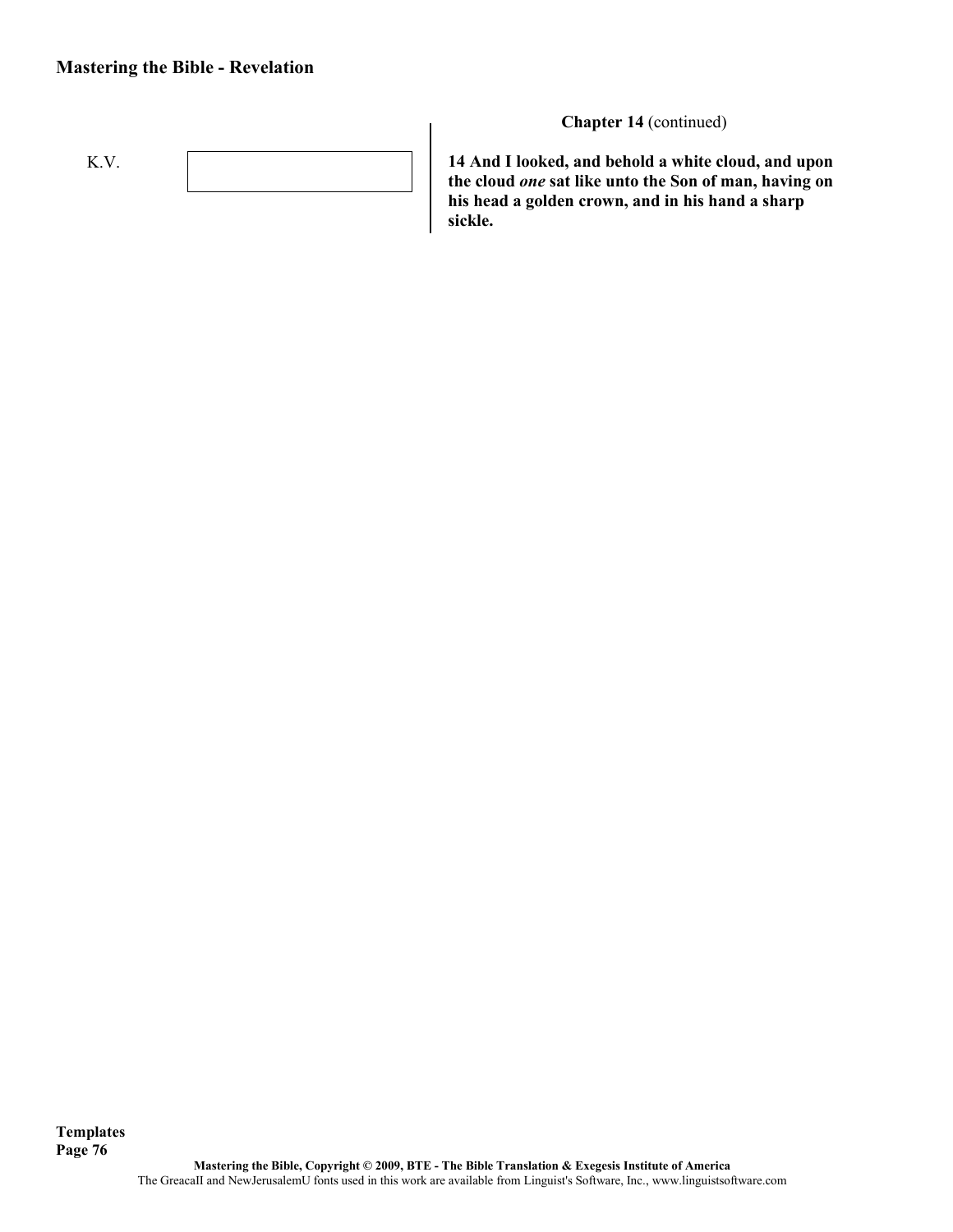**Templates Page 77**

**Chapter 14** (continued)

**15 And another angel came out of the temple, crying with a loud voice to him that sat on the cloud, Thrust in thy sickle, and reap: for the time is come for thee to reap; for the harvest of the earth is ripe.**

<sup>16</sup> And he that sat on the cloud thrust in his sickle on the earth; and the earth was reaped.

K.V.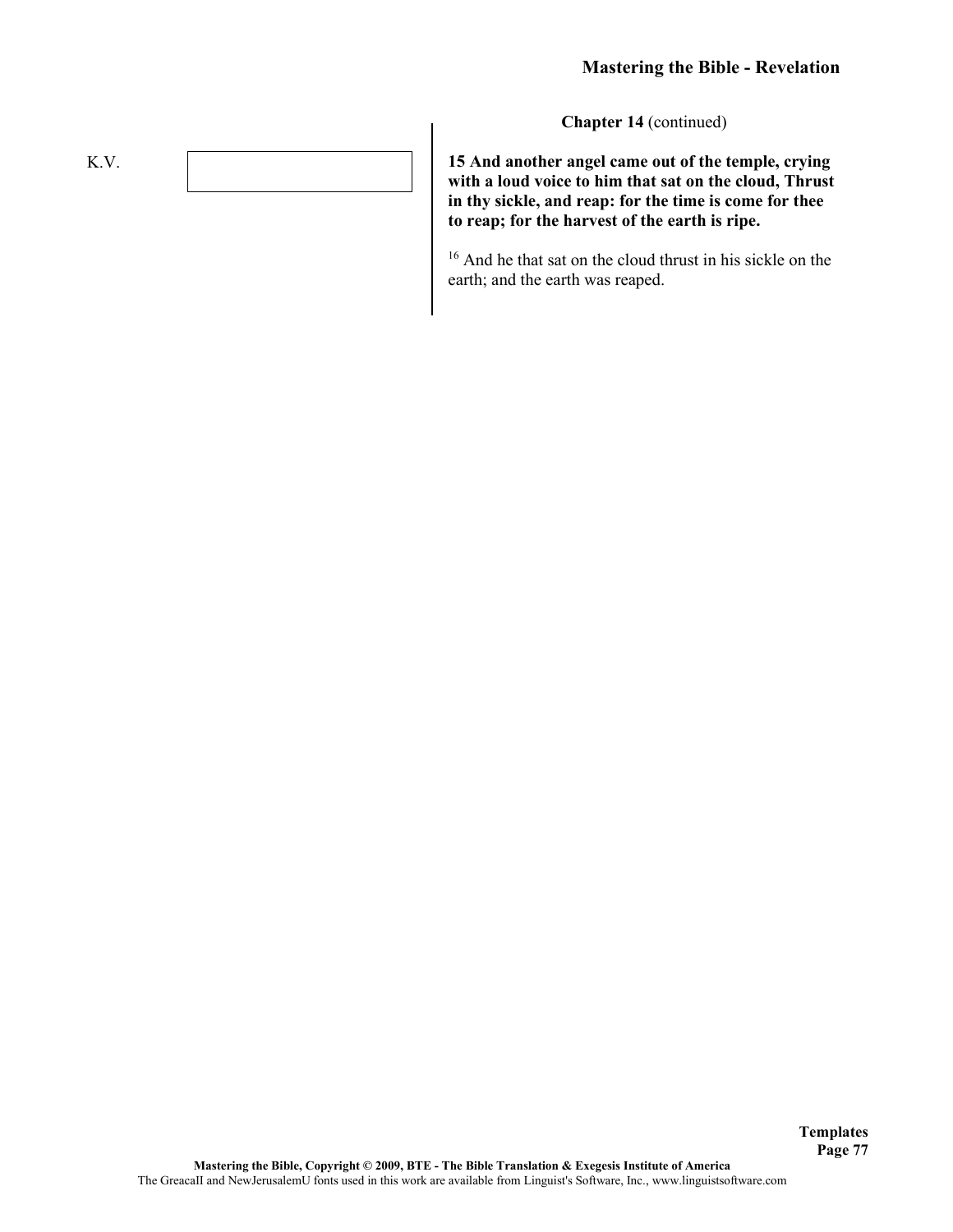

<sup>17</sup> And another angel came out of the temple which is in heaven, he also having a sharp sickle.

**18 And another angel came out from the altar, which had power over fire; and cried with a loud cry to him that had the sharp sickle, saying, Thrust in thy sharp sickle, and gather the clusters of the vine of the earth; for her grapes are fully ripe.**

**19 And the angel thrust in his sickle into the earth, and gathered the vine of the earth, and cast** *it* **into the great winepress of the wrath of God.**

**20 And the winepress was trodden without the city, and blood came out of the winepress, even unto the horse bridles, by the space of a thousand** *and* **six hundred furlongs.**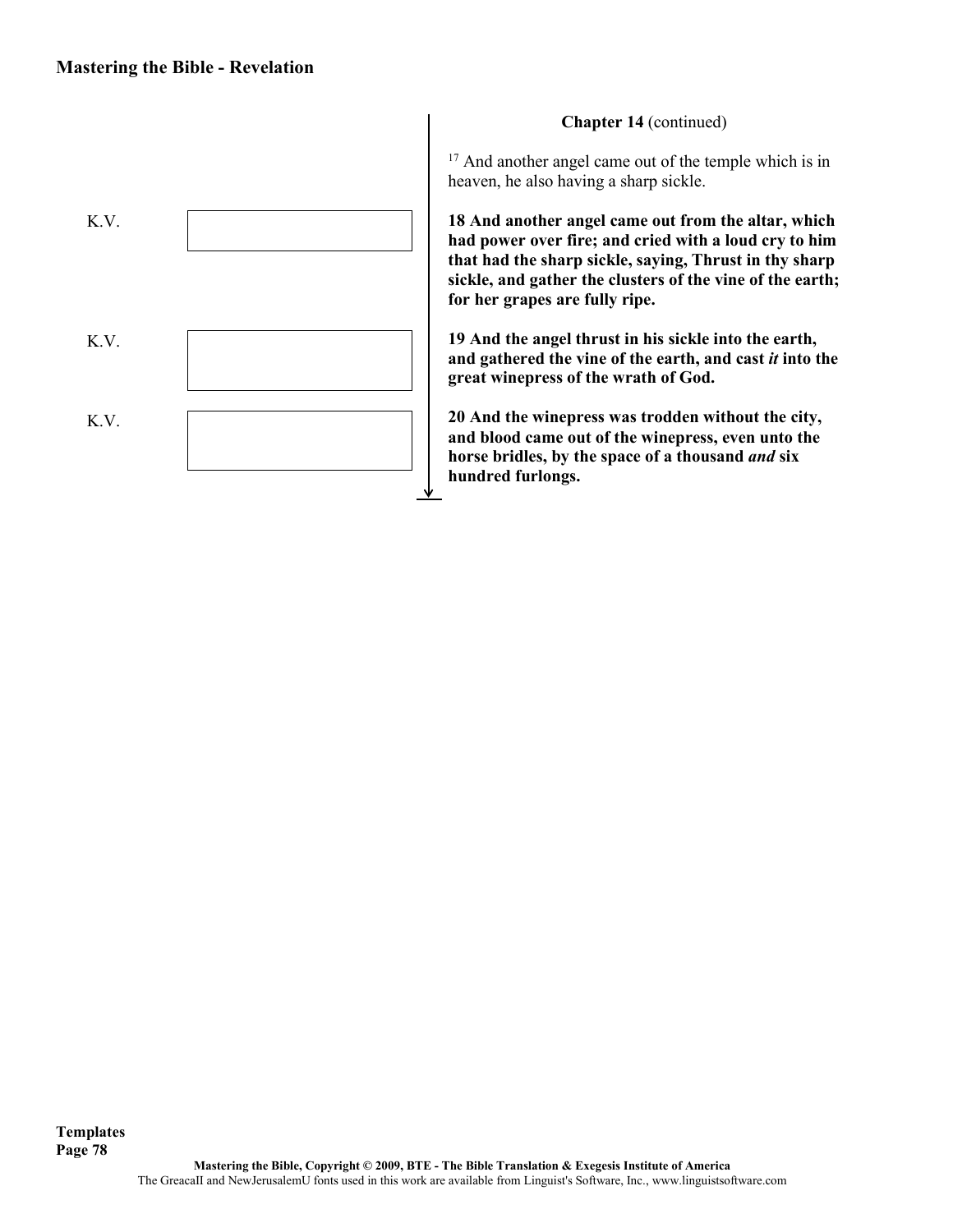

**Templates Page 79**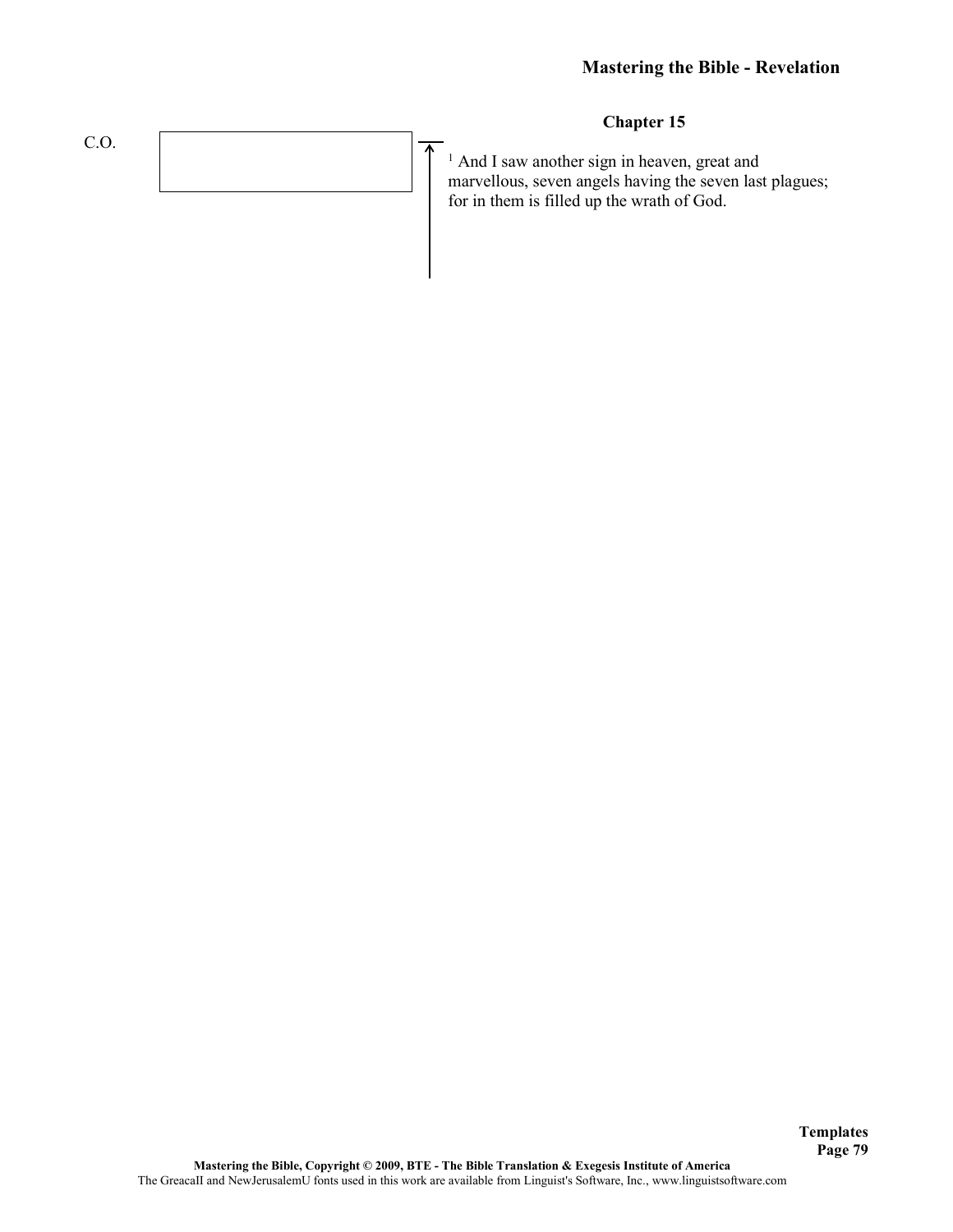

**Chapter 15** (continued)

**2 And I saw as it were a sea of glass mingled with fire: and them that had gotten the victory over the beast, and over his image, and over his mark,** *and*  **over the number of his name, stand on the sea of glass, having the harps of God.**

**3 And they sing the song of Moses the servant of God, and the song of the Lamb, saying, Great and marvellous** *are* **thy works, Lord God Almighty; just and true** *are* **thy ways, thou King of saints.**

**4 Who shall not fear thee, O Lord, and glorify thy name? for** *thou* **only** *art* **holy: for all nations shall come and worship before thee; for thy judgments are made manifest.**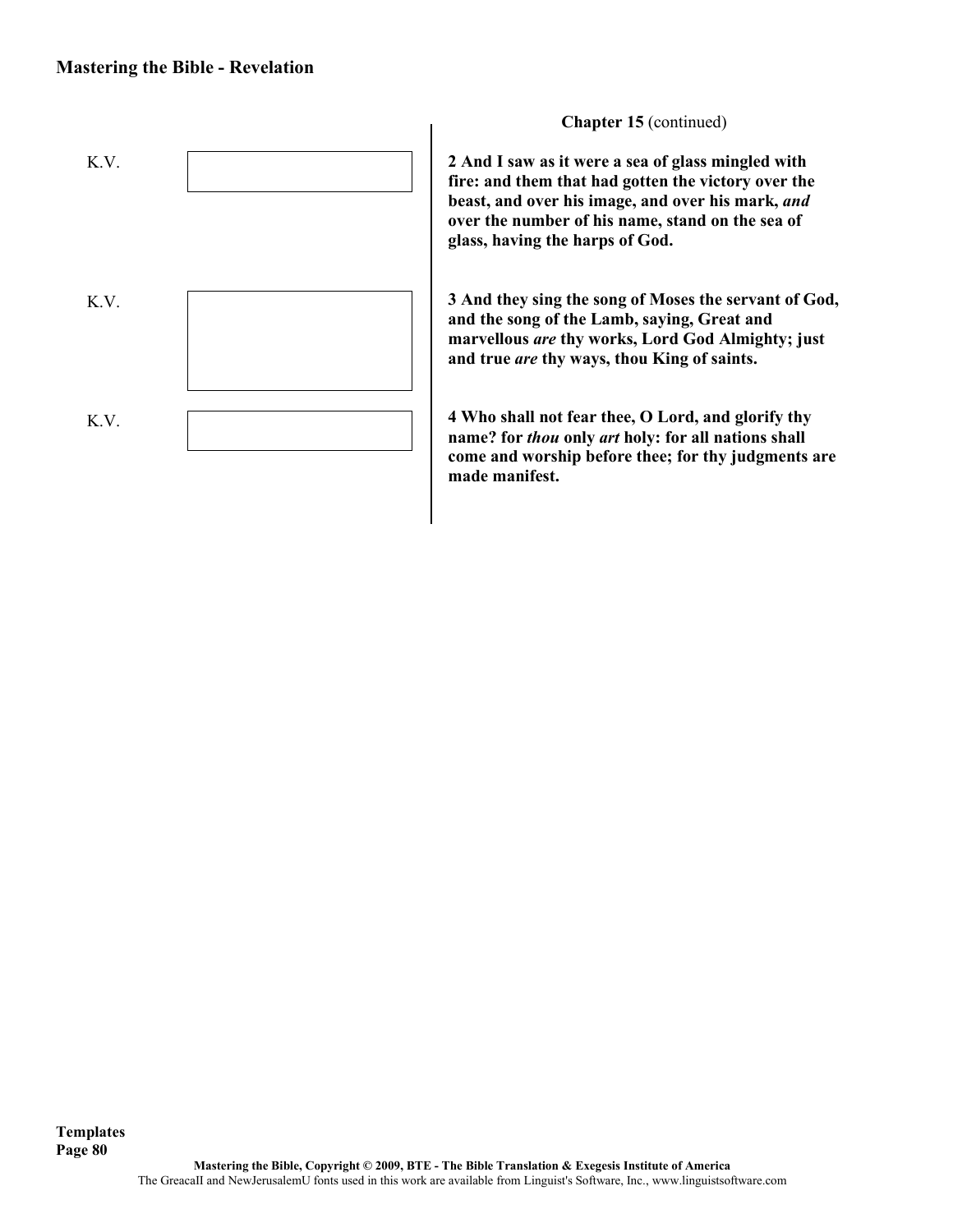

**5 And after that I looked, and, behold, the temple of the tabernacle of the testimony in heaven was opened:**

**6 And the seven angels came out of the temple, having the seven plagues, clothed in pure and white linen, and having their breasts girded with golden girdles.**

**7 And one of the four beasts gave unto the seven angels seven golden vials full of the wrath of God, who liveth for ever and ever.**

**8 And the temple was filled with smoke from the glory of God, and from his power; and no man was able to enter into the temple, till the seven plagues of the seven angels were fulfilled.**

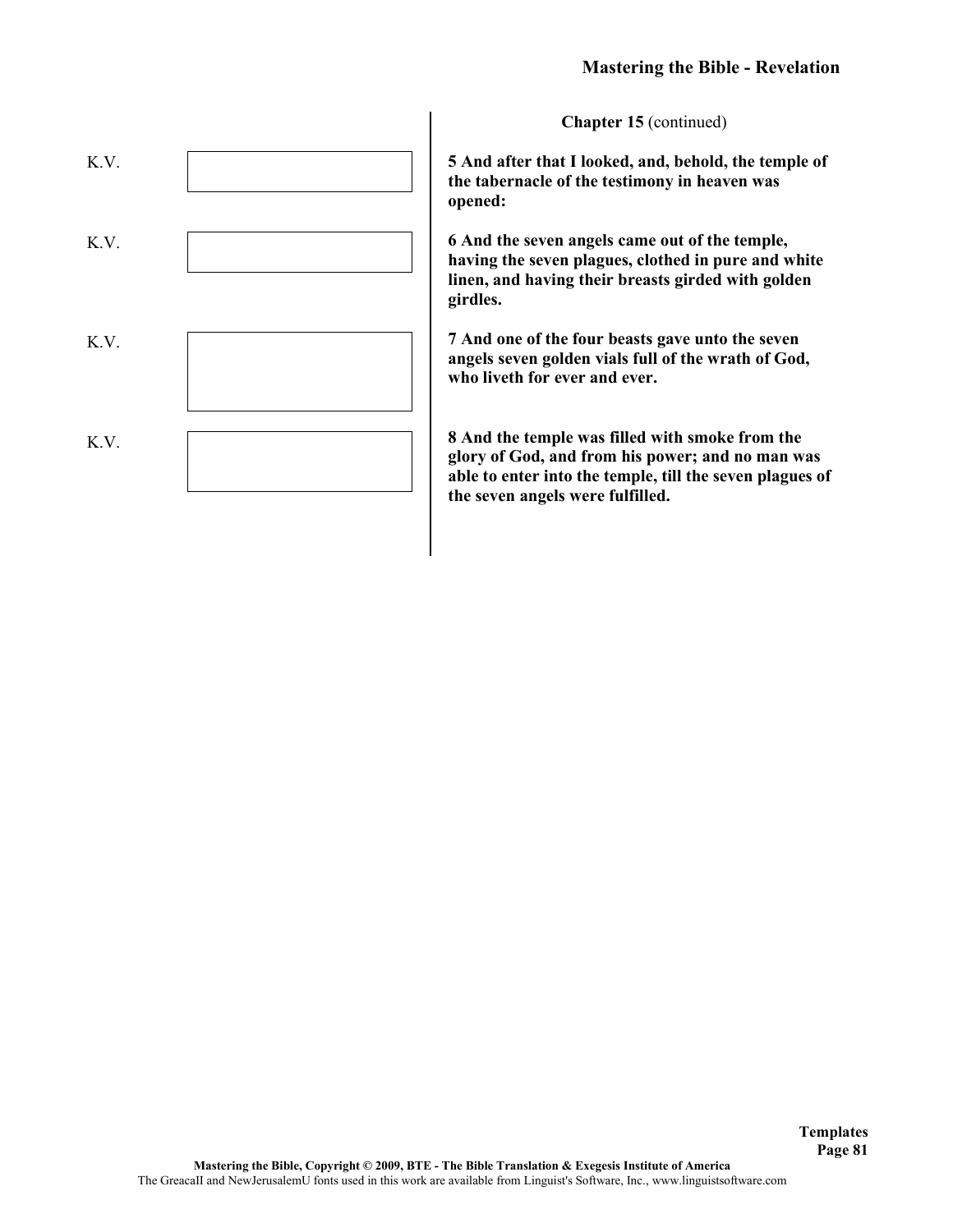

**Chapter 16**

**1 And I heard a great voice out of the temple saying to the seven angels, Go your ways, and pour out the vials of the wrath of God upon the earth.**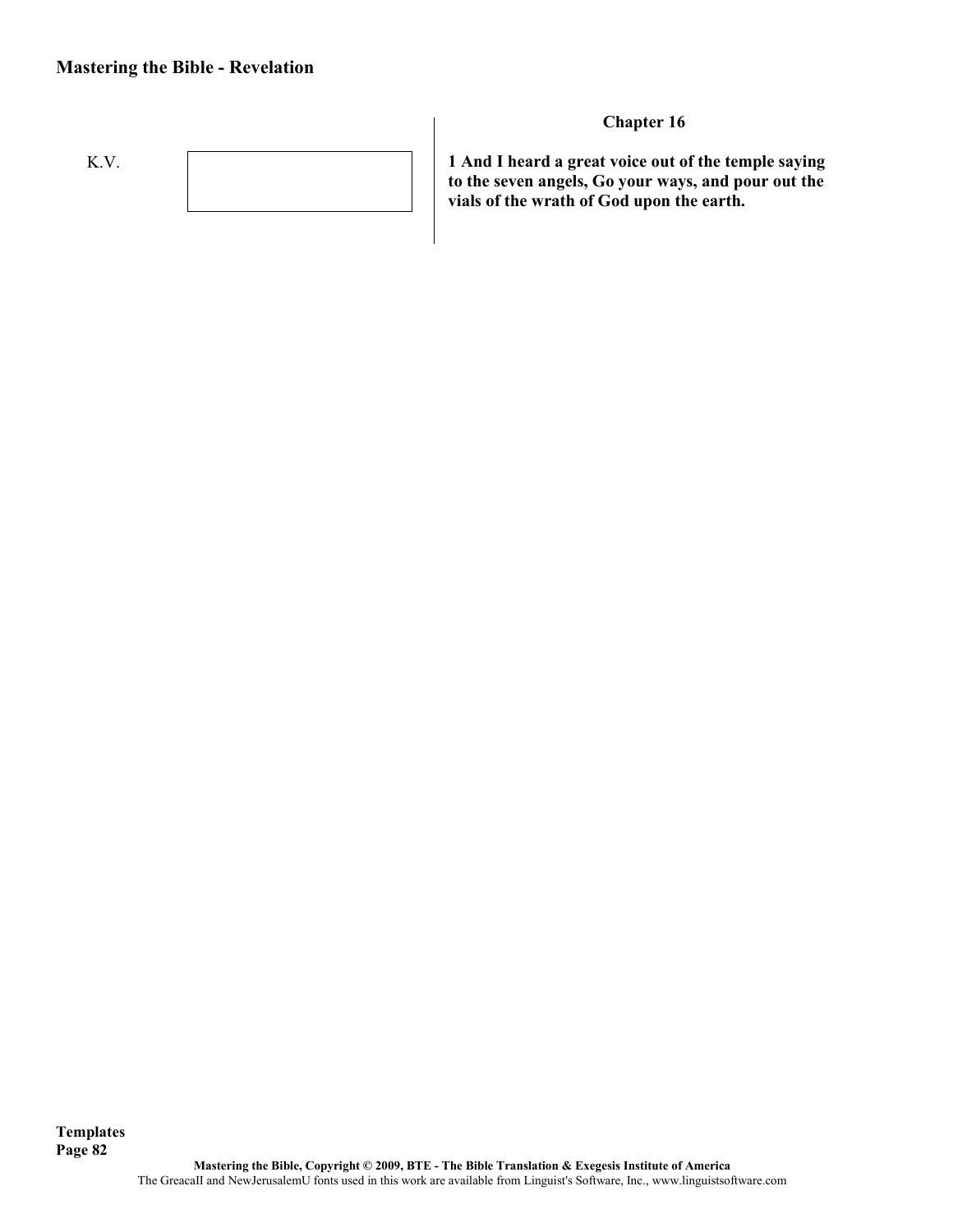

**2 And the first went, and poured out his vial upon the earth; and there fell a noisome and grievous sore upon the men which had the mark of the beast, and**  *upon* **them which worshipped his image.**

**Templates Page 83**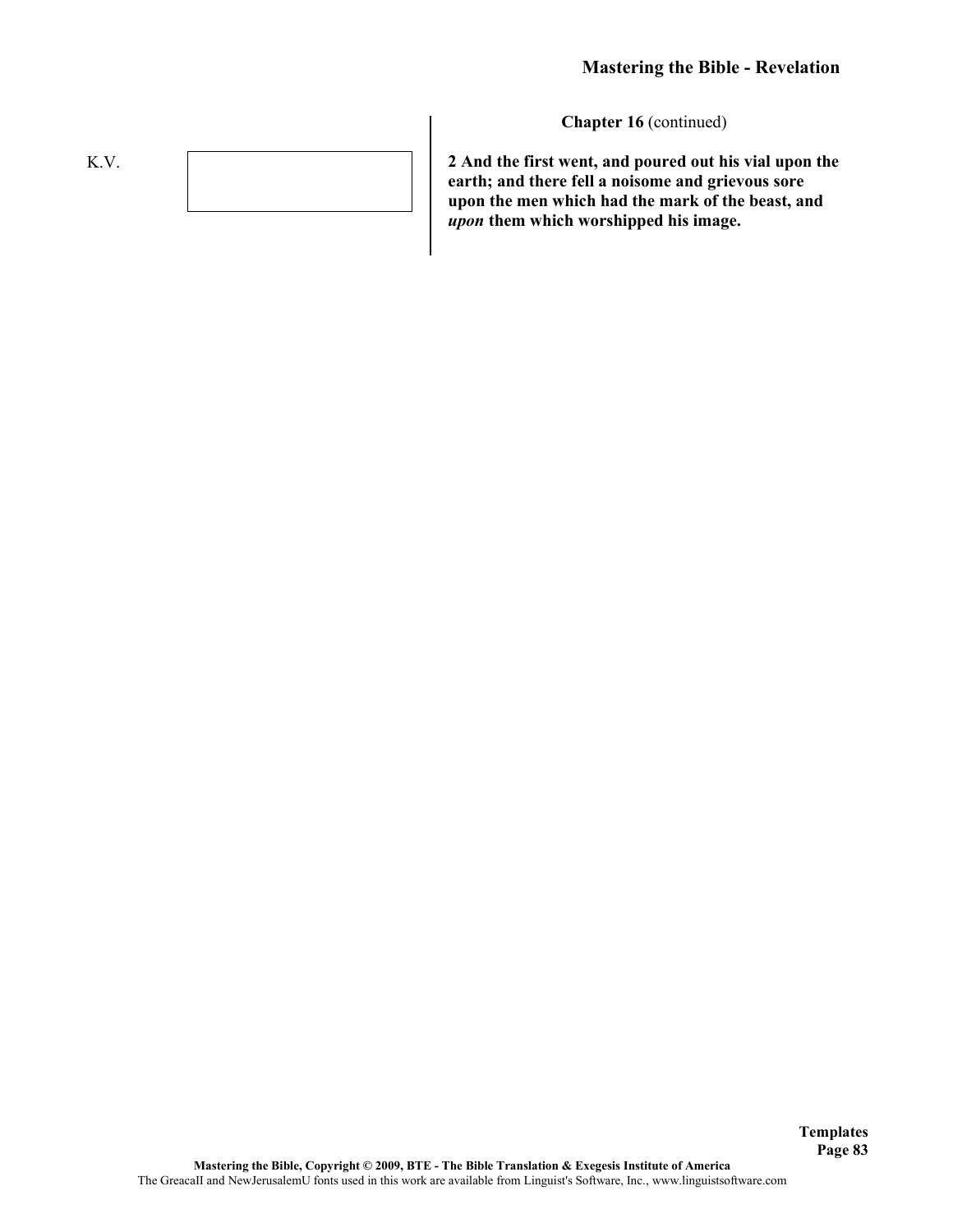**Templates**

# **Chapter 16** (continued)

 $3$  And the second angel poured out his vial upon the sea; and it became as the blood of a dead *man*: and every living soul died in the sea.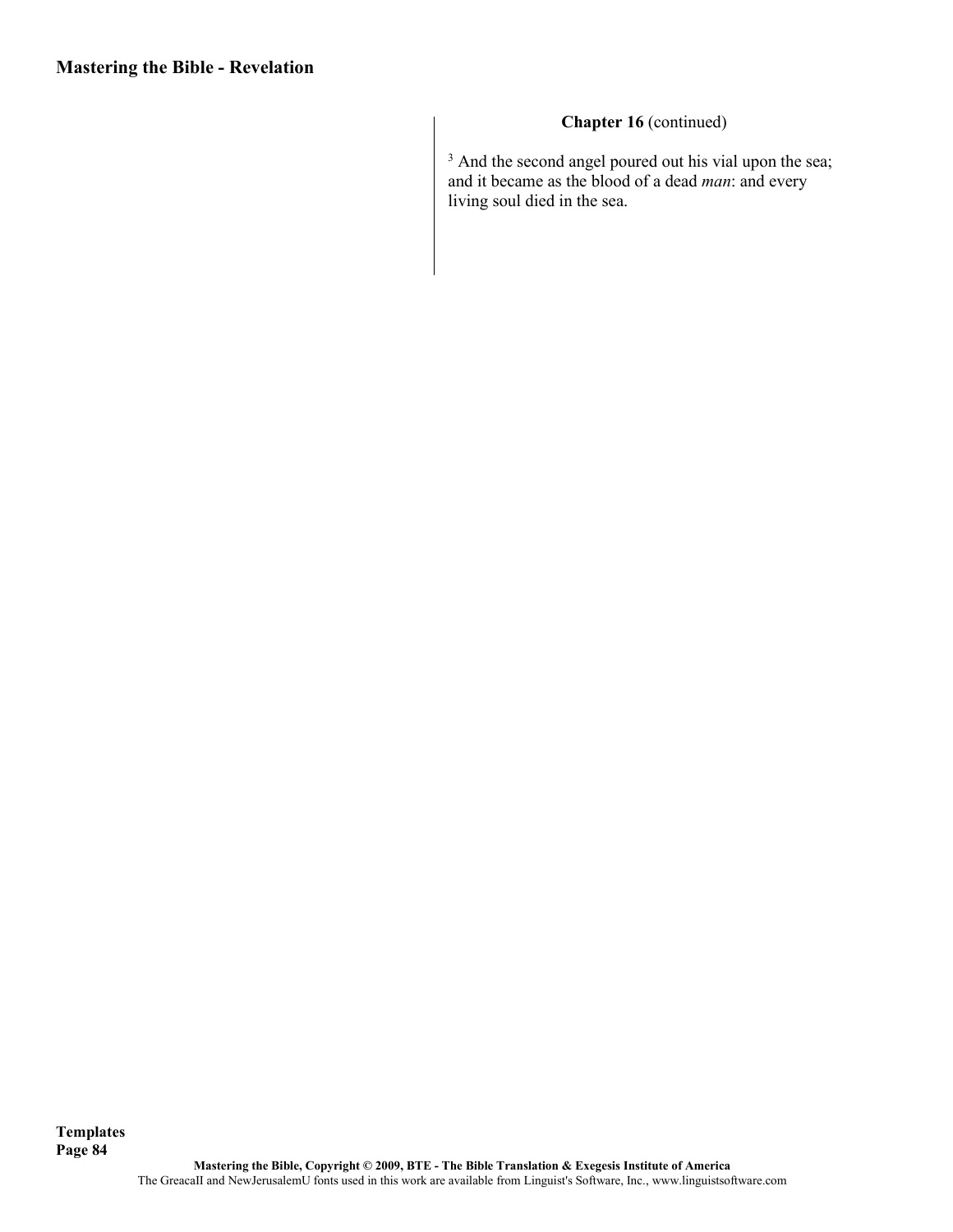<sup>4</sup> And the third angel poured out his vial upon the rivers and fountains of waters; and they became blood.

<sup>5</sup> And I heard the angel of the waters say, Thou art righteous, O Lord, which art, and wast, and shalt be, because thou hast judged thus.

#### **6 For they have shed the blood of saints and prophets, and thou hast given them blood to drink; for they are worthy.**

<sup>7</sup> And I heard another out of the altar say, Even so, Lord God Almighty, true and righteous *are* thy judgments.

#### K.V.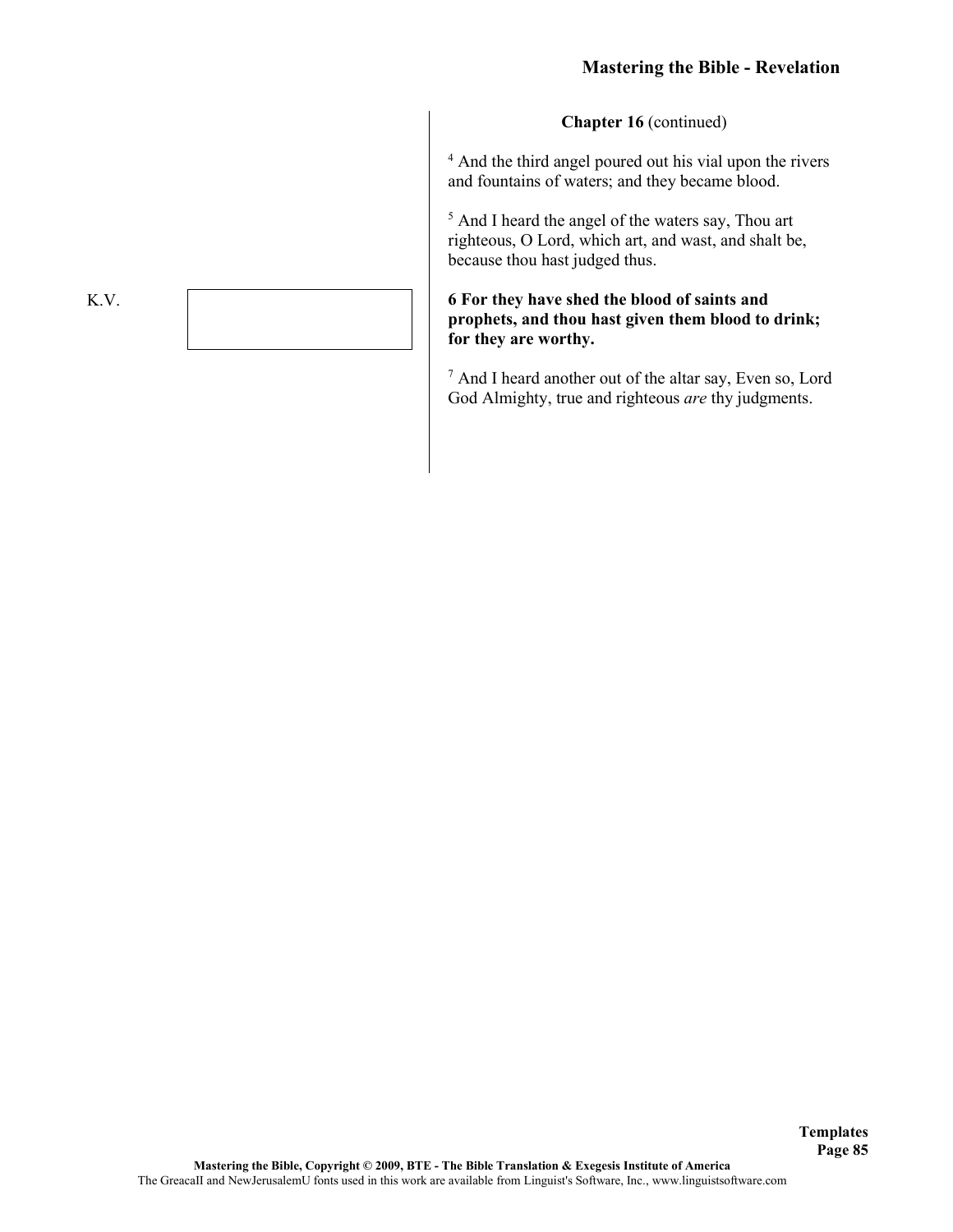<sup>8</sup> And the fourth angel poured out his vial upon the sun; and power was given unto him to scorch men with fire.

<sup>9</sup> And men were scorched with great heat, and blasphemed the name of God, which hath power over these plagues: and they repented not to give him glory.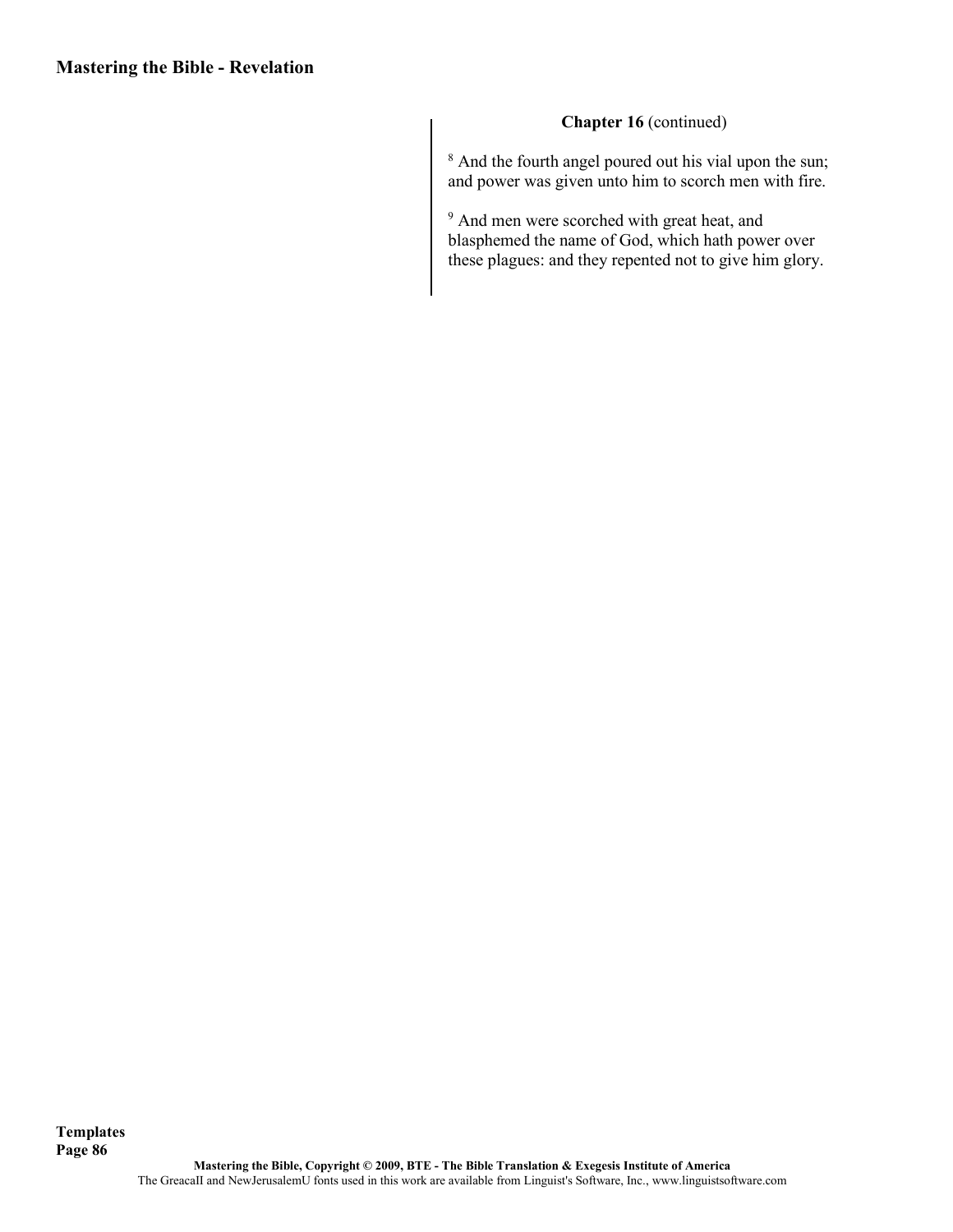<sup>10</sup> And the fifth angel poured out his vial upon the seat of the beast; and his kingdom was full of darkness; and they gnawed their tongues for pain,

<sup>11</sup> And blasphemed the God of heaven because of their pains and their sores, and repented not of their deeds.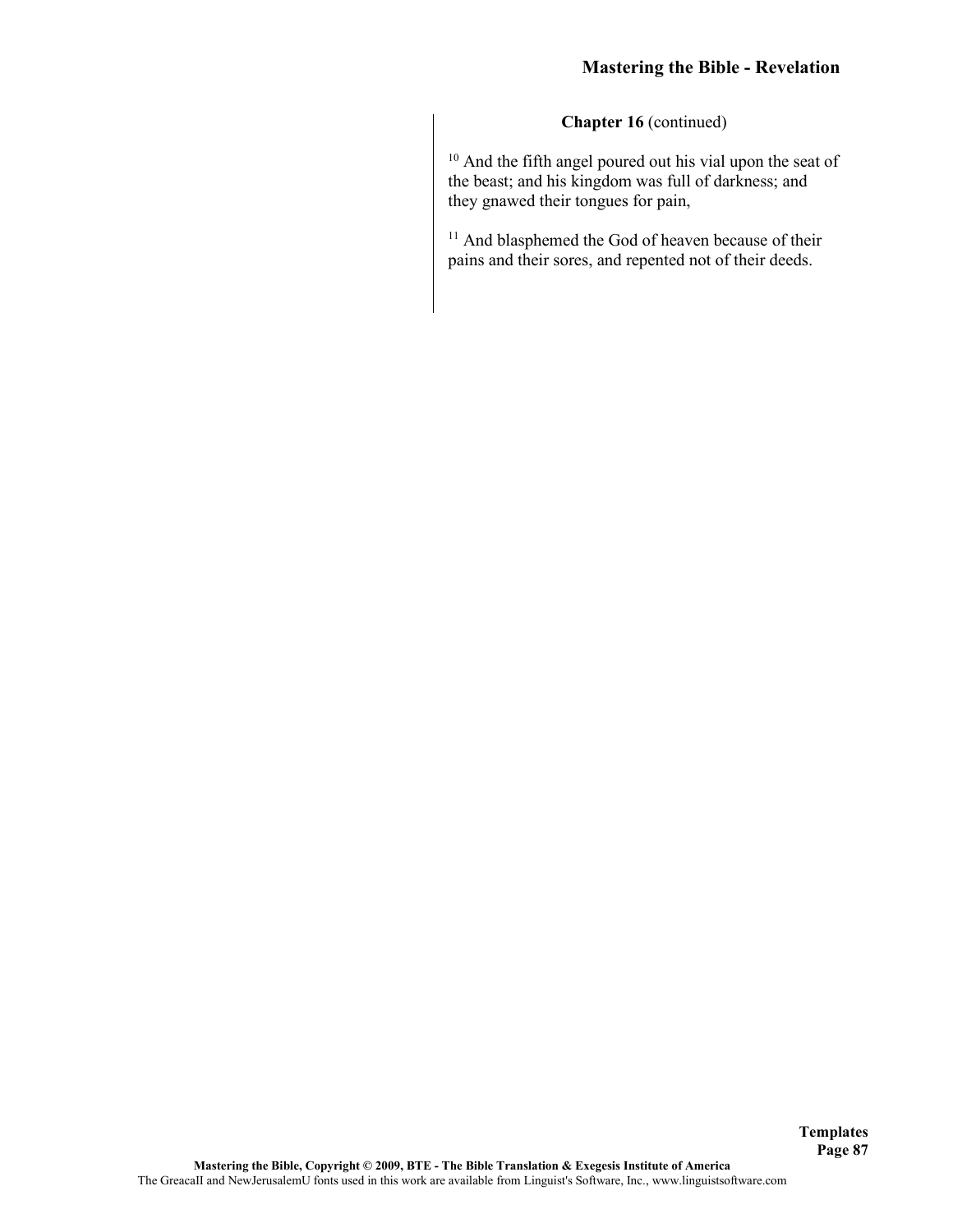

**Chapter 16** (continued)

**12 And the sixth angel poured out his vial upon the great river Euphrates; and the water thereof was dried up, that the way of the kings of the east might** 

**13 And I saw three unclean spirits like frogs** *come* **out of the mouth of the dragon, and out of the mouth of the beast, and out of the mouth of the false prophet.**

**14 For they are the spirits of devils, working miracles,** *which* **go forth unto the kings of the earth and of the whole world, to gather them to the battle of that great day of God Almighty.**

<sup>15</sup> Behold, I come as a thief. Blessed *is* he that watcheth, and keepeth his garments, lest he walk naked, and they

**16 And he gathered them together into a place called in the Hebrew tongue Armageddon.**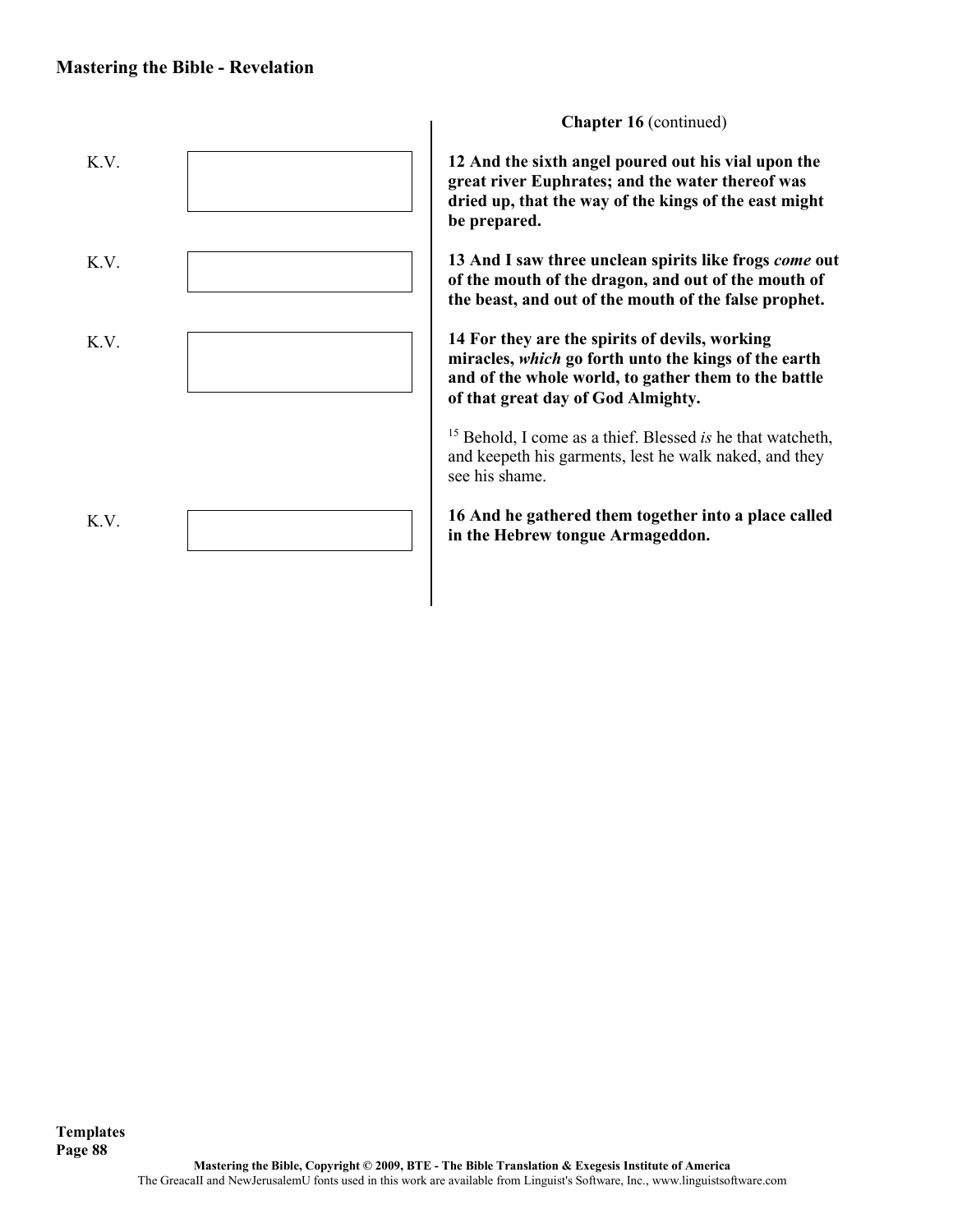**17 And the seventh angel poured out his vial into the air; and there came a great voice out of the temple of heaven, from the throne, saying, It is done.**

<sup>18</sup> And there were voices, and thunders, and lightnings; and there was a great earthquake, such as was not since men were upon the earth, so mighty an earthquake, *and*  so great.

**19 And the great city was divided into three parts, and the cities of the nations fell: and great Babylon came in remembrance before God, to give unto her the cup of the wine of the fierceness of his wrath.**

<sup>20</sup> And every island fled away, and the mountains were not found.

**21 And there fell upon men a great hail out of heaven,** *every stone* **about the weight of a talent: and men blasphemed God because of the plague of the hail; for the plague thereof was exceeding great.**

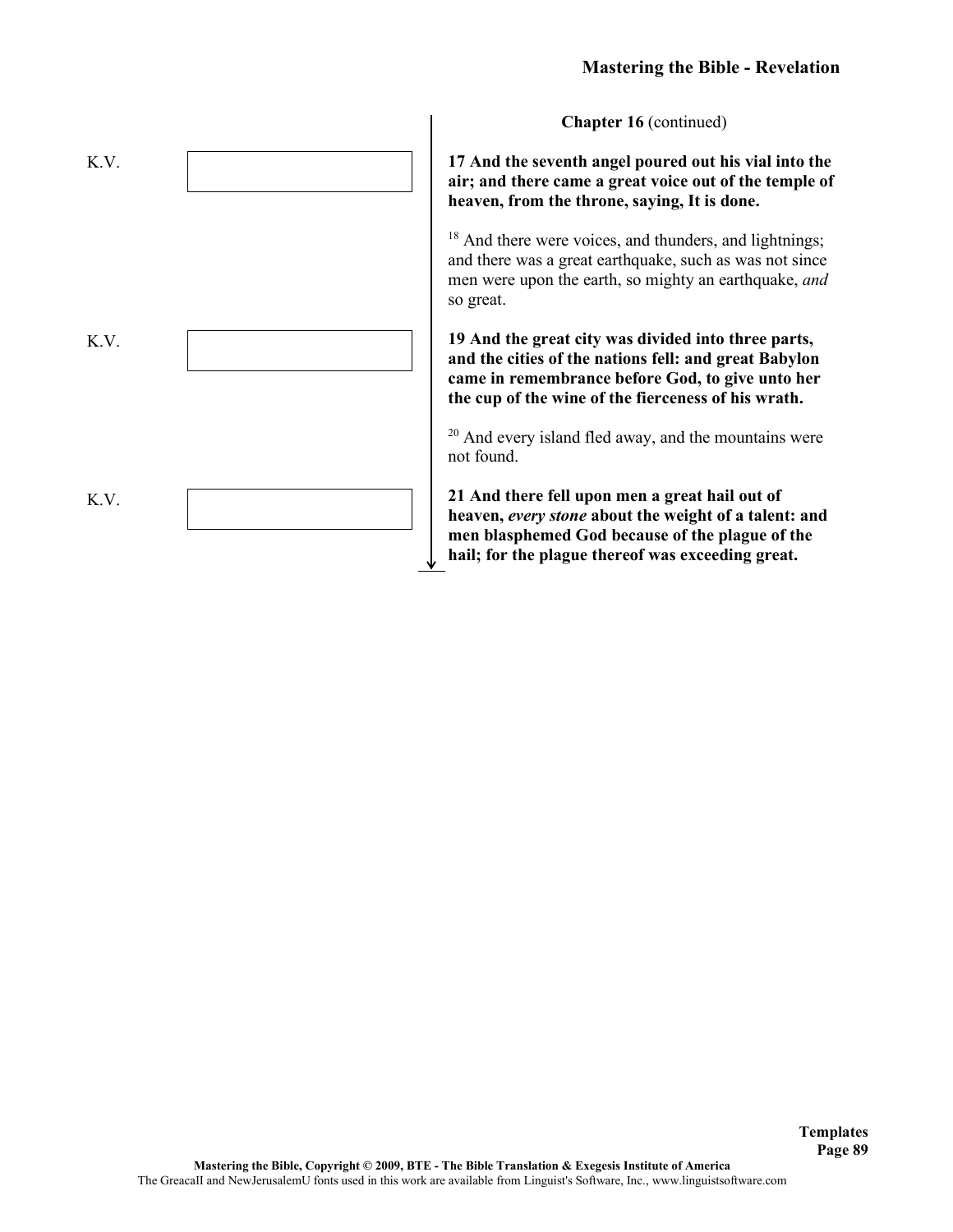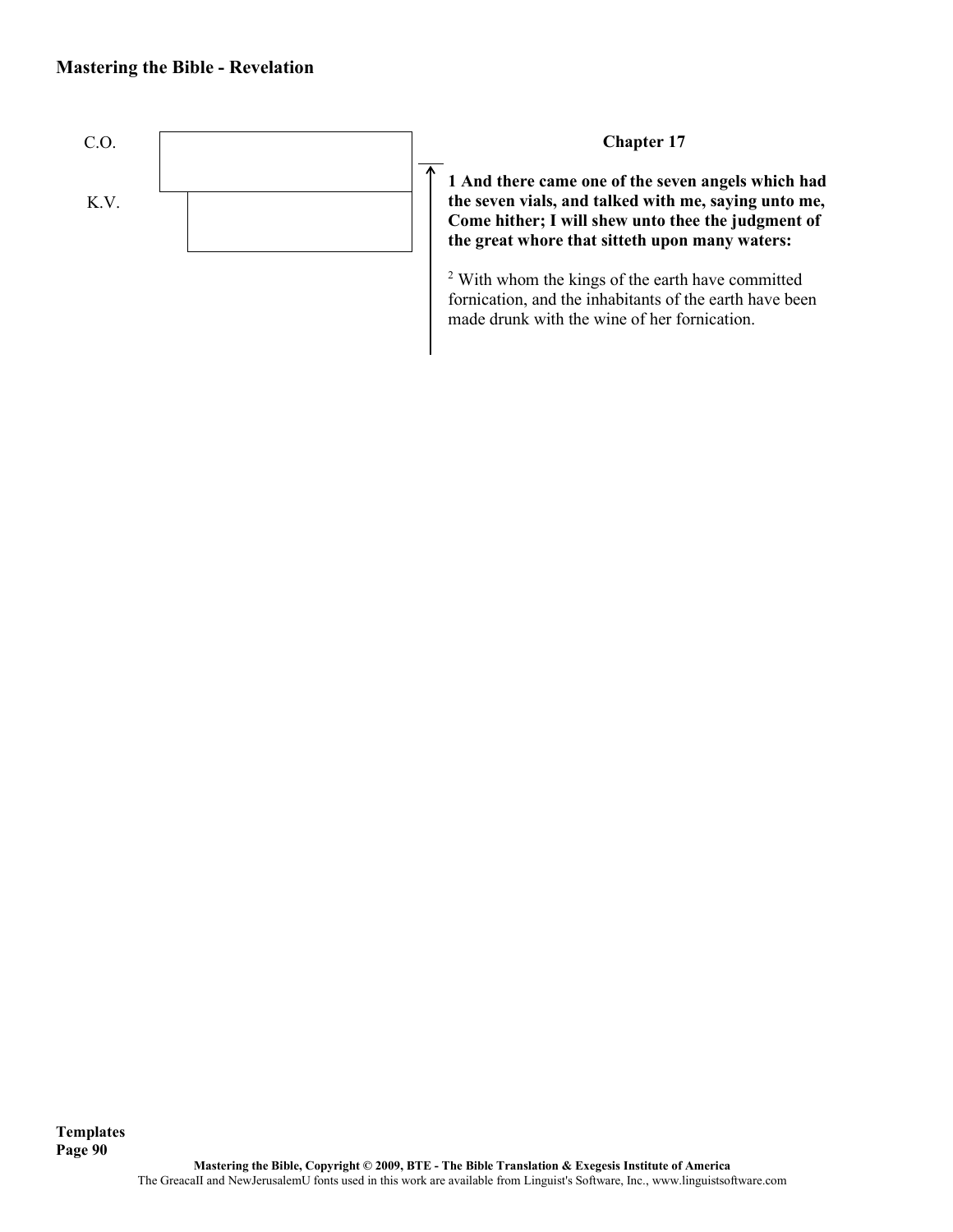**3 So he carried me away in the spirit into the wilderness: and I saw a woman sit upon a scarlet coloured beast, full of names of blasphemy, having seven heads and ten horns.**

**4 And the woman was arrayed in purple and scarlet colour, and decked with gold and precious stones and pearls, having a golden cup in her hand full of abominations and filthiness of her fornication:**

<sup>5</sup> And upon her forehead *was* a name written, MYSTERY, BABYLON THE GREAT, THE MOTHER OF HARLOTS AND ABOMINATIONS OF THE EARTH.

**6 And I saw the woman drunken with the blood of the saints, and with the blood of the martyrs of Jesus: and when I saw her, I wondered with great admiration.**

> **Templates Page 91**

K.V. K.V. K.V.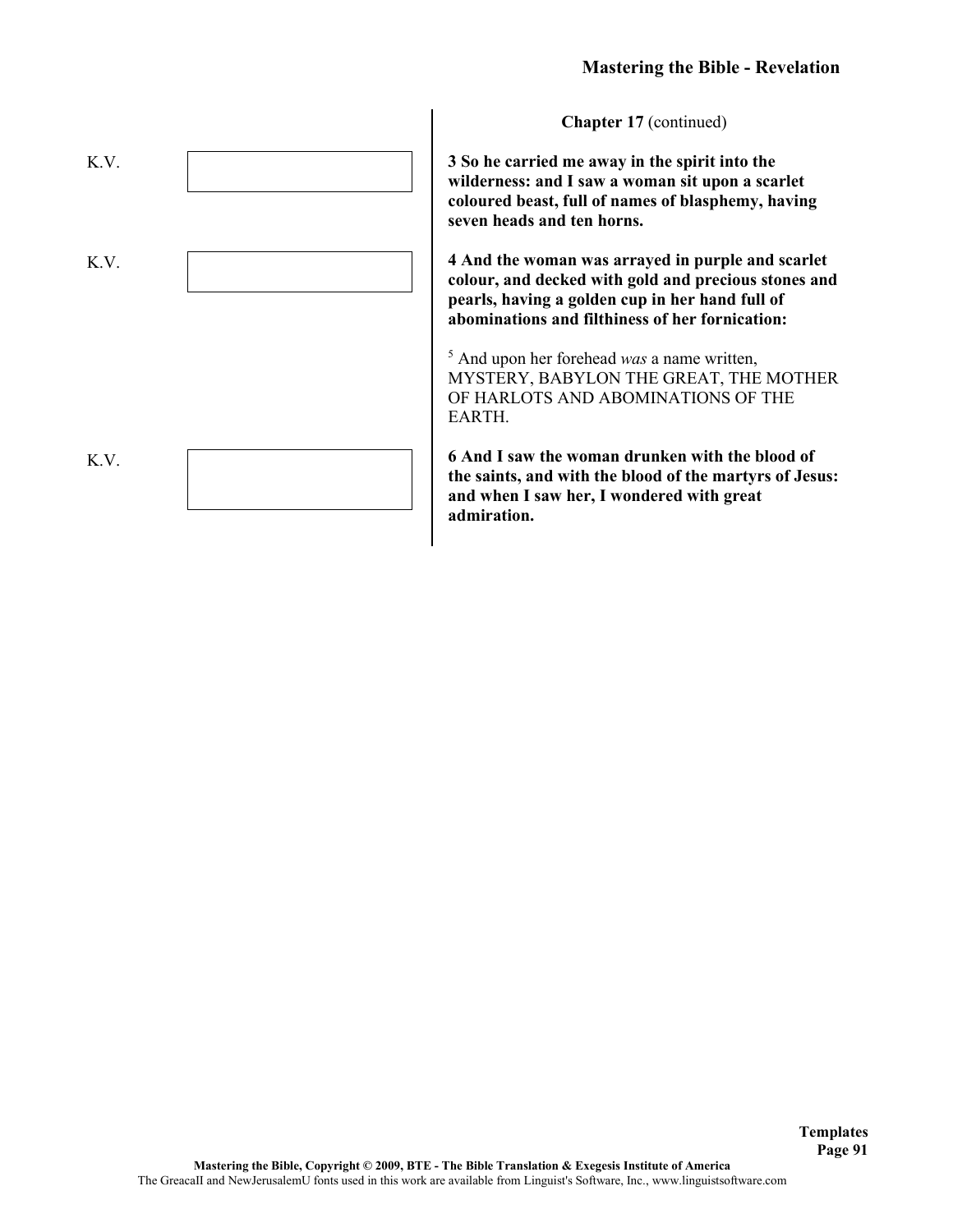$<sup>7</sup>$  And the angel said unto me, Wherefore didst thou</sup> marvel? I will tell thee the mystery of the woman, and of the beast that carrieth her, which hath the seven heads and ten horns.

<sup>8</sup> The beast that thou sawest was, and is not; and shall ascend out of the bottomless pit, and go into perdition: and they that dwell on the earth shall wonder, whose names were not written in the book of life from the foundation of the world, when they behold the beast that was, and is not, and yet is.

#### **9 And here** *is* **the mind which hath wisdom. The seven heads are seven mountains, on which the woman sitteth.**

<sup>10</sup> And there are seven kings: five are fallen, and one is, *and* the other is not yet come; and when he cometh, he must continue a short space.

<sup>11</sup> And the beast that was, and is not, even he is the eighth, and is of the seven, and goeth into perdition.

K.V.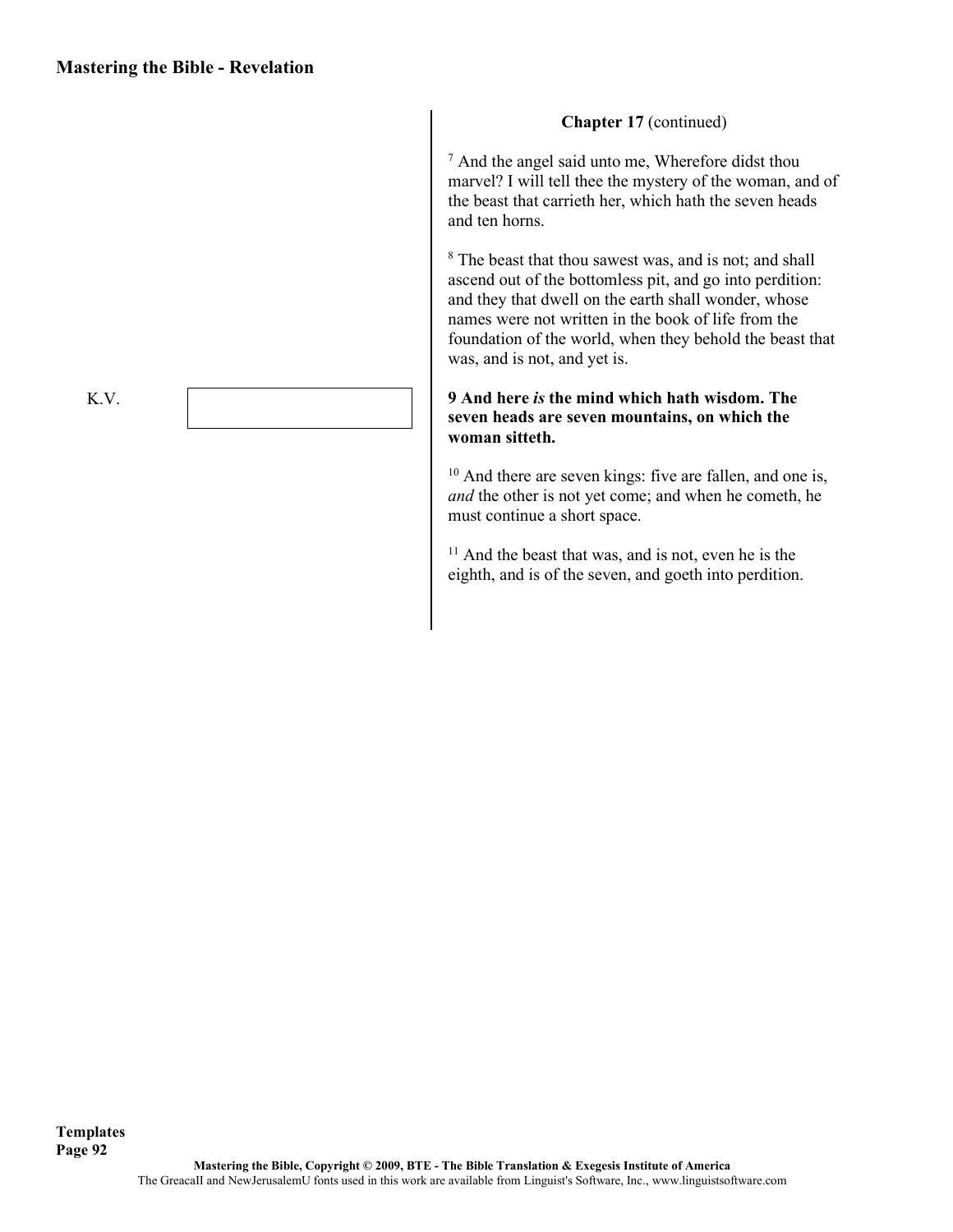**12 And the ten horns which thou sawest are ten kings, which have received no kingdom as yet; but receive power as kings one hour with the beast.**

<sup>13</sup> These have one mind, and shall give their power and strength unto the beast.

**14 These shall make war with the Lamb, and the Lamb shall overcome them: for he is Lord of lords, and King of kings: and they that are with him** *are*  **called, and chosen, and faithful.**

**15 And he saith unto me, The waters which thou sawest, where the whore sitteth, are peoples, and multitudes, and nations, and tongues.**

**16 And the ten horns which thou sawest upon the beast, these shall hate the whore, and shall make her desolate and naked, and shall eat her flesh, and burn her with fire.**

> **Templates Page 93**

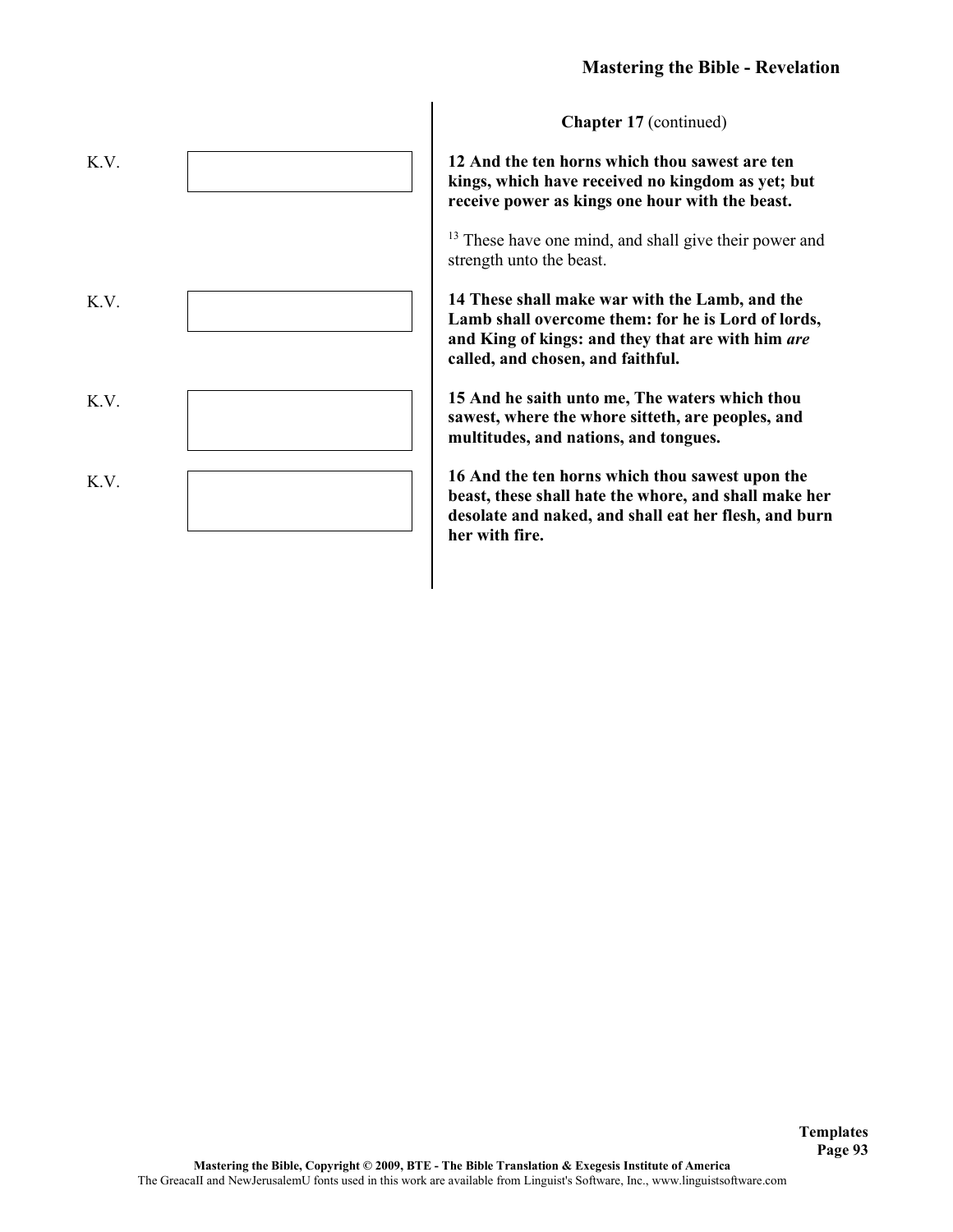

**Chapter 17** (continued)

**17 For God hath put in their hearts to fulfil his will, and to agree, and give their kingdom unto the beast, until the words of God shall be fulfilled.**

<sup>18</sup> And the woman which thou sawest is that great city, which reigneth over the kings of the earth.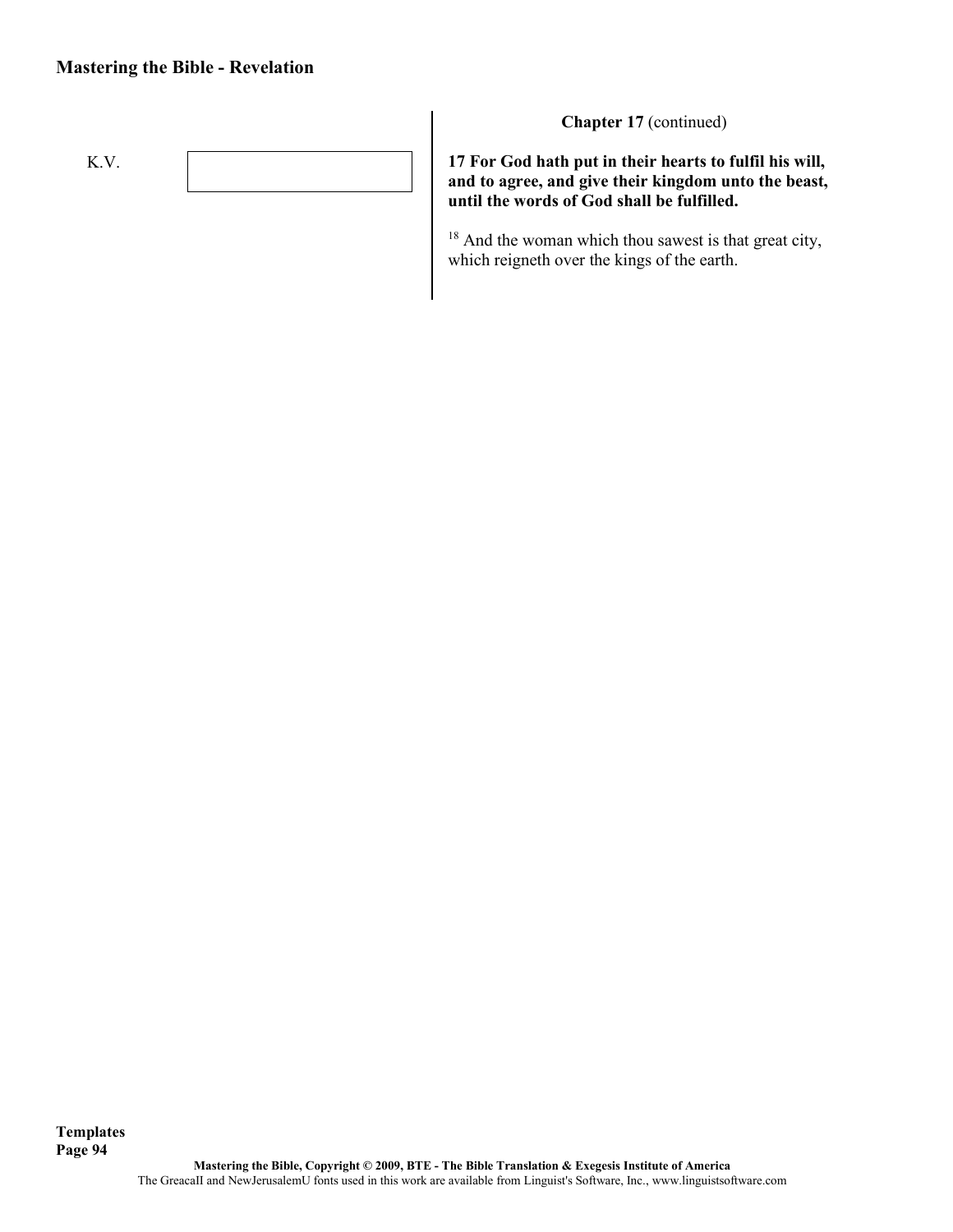**Chapter 18**

**1 And after these things I saw another angel come down from heaven, having great power; and the earth was lightened with his glory.**

**2 And he cried mightily with a strong voice, saying, Babylon the great is fallen, is fallen, and is become the habitation of devils, and the hold of every foul spirit, and a cage of every unclean and hateful bird.**

<sup>3</sup> For all nations have drunk of the wine of the wrath of her fornication, and the kings of the earth have committed fornication with her, and the merchants of the earth are waxed rich through the abundance of her delicacies.

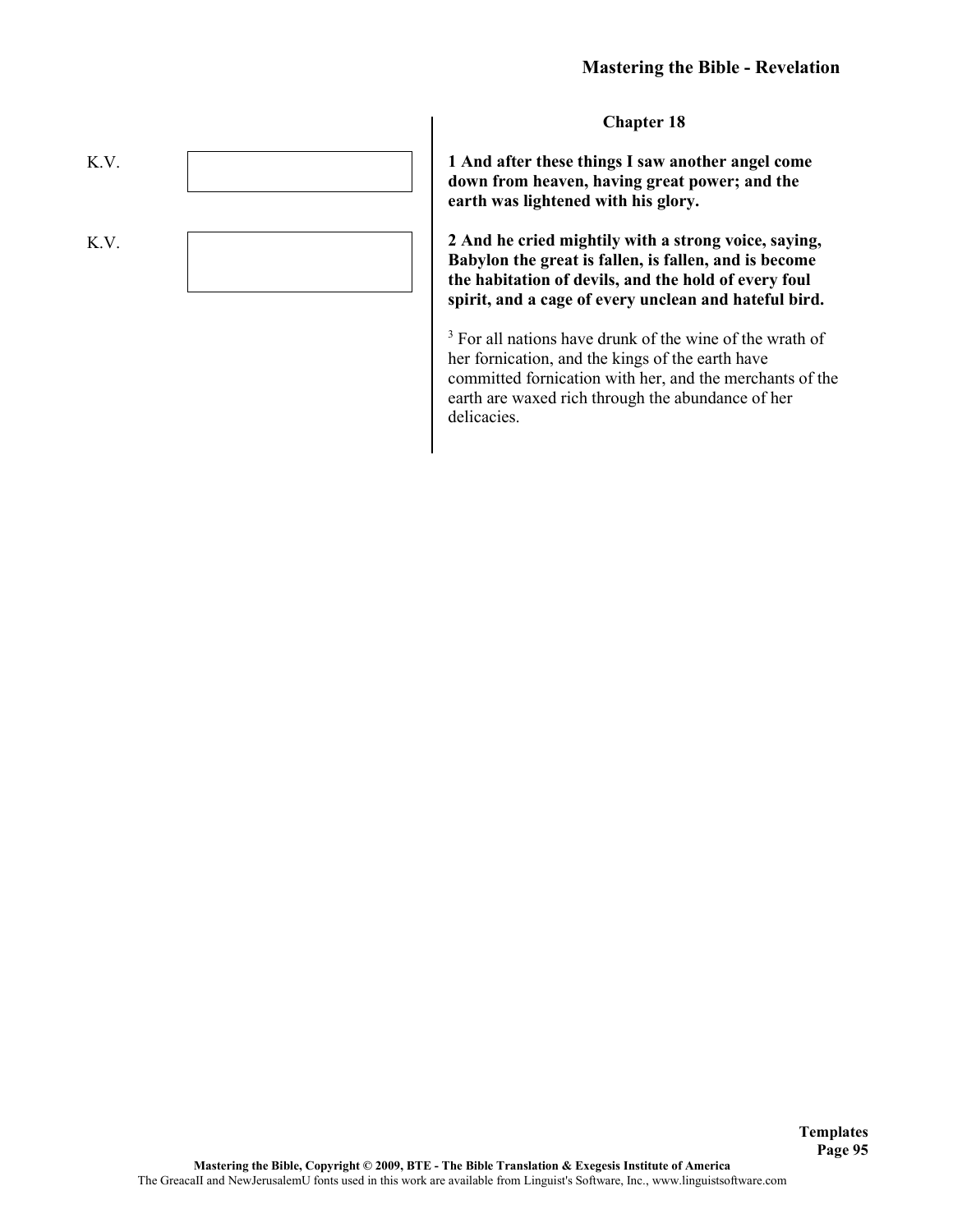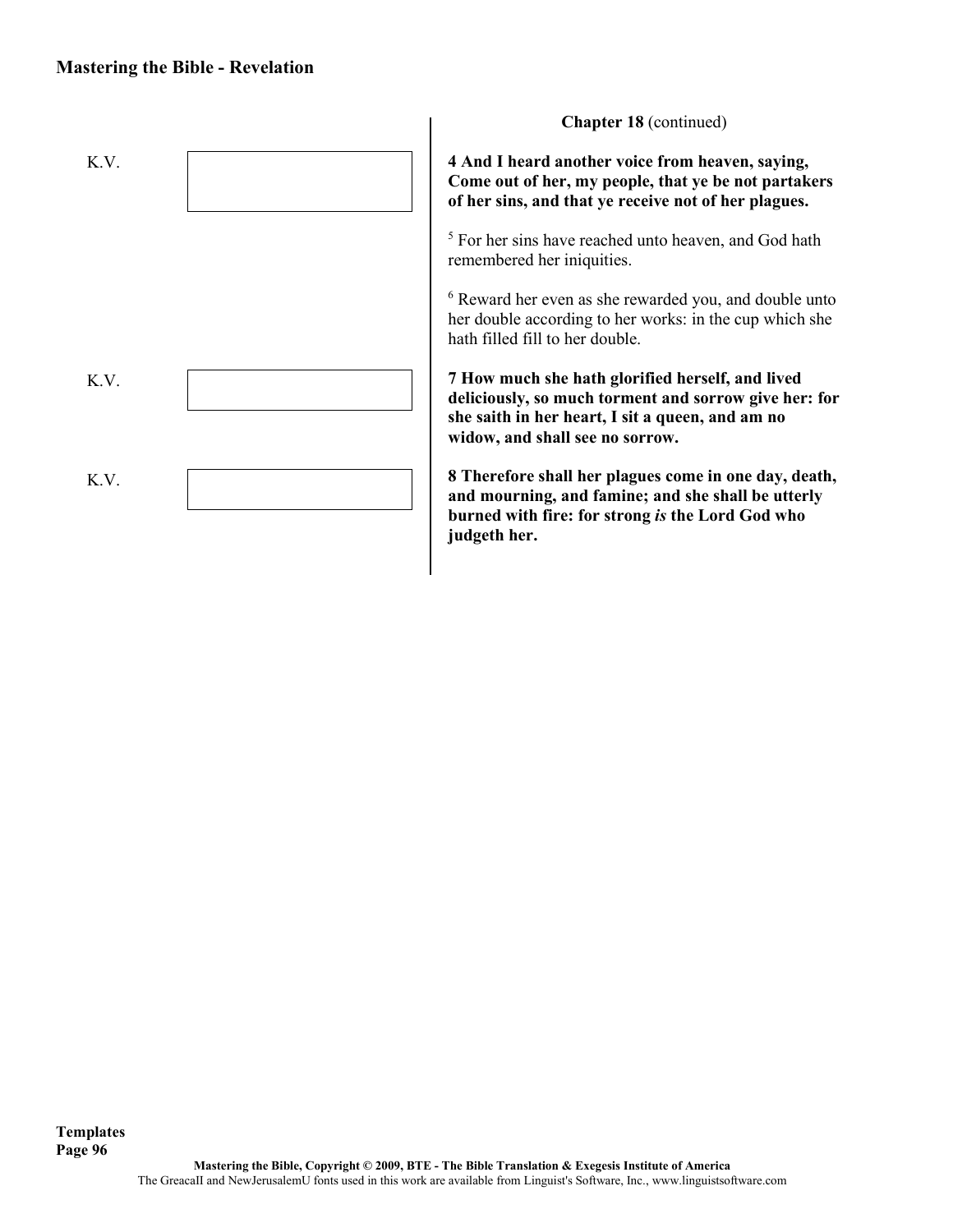<sup>9</sup> And the kings of the earth, who have committed fornication and lived deliciously with her, shall bewail her, and lament for her, when they shall see the smoke of her burning,

**10 Standing afar off for the fear of her torment, saying, Alas, alas, that great city Babylon, that mighty city! for in one hour is thy judgment come.**

**11 And the merchants of the earth shall weep and mourn over her; for no man buyeth their merchandise any more:**

**12 The merchandise of gold, and silver, and precious stones, and of pearls, and fine linen, and purple, and silk, and scarlet, and all thyine wood, and all manner vessels of ivory, and all manner vessels of most precious wood, and of brass, and iron, and marble,**

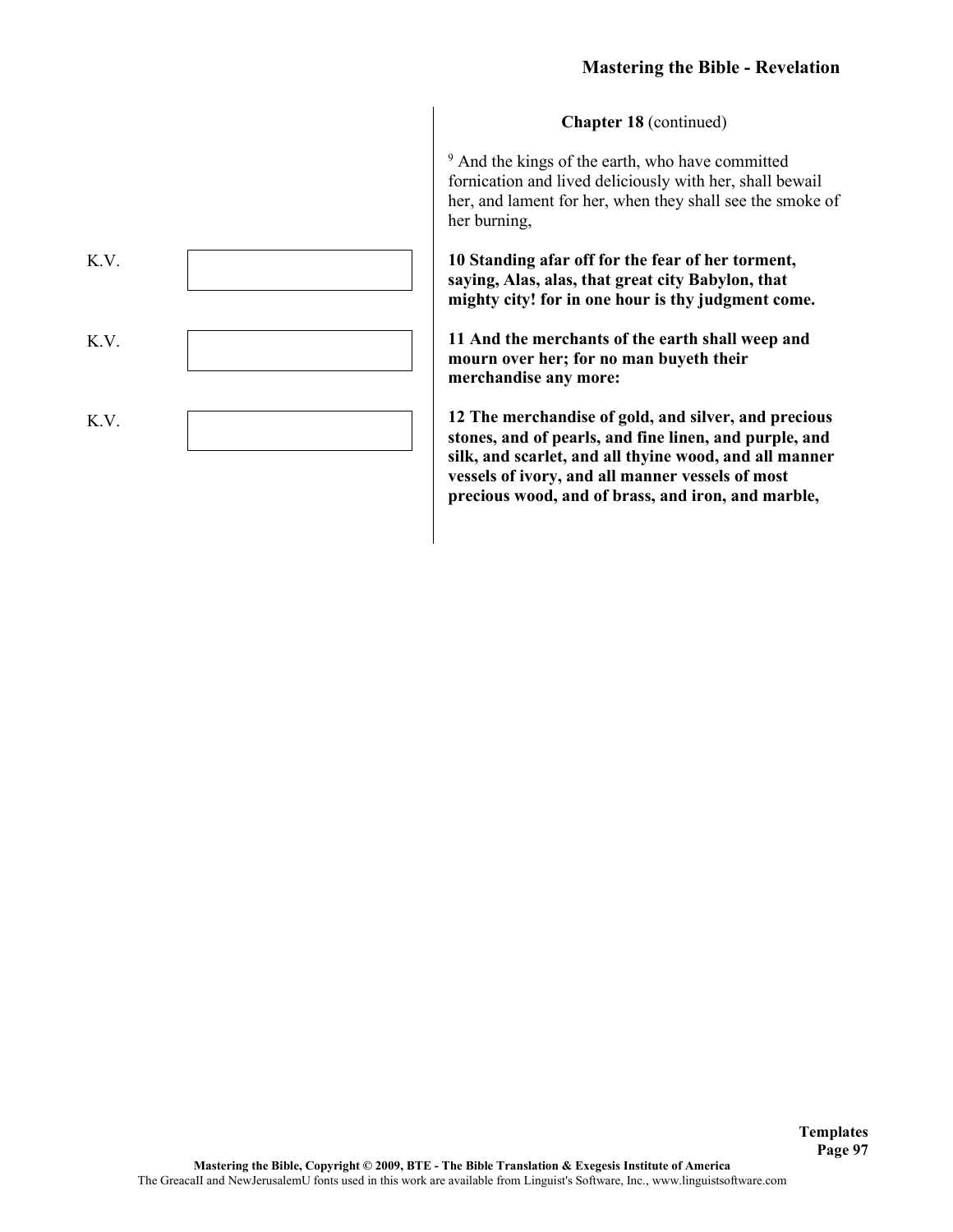<sup>13</sup> And cinnamon, and odours, and ointments, and frankincense, and wine, and oil, and fine flour, and wheat, and beasts, and sheep, and horses, and chariots, and slaves, and souls of men.

<sup>14</sup> And the fruits that thy soul lusted after are departed from thee, and all things which were dainty and goodly are departed from thee, and thou shalt find them no more at all.

<sup>15</sup> The merchants of these things, which were made rich by her, shall stand afar off for the fear of her torment, weeping and wailing,

<sup>16</sup> And saying, Alas, alas, that great city, that was clothed in fine linen, and purple, and scarlet, and decked with gold, and precious stones, and pearls!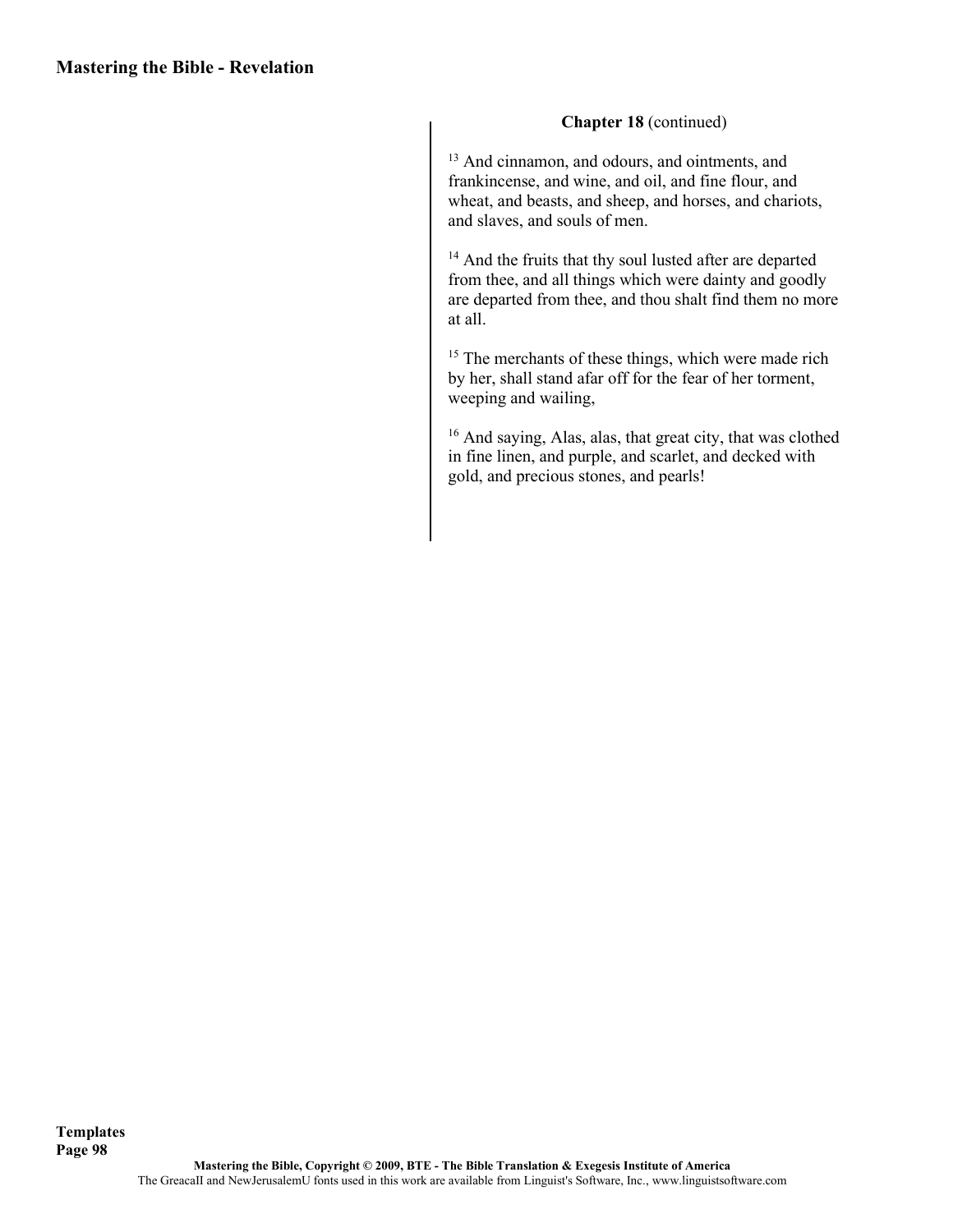**17 For in one hour so great riches is come to nought. And every shipmaster, and all the company in ships, and sailors, and as many as trade by sea, stood afar off,**

**18 And cried when they saw the smoke of her burning, saying, What** *city is* **like unto this great city!**

<sup>19</sup> And they cast dust on their heads, and cried, weeping and wailing, saying, Alas, alas, that great city, wherein were made rich all that had ships in the sea by reason of her costliness! for in one hour is she made desolate.

**20 Rejoice over her,** *thou* **heaven, and** *ye* **holy apostles and prophets; for God hath avenged you on her.**

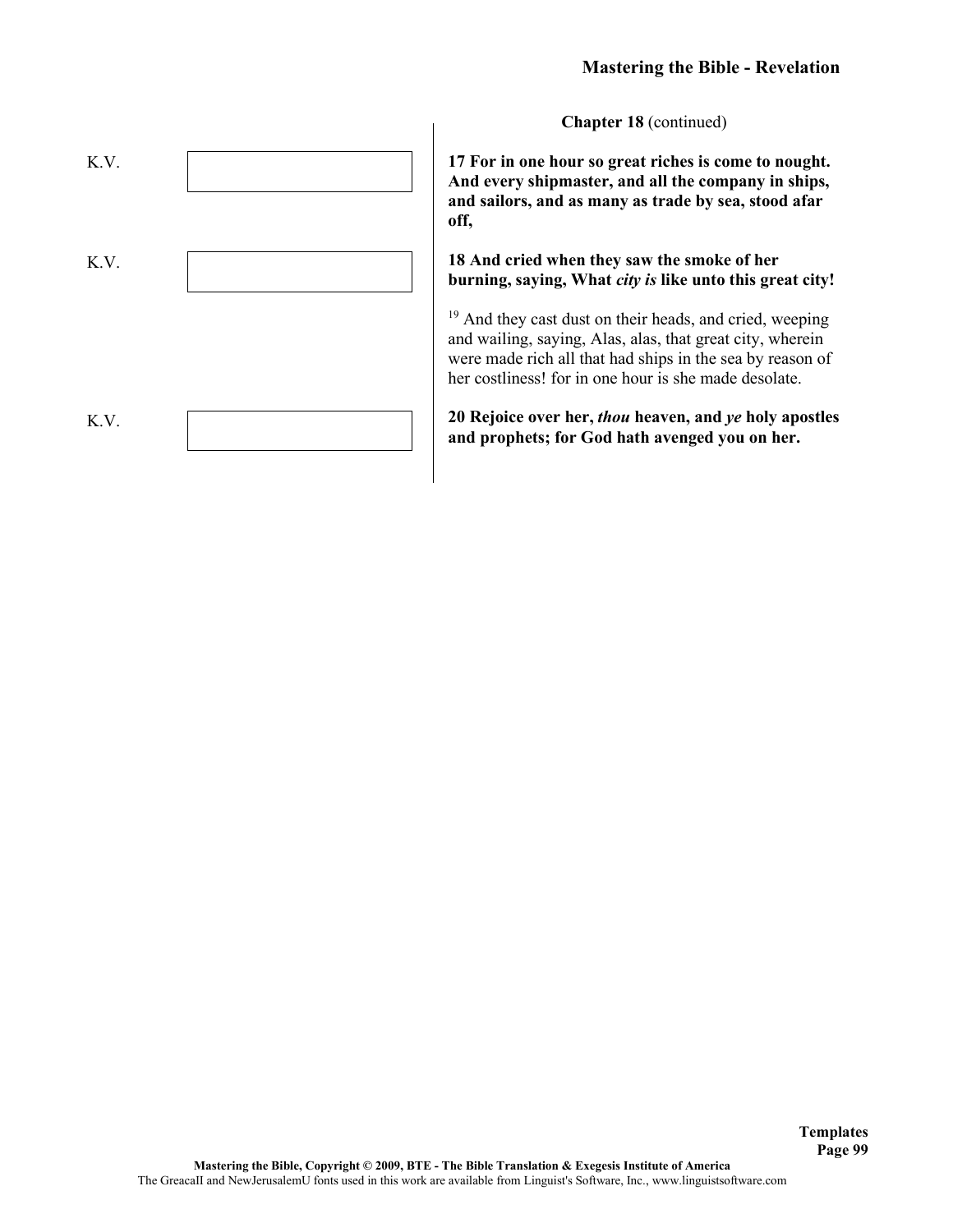K.V. K.V.

 $21$  And a mighty angel took up a stone like a great millstone, and cast *it* into the sea, saying, Thus with violence shall that great city Babylon be thrown down, and shall be found no more at all.

<sup>22</sup> And the voice of harpers, and musicians, and of pipers, and trumpeters, shall be heard no more at all in thee; and no craftsman, of whatsoever craft *he be*, shall be found any more in thee; and the sound of a millstone shall be heard no more at all in thee;

**23 And the light of a candle shall shine no more at all in thee; and the voice of the bridegroom and of the bride shall be heard no more at all in thee: for thy merchants were the great men of the earth; for by thy sorceries were all nations deceived.**

**24 And in her was found the blood of prophets, and of saints, and of all that were slain upon the earth.**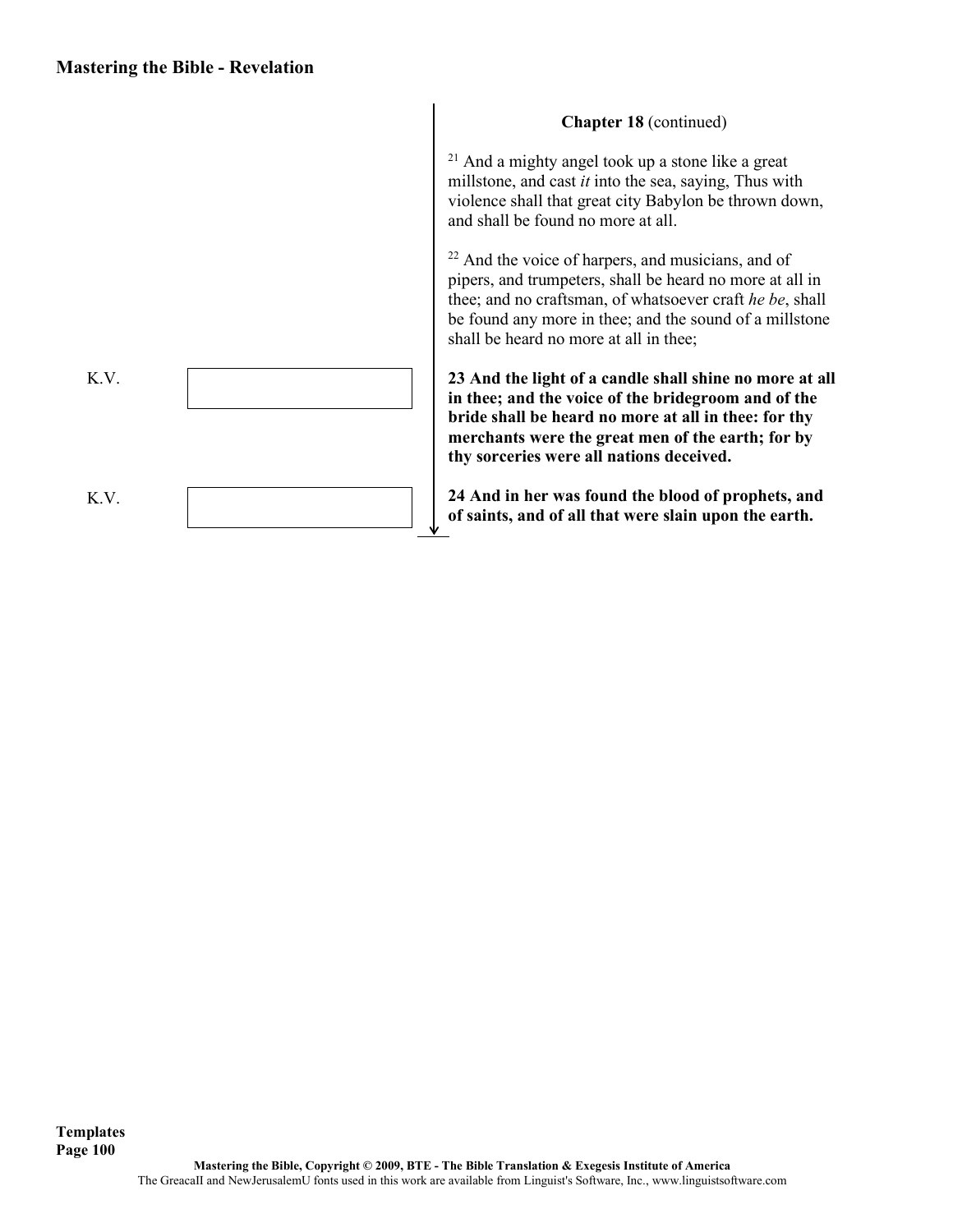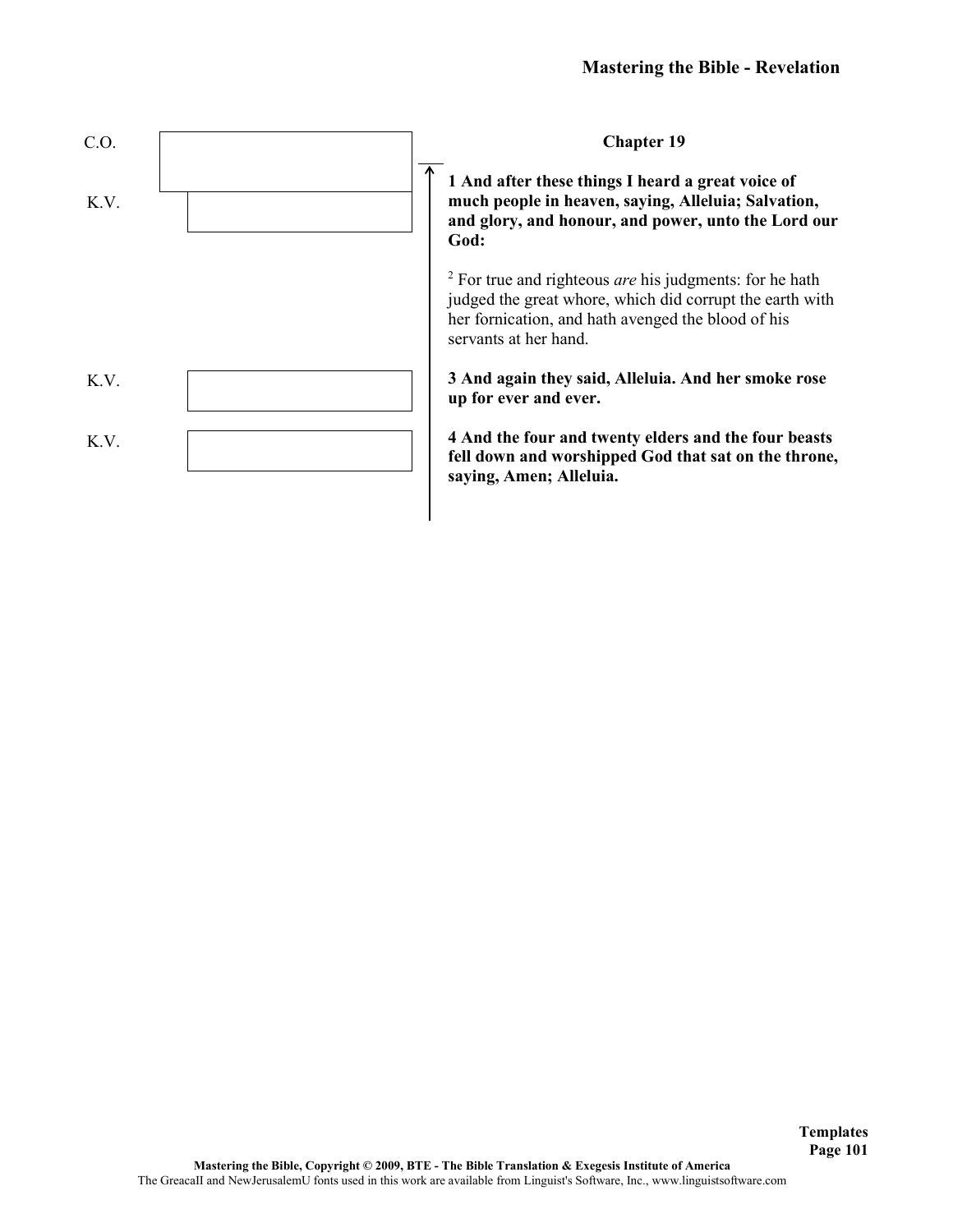<sup>5</sup> And a voice came out of the throne, saying, Praise our God, all ye his servants, and ye that fear him, both small and great.

<sup>6</sup> And I heard as it were the voice of a great multitude, and as the voice of many waters, and as the voice of mighty thunderings, saying, Alleluia: for the Lord God omnipotent reigneth.

<sup>7</sup> Let us be glad and rejoice, and give honour to him: for the marriage of the Lamb is come, and his wife hath made herself ready.

#### **8 And to her was granted that she should be arrayed in fine linen, clean and white: for the fine linen is the righteousness of saints.**

<sup>9</sup> And he saith unto me, Write, Blessed *are* they which are called unto the marriage supper of the Lamb. And he saith unto me, These are the true sayings of God.

<sup>10</sup> And I fell at his feet to worship him. And he said unto me, See *thou do it* not: I am thy fellowservant, and of thy brethren that have the testimony of Jesus: worship God: for the testimony of Jesus is the spirit of prophecy.

K.V.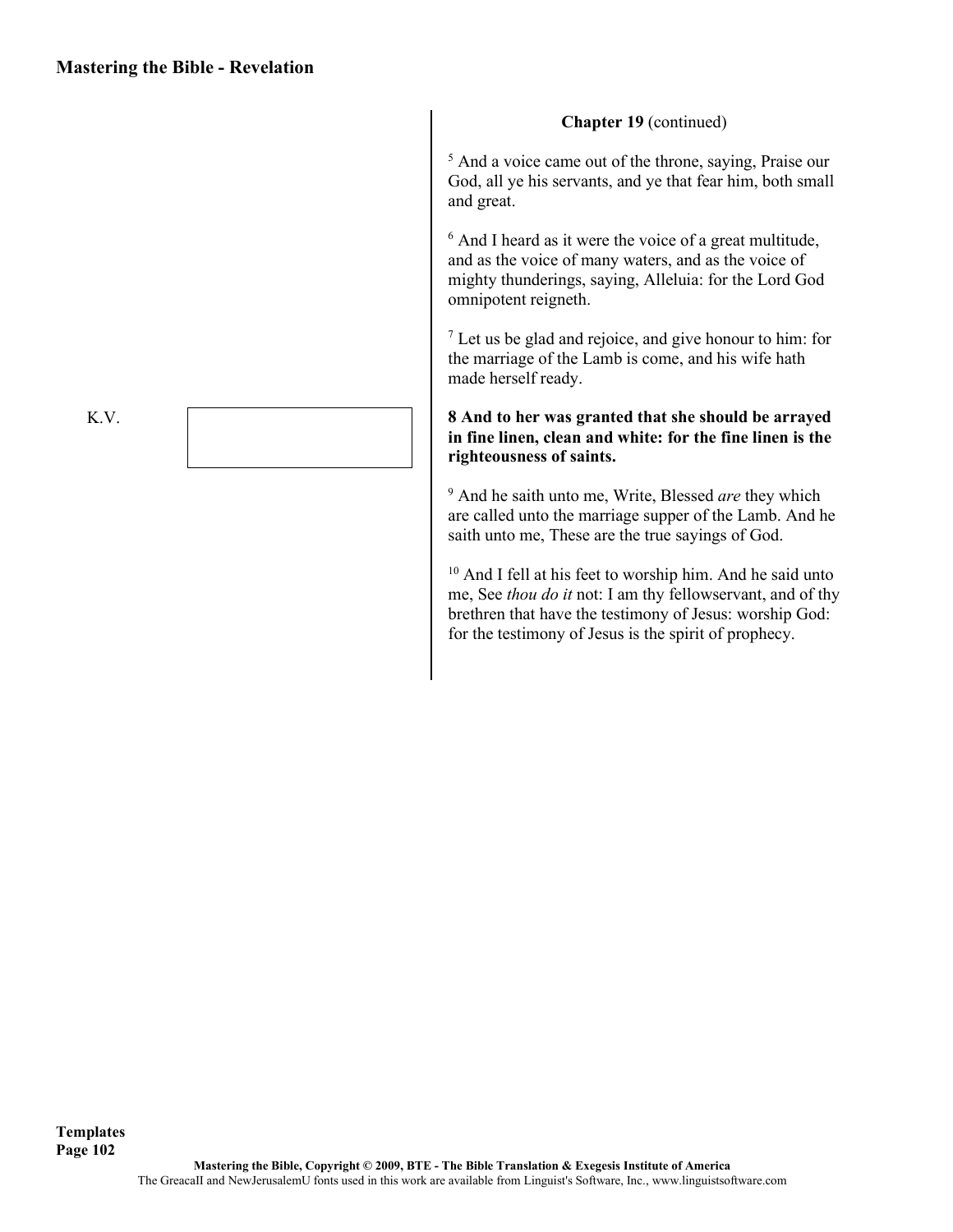**11 And I saw heaven opened, and behold a white horse; and he that sat upon him** *was* **called Faithful and True, and in righteousness he doth judge and make war.**

**12 His eyes** *were* **as a flame of fire, and on his head**  *were* **many crowns; and he had a name written, that no man knew, but he himself.**

| 13 |  |  |  |
|----|--|--|--|
|    |  |  |  |
| 14 |  |  |  |
|    |  |  |  |

**15 And out of his mouth goeth a sharp sword, that with it he should smite the nations: and he shall rule them with a rod of iron: and he treadeth the winepress of the fierceness and wrath of Almighty God.**

**16 And he hath on** *his* **vesture and on his thigh a name written, KING OF KINGS, AND LORD OF LORDS.**

> **Templates Page 103**

K.V. K.V. M.V. M.V. K.V. K.V.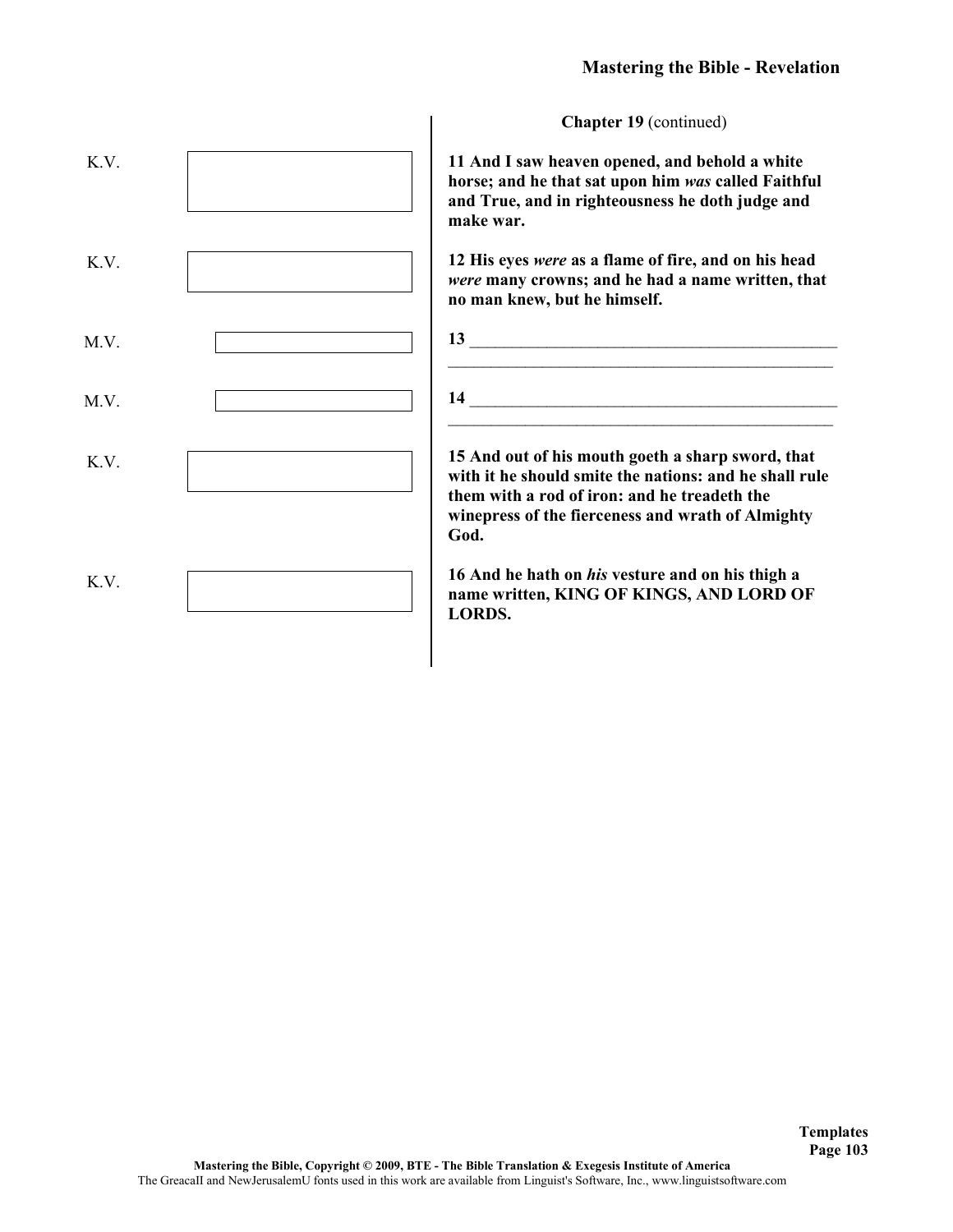

**17 And I saw an angel standing in the sun; and he cried with a loud voice, saying to all the fowls that fly in the midst of heaven, Come and gather yourselves together unto the supper of the great God;**

**18 That ye may eat the flesh of kings, and the flesh of captains, and the flesh of mighty men, and the flesh of horses, and of them that sit on them, and the flesh of all** *men, both* **free and bond, both small and great.**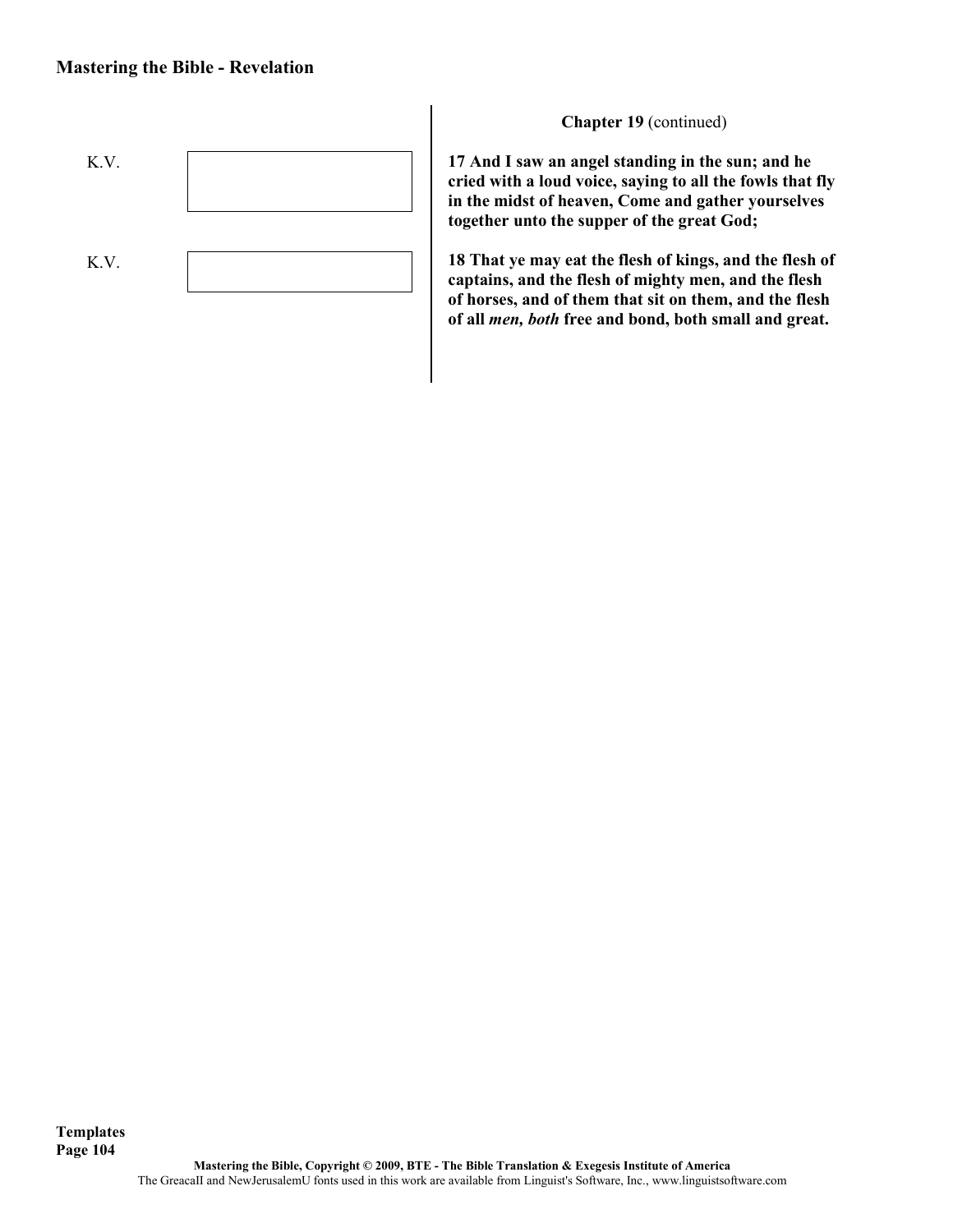<sup>19</sup> And I saw the beast, and the kings of the earth, and their armies, gathered together to make war against him that sat on the horse, and against his army.

<sup>20</sup> And the beast was taken, and with him the false prophet that wrought miracles before him, with which he deceived them that had received the mark of the beast, and them that worshipped his image. These both were cast alive into a lake of fire burning with brimstone.

 $21$  And the remnant were slain with the sword of him that sat upon the horse, which *sword* proceeded out of his mouth: and all the fowls were filled with their flesh.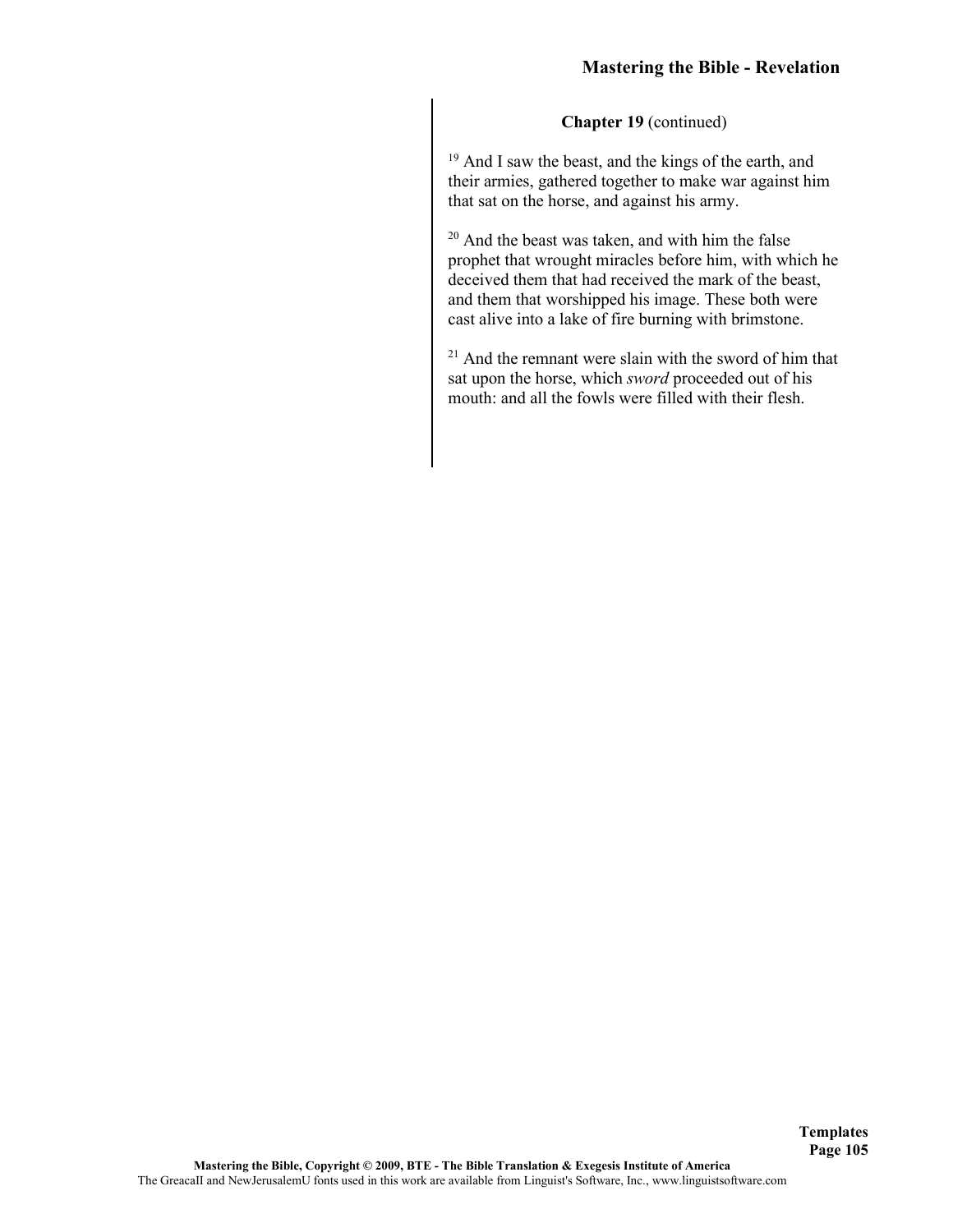## **Chapter 20**

<sup>1</sup> And I saw an angel come down from heaven, having the key of the bottomless pit and a great chain in his hand.

<sup>2</sup> And he laid hold on the dragon, that old serpent, which is the Devil, and Satan, and bound him a thousand years,

<sup>3</sup> And cast him into the bottomless pit, and shut him up, and set a seal upon him, that he should deceive the nations no more, till the thousand years should be fulfilled: and after that he must be loosed a little season.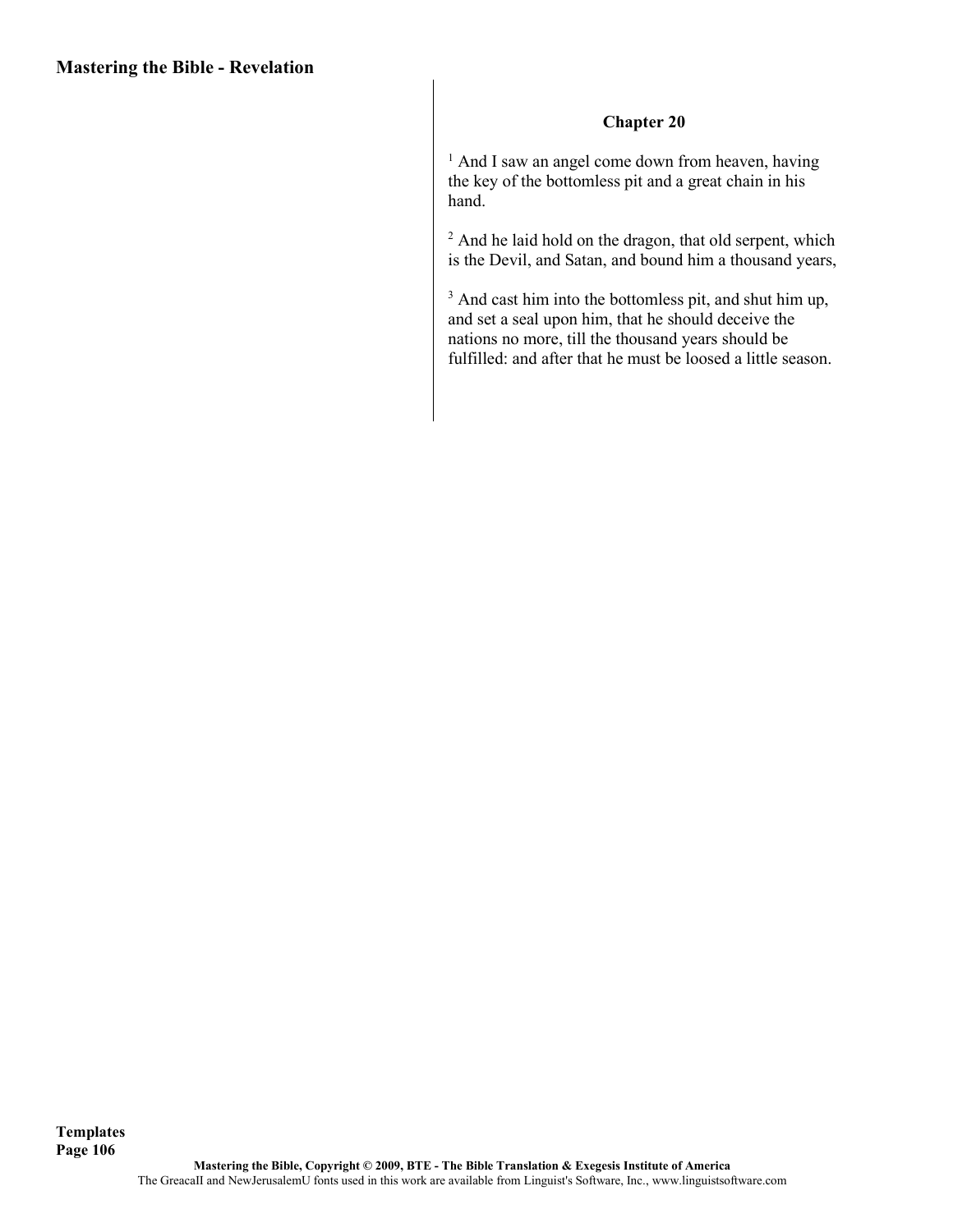**4 And I saw thrones, and they sat upon them, and judgment was given unto them: and** *I saw* **the souls of them that were beheaded for the witness of Jesus, and for the word of God, and which had not worshipped the beast, neither his image, neither had received** *his* **mark upon their foreheads, or in their hands; and they lived and reigned with Christ a thousand years.**

<sup>5</sup> But the rest of the dead lived not again until the thousand years were finished. This *is* the first resurrection.

<sup>6</sup> Blessed and holy *is* he that hath part in the first resurrection: on such the second death hath no power, but they shall be priests of God and of Christ, and shall reign with him a thousand years.

<sup>7</sup> And when the thousand years are expired, Satan shall be loosed out of his prison,

**8 And shall go out to deceive the nations which are in the four quarters of the earth, Gog and Magog, to gather them together to battle: the number of whom**  *is* **as the sand of the sea.**

> **Templates Page 107**

K.V.

K.V.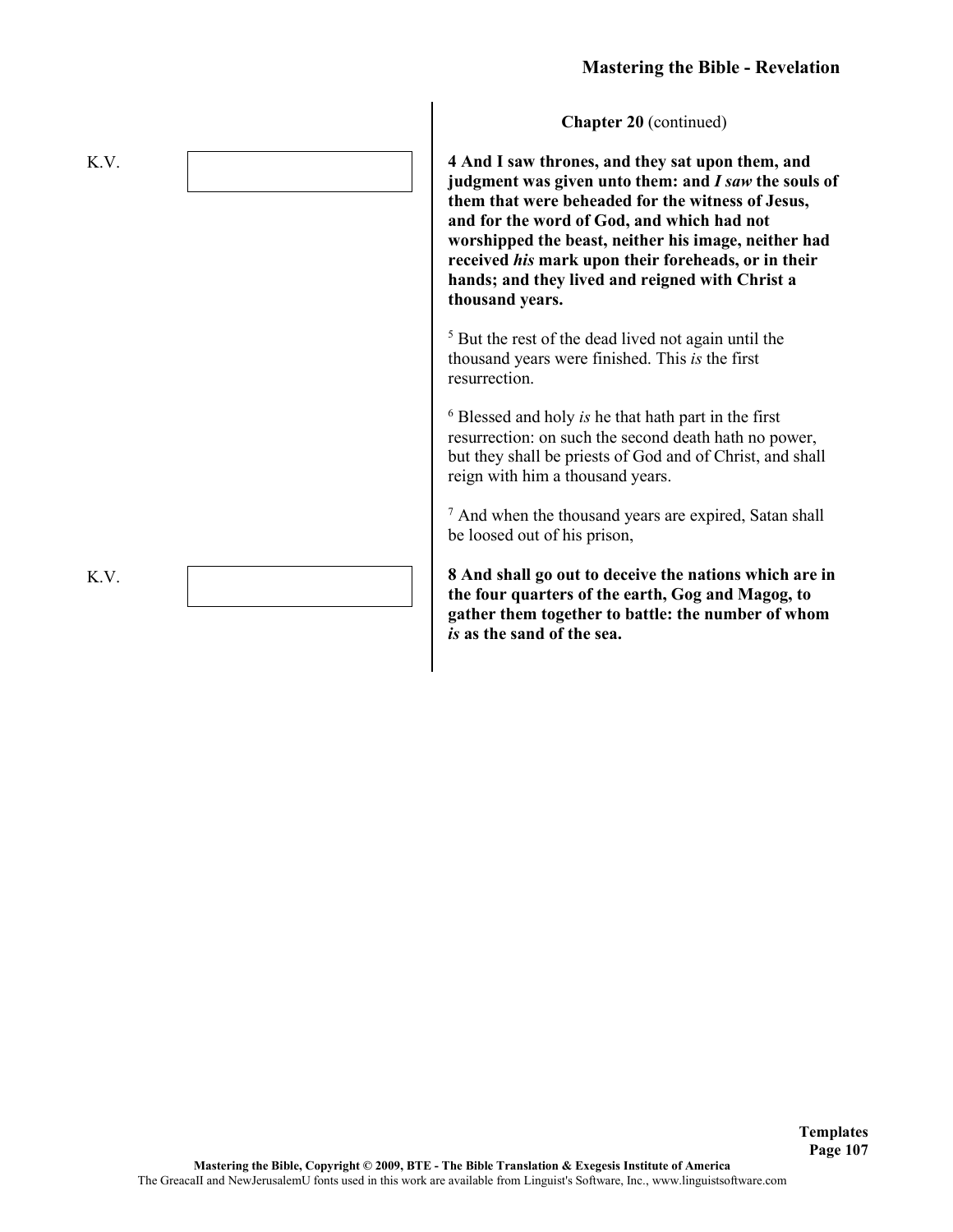

**Chapter 20** (continued)

**9 And they went up on the breadth of the earth, and compassed the camp of the saints about, and the beloved city: and fire came down from God out of heaven, and devoured them.**

\_\_\_\_\_\_\_\_\_\_\_\_\_\_\_\_\_\_\_\_\_\_\_\_\_\_\_\_\_\_\_\_\_\_\_\_\_\_\_\_\_\_\_\_\_  $\mathcal{L}_\text{max}$  and the contract of the contract of the contract of the contract of the contract of the contract of the contract of the contract of the contract of the contract of the contract of the contract of the contrac \_\_\_\_\_\_\_\_\_\_\_\_\_\_\_\_\_\_\_\_\_\_\_\_\_\_\_\_\_\_\_\_\_\_\_\_\_\_\_\_\_\_\_\_\_

**10** \_\_\_\_\_\_\_\_\_\_\_\_\_\_\_\_\_\_\_\_\_\_\_\_\_\_\_\_\_\_\_\_\_\_\_\_\_\_\_\_\_\_\_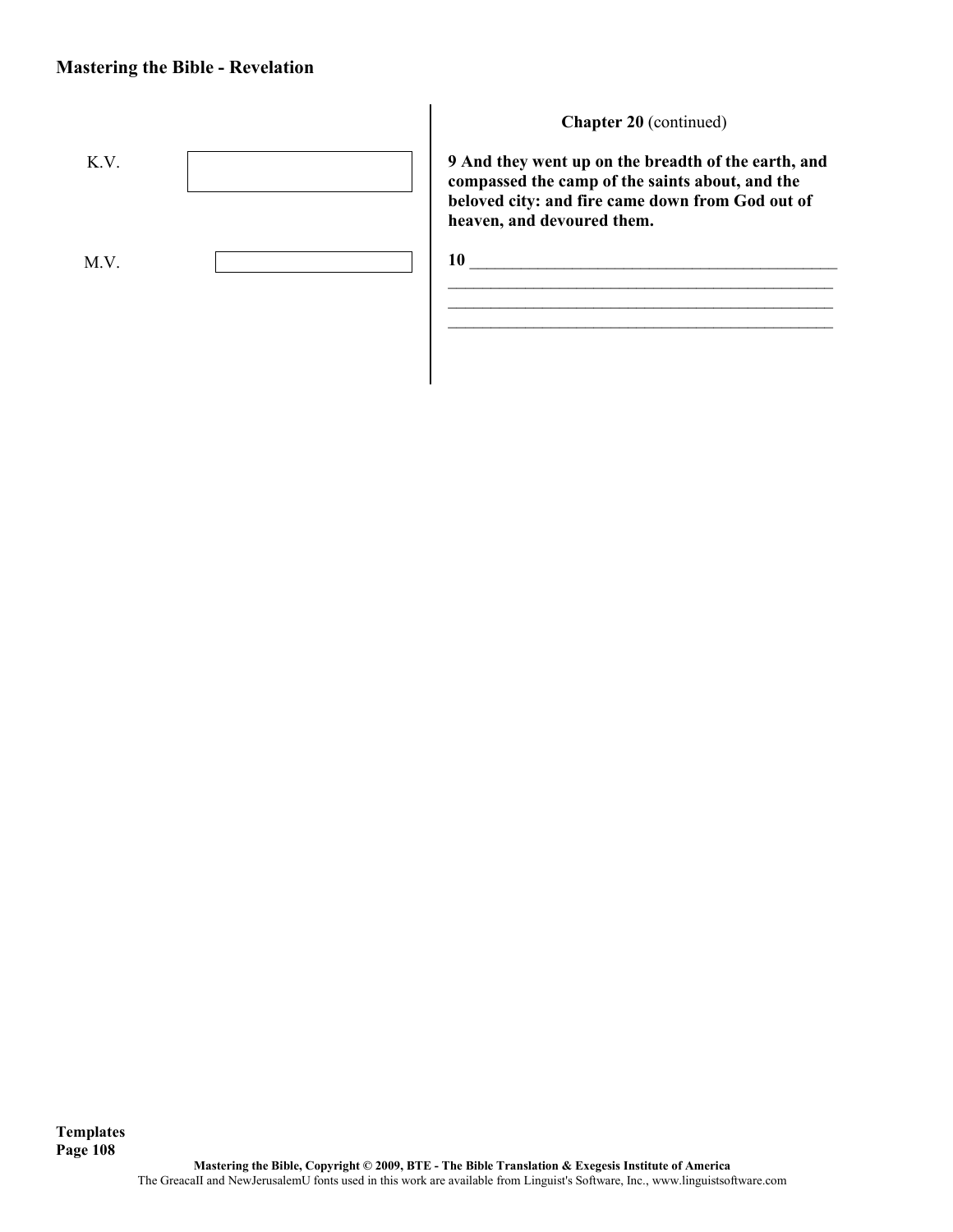$11$  And I saw a great white throne, and him that sat on it, from whose face the earth and the heaven fled away; and there was found no place for them.

<sup>12</sup> And I saw the dead, small and great, stand before God; and the books were opened: and another book was opened, which is *the book* of life: and the dead were judged out of those things which were written in the books, according to their works.

<sup>13</sup> And the sea gave up the dead which were in it; and death and hell delivered up the dead which were in them: and they were judged every man according to their works.

<sup>14</sup> And death and hell were cast into the lake of fire. This is the second death.

<sup>15</sup> And whosoever was not found written in the book of life was cast into the lake of fire.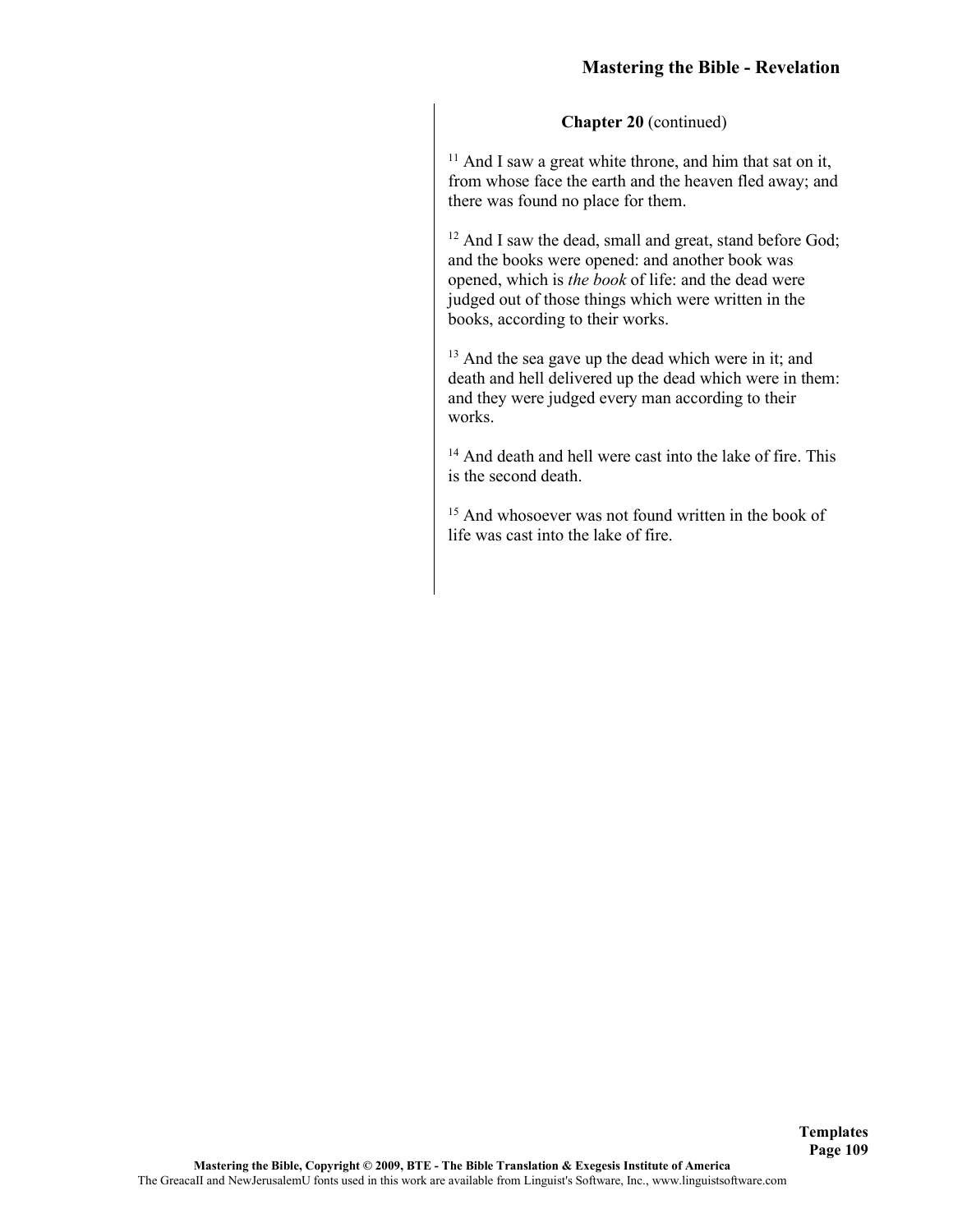# **Mastering the Bible - Revelation**



**Chapter 21**

**1 And I saw a new heaven and a new earth: for the first heaven and the first earth were passed away; and there was no more sea.**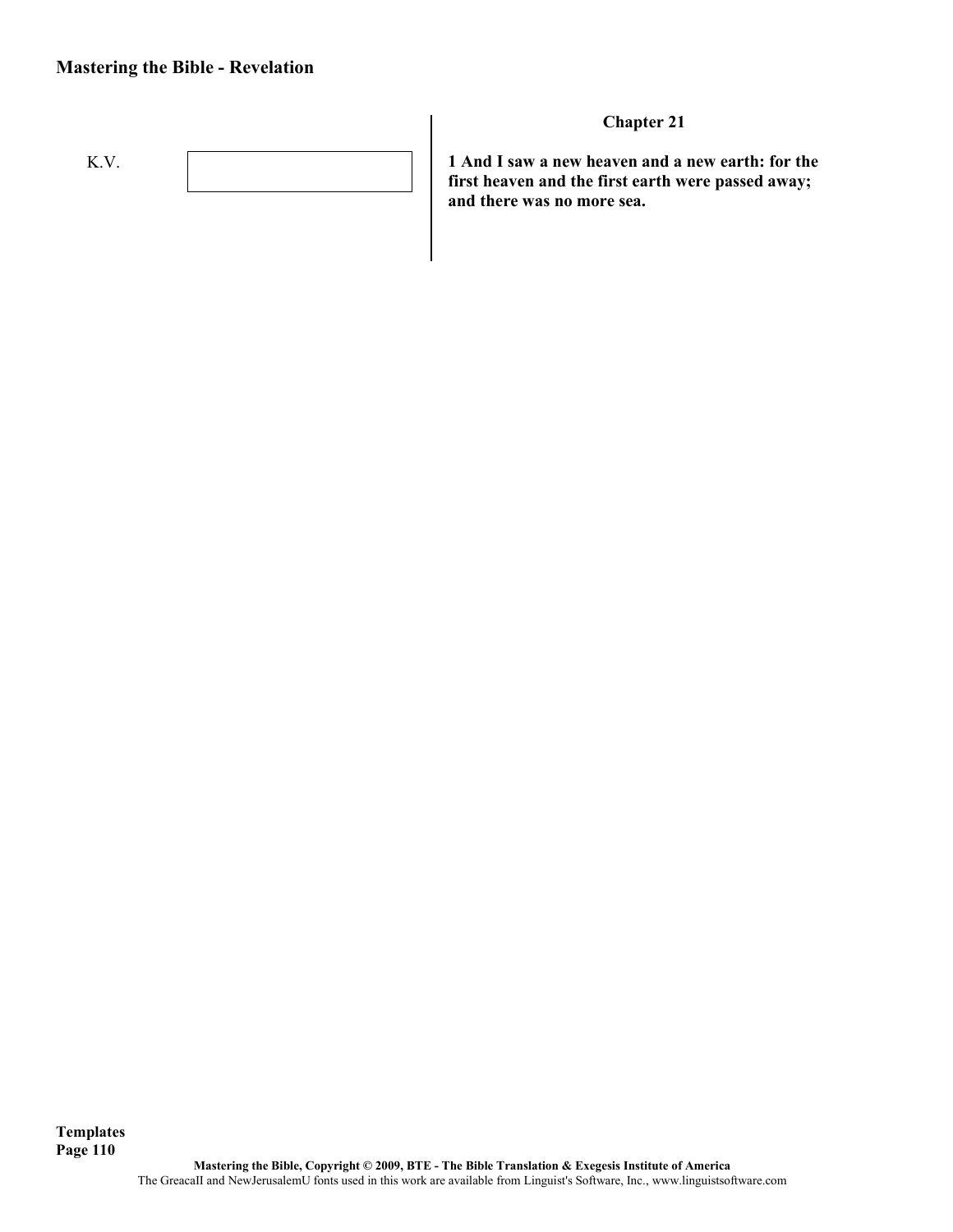**2 And I John saw the holy city, new Jerusalem, coming down from God out of heaven, prepared as a bride adorned for her husband.**

**3 And I heard a great voice out of heaven saying, Behold, the tabernacle of God is with men, and he will dwell with them, and they shall be his people, and God himself shall be with them, and be their God.**

**4** \_\_\_\_\_\_\_\_\_\_\_\_\_\_\_\_\_\_\_\_\_\_\_\_\_\_\_\_\_\_\_\_\_\_\_\_\_\_\_\_\_\_\_

<sup>5</sup> And he that sat upon the throne said, Behold, I make all things new. And he said unto me, Write: for these words are true and faithful.

\_\_\_\_\_\_\_\_\_\_\_\_\_\_\_\_\_\_\_\_\_\_\_\_\_\_\_\_\_\_\_\_\_\_\_\_\_\_\_\_\_\_\_\_\_ \_\_\_\_\_\_\_\_\_\_\_\_\_\_\_\_\_\_\_\_\_\_\_\_\_\_\_\_\_\_\_\_\_\_\_\_\_\_\_\_\_\_\_\_\_

<sup>6</sup> And he said unto me, It is done. I am Alpha and Omega, the beginning and the end. I will give unto him that is athirst of the fountain of the water of life freely.

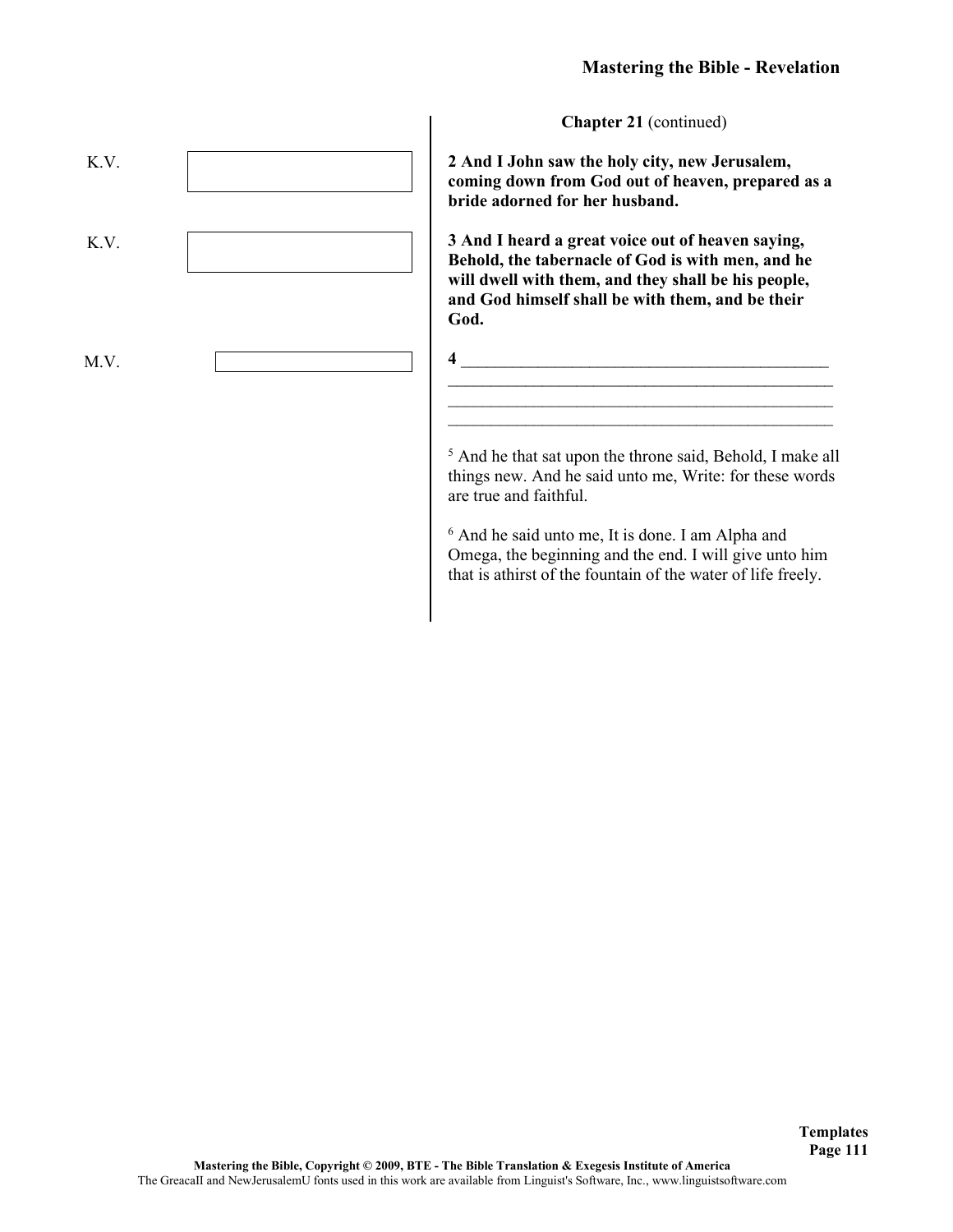<sup>7</sup> He that overcometh shall inherit all things; and I will be his God, and he shall be my son.

<sup>8</sup> But the fearful, and unbelieving, and the abominable, and murderers, and whoremongers, and sorcerers, and idolaters, and all liars, shall have their part in the lake which burneth with fire and brimstone: which is the second death.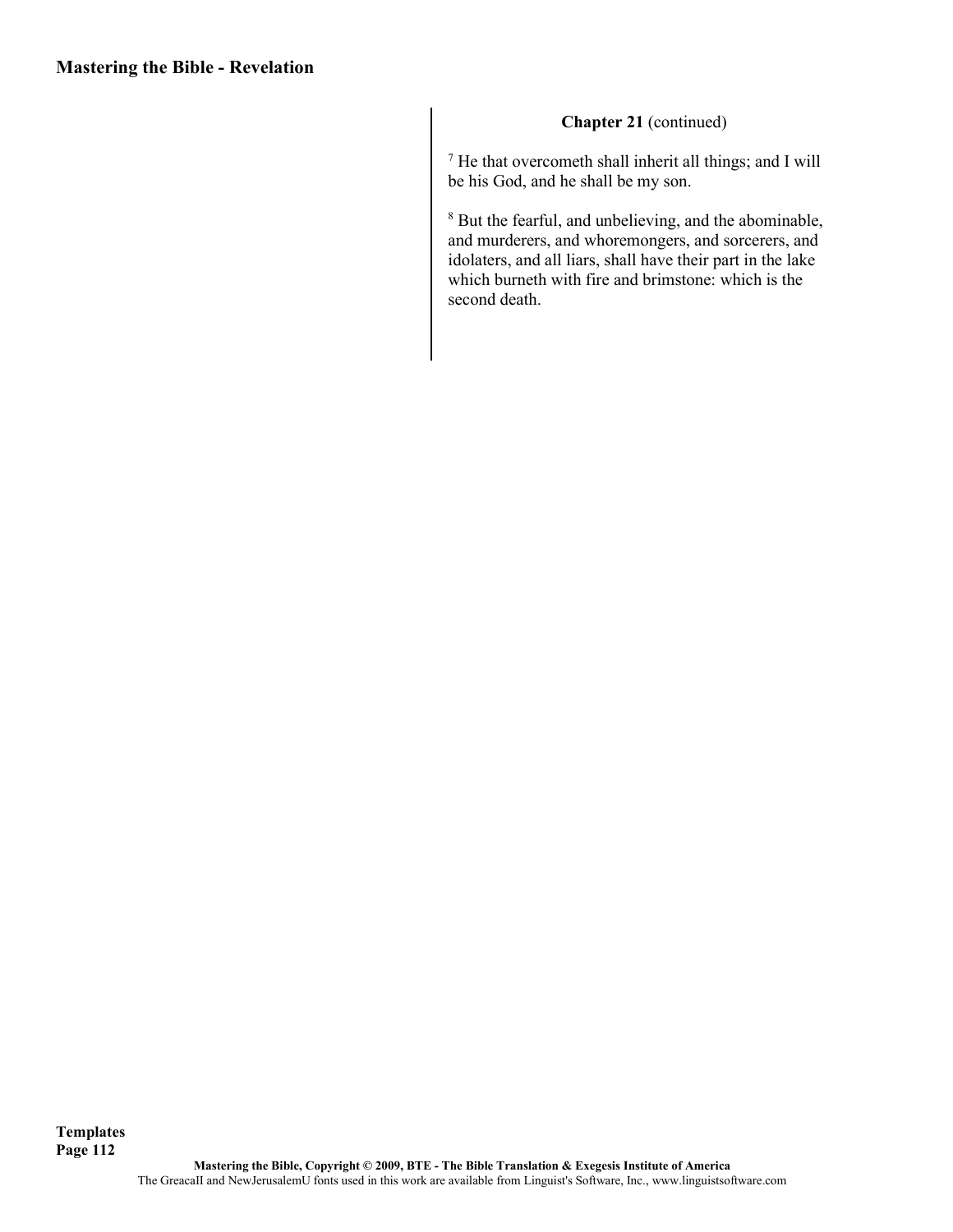<sup>9</sup> And there came unto me one of the seven angels which had the seven vials full of the seven last plagues, and talked with me, saying, Come hither, I will shew thee the bride, the Lamb's wife.

**10 And he carried me away in the spirit to a great and high mountain, and shewed me that great city, the holy Jerusalem, descending out of heaven from God,**

<sup>11</sup> Having the glory of God: and her light *was* like unto a stone most precious, even like a jasper stone, clear as crystal;

**12 And had a wall great and high,** *and* **had twelve gates, and at the gates twelve angels, and names written thereon, which are** *the names* **of the twelve tribes of the children of Israel:**

<sup>13</sup> On the east three gates; on the north three gates; on the south three gates; and on the west three gates.

<sup>14</sup> And the wall of the city had twelve foundations, and in them the names of the twelve apostles of the Lamb.

**15 And he that talked with me had a golden reed to measure the city, and the gates thereof, and the wall thereof.**

> **Templates Page 113**

K.V. K.V. K.V.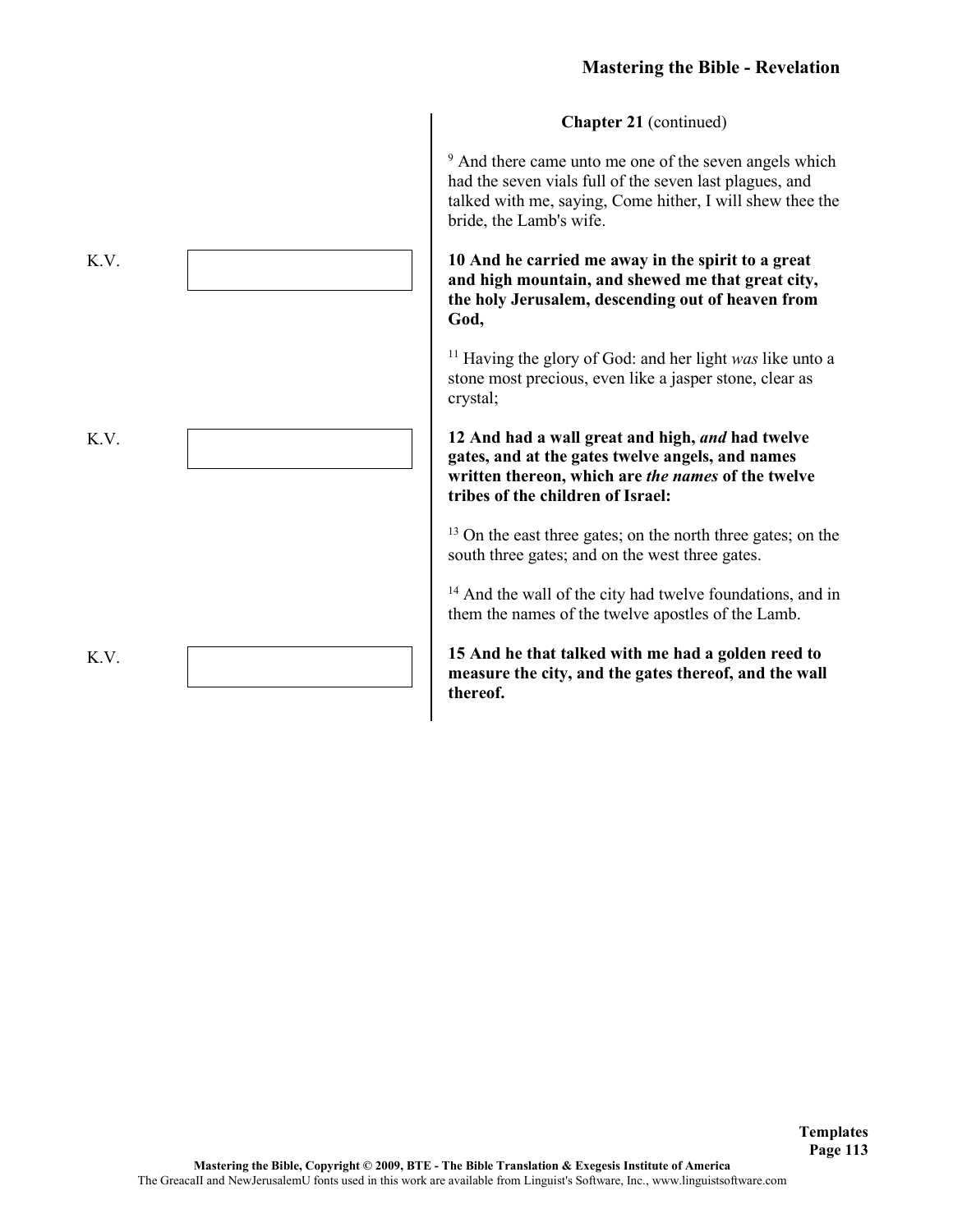<sup>16</sup> And the city lieth foursquare, and the length is as large as the breadth: and he measured the city with the reed, twelve thousand furlongs. The length and the breadth and the height of it are equal.

<sup>17</sup> And he measured the wall thereof, an hundred *and*  forty *and* four cubits, *according to* the measure of a man, that is, of the angel.

<sup>18</sup> And the building of the wall of it was *of* jasper: and the city *was* pure gold, like unto clear glass.

### **19 And the foundations of the wall of the city** *were*  **garnished with all manner of precious stones. The first foundation** *was* **jasper; the second, sapphire; the third, a chalcedony; the fourth, an emerald;**

 $20$  The fifth, sardonyx; the sixth, sardius; the seventh, chrysolite; the eighth, beryl; the ninth, a topaz; the tenth, a chrysoprasus; the eleventh, a jacinth; the twelfth, an amethyst.

<sup>21</sup> And the twelve gates *were* twelve pearls; every several gate was of one pearl: and the street of the city *was* pure gold, as it were transparent glass.

K.V.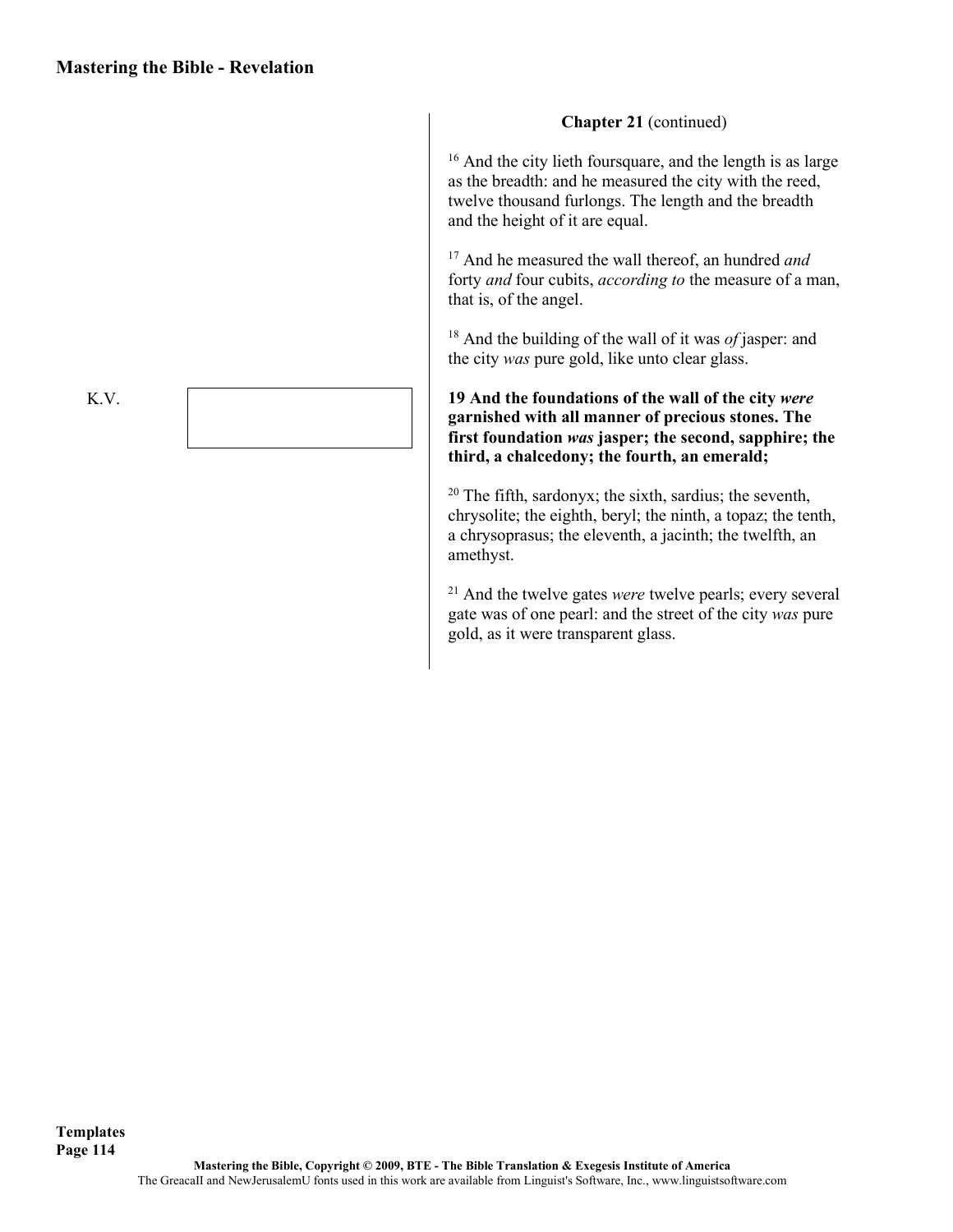<sup>22</sup> And I saw no temple therein: for the Lord God Almighty and the Lamb are the temple of it.

**23 And the city had no need of the sun, neither of the moon, to shine in it: for the glory of God did lighten it, and the Lamb** *is* **the light thereof.**

**24 And the nations of them which are saved shall walk in the light of it: and the kings of the earth do bring their glory and honour into it.**

**25 And the gates of it shall not be shut at all by day: for there shall be no night there.**

<sup>26</sup> And they shall bring the glory and honour of the nations into it.

**27 And there shall in no wise enter into it any thing that defileth, neither** *whatsoever* **worketh abomination, or** *maketh* **a lie: but they which are written in the Lamb's book of life.**

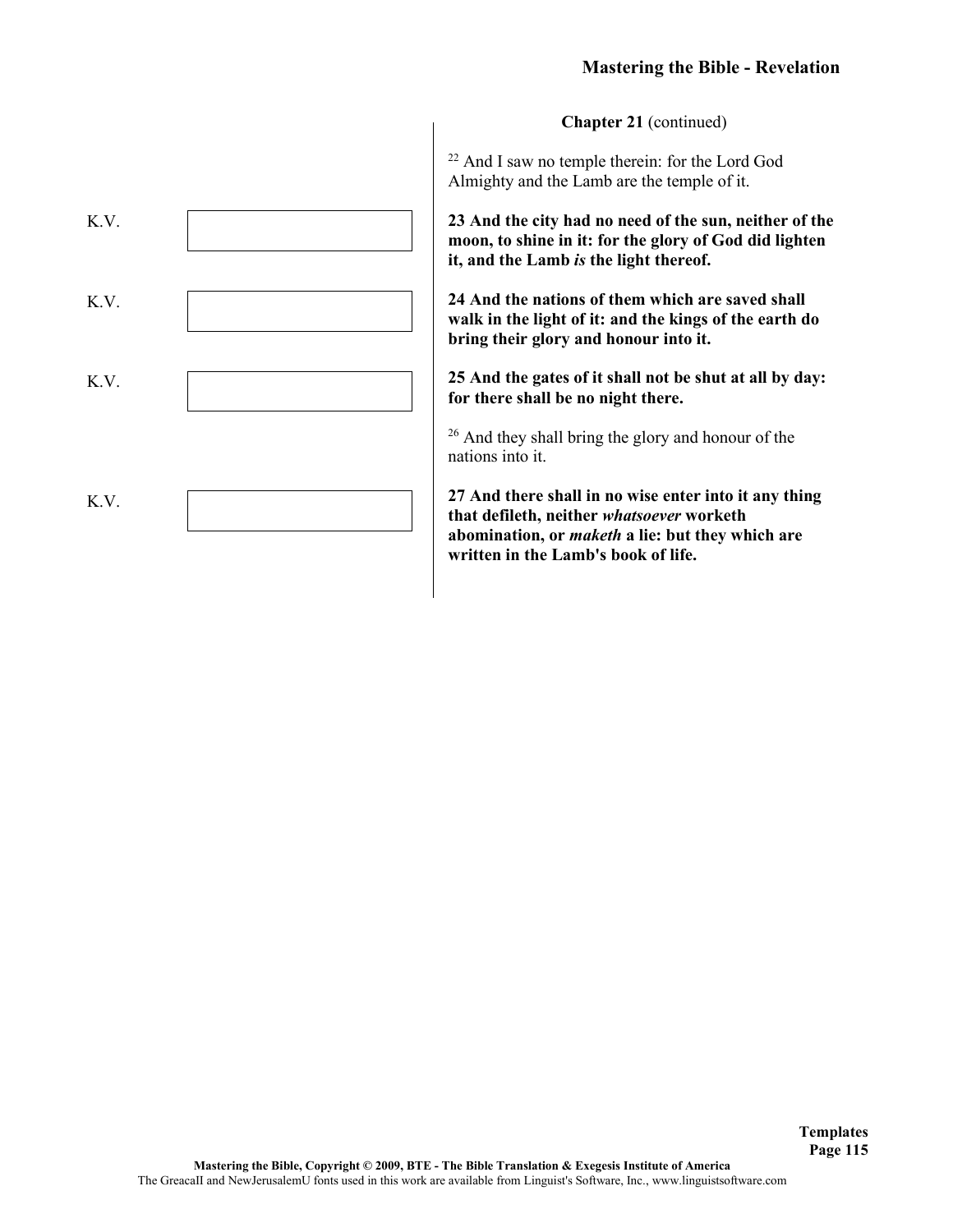

### **Chapter 22**

<sup>1</sup> And he shewed me a pure river of water of life, clear as crystal, proceeding out of the throne of God and of the Lamb.

**2 In the midst of the street of it, and on either side of the river,** *was there* **the tree of life, which bare twelve**  *manner of* **fruits,** *and* **yielded her fruit every month: and the leaves of the tree** *were* **for the healing of the nations.**

**3 And there shall be no more curse: but the throne of God and of the Lamb shall be in it; and his servants shall serve him:**

<sup>4</sup> And they shall see his face; and his name *shall be* in their foreheads.

<sup>5</sup> And there shall be no night there; and they need no candle, neither light of the sun; for the Lord God giveth them light: and they shall reign for ever and ever.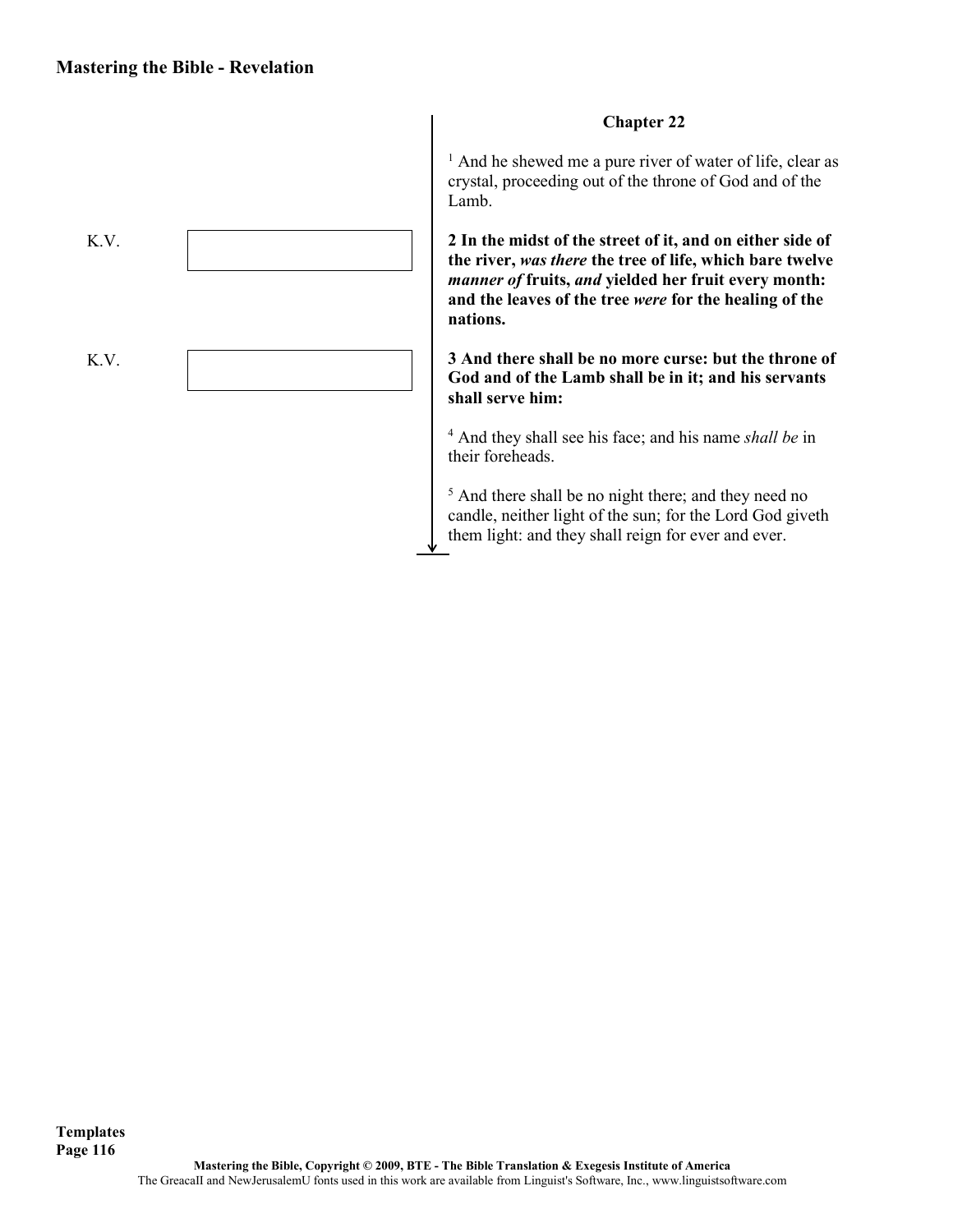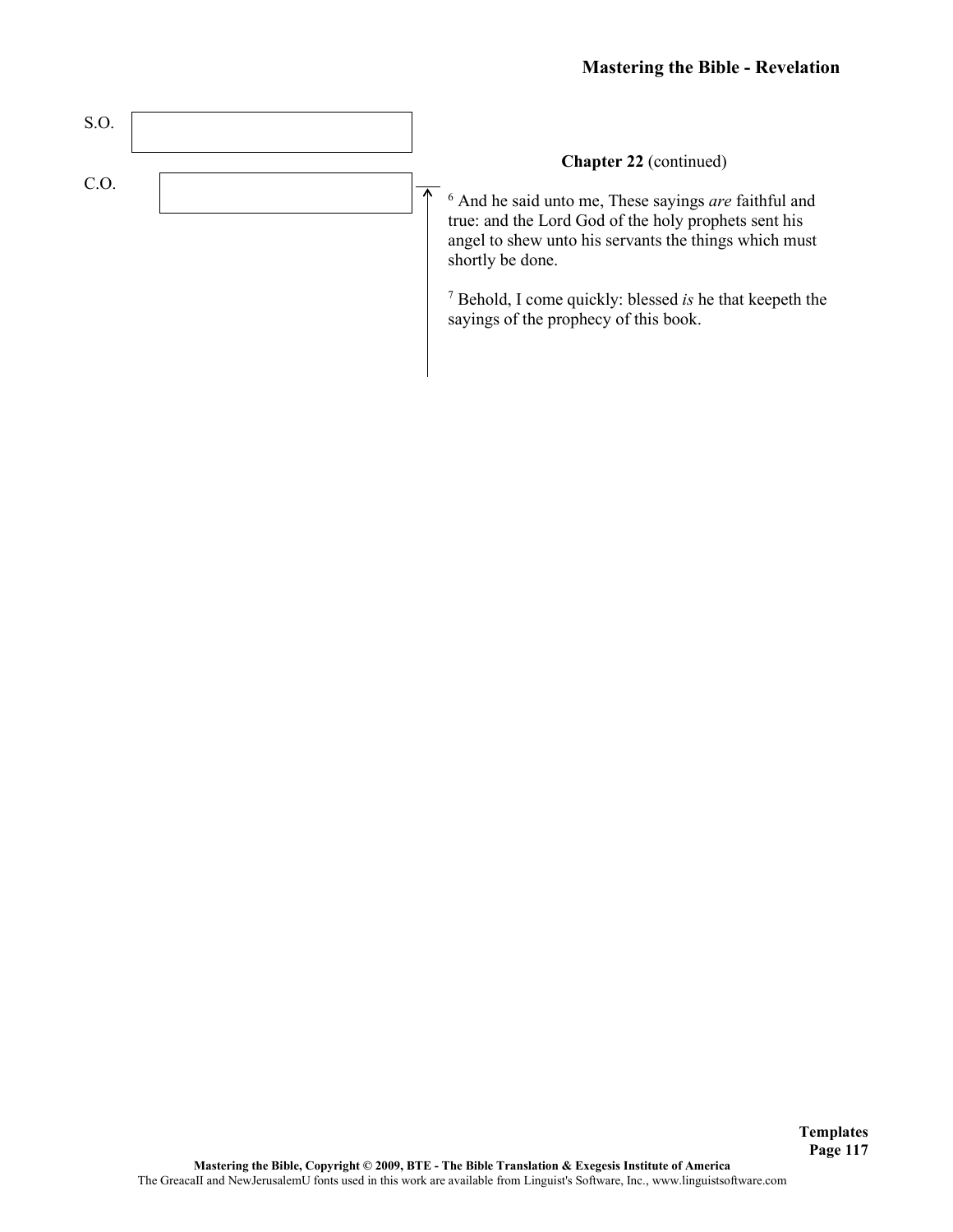<sup>8</sup> And I John saw these things, and heard *them*. And when I had heard and seen, I fell down to worship before the feet of the angel which shewed me these things.

<sup>9</sup> Then saith he unto me, See *thou do it* not: for I am thy fellowservant, and of thy brethren the prophets, and of them which keep the sayings of this book: worship God.

### **10 And he saith unto me, Seal not the sayings of the prophecy of this book: for the time is at hand.**

 $11$  He that is unjust, let him be unjust still: and he which is filthy, let him be filthy still: and he that is righteous, let him be righteous still: and he that is holy, let him be holy still.

**Mastering the Bible, Copyright © 2009, BTE - The Bible Translation & Exegesis Institute of America** The GreacaII and NewJerusalemU fonts used in this work are available from Linguist's Software, Inc., www.linguistsoftware.com

K.V.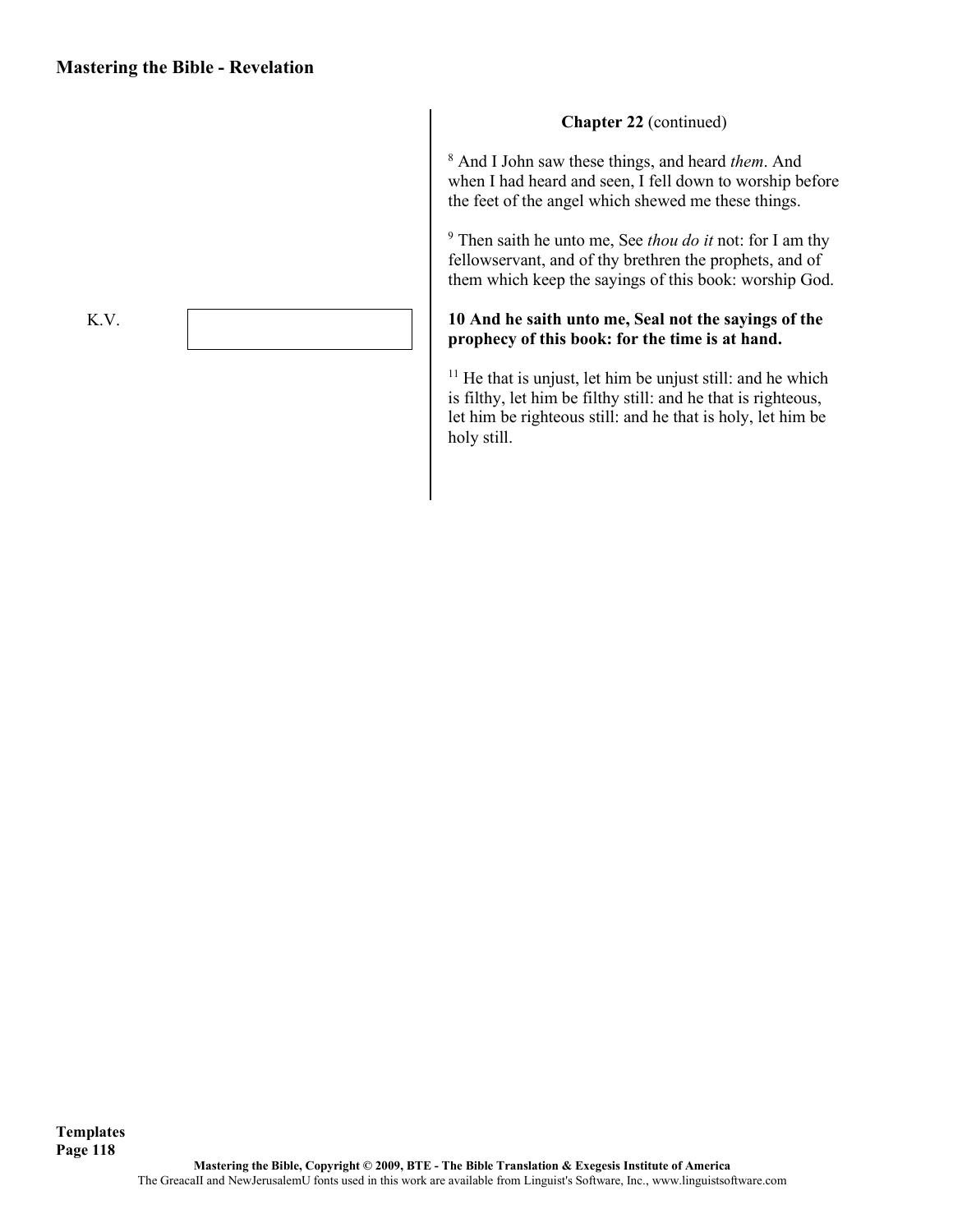

**12 And, behold, I come quickly; and my reward** *is*  **with me, to give every man according as his work shall be.**

**13 I am Alpha and Omega, the beginning and the end, the first and the last.**

**14 Blessed** *are* **they that do his commandments, that they may have right to the tree of life, and may enter in through the gates into the city.**

**15 For without** *are* **dogs, and sorcerers, and whoremongers, and murderers, and idolaters, and whosoever loveth and maketh a lie.**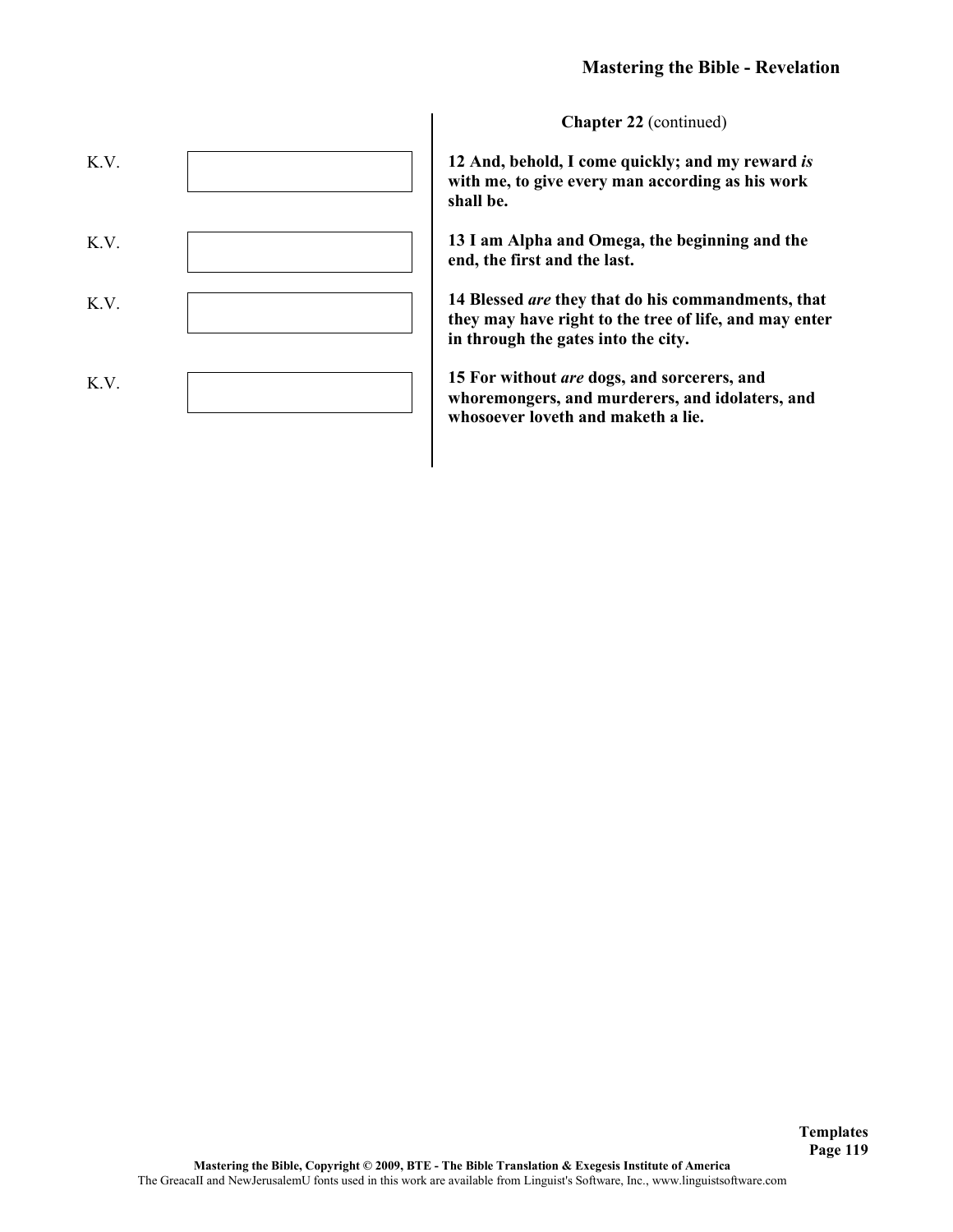

**16 I Jesus have sent mine angel to testify unto you these things in the churches. I am the root and the offspring of David,** *and* **the bright and morning star.**

**17 And the Spirit and the bride say, Come. And let him that heareth say, Come. And let him that is athirst come. And whosoever will, let him take the water of life freely.**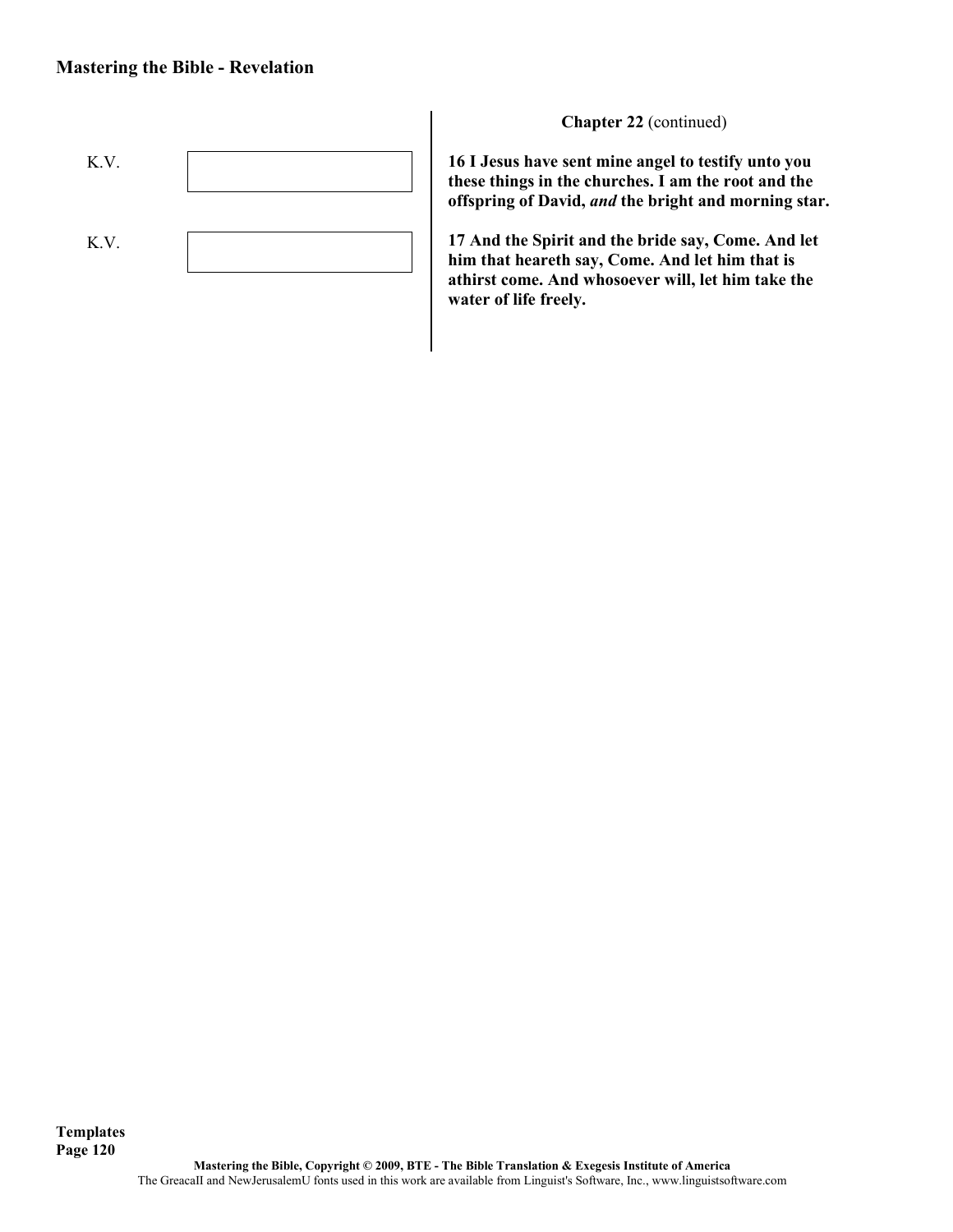